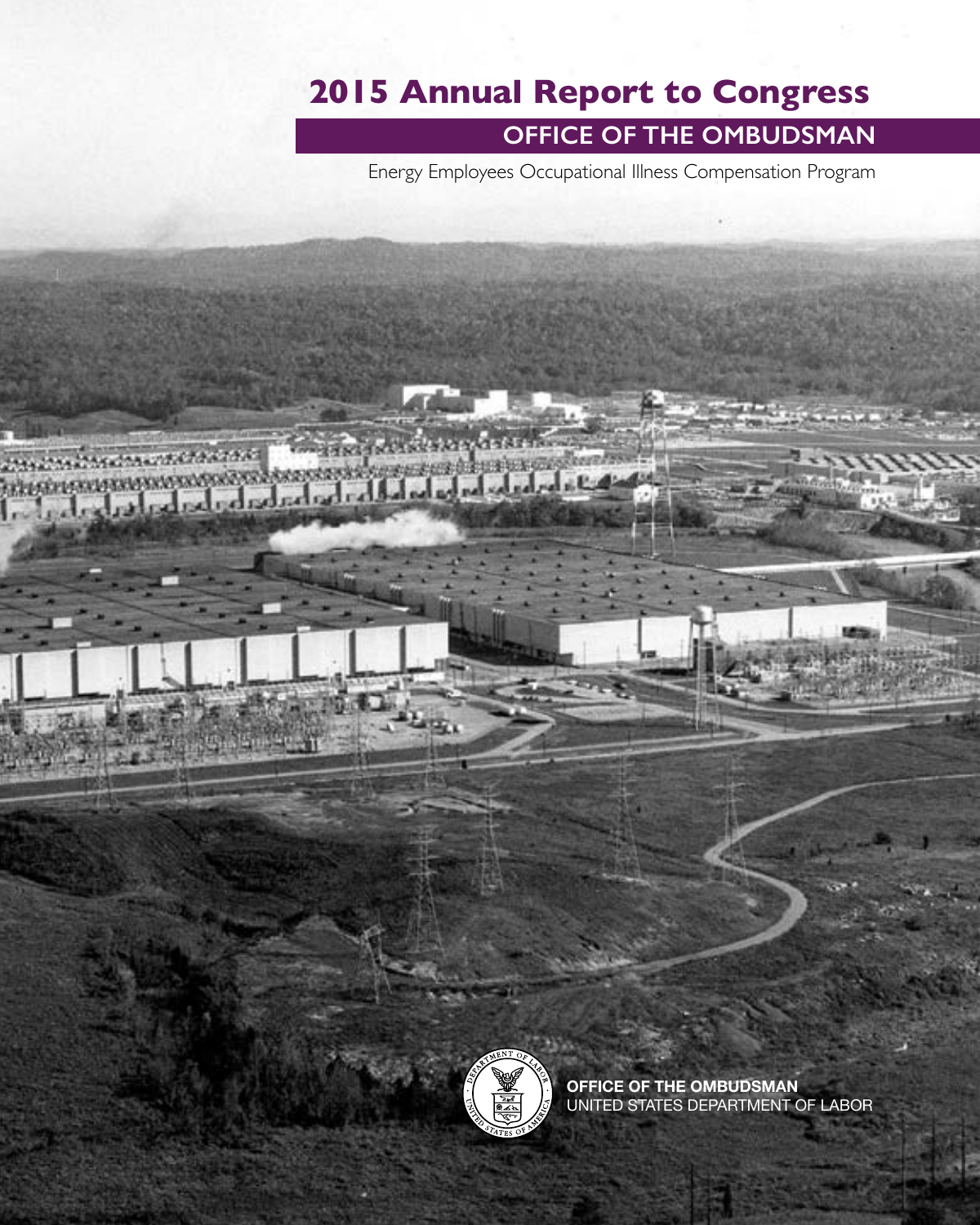Photo on the cover: The Energy Research and Development Administration's Oak Ridge (Tenn.) Gaseous Diffusion Plant is the first such facility built in the world for production of enriched uranium. The original gaseous diffusion process building "K-25," which is the U-shaped building, was constructed in 1943 and began operating in 1945, producing enriched uranium for the Manhattan Project of World War II. Circa 1976. Photo courtesy of [ENERGY.GOV.](http://ENERGY.GOV)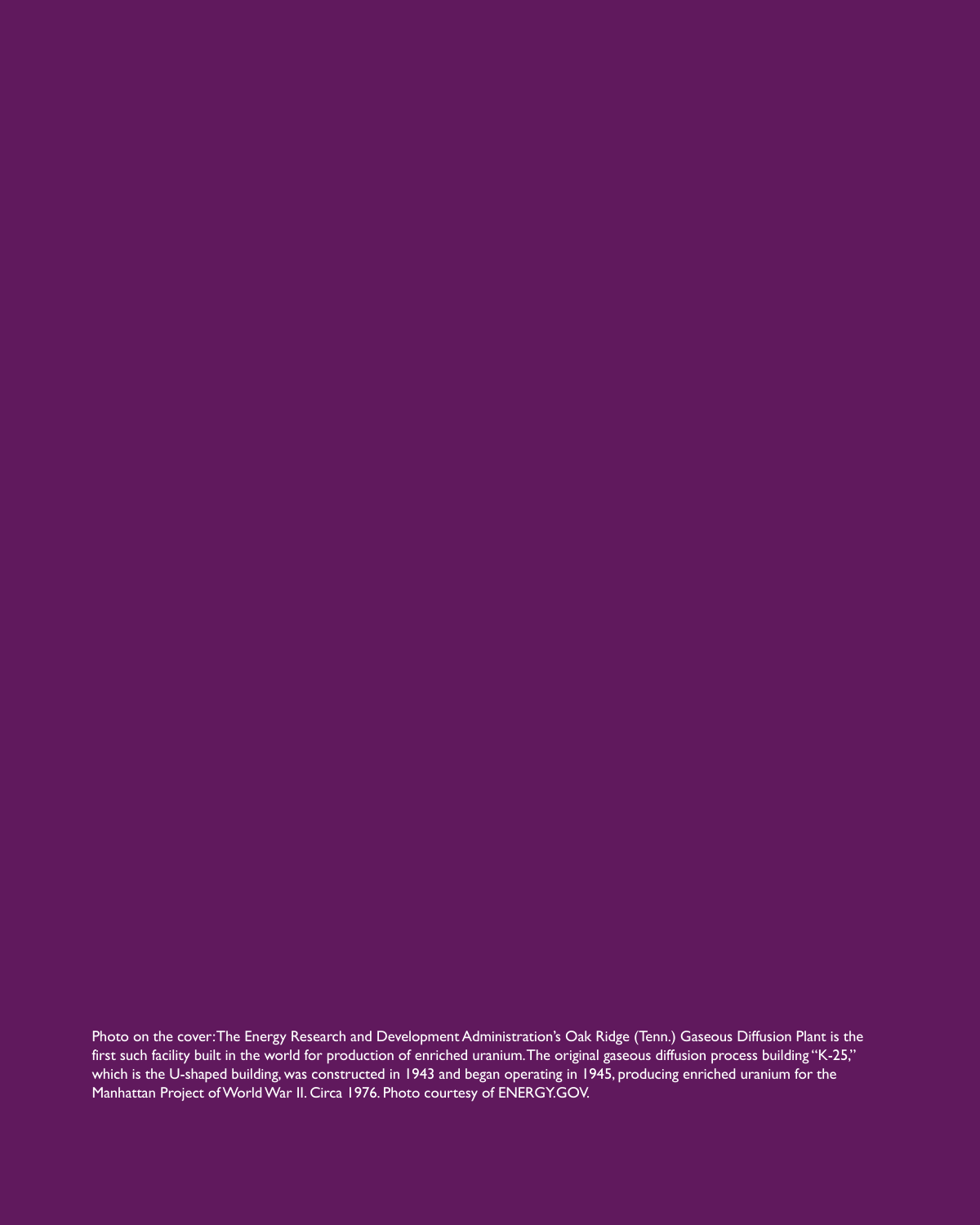# **TABLE OF CONTENTS**

| <b>Introduction</b>                                                                                       |    |
|-----------------------------------------------------------------------------------------------------------|----|
| Preface to the Report                                                                                     | 5  |
| <b>Tables</b>                                                                                             | 8  |
| Table I - Complaints by Nature                                                                            | 8  |
| Table 2 – Complaints by Facility                                                                          | 9  |
| Chapter I - Concerns Alleging that Notice of the Program was Delayed or<br><b>Never Directly Provided</b> | 12 |
| Chapter 2 – Difficulties Locating Information about the Program                                           | 17 |
| <b>Chapter 3 – Statutory Concerns</b>                                                                     | 22 |
| Chapter 4 - Issues Related to Locating Evidence                                                           | 27 |
| Chapter 5 – Issues Related to the Weighing of Evidence                                                    | 36 |
| Chapter 6 – Notice and Due Process                                                                        | 48 |
| Chapter 7 - Issues Related to Medical Benefits                                                            | 57 |
| Chapter 8 - Issues Related to Medical Bills                                                               | 64 |
| Chapter 9 - Issues Involving DEEOIC's Administration of the Program                                       | 66 |
| Chapter 10 - Issues Concerning Authorized Representatives' and Attorneys' Fees                            | 74 |
| Chapter II - Issues Related to Home Health Care Providers                                                 | 77 |
| <b>Summary</b>                                                                                            | 81 |
| Appendix I - Acronyms (Abbreviations) Used in this Report                                                 | 84 |
| Appendix 2 – EEOICP Program Statistics                                                                    | 86 |
| Appendix 3 - EEOICPA Coverage                                                                             | 87 |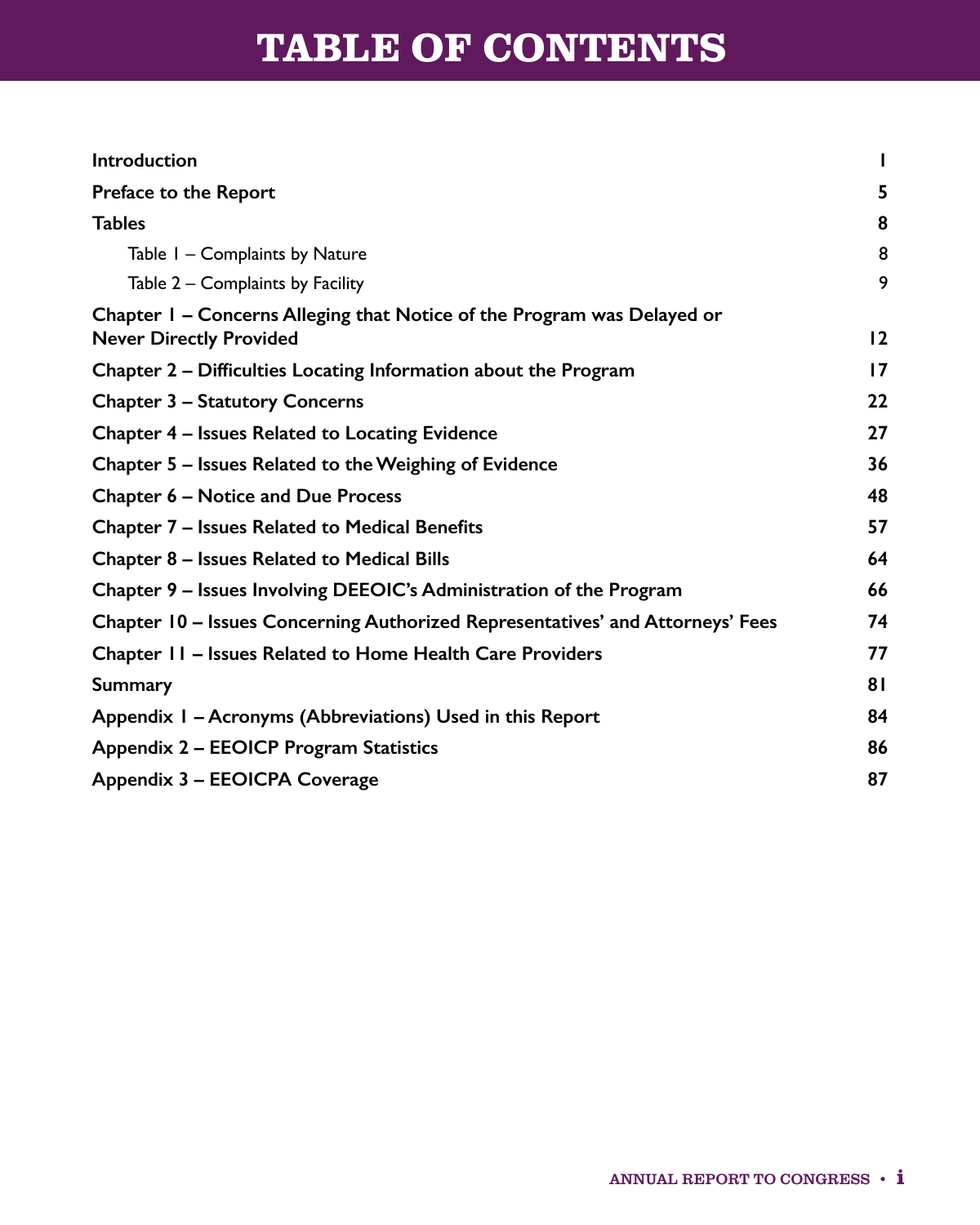#### **U.S. Department of Labor**

Ombudsman Energy Employees Compensation Program Washington, D.C. 20210



December 21, 2016

The Honorable Joseph R. Biden, Jr. President of the United States Senate Washington, DC 20510

Dear Mr. President:

I am pleased to present the 2015 Annual Report of the Ombudsman for the Energy Employees Occupational Illness Compensation Program of the United States Department of Labor.

Sincerely,

Malm 2 p

Ombudsman for the Energy Employees Occupational Illness Compensation Program

Enclosure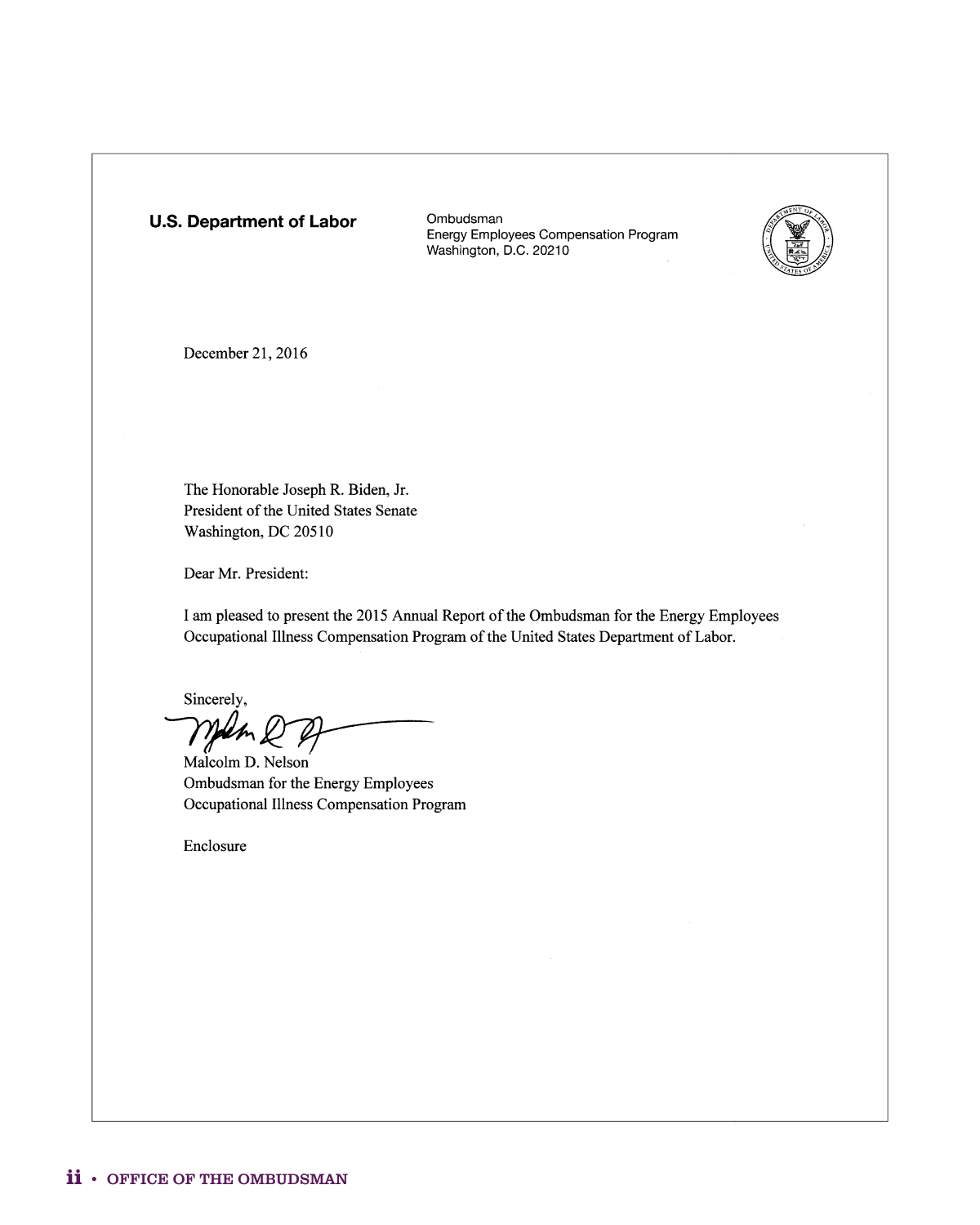#### **U.S. Department of Labor**

Ombudsman Energy Employees Compensation Program Washington, D.C. 20210



December 21, 2016

The Honorable Paul Ryan Speaker of the U.S. House of Representatives Washington, DC 20515

Dear Speaker Ryan:

I am pleased to present the 2015 Annual Report of the Ombudsman for the Energy Employees Occupational Illness Compensation Program of the United States Department of Labor.

Sincerely, Malcolm D. Nelson

Ombudsman for the Energy Employees Occupational Illness Compensation Program

Enclosure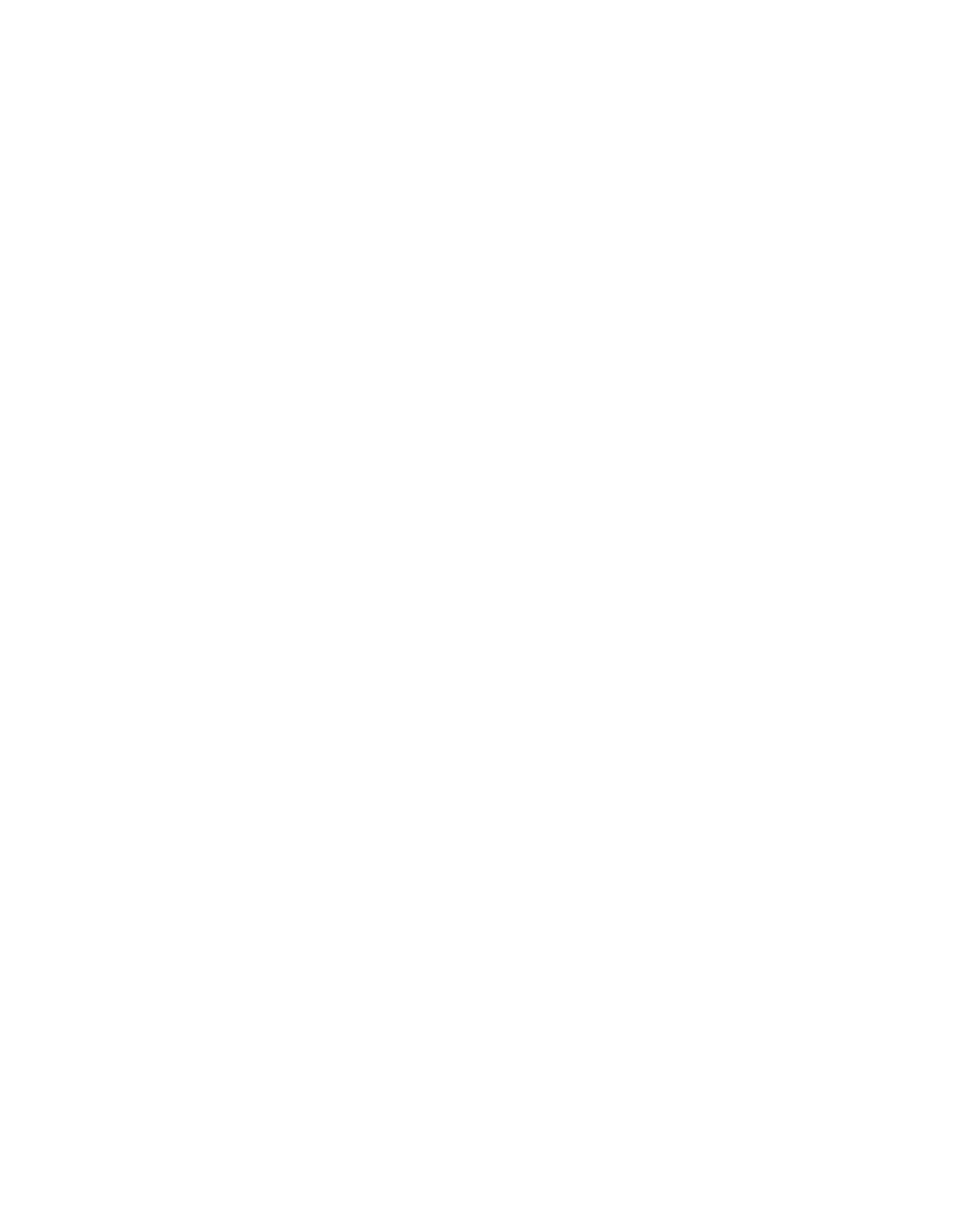## **INTRODUCTION**

<span id="page-6-0"></span>**Section 7385s-15(e) of the Energy Employees Occupational Illness Compensation Program Act of 2000, D** as amended (EEOICPA or Act), requires the Department of Labor's Office of the Ombudsman for the Energy Employees Occupational Illness Compensation Program (the Office) to submit an annual report to Congress. This report is to set forth: (a) the numbers and types of complaints, grievances, and requests for assistance received by the Office during the preceding year and (b) an assessment of the most common difficulties encountered by claimants and potential claimants during that year. *See* 42 U.S.C. §7385s-15(e). The following is the Office's annual report for calendar year 2015.

### 1. A brief history of the Energy Employees Occupational Illness Compensation Program Act

On January 19, 1942, following the attack on Pearl Harbor, President Franklin D. Roosevelt approved the production of an atomic bomb. The task of constructing an atomic weapons complex was assigned to the U.S. Army Corps of Engineers, and, on August 13, 1942, the Manhattan Engineer District (MED), later known as the Manhattan Project, was established to design and produce an atomic bomb.

The development and production of an atomic bomb was performed at production facilities, towns and research laboratories scattered across the country. *See* The Manhattan Project, Terrence R. Fehner and F.G. Gosling, U.S. Department of Energy, April 2012, pages 1 - 3. Just to name a few, following the creation of the MED, Oak Ridge, Tennessee was selected as the site to produce nuclear materials; Los Alamos, New Mexico was selected as the site for a scientific laboratory to design the bomb; and Hanford, Washington was the site for plutonium production and separation.<sup>1</sup> The production of nuclear weapons did not stop with the end of World War II. Rather, in 1947 the operations of the MED were transferred to the civilian Atomic Energy Commission (AEC), which in later years would become the Department of Energy (DOE).<sup>2</sup> The size of the atomic weapons complex is reflected in a database maintained by DOE. This database identifies over 350 facilities as covered facilities for purposes of EEOICPA.<sup>3</sup> These covered facilities are dispersed among 42 of the 50 states as well as Puerto Rico and the Republic of the Marshall Islands. Estimates suggest that at its peak, the U.S. nuclear weapons program employed more than 600,000 workers, many of whom were contracted through private and academic entities.<sup>4</sup>

### 2. EEOICPA

On October 30, 2000, Congress enacted the Energy Employees Occupational Illness Compensation Program Act at Title XXXVI of Public Law 106-398, the Floyd D. Spence National Defense Authorization Act for Fiscal Year 2001. In enacting EEOICPA Congress made a number of findings. Among these findings was recognition that:

<sup>&</sup>lt;sup>1</sup> The Manhattan Project actually pursued two separate courses in developing an atomic bomb. One course involved the separation of uranium-235. The other course involved fissionable plutonium. Separate facilities were constructed to pursue each of these courses.

 $2$  The AEC was abolished in 1974 when the Energy Research & Development Administration (ERDA) was created. Thereafter, in 1977 the ERDA became the Department of Energy.

<sup>&</sup>lt;sup>3</sup> DOE's list of facilities covered under EEOICPA can be found at: [https://ehss.energy.gov/Search/Facility/findfacility.aspx.](https://ehss.energy.gov/Search/Facility/findfacility.aspx)

<sup>4</sup>*See* United States Government Accountability Office, Report to Congressional Requesters: ENERGY EMPLOYEES

COMPENSATION- Additional Oversight and Transparency Would Improve Program's Credibility, March 2010, GAO-10-132.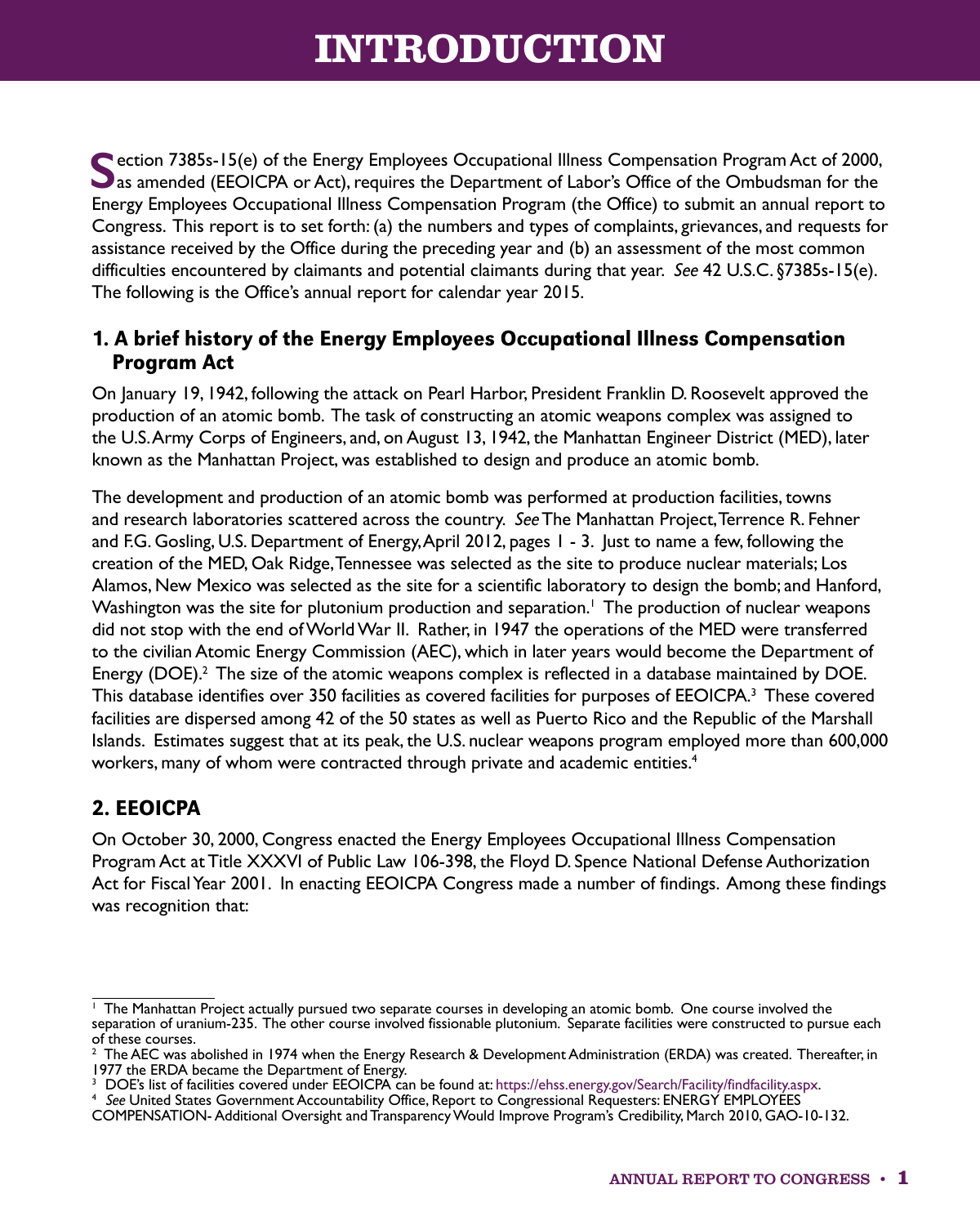- 1. Since World War II, Federal nuclear activities have been explicitly recognized under Federal law as activities that are ultra-hazardous. Nuclear weapons production and testing have involved unique dangers, including potential catastrophic nuclear accidents that private insurance carriers have not covered and recurring exposures to radioactive substances and beryllium that, even in small amounts, can cause medical harm.
- 2. Since the inception of the nuclear weapons program and for several decades afterwards, a large number of nuclear weapons workers at sites of the Department of Energy and at sites of vendors who supplied the Cold War effort were put at risk without their knowledge and consent for reasons that, documents reveal, were driven by fears of adverse publicity, liability, and employee demands for hazardous duty pay.
- 3. Many previously secret records have documented unmonitored exposures to radiation and beryllium and continuing problems at these sites across the Nation, at which the Department of Energy and its predecessor agencies have been, since World War II, self-regulating with respect to nuclear safety and occupational safety and health. No other hazardous Federal activity has been permitted to be carried out under such sweeping powers of self-regulation.

*See* 42 U.S.C. §7384(a)(1), (2) and (3). Thus, as outlined in the statute, the purpose of EEOICPA was to provide for timely, uniform, and adequate compensation for covered employees, and where applicable, survivors of such employees, for suffering from illnesses incurred by such employees in the performance of duty for the DOE and certain of its contractors and subcontractors. *See* 42 U.S.C. §7384d(b).

As enacted in October 2000, EEOICPA contained two parts, Part B and Part D. Part B, which is administered by the Department of Labor (DOL), provides lump-sum payment of \$150,000 to covered employees (and eligible survivors of covered employees) whose chronic beryllium disease, chronic silicosis, or cancer related to radiation exposure is due to exposures sustained in the performance of duties for DOE and certain of its vendors, contractors and subcontractors. Workers covered under Part B are also potentially eligible for medical benefits. Under Part B, covered employees with beryllium sensitivity are entitled to medical monitoring. Part B also provides compensation of \$50,000 to claimants and eligible survivors who are determined by the Department of Justice (DOJ) to be eligible for compensation under Section 5 of the Radiation Exposure Compensation Act (RECA), 42 U.S.C. 2210 note.<sup>5</sup>

Part D of the Act required DOE to establish a system by which DOE contractor employees and their eligible survivors could seek assistance obtaining state workers' compensation benefits if a Physicians Panel determined that the employee sustained a covered illness as a result of work-related exposure to a toxic substance at a DOE facility. Part D was abolished on October 28, 2004, when Congress amended EEOICPA in Subtitle E of Title XXXI of the Ronald W. Reagan National Defense Authorization Act for Fiscal Year 2005, Public Law 108-375, 118 Stat. 1811, 2178 (October 28, 2004). In lieu of Part D, Congress created Part E, a federal compensation scheme for DOE contractors, subcontractors, as well as employees covered under section 5 of RECA, and for eligible survivors of such employees. The administration of Part E was assigned to DOL.

 $5$  A former worker eligible for the \$50,000 under Part B would also be eligible for medical benefits.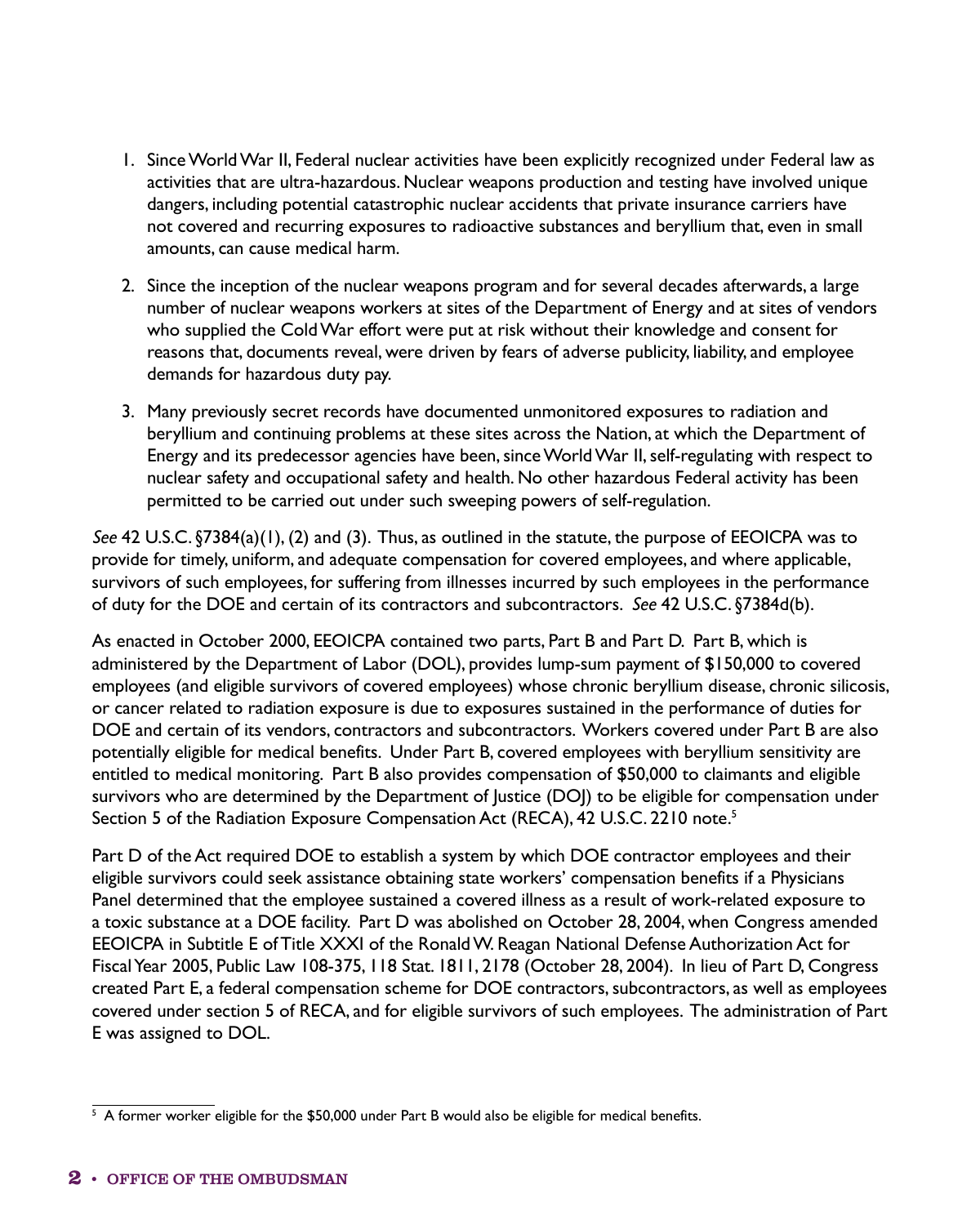While DOL has primary authority for administering Parts B and E, other agencies are also involved with the administration of this program. The National Institute for Occupational Safety and Health (NIOSH) conducts activities to assist claimants and supports the role of the Secretary of Health and Human Services (HHS) under EEOICPA. These activities include: (1) developing scientific guidelines for determining whether a cancer is related to the worker's occupational exposure to radiation; (2) developing methods to estimate worker exposure to radiation (dose reconstruction); (3) using the dose reconstruction regulations to develop estimates of which classes of workers can be considered for inclusion in a Special Exposure Cohort (SEC) class; and (4) providing staff support for the independent Advisory Board on Radiation and Worker Health Advisory Board on Radiation that advises HHS and NIOSH on dose reconstructions and SEC petitions. There is also an Ombudsman to NIOSH who provides direct assistance to claimants and individuals who wish to file Special Exposure Cohort petitions. The Ombudsman to NIOSH also conducts outreach to promote a better understanding of EEOICPA and the claims process.

DOE's role with the program is to ensure that all available worker and facility records and data are provided to DOL. This includes: (1) providing DOL and/or NIOSH with information related to individual claims such as employment verification and exposure records; (2) supporting DOL, NIOSH, and the Advisory Board on Radiation in large-scale records research and retrieval efforts at various DOE sites; (3) conducting research, in coordination with DOL and NIOSH, on issues related to covered facility designations; and (4) hosting the Secure Electronic Records Transfer (SERT) system.<sup>6</sup>

As of January 3, 2016, DEEOIC had paid out a total of \$12,106,083,884 in compensation and medical benefits under Parts B and E.7

#### 3. The Office of the Ombudsman

As enacted on October 28, 2004, Public Law 108-375 also established within DOL an Office of the Ombudsman. While this Office is established within DOL, the Secretary of Labor is directed to take appropriate action to ensure the independence of the Office within DOL.<sup>8</sup>

The statute outlines three (3) specific duties for the Office:

- 1. Provide information to claimants and potential claimants about the benefits available under Part B and Part E, and on the requirements and procedures applicable to the provision of such benefits.
- 2. Make recommendations to the Secretary of Labor (the Secretary) regarding the location of resource centers for the acceptance and development of EEOICPA claims.
- 3. Carry out such other duties as the Secretary specifies.

 $6$  The SERT is a DOE hosted environment where DOL, NIOSH, and DOE can send and receive EEOICPA records and data in a secure manner.<br><sup>7</sup> Please *see* Appendix 2 for a summary of compensation and medical benefits paid to date.

<sup>&</sup>lt;sup>8</sup> The Secretary of Labor is directed to take appropriate action to ensure the independence of the Office of the Ombudsman within DOL, including independence from other officers and employees of DOL engaged in activities relating to the administration of EEOICPA. *See* 42 U.S.C. § 7385s-15(d).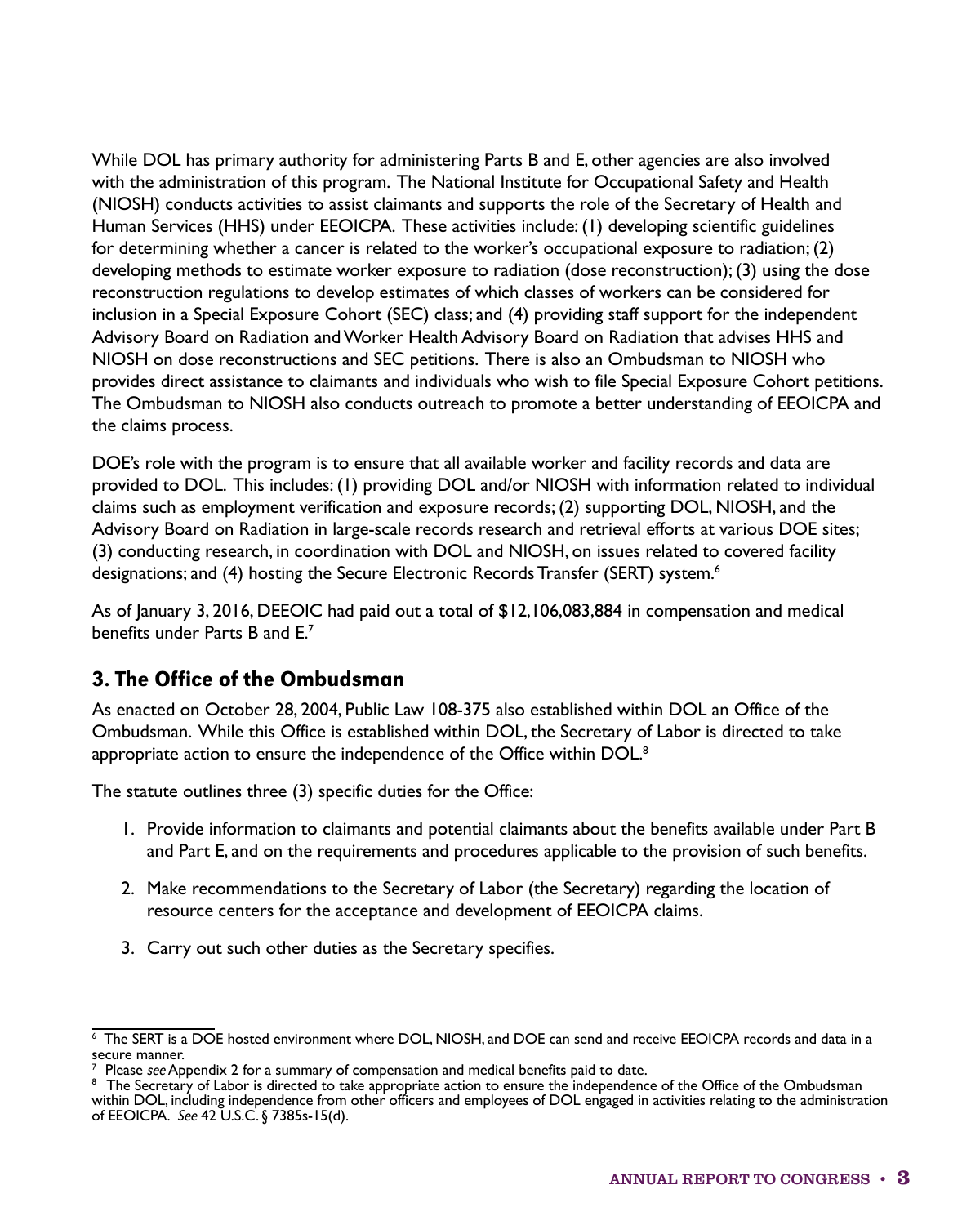*See* 42 U.S.C. §7385s-15(c). The statute also requires the Office to submit an annual report to Congress. In this annual report the Office is to set forth:

- 1. The number and types of complaints, grievances, and requests for assistance received by the Office during the preceding year.
- 2. An assessment of the most common difficulties encountered by claimants and potential claimants during the preceding year.

*See* 42 U.S.C. 7385s-15(e).

As we routinely indicate, most people who contact our Office do not merely want to talk about a complaint or grievance. Rather, when they contact us, most people are seeking some level of assistance with their claim. This assistance can involve: (1) guidance on how/where to file a claim or where to obtain more information about the program; (2) assistance locating the various tools/resources that have been developed to assist claimants, and/or guidance on how to use these tools/resources; (3) clarification/ explanation of a word or document; (4) claim status inquiries; (5) assistance forwarding concerns to or obtaining information from one of the agencies involved in the administration of EEOICPA; (6) advice on where to search for relevant documents; and (7) listening to their concerns.

We make every effort to assist claimants. Nevertheless, there are some requests that we cannot satisfy. For instance, we are contacted by claimants who want us to serve as their authorized representative (AR), or who are seeking legal advice. Such assistance is beyond our statutory authority. In addition, while we can bring matters to the attention of the Division of Energy Employees Occupational Illness Compensation (DEEOIC), the division within DOL that administers EEOICPA, we do not have the authority to change a result, nor can we direct DEEOIC to change a result.

This report is a synthesis of the many e-mails, letters, telephone calls, facsimiles, and face-to-face conversations that the Office had with claimants, potential claimants, health care providers, physicians, authorized representatives, and others during calendar year 2015.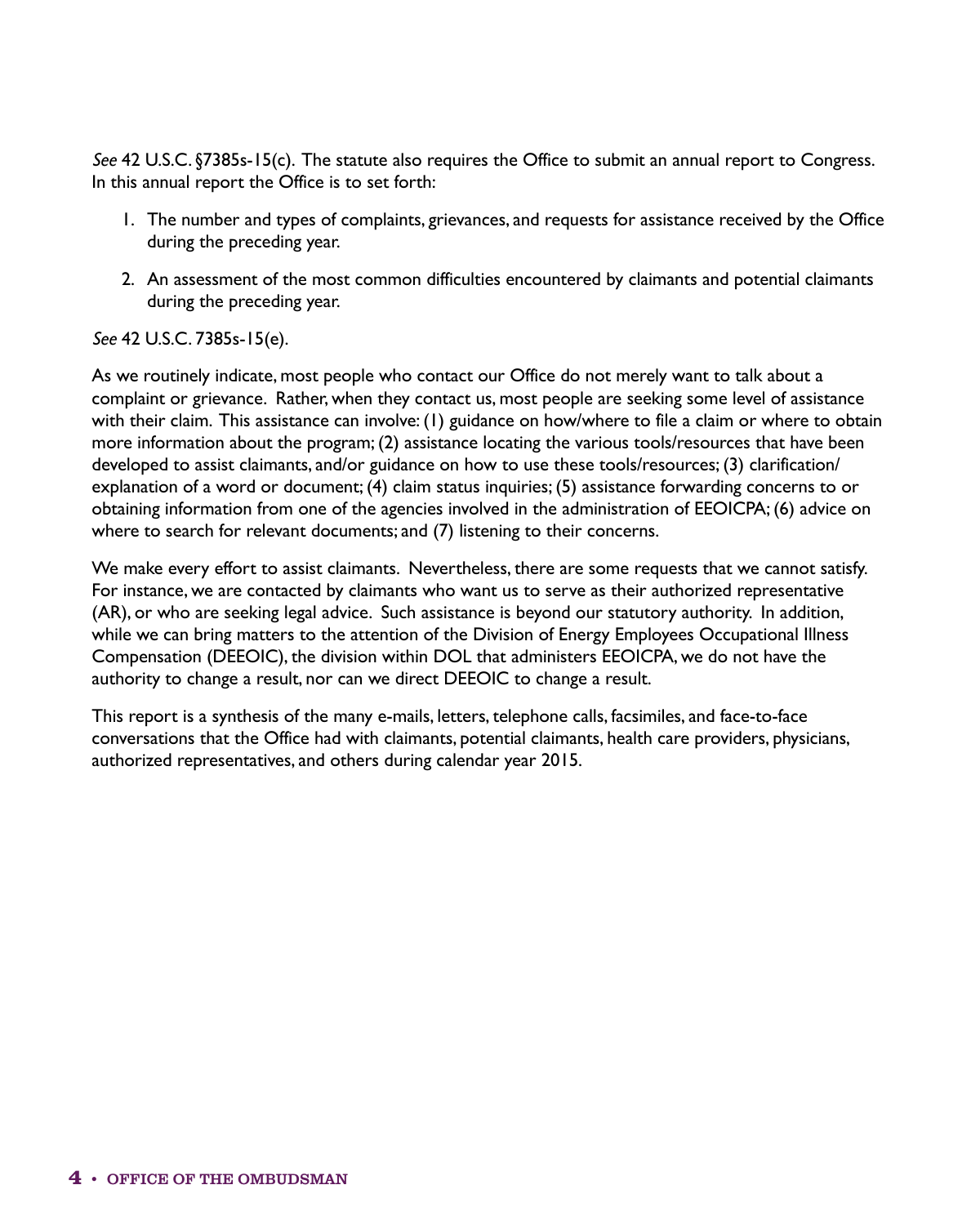# **PREFACE TO THE REPORT**

<span id="page-10-0"></span>**B**y the end of calendar year 2015, DEEOIC had paid over \$12 billion in compensation and benefits to **EXECT** CHEOICPA claimants. In spite of these impressive numbers, claimants, ARs, advocates and others came to us with complaints regarding the program, or searching for assistance with their claims. The fact that this program has paid out so much money might cause one to question the basis for the complaints that we received. In particular, some might question whether the complaints that we receive merely reflect that there are some claimants who are not happy with the outcome of their claim – i.e., that claimants complain when their claims are denied. However, in our opinion the answer is not that simple. The complaints that we receive are not limited to instances where claims or benefits have been denied. We also received complaints from claimants who are still processing their claim. In addition, claimants with accepted claims sometimes share their problems with us. This especially occurs at outreach events, where in an effort to support the concerns raised by their colleagues and friends, those with accepted claims will share their personal encounters with this program. Thus, as we reflect on our experiences, we believe that the complaints that we received highlight a reality that underlines this program – namely that while some claimants are able to take advantage of (or can benefit from) the various procedures/tools/ resources that have been developed, there are other claimants who, oftentimes through no fault of their own, cannot take advantage of (or cannot benefit from) these same procedures/tools/resources. Here are some examples that illustrate this reality:

- While notices announcing this program were never directly mailed to former workers, some former workers nevertheless learned of this program soon after its creation. Yet, there are other claimants who for reasons that can be as simple as he/she did not read the right newspaper or did not talk to the right colleagues, are just now learning of this program.
- To be eligible under EEOICPA employees must meet the statutory definition of a "covered employee." See 42 U.S.C. §7384l(1).<sup>9</sup> Employees who do not meet this definition are not covered even if he/she worked onsite at a covered facility.
- DEEOIC and the other agencies involved in the administration of EEOICPA have posted useful information on their websites. Some claimants make great use of this information. Other claimants, especially those without access to the internet (as well as those with limited access to the internet) sometimes find it hard, if not impossible to access this information.
- When it comes to verifying DOE contractor employment, DOE has had success locating DOE contractor employment records. On the other hand, since DOE generally did not keep DOE subcontractor employment records, verification of subcontractor employment may be difficult.
- Locating medical and scientific literature discussing the link between some toxins and some illnesses is easy. For other illnesses and toxins, there is little, if any available literature.
- If the worker passed away less than 10 years ago, there is a chance the medical records still exist. If the loved one passed away more than ten years ago, there is a good chance that the medical records have been destroyed.

<sup>9</sup> The term "covered employee" means any of the following, (a) a covered beryllium employee; (b) a covered employee with cancer; or (c) to the extent provided in 42 U.S.C. §7384r, a covered employee with chronic silicosis. *See* 42 U.S.C. §7384l(1).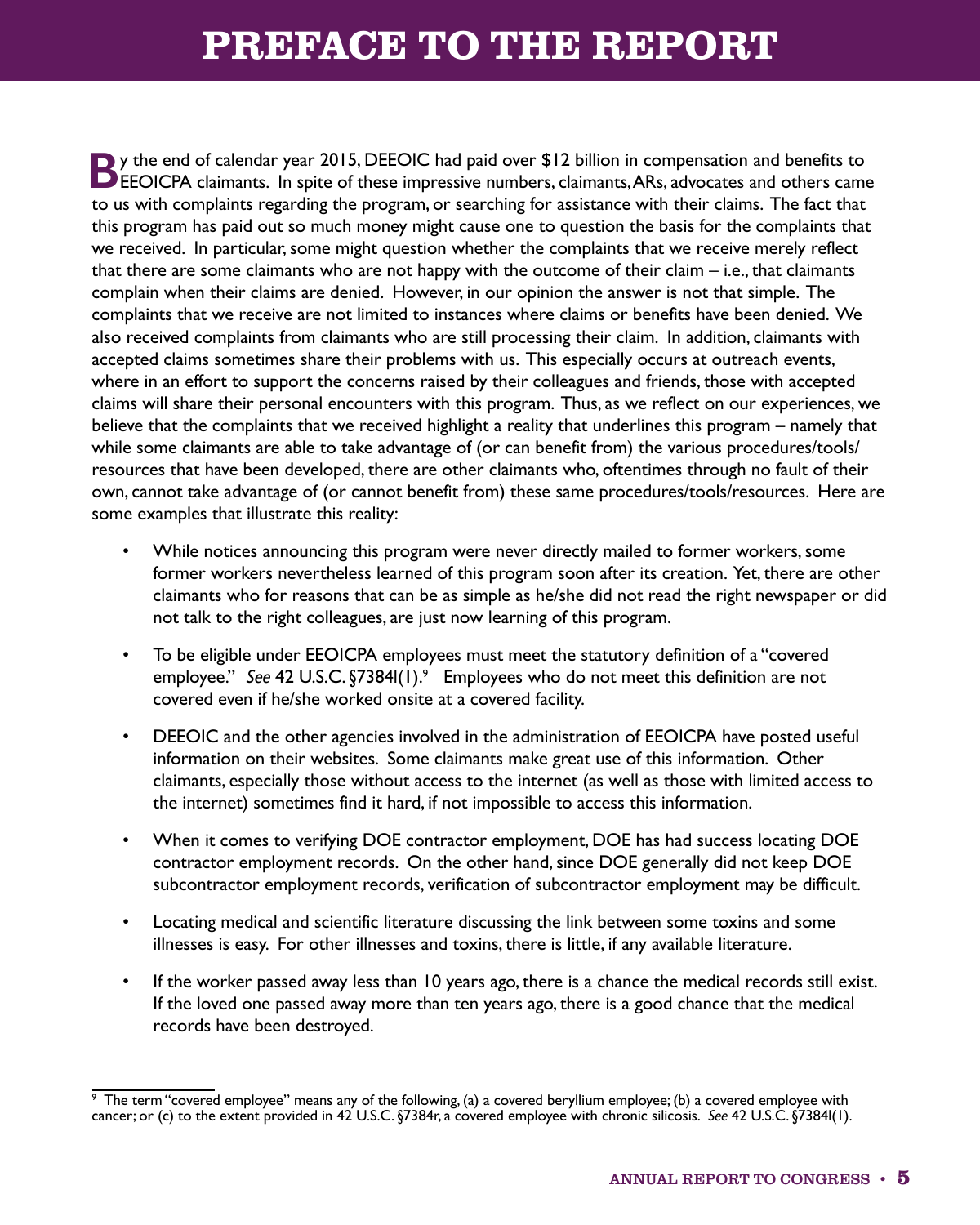• Some claimants fully understand the scientific and medical concepts discussed in the documents they receive. Others tell us that these concepts go right over their heads.

This list could go on.

## Case Study One

**This report focuses on the complaints, grievances and requests for assistance received by this Office. Nevertheless, we also hear of, and encounter, instances where DEEOIC staff members, and/or the staff of the other agencies involved in the administration of this program are helpful. In fact, there have been instances when those who came to us with a complaint also took the time to tell us of a helpful encounter with other staff members or of an instance where a tool/resource was useful. The following is an incident we observed this year.**

**In light of the claimant's covered condition, the claimant received approval for medically necessary modifications to his/her house. The modifications, which were performed by a provider enrolled in the program, did not meet the claimant's satisfaction. The claimant turned to us when the provider stopped answering the telephone. In contacting us, the claimant feared that because they had not paid for the work (DEEOIC directly paid the provider) their options to remedy this situation might be limited.** 

**In response to our inquiry, a DEEOIC staff member not only acknowledged our inquiry, but also telephoned to gain a better understanding of the situation. A week later, this same staff member called to see if we had obtained additional information and to inform us that the claimant had not reported the problem to DEEOIC. In this exchange, the staff member volunteered to contact the claimant directly. We suggested that we first talk to the claimant.** 

**A subsequent conversation with the claimant confirmed that they had not reported the problem to DEEOIC. We recommended that the claimant contact DEEOIC and we followed up by alerting the district office that this claimant might call. When the district office did not hear from the claimant, the DEEOIC staff member again contacted us. In this e-mail the staff member stated, "I am reluctant to just let [this matter] drop if there is something we can do to help."**

**Ultimately, this staff member and another DEEOIC staff member had a conference call with the provider and reached an understanding on an approach to address this matter.**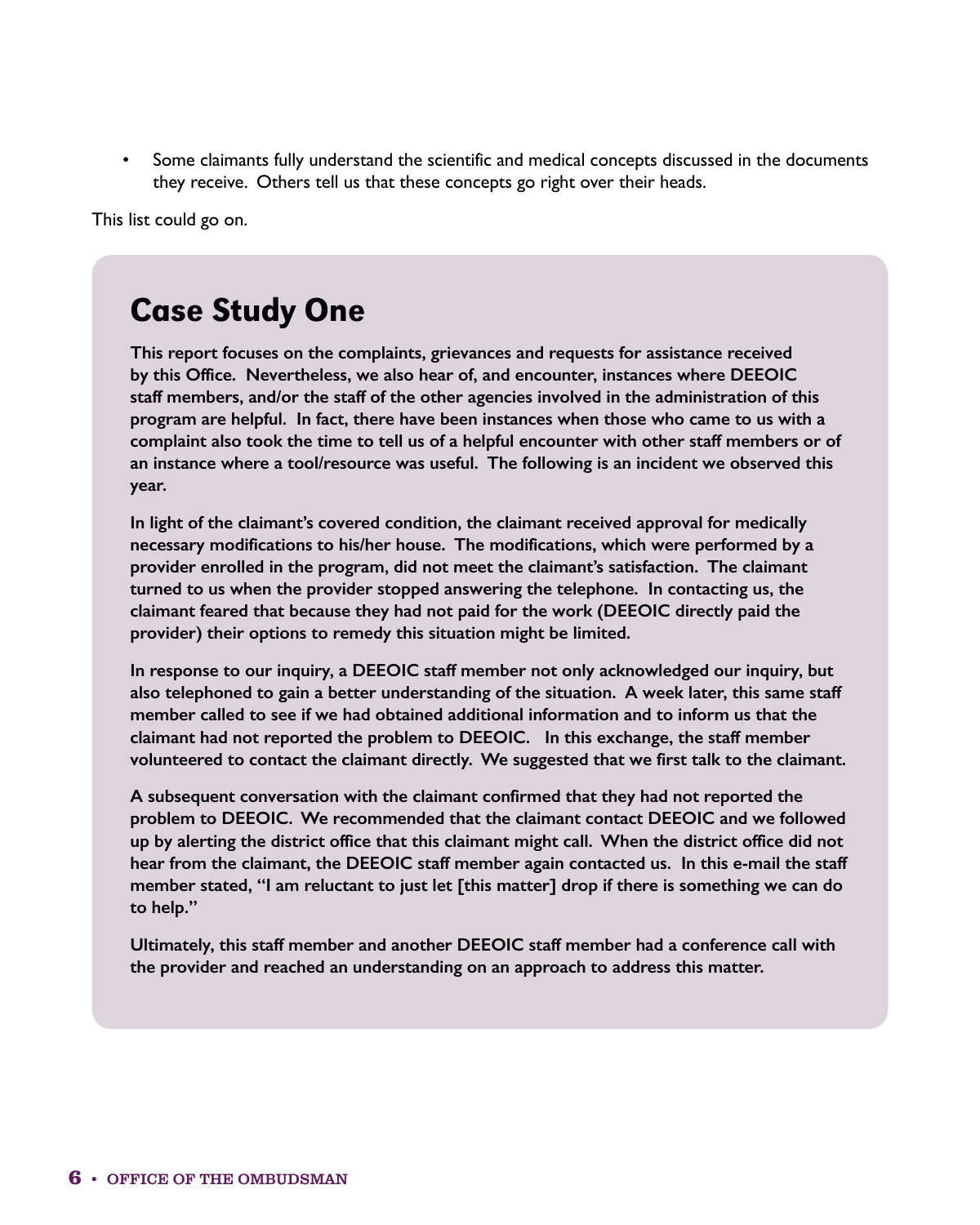# **The 2015 Annual Report to Congress**

### OFFICE OF THE OMBUDSMAN

for the Energy Employees Occupational Illness Compensation Program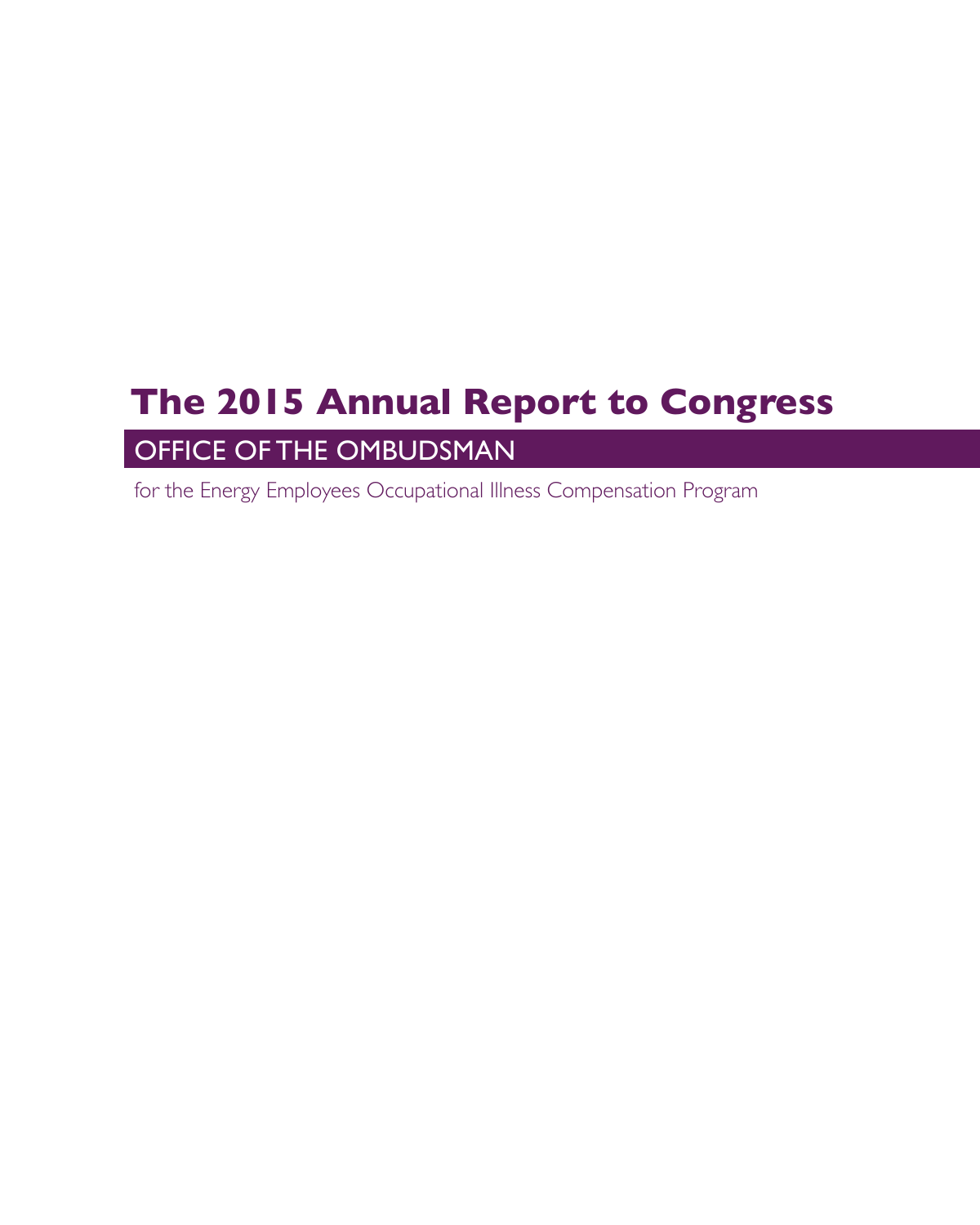## **TABLES**

<span id="page-13-0"></span>**T**his annual report is required to set forth the numbers and types of complaints, grievances, and requests for assistance that this Office received in the preceding calendar year, and is to provide an assessment of the most common difficulties encountered by claimants and potential claimants in that year. Consistent with these requirements, we will begin this report with tables setting forth the numbers and types of complaints received in 2015. Following these tables we will provide an assessment of the most common difficulties encountered by claimants in 2015. In this assessment we will explore why in spite of this program's successes, there are claimants who continue to contact us with complaints and requests for assistance.

|                | <b>CONCERN</b>                                                                      | <b>NUMBER OF COMPLAINTS</b> |  |  |
|----------------|-------------------------------------------------------------------------------------|-----------------------------|--|--|
| 1              | <b>Covered Employment</b>                                                           | 52                          |  |  |
| $\overline{2}$ | <b>Covered Facility</b>                                                             | 27                          |  |  |
| 3              | <b>Covered Illness</b>                                                              | 44                          |  |  |
| $\overline{4}$ | <b>Survivor Eligibility</b>                                                         | 17                          |  |  |
| 5              | <b>Exposure to a Toxic Substance</b>                                                | 48                          |  |  |
| 6              | <b>Dose Reconstruction Process</b>                                                  | 23                          |  |  |
| 7              | <b>Special Exposure Cohorts</b>                                                     | 31                          |  |  |
| 8              | Causation                                                                           | 39                          |  |  |
| 9              | Impairment                                                                          | 6                           |  |  |
| 10             | <b>Wage Loss</b>                                                                    | $\overline{4}$              |  |  |
| 11             | <b>Medical Benefits</b>                                                             | 27                          |  |  |
| 12             | <b>Home Health Care</b>                                                             | 42                          |  |  |
| 13             | <b>Billing Issues</b>                                                               | 34                          |  |  |
| 14             | <b>Status Inquiries</b>                                                             | 2310                        |  |  |
| 15             | Issues Related to Authorized Representatives                                        | 10                          |  |  |
| 16             | <b>Issues Concerning RECA</b>                                                       | $\overline{4}$              |  |  |
| 17             | Issues Involving Interactions with DEEOIC Issues Involving Interactions with DEEOIC |                             |  |  |
|                | Problems communicating with DEEOIC                                                  | 14                          |  |  |
|                | Inappropriate conduct                                                               | 26                          |  |  |
|                | CE not available/telephone not answered                                             | 10                          |  |  |
|                | Claimant specifically reference fear of retaliation                                 | 7                           |  |  |
| 18             | <b>Allegations of Delays</b>                                                        | 118                         |  |  |
|                | Worker dies before payment                                                          | 9                           |  |  |

#### Table  $1$  – Complaints by Nature

 $\overline{10}$  This number reflects those instances when the claimant called specifically and solely to inquire into the status of a claim.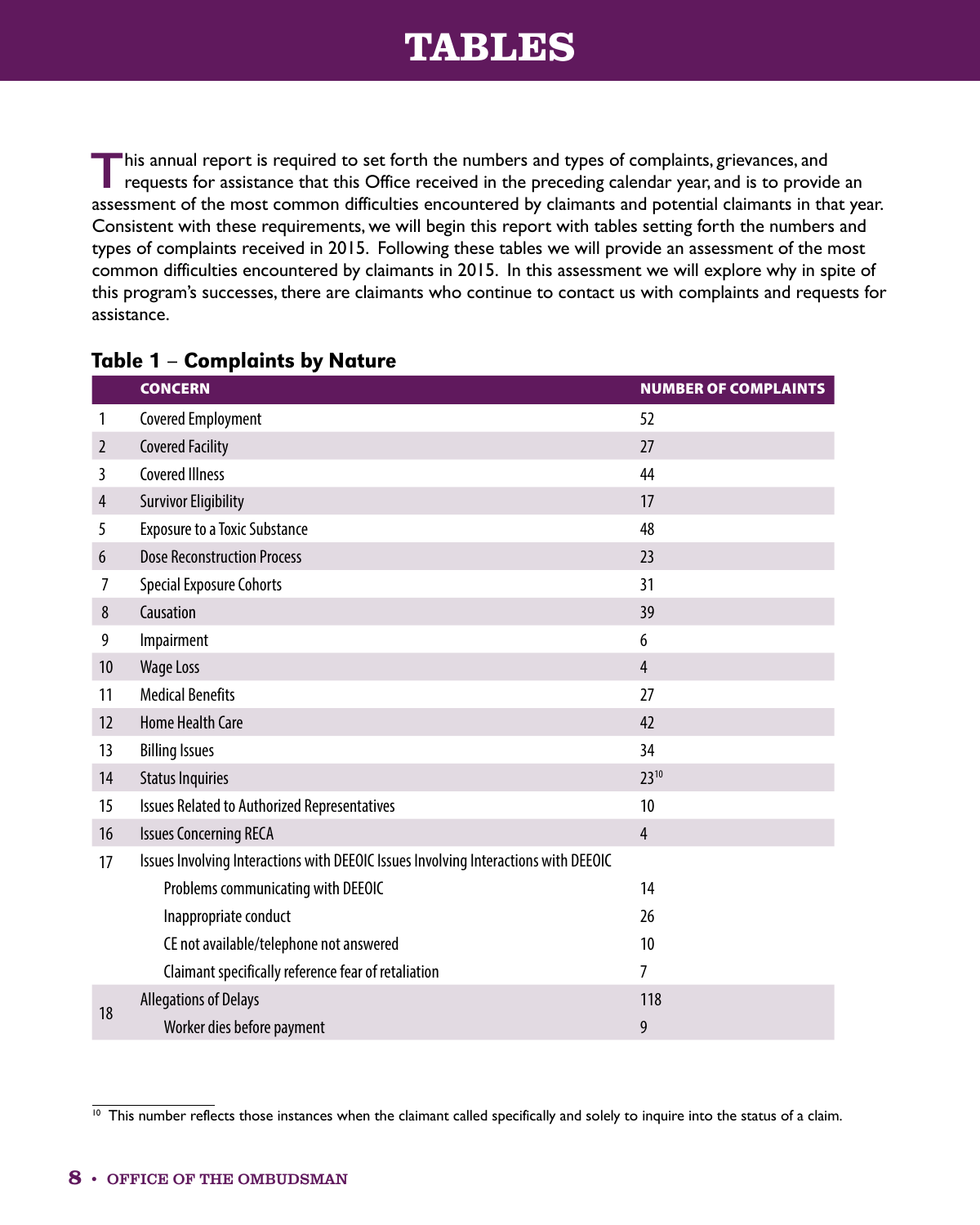<span id="page-14-0"></span>

|              | <b>CONCERN</b>                                                  | <b>NUMBER OF COMPLAINTS</b> |
|--------------|-----------------------------------------------------------------|-----------------------------|
| 19           | Wanted to File a Claim                                          | 28                          |
| 20           | Issues Related to Reopening/Reconsideration                     | 7                           |
| 21           | Due Process                                                     | 18                          |
| 22           | <b>Requests for Assistance</b>                                  | 192                         |
| 23           | Asked to Submit Additional Evidence, Do Not Know What to Submit | 26                          |
| 24           | Did Not Understand Decision                                     | 28                          |
| 25           | Concerns Related to the Use of a DEEOIC Specialist              | 21                          |
| 26           | Cap on Benefits                                                 | 8                           |
| 27           | Complimented DEEOIC                                             | $\mathfrak{p}$              |
| 28           | Issues with DEEOIC's Expert                                     | 13                          |
| <b>TOTAL</b> |                                                                 | 958                         |

### Table 2 – Complaints by Facility

Table 2 sets forth the number of complaints identified with specific covered facilities. In reviewing this table, please keep in mind:

- 1. In many instances the claimant did not identify the facility where they worked.
- 2. Similarly, we frequently find that when they call, claimants want someone to first listen to their concerns - as opposed to having someone immediately begin to ask questions. Because of this, we often find that we can address the claimant's concern without identifying the facility where the claimant was employed. This is especially true when the matter relates to the payment of bills or the receipt of medical benefits.
- 3. We have endeavored to count the number of complaints/issues that we received, not the number of contacts. In many instances, during the course of addressing a complaint, we will have multiple interactions with the claimant. To the extent that these interactions relate to the same complaint, we would count these multiple interactions as one complaint.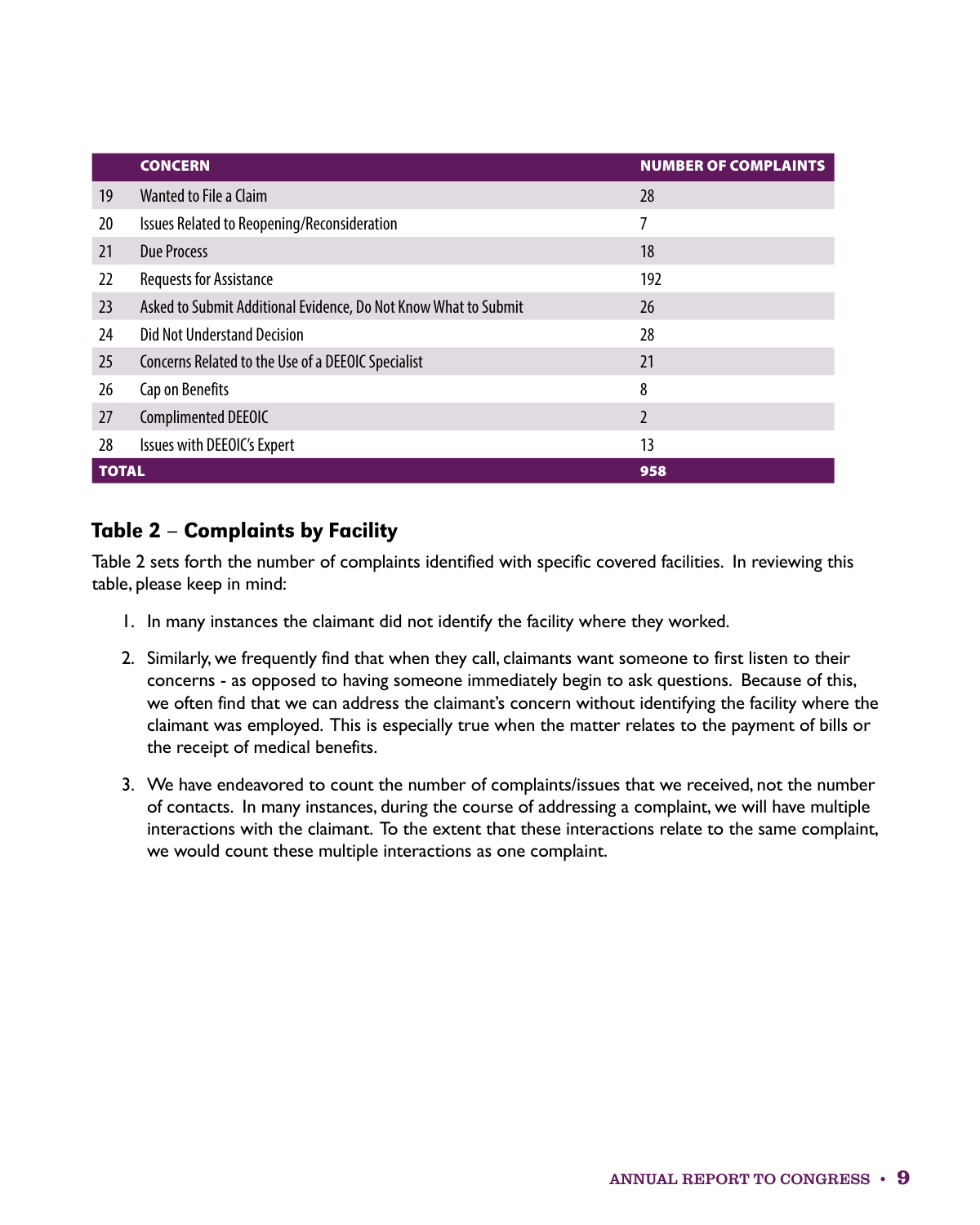| <b>FACILITY</b>                                | <b>LOCATION</b>           | <b>NUMBER OF COMPLAINTS</b> |
|------------------------------------------------|---------------------------|-----------------------------|
| ALLEGHENY-LUDLUM STEEL                         | Watervliet, NY            | 1                           |
| ALLIED CHEMICAL CORPORATION PLANT              | Metropolis, IL            | 1                           |
| AMES LABORATORY                                | Ames, IA                  | $\overline{2}$              |
| AREA IV OF THE SANTA SUSANA FIELD LABORATORY   | Santa Susana, CA          | 5                           |
| BENDIX AVIATION (PIONEER DIVISION)             | Davenport, IA             | $\mathbf{1}$                |
| <b>BETHLEHEM STEEL</b>                         | Lackawanna, NY            | 8                           |
| <b>BLOCKSON CHEMICAL COMPANY</b>               | Joliet, IL                | 1                           |
| BROOKHAVEN NATIONAL LABORATORY                 | Upton, NY                 | 6                           |
| <b>CLARKSVILLE MODIFICATION CENTER</b>         | Clarksville, TN           | $\mathbf{1}$                |
| DOW CHEMICAL CORPORATION                       | Pittsburg, CA             | $\overline{3}$              |
| DOW CHEMICAL CORPORATION (MADISON SITE)        | Madison, IL               | 5                           |
| ELECTRO METALLURGICAL                          | Niagara Falls, NY         | 1                           |
| EXTRUSION PLANT (REACTIVE METALS, INC)         | Ashtabula, OH             | 46                          |
| FEED MATERIAL PRODUCTION CENTER                | Fernald, OH               | 5                           |
| <b>GENERAL ELECTRIC COMPANY</b>                | Cincinnati/Evendale, OH   | $\mathbf{1}$                |
| <b>GENERAL STEEL INDUSTRIES</b>                | Granite City, IL          | 13                          |
| <b>GRAND JUNCTION FACILITIES</b>               | <b>Grand Junction, CO</b> | $\overline{2}$              |
| <b>HANFORD</b>                                 | Richland, WA              | 28                          |
| <b>HOOD BUILDING</b>                           | Cambridge, MA             | $\mathbf{1}$                |
| <b>IDAHO NATIONAL LAB</b>                      | Scoville, ID              | 8                           |
| <b>IOWA ORDNANCE PLANT</b>                     | <b>Burlington, IA</b>     | 21                          |
| <b>KANSAS CITY PLANT</b>                       | Kansas City, MO           | $\overline{7}$              |
| KETTERING LABORATORY, UNIVERSITY OF CINCINNATI | Cincinnati, OH            | 1                           |
| <b>KIRKLAND OPERATIONS OFFICE</b>              | Albuquerque, NM           | 1                           |
| <b>LATTY AVENUE PROPERTIES</b>                 | Hazelwood, MO             | $\mathbf{1}$                |
| LAWRENCE LIVERMORE NATIONAL LABORATORY         | Livermore, CA             | 5                           |
| LOS ALAMOS NATIONAL LABORATORY                 | Los Alamos, NM            | 8                           |
| MALLINCKRODT CHEMICAL COMPANY                  | St. Louis, MO             | 20                          |
| MASSACHUSETTS INSTITUTE OF TECHNOLOGY          | Cambridge, MA             | $\mathbf{1}$                |
| MOUND PLANT                                    | Miamisburg, OH            | $\overline{7}$              |
| NATIONAL BUREAU OF STANDARDS                   | Washington, DC            | 9                           |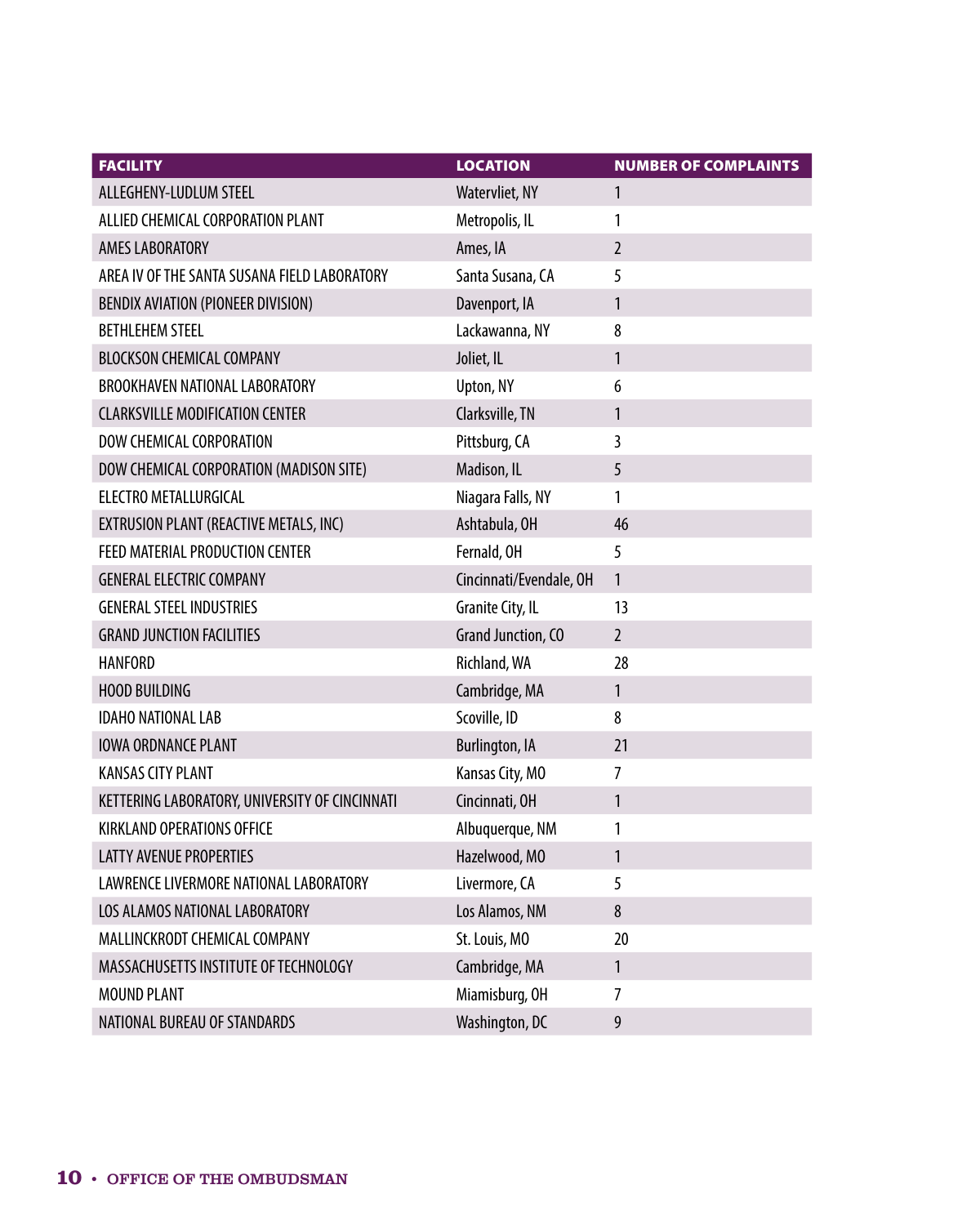| <b>FACILITY</b>                               | <b>LOCATION</b>                               | <b>NUMBER OF COMPLAINTS</b> |
|-----------------------------------------------|-----------------------------------------------|-----------------------------|
| <b>OAK RIDGE</b>                              | Oak Ridge, TN                                 | 7                           |
| OAK RIDGE GASEOUS DIFFUSION PLANT (K-25)      | Oak Ridge, TN                                 | 12                          |
| OAK RIDGE NATIONAL LABORATORY (X-10)          | Oak Ridge, TN                                 | 6                           |
| <b>NEVADA TEST SITE</b>                       | Mercury, NV                                   | 12                          |
| <b>NUCLEAR FUELS SERVICES</b>                 | Erwin, TN                                     | 1                           |
| NUCLEAR METALS, INC.                          | West Concord, MA                              | $\mathbf{1}$                |
| PACIFIC PROVING GROUND                        | <b>Republic of Marshall</b><br><b>Islands</b> | $\overline{2}$              |
| PADUCAH GASEOUS DIFFUSION PLANT               | Paducah, KY                                   | 10                          |
| <b>PANTEX PLANT</b>                           | Amarillo, TX                                  | $\overline{2}$              |
| <b>PINELLAS PLANT</b>                         | Clearwater, FL                                | 11                          |
| PORTSMOUTH GASEOUS DIFFUSION PLANT            | Piketon, OH                                   | 8                           |
| PRINCETON PLASMA PHYSICS LABORATORY           | Princeton, NJ                                 | 56                          |
| <b>REDUCTION PILOT PLANT</b>                  | Huntington, WV                                | 1                           |
| ROCKY FLATS PLANT                             | Golden, CO                                    | 19                          |
| SANDIA NATIONAL LAB                           | Albuquerque, NM                               | 6                           |
| <b>SAVANNAH RIVER SITE</b>                    | Aiken, SC                                     | 19                          |
| UNIVERSITY OF ROCHESTER ATOMIC ENERGY PROJECT | Rochester, NY                                 | 1                           |
| <b>URANIUM MINE</b>                           | <b>Various locations</b>                      | 15                          |
| <b>WELDON SPRINGS PLANT</b>                   | Weldon Spring, MO                             | 1                           |
| WEST VALLEY DEMONSTRATION PROJECT             | West Valley, NY                               | 105                         |
| Y-12 PLANT                                    | Oak Ridge, TN                                 | 10                          |
| <b>MISC</b>                                   |                                               | 49                          |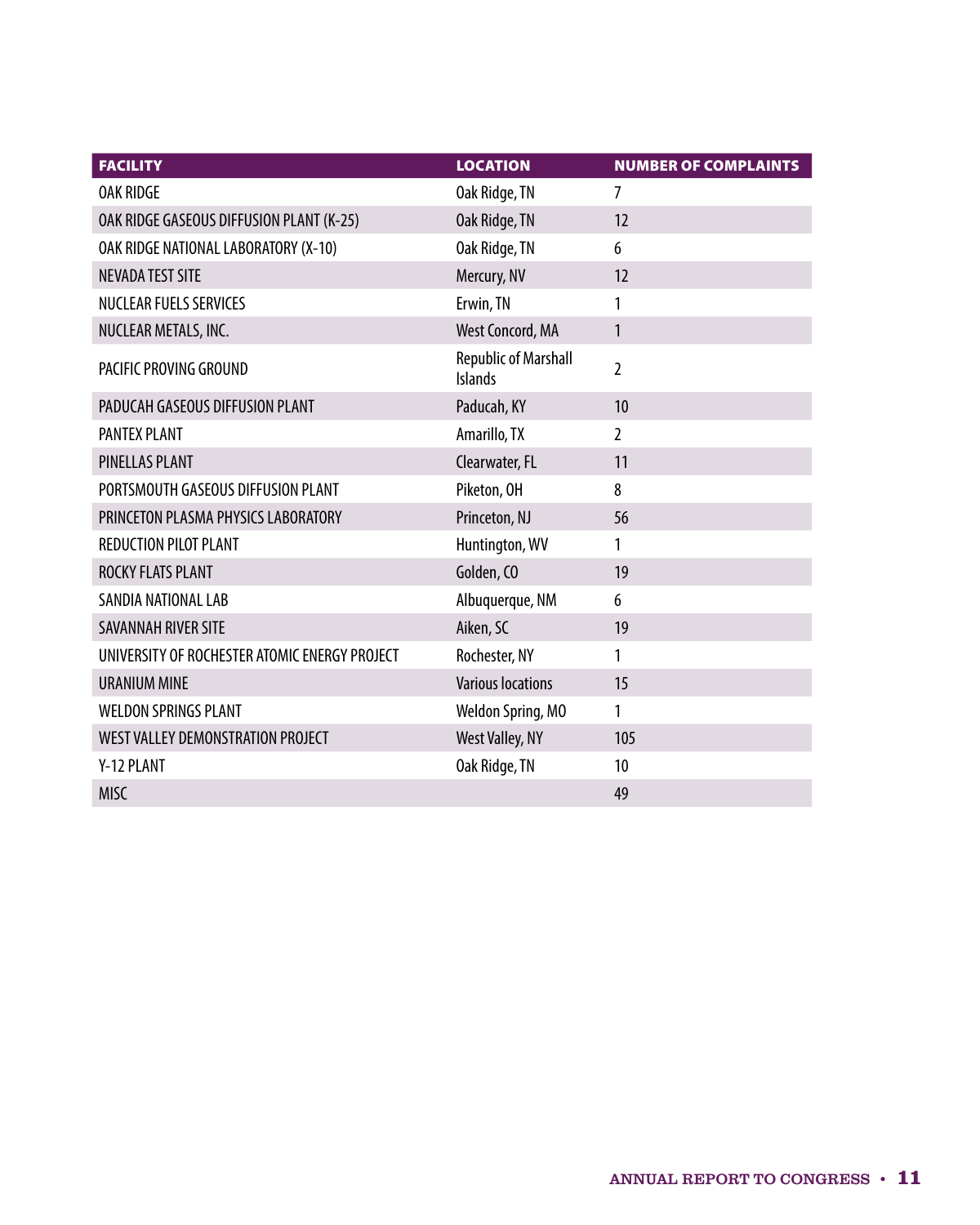# <span id="page-17-0"></span>**Concerns Alleging that Notice of the Program was Delayed or Never Directly Provided**

#### *What took you so long to get here?*

(The first question asked when we opened the floor for questions at a meeting in Ashtabula, Ohio)

Since the creation of this program in 2000, DEEOIC and the other agencies involved with the administration of EEOICPA have worked to notify potential claimants about this program. Nevertheless, we routinely encounter claimants who: (1) only recently learned of this program and/or (2) believe that the delay in being notified of this program negatively impacted the processing of their claim.

When complaining that notice of this program was delayed, claimants frequently ask why the government never directly contacted them about this program.<sup>11</sup> Underlying this question is the fact that notices announcing this program were not directly sent to every potential claimant. Claimants have told us that when they ask why notices were not directly sent to potential claimants, the response often indicates that direct mailings were not used because the government did not have employee rosters for many of the facilities. Claimants often find this response unpersuasive. In light of the security that usually surrounded these facilities, claimants find it hard to believe that the government destroyed all of (or cannot find any of) the records that could identify the employees who worked at these facilities.

#### A. Sufficiency of the efforts undertaken to notify potential claimants

Claimants also question the sufficiency of the efforts that have been taken by DEEOIC and the other agencies involved in the administration of EEOICPA to notify potential claimants about this program. In particular, claimants question the extent to which the government has tried to obtain employment records from contractors and subcontractors. Among the claimants who raise this question are some who assure us that they regularly receive a retirement check or other correspondence from their former employer. Where an employer is still in contact with former employees, claimants question why the government did not coordinate with these employers to ensure that former workers received notice of the program.

Claimants also question the sufficiency of the outreach events sponsored by DEEOIC and the other agencies involved in the administration of EEOICPA. For instance, there is a belief by some claimants that most of the town hall meetings sponsored by DEEOIC and the other agencies involved with EEOICPA are held near facilities that once employed large numbers of employees. We are frequently reminded that there are over 350 covered facilities and that all of them did not employ large numbers of employees. Claimants complain that it is not fair to focus so much of the outreach efforts on certain sites, while giving little, if any attention to other sites. Similarly, claimants complain that while DEEOIC and the other agencies have hosted multiple outreach events at some sites, other sites have not been the location for

<sup>&</sup>lt;sup>11</sup> The effort undertaken by DEEOIC and the other agencies involved with the administration of this program to inform potential claimants of this program included hosting town hall meetings, distributing literature, and contacting labor organizations.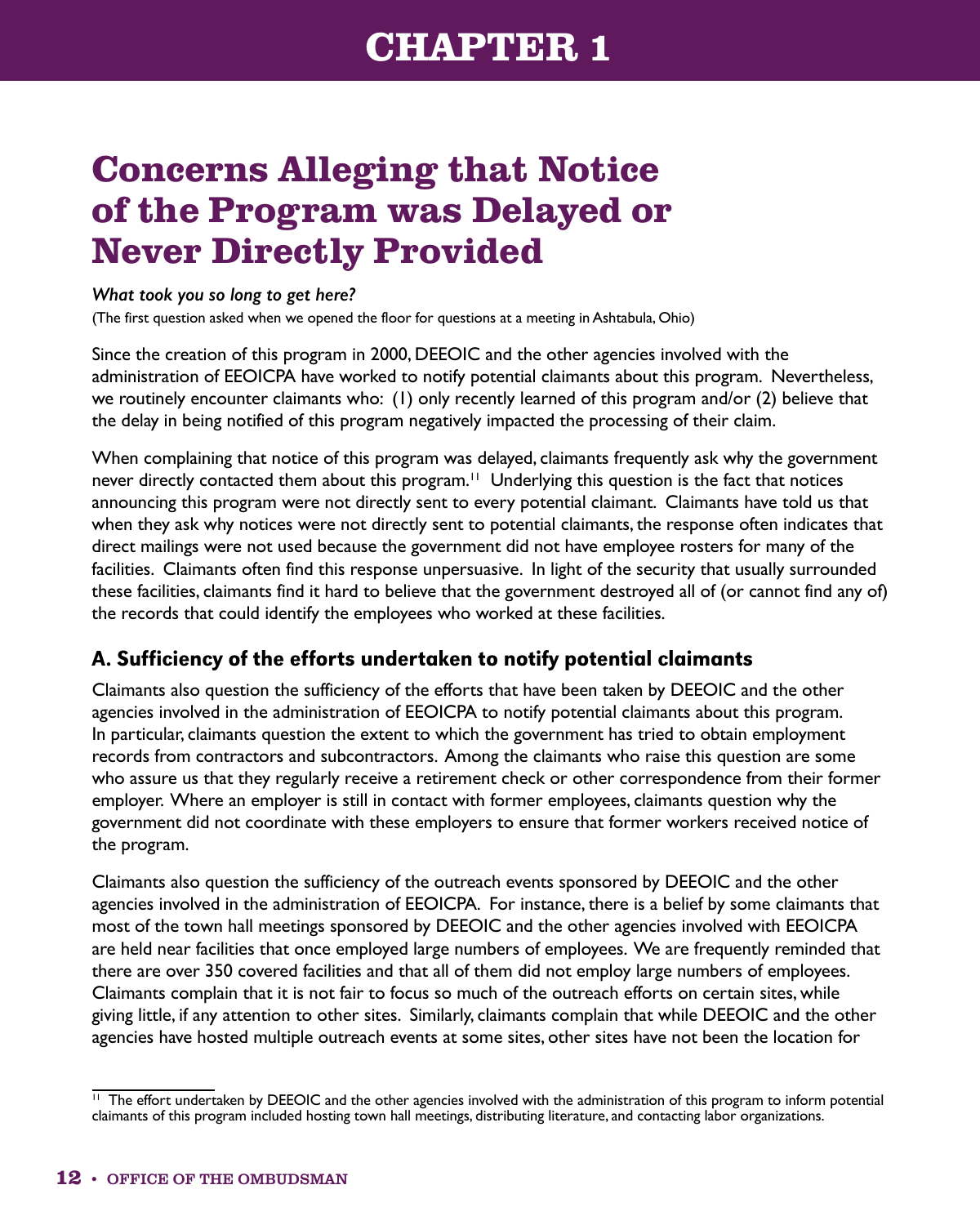even one outreach event. This concern prompted the comment cited at the top of this page. At a 2015 event we sponsored in Ashtabula, Ohio, as soon as we opened the floor for questions, we were asked what took us so long to come to the area.<sup>12</sup>

Other comments noted that limiting outreach efforts to areas close to a facility (or close to where the facility once existed) overlooks the fact that in the ensuing years:

- Some former employees moved to other areas when they retired or when the facility closed.
- Some workers moved away to take new jobs.

The concern that former employees who moved away from the area may not know about the program was underscored by a conversation with a former Paducah Gaseous Diffusion Plant worker. This former worker, who no longer lived in the Paducah area, only learned of EEOICPA when in 2015 a friend called to discuss the closing of the Paducah Plant. By chance, during this conversation the friend mentioned receiving compensation. This passing remark prompted the former worker to seek more information about this compensation program. In his search for more information, this former worker eventually called our Office.

We recognize that merely hosting an outreach event does not guarantee that everyone living in that area will now be aware of this program. We routinely visit areas where outreach events were previously held and encounter individuals who only recently learned of this program. There are many reasons why an individual might not be aware of this program in spite of earlier outreach events held in the area where they lived, including:

- Press releases announcing an upcoming event are not picked up by local media.
- Individuals live outside of the area covered by the press release, radio announcement, etc.
- When the earlier outreach event was held, the claimant was not sick. Thus, the claimant did not pay attention and/or saw no need to attend an event targeting "sick workers."13
- The mailing list utilized by DEEOIC to notify people of outreach events only contains the name of individuals who have previously filed claims. Similarly, some of the mailing lists utilized by DOE and the FWP only include individuals who have signed up for medical screenings.

 $\frac{12}{12}$  Ashtabula, Ohio was the site of the Extrusion Plant (Reactive Metals, Inc.). We cannot find any records of any prior events sponsored by DEEOIC in this area.

According to some claimants since they were not sick, they paid little attention when they first heard about a program for "sick workers." It was only when they were diagnosed with an illness that they decided to obtain more information about this program.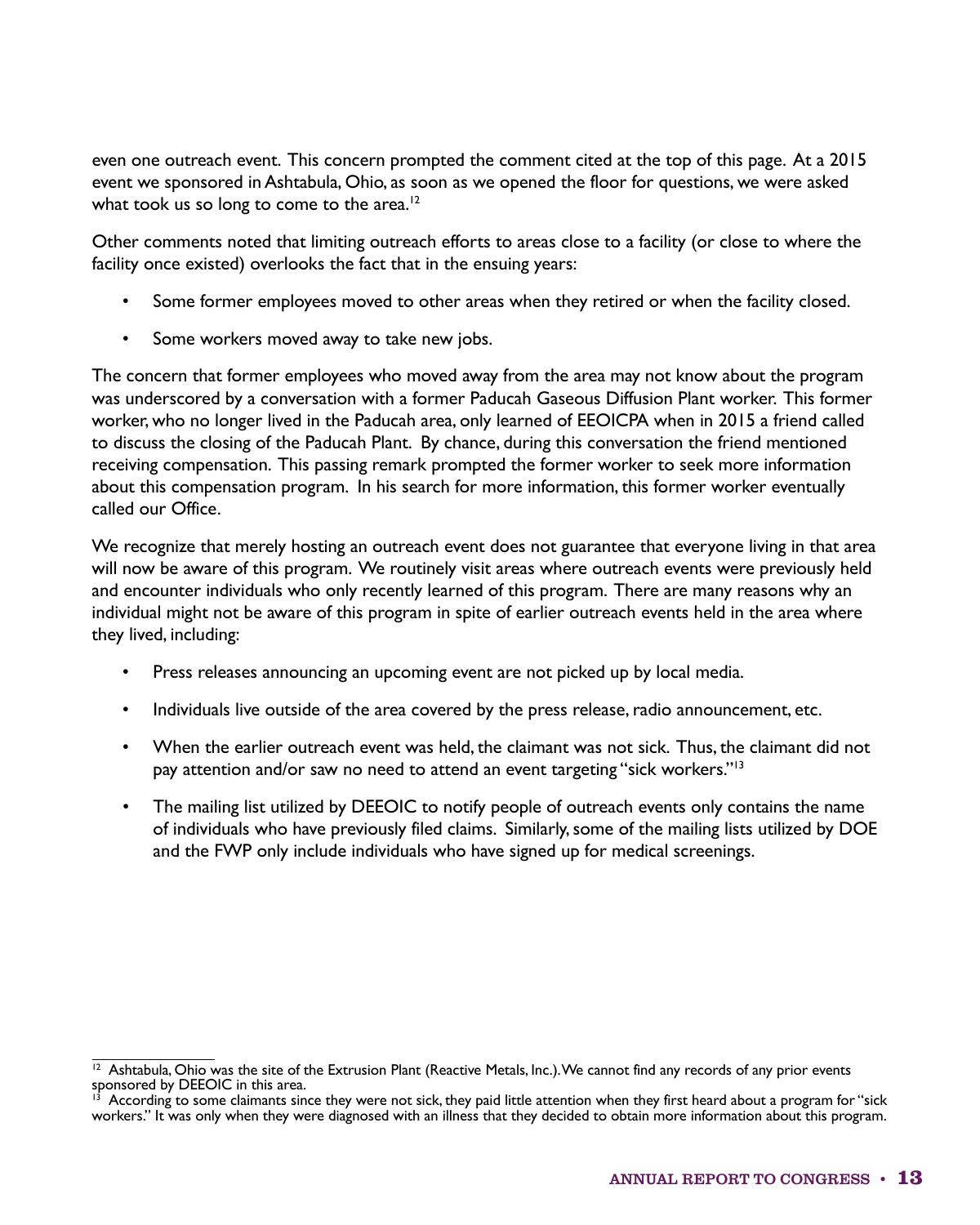**While DOE does not have complete rosters of the employees who worked at the various facilities, DOE has utilized information, such as medical records, to compile lists of employees shown by these records to have worked at some facilities. While these lists created by DOE do not contain updated contact information, DOE, as well as the Former Worker Screening Programs, have made use of available programs or online tools to obtain updated addresses.**

**What remains unclear is: (1) the number of facilities for which DOE has compiled such lists and (2) the extent to which these lists can and have been used to notify potential claimants of this program.**

#### B. The impact of no notice (or delayed notice)

When they finally learn of this program, some claimants immediately contact us to complain about the lack of prompt notice. However, in other instances, complaints are only brought to our attention when the claimant subsequently feels that they have been impacted by the lack of prompt notice.

For instance, we are contacted by surviving family members who complain that the amount of compensation paid on their Part E claim was less because their loved one was never notified about this program and thus never filed a claim. Surviving family members point out that the maximum compensation under Part E for a claim filed by a worker is \$250,000, while the maximum compensation paid for an accepted Part E survivor's claim ranges between \$125,000 and \$175,000, depending on whether wage loss is awarded. Similarly, there are times when the surviving children do not meet the survivor eligibility requirements established for Part E claims.<sup>14</sup> Because of Part E's separate requirements for survivor claims, and in light of the definition of "covered child" found in Part E, survivors often argue that DEEOIC ought to do everything possible to notify workers of this program before they pass away.

We also hear from claimants who complain that their ability to locate evidence was impacted by the delay in receiving notice of this program. We are told of instances where in the time between the creation of EEOICPA and when the claimant first learned of this program, evidence was destroyed and/or colleagues who could have provided relevant testimony passed away.

In addition, some claimants have complained that the delay in receiving notice of this program impacted their ability to receive reimbursement for medical bills. In pertinent part, Section 7384t(d) provides that "[a]n individual receiving benefits…shall be furnished those benefits as of the date on which that individual submitted the claim for those benefits…" 42 U.S.C. §7384t(d). Claimants argue that it is unfair to delay notifying them of this program and to then penalize them by denying reimbursement for medical bills incurred after the program was created but before they received delayed notice of this program. Claimants find this outcome especially troubling when they believe that they filed their claim as soon as they learned of the program.

 $14$  To be an eligible surviving child under Part E, at the time of the worker's death the child had to be: (1) under the age of 18; (2) under the age of 23 and a full time continuous student; or (3) any age, but at the time of the worker's death, incapable of selfsupport.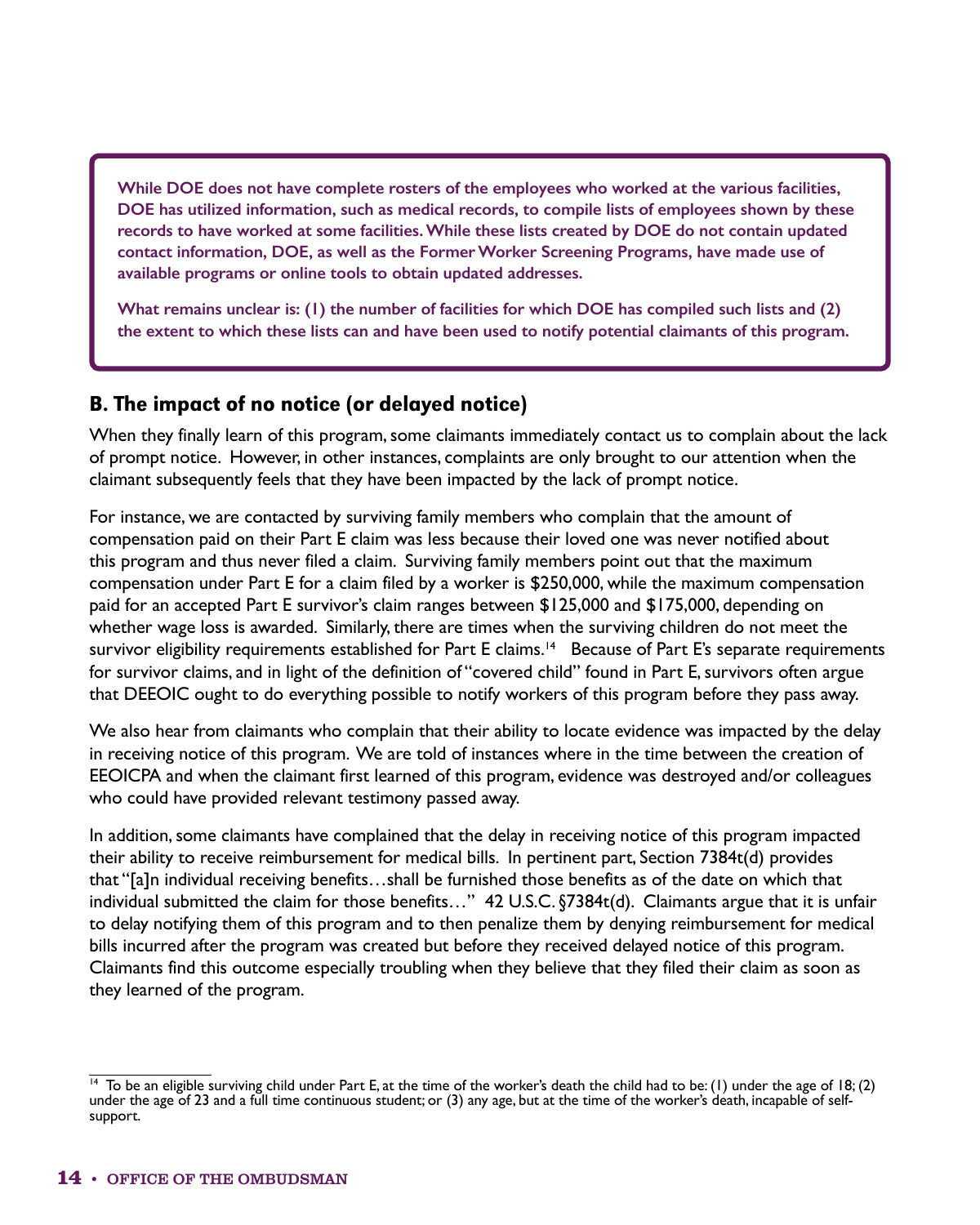Our experiences suggest that there are potential claimants who still do not know of this program. Moreover, we continue to encounter claimants who believe that a delay in receiving notice of this program impacted their chances of successfully processing their claim and/or impacted the compensation that was paid. Some claimants interpret this lack of notice (or lack of prompt notice) as an indication of the government's lack of commitment to this program. In spite of these concerns, the good news is that DEEOIC and the other agencies involved in the administration of EEOICPA continue their outreach efforts. In fact, as we write this report we are aware of plans to host outreach events, including plans to host events in areas that are not necessarily near large facilities. The challenge is to reach as many claimants as possible, including those who have moved to other areas, as well as those who missed (or were missed by) previous efforts.

**Recently, we have seen an increase in the number of outreach events sponsored by nonprofit organizations, advocacy groups and other entities.15 Because home health care providers and/or ARs sometimes participate in these events, questions arise as to the extent to which these home health care providers or ARs financially benefit from these events. We do not dismiss the financial benefits a home health care provider or AR could derive from these events.16 Nevertheless, in our opinion, the outreach events sponsored by these organizations and entities help to fill a gap that exists in the efforts to notify potential claimants of this program. For example, while DEEOIC's outreach efforts often focus on areas close to covered facilities, some of these organizations and entities have hosted outreach events in areas that were not necessarily close to covered facilities.**

**We have also seen that in addition to extending their outreach efforts beyond the areas close to covered facilities, some of these organizations and entities periodically return to an area to host follow-up events. This can be valuable because: (1) some claimants do not focus on this program until they become sick, and (2) some claimant only attend these events when they have a problem or a question. Hosting subsequent events in the same area increases the likelihood that when a claimant has a question, there will be an event to attend.** 

**Moreover, we are aware of instances where health care providers, non-profits, advocacy groups and ARs are disseminating information about this program via their websites and other channels. These efforts recognize that changes to the program can sometimes be hard to locate, especially if a claimant does not routinely review DEEOIC's entire website. These organizations and entities attempt to assist claimants by highlighting the significant changes.**<sup>17</sup>

<sup>&</sup>lt;sup>15</sup> In many instances, home health providers attend and make presentations at the events sponsored by these organizations and entities.

<sup>&</sup>lt;sup>16</sup> In some instances, even if the home health provider is not sponsoring the event, a representative from a home health provider will make a presentation at the event.

 $17$  Some claimants are much more comfortable bringing their materials to an event and talking to someone face-toface as opposed to talking to someone over the telephone.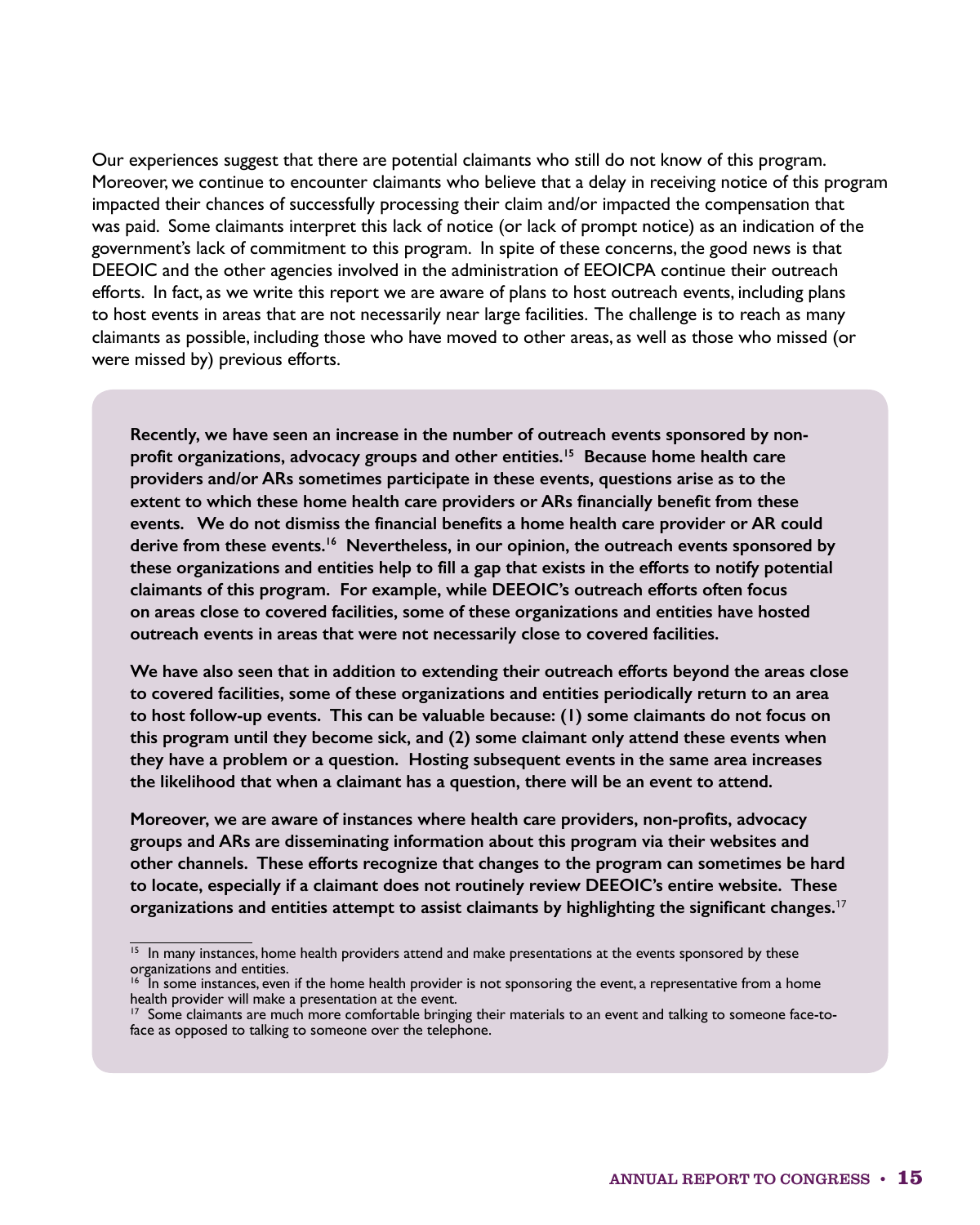In evaluating the effectiveness of outreach events, consideration is often given to the number of attendees at the event, as well as the number of claimants who sign up to file claims, or sign up for medical screenings. We agree that these are relevant considerations. However, in our experience, outreach events are also beneficial because of the interest that they generate. It has been our observation that notices announcing an upcoming outreach event usually results in an increase in the number of inquiries to the Office.

Outreach events also offer an opportunity to distribute literature. Our Office is frequently contacted by claimants with little, if any, knowledge of EEOICPA. When we inquire how a claimant with little knowledge of the program came to contact us, we are often told that a friend or colleague provided the claimant with our contact information, or with a copy of one of the brochures prepared by our Office (which contains our contact information).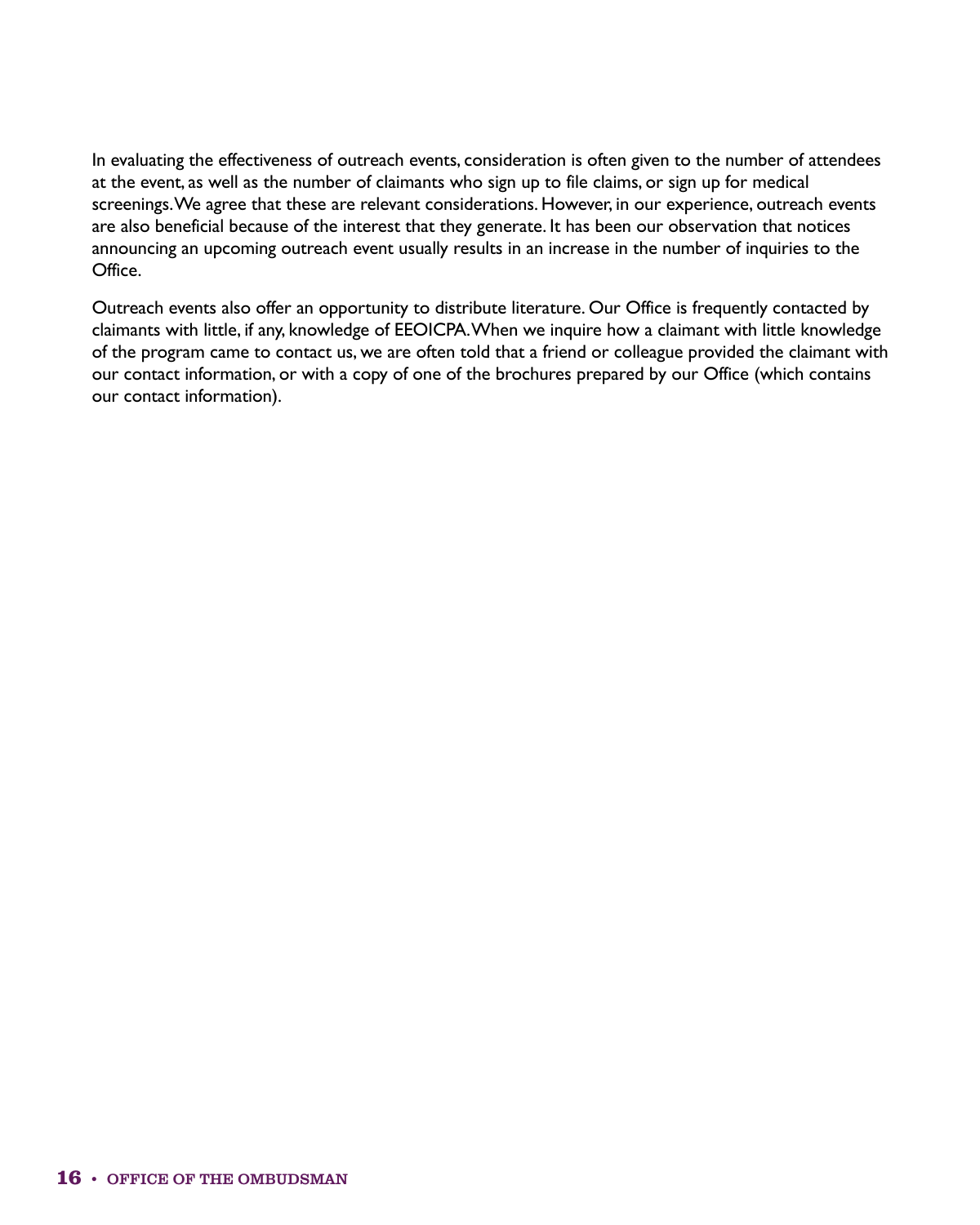# <span id="page-22-0"></span>**Difficulties Locating Information about the Program**

*This was the first meeting we have attended for EEOICPA…I'm sure I would have been in a better position to file a claim on my husband's behalf if I were more aware of what needed to be done.* (Letter from a claimant thanking us for our meeting in West Valley, New York).

We encounter claimants who contend that when they first learned of this program, they knew so little about EEOICPA they had no idea where to look for more information. This chapter focuses on the difficulties encountered by claimants when endeavoring to obtain more information about this program.

#### A. Word of mouth can result in incomplete information

As noted in the previous chapter, some claimants learn of this program via word-of-mouth. The good news is that these claimants finally know about the program. The bad news is that the information passed on by word-of-mouth can be inaccurate and/or incomplete. For example, we encounter claimants who contend that when they first heard of this program, they were simply told of a program for "sick workers." Other claimants have told us that while they initially thought that they understood the program, they quickly discovered that this program was more complicated than they originally thought. While some claimants knew that the program was administered by the government, when they tried to find more information, they discovered that they did not know which agency administered the program. According to some claimants, it came as a shock to discover that DOL administered the program that compensated former DOE employees and contractors who built nuclear bombs. Considering that some claimants only became aware of this program years after it was created, combined with the fact that some claimants find it difficult to locate information about the program, it becomes easier to understand why some claimants are frustrated with the program before they even file a claim.

#### B. Claimants are not aware of the tools/resources available online

DEEOIC's website contains information/resources that can assist with the processing of claims. The same is true of the websites of the other agencies involved in the administration of EEOICPA. However, some claimants: (1) do not have access to the internet; (2) only have limited access to the internet; and/or (3) do not appreciate the value of the resources/tools available on these websites. As a result, we are routinely contacted by claimants looking for information that is available online. The four most common requests that we receive for information found on DEEOIC's website are: (a) a listing of the toxins known to have been used at a facility; (b) the status of a claim; (c) a list of the covered facilities; and (d) a list of the physicians/providers enrolled in the program.

While claimants can contact one of the Resource Centers to obtain copies of information found on DEEOIC's website, some claimants do not contact the Resource Centers because:

1. They do not have access to the internet and thus, have no way of knowing the information that is available online; and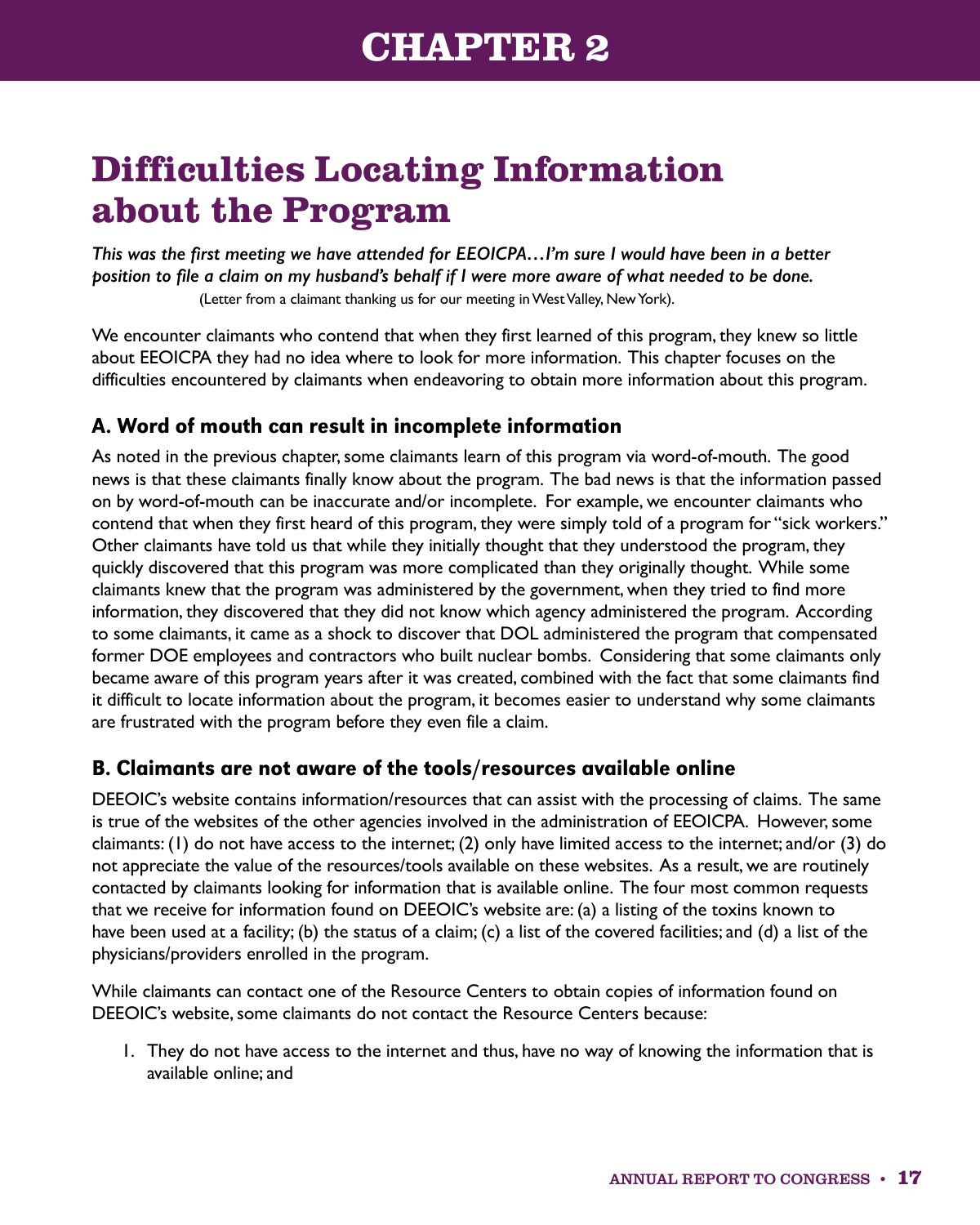2. They do not realize that they can contact the Resource Center for copies of information found on DEEOIC's website.<sup>18</sup>

In addition, merely having access to the internet does not guarantee that a claimant will be familiar with the information found on DEEOIC's website. For example, we routinely encounter claimants, including claimants with recommended or final decisions, who admit that they do not understand the Site Exposure Matrices (SEM) database or that, while processing their claim, they never attempted to access this database. It is common for these claimants to tell us that while SEM was routinely mentioned throughout the claims process, no one ever explained SEM or showed them how to use SEM. Similar complaints are made about many of the other online tools/resources.<sup>19</sup>

In this regard, claimants find it upsetting when it is not until well after the information could have been useful that someone finally informs them about a tool/resource. In response to such situations, claimants usually ask why he/she was not told of this tool/resource at an earlier time in the claims process when the information could have been helpful.

#### C. Information/resources can be hard to locate

Some claimants are able to locate the information that is available online. However, there are other claimants who are not comfortable with computers and/or the internet. These claimants can find it difficult to locate information online, and this can be true even when they know that the information is available online.<sup>20</sup>

Some claimants attribute their difficulties locating information online to their inability to "speak" the language of EEOICPA. For instance, the online tool known as the "SEM" contains a listing of the toxins known to have been used at covered facilities. Yet, even when claimants are aware that such a listing is available online, we find that some claimants search the website for a link that specifically says "listing of toxins." These claimants often do not realize that this listing is found using the link, "Site Exposure Matrices- SFM"

In addition, while DEEOIC's website contains a search function, some claimants believe that their ability to use this search function was impacted by their inability to "speak" the language of EEOICPA. Claimants complain that when they do not know the precise phrase or terminology used by DEEOIC, their search can result in a long list of hits, many of which have no relevance to the information they are seeking.

<sup>&</sup>lt;sup>18</sup> In some instances, claimants do not call us specifically looking for information. Rather, in the course of our conversation, we sometimes ask if the claimant has accessed a tool/resource. For some claimants, our inquiry is the first time they were made aware of the tool/resource. We also find that some claimants believe that the role of the Resource Centers is to assist with the filing of claims. Thus, some claimants believe that once the claim is filed and information is forwarded to the District Office, the Resource Center has fulfilled its role. As a result, it does not occur to some claimants to approach the Resource Center to ask for copies of documents found on online.

 $19$  Claimants frequently tell us that acronyms such as SEM are used so routinely, they are embarrassed to admit that they do not understand the term.

<sup>20</sup> In our 2014 Annual Report we discussed the difficulties encountered by some claimants attempting to access the list of health care providers enrolled in the program. At the time, DEEOIC's website did not have a direct link to this list. The website now contains a direct link.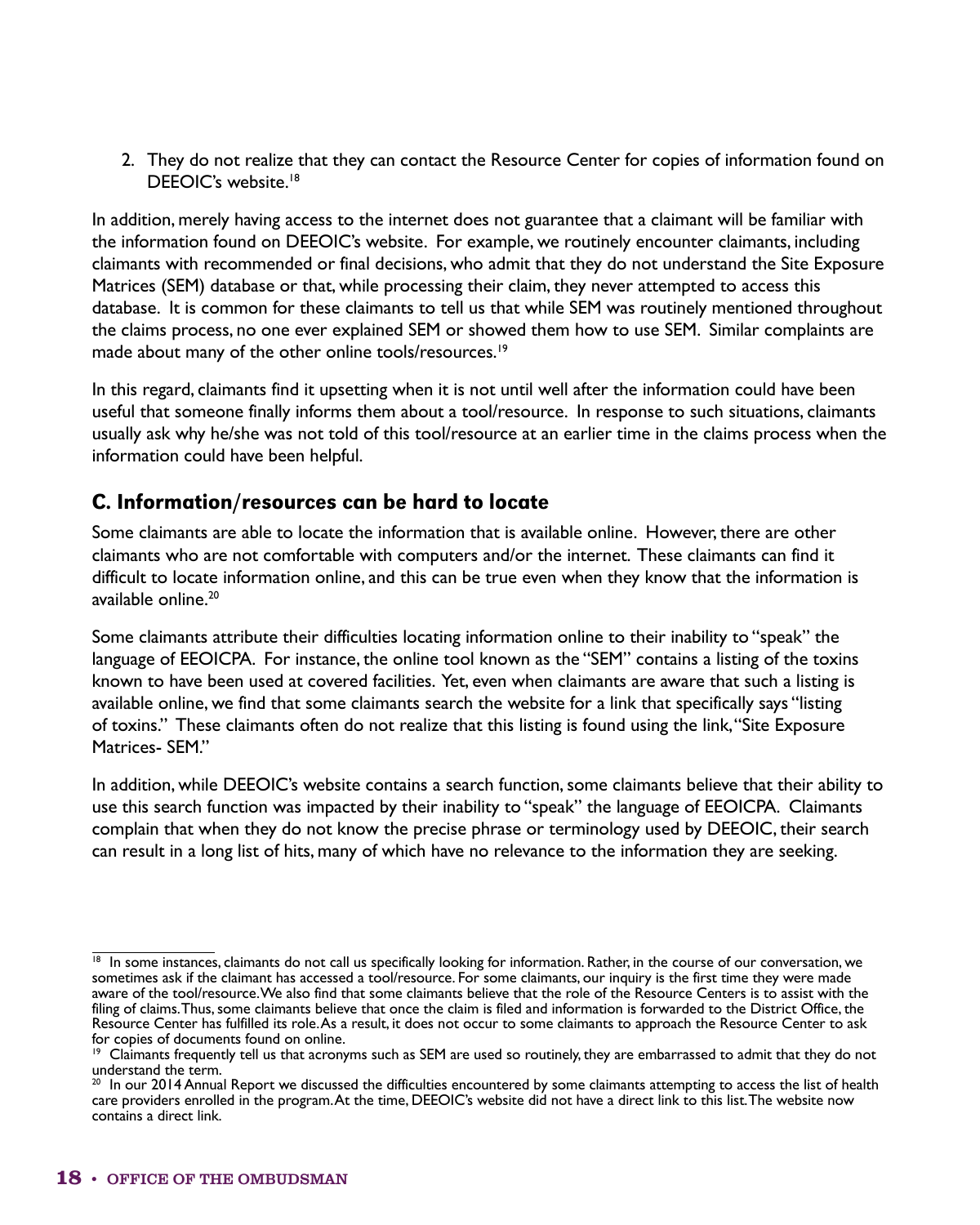Other claimants have noted that when they do not know the phrase or terminology used by DEEOIC, there is a greater chance that their search will result in no hits.  $21$ 

A more general complaint contends that looking for information on DEEOIC's website is sometimes complicated by the inability to understand DEEOIC's logic for the placement of information. A common complaint comes from claimants who contend that they do not understand the logic for placing certain information in the EEOICP Procedure Manual, while other information is found in an EEOICP Bulletin or an EEOICP Circular. For example, claimants ask why the announcement of some Special Exposure Cohorts (SECs) is found in bulletins, while the announcement of other SECs is found in circulars. According to these claimants, the issue is not whether DEEOIC decides to place the information in a bulletin or a circular. Rather, claimants want to understand where to look for information. Claimants contend that when they do not know where to look for information, they often spend hours trying to find needed information. Moreover, because relevant information can be scattered among various documents, claimants complain that it is often hard, if not impossible, to determine when and if they located all of the pertinent information relating to a subject. Consequently, it is not unusual to be contacted by claimants who:

- 1. Hope that we can direct them to the information they seek, thereby avoiding the need to spend time searching multiple documents, or
- 2. Want confirmation that they found all of the relevant information addressing a matter.<sup>22</sup>

**The criteria for hearing loss claims were once found in the PM at Chapter 2-1000.18(a). However, as a result of revisions made in September 2015, the discussion of hearing loss is now found in Exhibit 3 of PM Chapter 2-0700. Claimants have noted that when they now turn to Chapter 2-1000.18(a) for the discussion of hearing loss, there is nothing that redirects them to Exhibit 3 of PM Chapter 2-0700. In addition, the removal of the discussion of hearing loss is not mentioned in EEOICPA Transmittal NO. 15-08, the document issued by DEEOIC highlighting the changes to Chapter 2-1000. Rather, EEOICPA Transmittal NO. 16-01 which highlights changes to PM Chapter 2-0700 mentions the adding of "Exhibit 3, Establishing Causation for Asbestosis and Hearing Loss."**

**Since this revision, claimants have complained that they were unable to locate the discussion of hearing loss. Most of these claimants never thought to review the EEOICPA Transmittals. Moreover, even if they reviewed the transmittals, they did not think to review the transmittal discussing PM Chapter 2-0700 for the criteria previously found in Chapter 2-1000. Thus, in at least one instance a claimant contends that he/she spent hours trying to find the discussion of hearing loss, before finally contacting us. In other instances, claimants contacted us when they realized that the discussion of hearing loss was no longer found in Chapter 2-1000.18(a). In the opinion of these claimants, had they not contacted our Office they might have thought the criteria was no longer being applied or spent considerable time trying to find the new location for the discussion of hearing loss.**

 $21$  Because claimants often search using broad concepts, there is often a high possibility that their search will yield unrelated "hits."  $22$  On occasion claimants contacted us seeking information otherwise available online because the search function was not operational.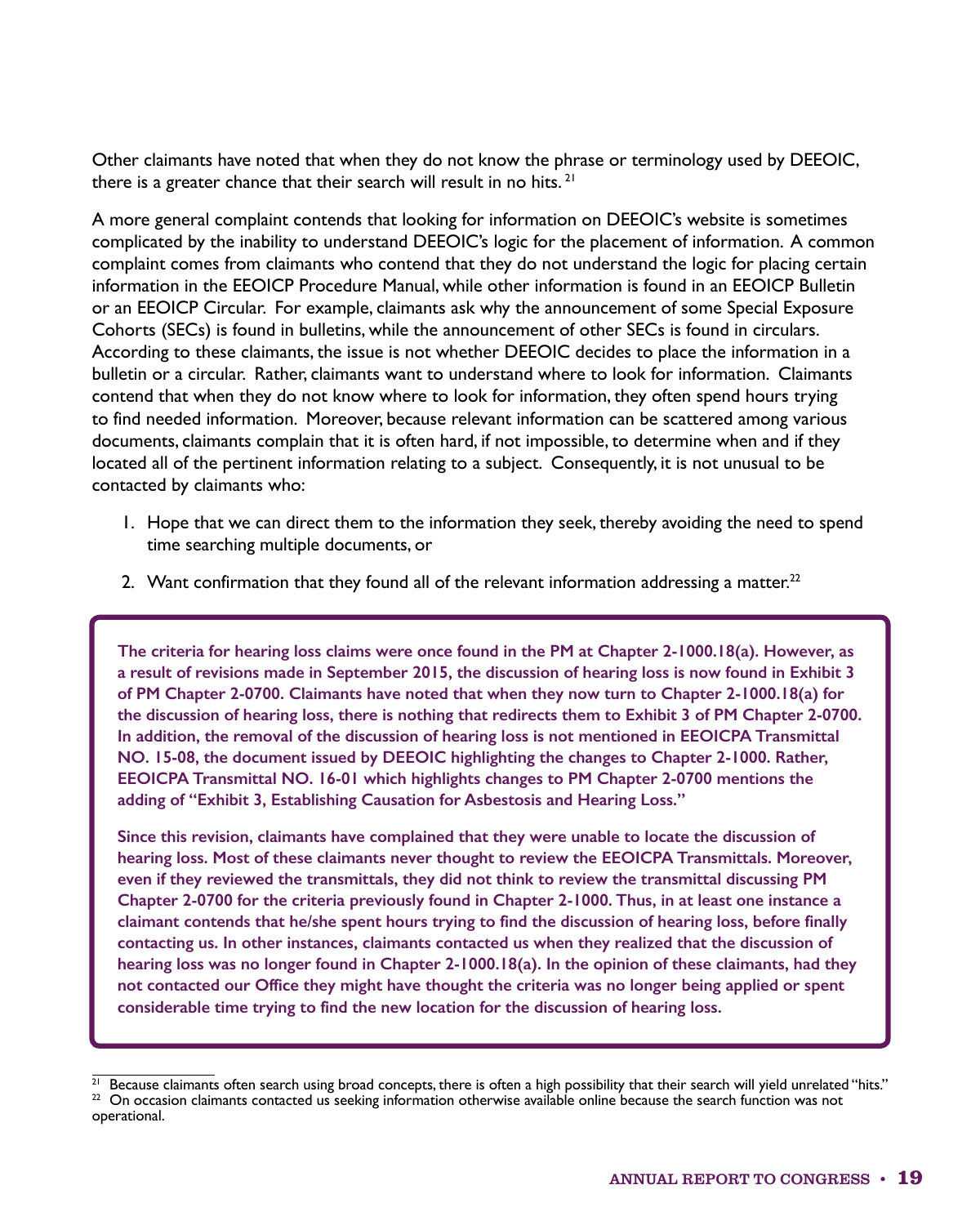#### D. Information is not sufficient

- **Website does not provide the information sought by the claimant** While DEEOIC's website contains a great deal of information, it does not always provide the specific information that a claimant is seeking. For example, while DEEOIC's website contains the link, "Check the Status of My Claim," claimants often contact us for the status of their claim hoping that we can provide a more thorough response than that provided when utilizing this tool.<sup>23</sup>
- **I was simply told to file a claim**  When potential claimants initially learn of this program, the information that they receive can sometimes be cursory. Thus, after learning of this program, some claimants want more information. Claimants tell us that it is troubling to contact DEEOIC for more information, and instead of receiving answers to their questions, they are simply told to file a claim. This response is especially troubling to those claimants who believe that they should not file a claim against the government unless they earnestly believe that the claim is valid. However, providing an immediate answer to a claimant's question is not always possible. In some instances, the answers sought by the claimant are the precise issues that must be adjudicated in the claims process.<sup>24</sup>

When claimants come to us for answers to questions that must be resolved in the claims process, we explain why these questions cannot be immediately answered. In most instances, claimants understand when an explanation is provided for why an immediate answer cannot be provided.

 $\frac{23}{23}$  The other reasons claimants ask us for the status of their claim is that: (1) some claimants are not aware that such a link is available on DEEOIC's website, or (2) some claimants do not have access to the internet.

 $24$  A similar concern was raised by personnel associated with the Radiation Employees Screening and Education Program (RESEP). Among the individuals entitled to screening by RESEP are former uranium miners, millers and ore transporters, who in some instances may also be eligible for compensation and benefits under EEOICPA. RESEP personnel have noted that when they approached DEEOIC with questions, they were simply advised to have the former employee file a claim. In light of their frequent contact with these individuals, the personnel associated with RESEP wanted a response that provided them with a better understanding of the program.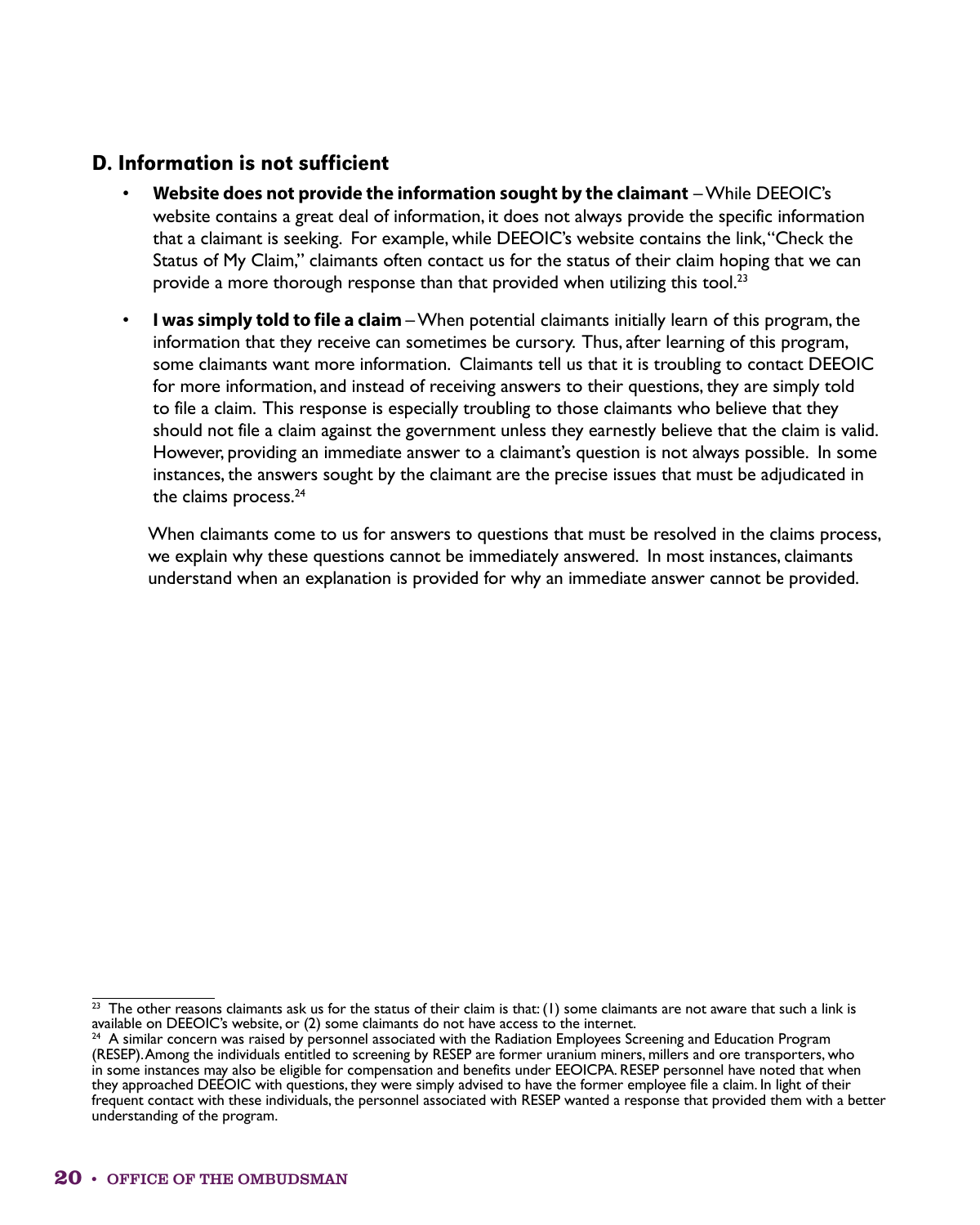## Case Study Two

**In our 2014 Annual Report at pages 52 and 63 we discuss a concern raised by former security guards at the Iowa Ordnance Plant (IOP). These former security guards took issue with information found in SEM indicating that the source information used to compile SEM did not verify any toxic substance exposure for security guards. See 2014 Annual Report to Congress, Office of the Ombudsman, January 8, 2016.**

**In 2015, it was brought to our attention that in one case a security guard at IOP was able to obtain and submit into evidence an affidavit from an administrative worker. In this affidavit, the affiant discussed his/her knowledge of how security guards were assigned to posts. Subsequently, this particular claim was accepted by DEEOIC.**

**We have been contacted by claimants and ARs who are aware of this case. These claimants and ARs question why the decision accepting the security guard's claim is not included in the "Significant EEOICP Decisions" database. They also question why SEM has not been revised to show that there is at least one toxin to which security guards at IOP are known to have been exposed.**

**A common complaint that we hear, especially from ARs, suggests that there are times when an AR is required in one case to submit evidence to prove a fact that the AR previously established in an earlier case. This is the concern that we hear from security guards at IOP. Because SEM has not been revised to reflect that in one case a security guard was found to have been exposed to a toxic material and because that case is not included in the "Significant EEOICP Decisions," there is a fear that success in other claims filed by security guards at IOP will depend on the claimant's ability to locate this one administrative person who drafted the affidavit that was accepted by DEEOIC. Similarly, the Office has received other complaints suggesting that in subsequent cases claimants were required to submit medical literature establishing a link between an illness and a toxin, even though that link had been accepted in prior cases.**

**Some claimants believe that the way to resolve this problem is to post all final decisions. Other claimants contend that there needs to be better protections to guard against unnecessary duplication of efforts.**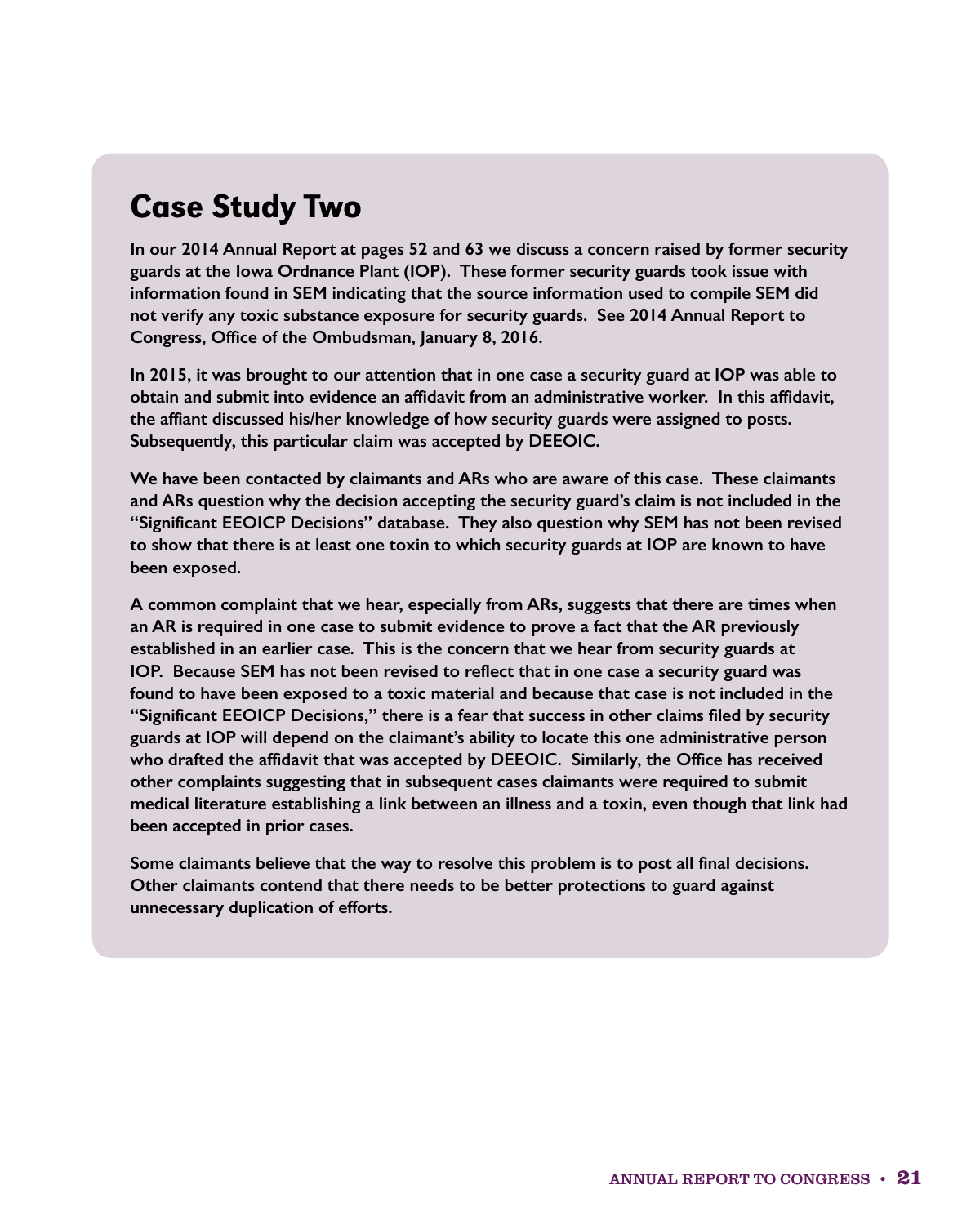## **CHAPTER 3**

# <span id="page-27-0"></span>**Statutory Concerns**

Some of the complaints we received during the year directly challenged provisions of the EEOICPA statute. While these complaints address practically every aspect of the claims process, the common factor with these complaints is that resolution of these concerns tends to require action by Congress.

### A. Statutory limitations on who is covered, the facilities covered, and the illnesses covered

When it comes to complaints challenging a statutory provision, a majority of the issues that we encounter involve coverage – i.e., the workers covered; the facilities covered; and/or the illnesses covered under the program. These complaints generally focus on the fact that under EEOICPA coverage can depend on the classification of the worker or the facility, as well as on the illness suffered by the worker. The charts found at Appendix 3 outline some of the key distinctions found in the statute. The most common complaints arising from these distinctions are:

- EEOICPA does not cover every employee who worked at a covered facility.
- Some employees are covered under Part B but not covered under Part E.
- The differences in coverage under Part B. In particular, employees of Atomic Weapons Employers (AWEs) ask why they are covered under Part B for cancers caused by radiation exposure, but not covered under Part B for chronic beryllium disease (CBD), beryllium sensitivity, or chronic silicosis. *See* Chart 3 found at Appendix 3 for all of the distinctions in Part B coverage.<sup>25</sup>

Claimants frequently assert that it is not fair that certain employees who worked at these covered sites are covered under EEOICPA, while others who worked at these same sites are not covered. This is the precise argument raised by former members of the U.S. Navy who worked at the Pacific Proving Ground (in the Republic of the Marshall Islands) between 1946 and 1962 when the U.S. conducted nuclear testing. These former members of the Navy contend that it is unfair to exclude them from coverage under EEOICPA while providing coverage to the DOE federal employees, as well as the DOE contractors and subcontractors who worked with them at this site.<sup>26</sup>

When complaints are raised concerning the distinctions in coverage, it is frequently noted by claimants that in creating the EEOICPA, Congress specifically found that state workers' compensation programs did not provide a uniform means of ensuring adequate compensation for the types of occupational illnesses and diseases that relate to the employees at [these] sites. *See* 42 U.S.C. §7384(a)(7). Consequently, claimants argue that it is inconsistent to find that state workers' compensation programs are not adequate

 $25$  Under Part B, DOE federal employees, as well as DOE contractors and subcontractors are covered for cancers caused by radiation exposure, CBD; beryllium sensitivity; and chronic silicosis. Employees of AWEs are only covered under Part B for cancers caused by radiation exposure. In addition, under Part B, employees of beryllium vendors are covered for CBD and beryllium sensitivity, but are not covered for cancers caused by radiation exposure or for chronic silicosis.

<sup>26</sup> DOE federal employees who worked at the Pacific Proving Ground from 1946 to 1962 are potentially covered under Part B. Employees of DOE contractors and subcontractors who worked at the Pacific Proving Ground from 1946 to 1962 are potentially covered under both Parts B and E.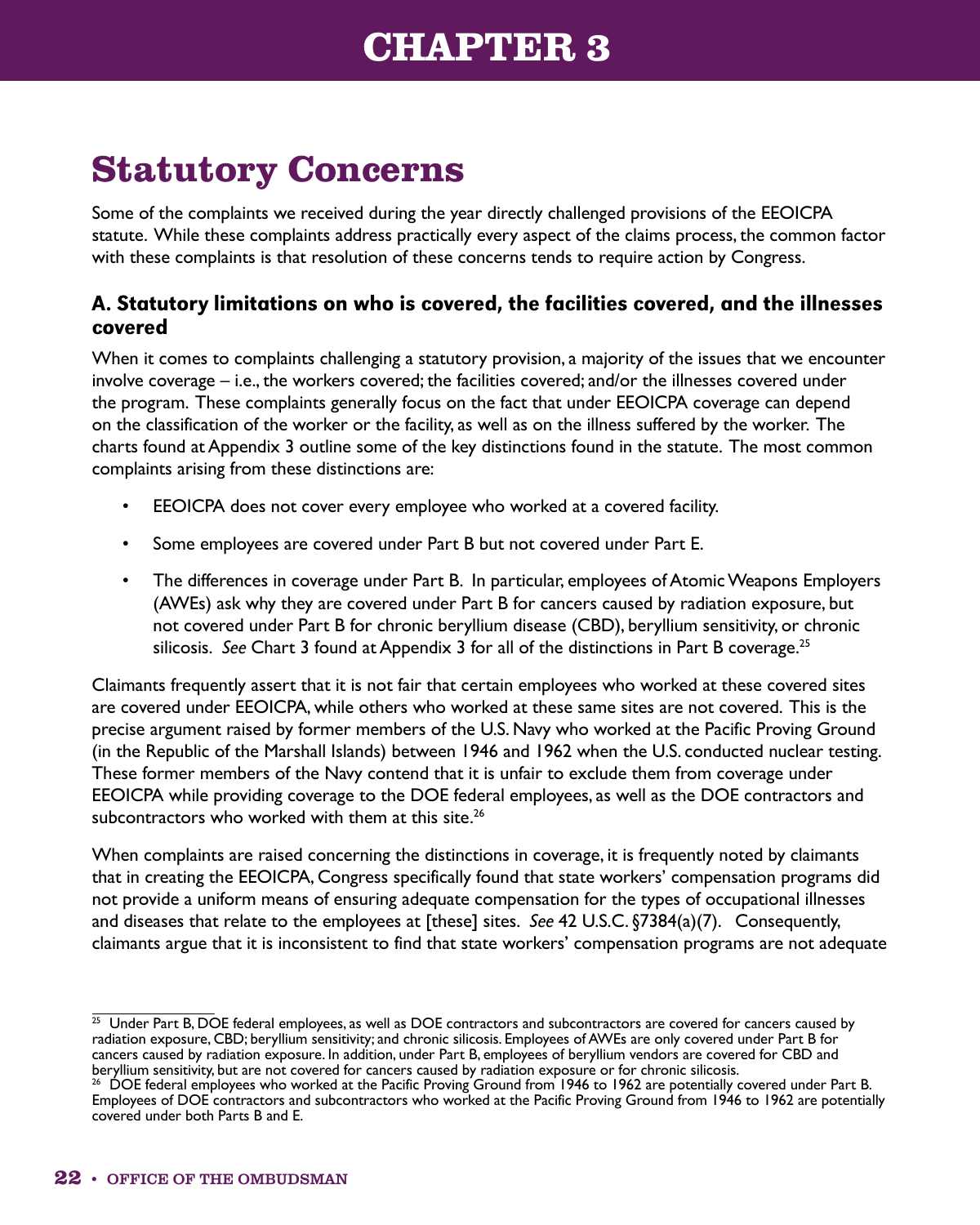and then deny coverage to certain employees who worked at these facilities, thus leaving these employees with only one option – attempting to pursue a claim under inadequate state workers' compensation programs.

We also receive complaints from former employees of AWEs. For instance, we talked to former employees of AWEs who insisted that, in the course of their employment they were exposed to beryllium. They questioned why employees of AWEs were not covered under Part B for chronic beryllium disease (CBD) and beryllium sensitivity.<sup>27</sup> In addition, other former employees of AWEs were adamant that in addition to radiation exposure, they were exposed to a variety of other toxins. These workers questioned why employees of AWEs were not covered at all under Part E for illnesses related to the other toxins to which they were exposed.<sup>28</sup>

In many of the instances that we encountered, the disappointment of discovering that they were not covered under this program was compounded when:

- No one could provide these workers with a rationale for why some employees who worked at these facilities were covered under this program, while others were not. Claimants frequently complain that when they ask for a rationale, they are simply told that this is how Congress wrote the Act. To the dismay of claimants, no one seems to be able to explain why the Act was written in this manner.
- No one could direct them to a program that might compensate them for their illnesses related to employment at these facilities.<sup>29</sup>

 $\frac{27}{27}$  We have encountered former employees of AWEs who assert that they were diagnosed with CBD.

<sup>&</sup>lt;sup>28</sup> Employees of facilities classified as Beryllium Vendors are also only covered under Part B. However, in 2015 we did not receive any complaints from employees of Beryllium Vendors.

 $^{29}$  Claimants who are not eligible under EEOICPA may be eligible to file a state workers' compensation claim. Some claimants have questioned whether state workers' compensation programs can adequately compensate for occupational illnesses and diseases related to toxic exposures. *See* generally, 42 U.S.C. §7384(a)(7). Employees of the federal government may be eligible to file a claim under the Federal Employees' Compensation Act (FECA). Some federal employees similarly question the ability of FECA to adequately compensate for occupational illnesses and diseases related to toxic exposures.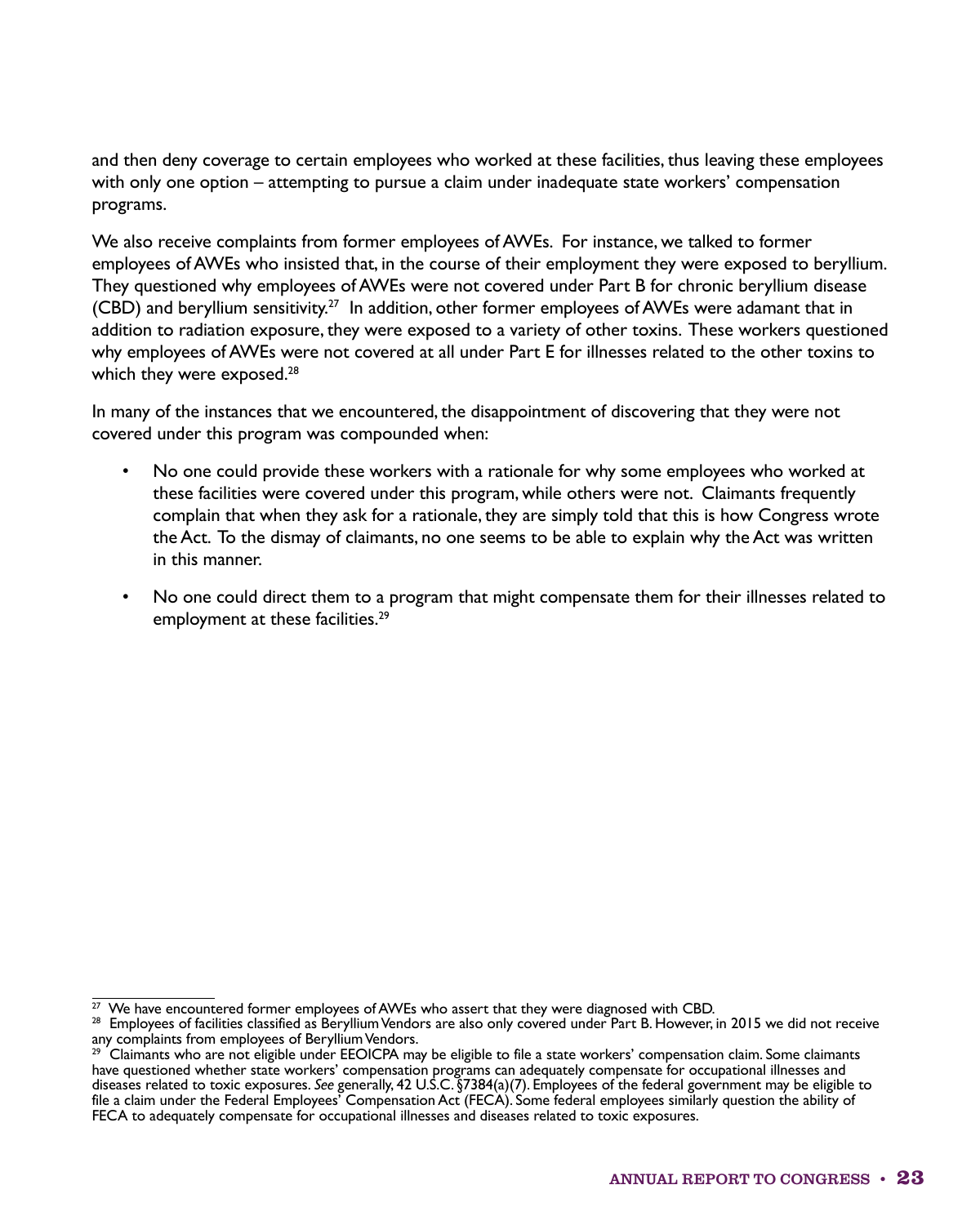**EEOICP Bulletin 3-27 has been the subject of complaints to our Office. This bulletin states that the delivery and loading or unloading of goods alone is not a service and is not covered for any occupation, including workers involved in the delivery and loading or unloading of goods for construction and/or maintenance activities. Since such a prohibition is not found in the statute, claimants question the basis for this bulletin. Claimants also note that while this bulletin states that for purposes of this program, the delivery and loading or unloading of goods alone is not a service and is not covered for any occupation, in fact, this program covers ore transporters. Since those engaged in the transportation of uranium ore are covered under this program, claimants would like to see the documents relied upon by DEEOIC in concluding that Congress intended to exclude everyone engaged in the delivery and the loading or unloading of goods with the exception of ore transporters. Another complaint argued that this prohibition was too broad and that coverage ought to be determined on a case by case basis. Still other claimants asked if DEEOIC would define the term "goods."**

While coverage was a frequent issue raised in the complaints challenging a statutory provision, we also received complaints raising other issues as well.

#### B. Cap on Benefits

Both Part B and Part E contain a cap/maximum as to the amount of compensation that can be awarded. Claims accepted under Part B are generally entitled to a lump sum payment of \$150,000.30 *See* 42 U.S.C. §7384s(a). Pursuant to 42 U.S.C. §7385s-12, the maximum aggregate compensation under Part E is not to exceed \$250,000.<sup>31</sup> We are approached by claimants who believe that because of one or both of these caps, they were not adequately compensated. These complaints usually arise in conjunction with one of the following circumstances:

- The claimant's covered condition continued to deteriorate even after the claimant was paid the statutory maximum(s).
- After receiving the statutory maximum(s) for one illness, the claimant subsequently developed an additional illness.

Claimants also wanted to know how Congress arrived at these specific monetary caps/maximums.

 $30$  Under Part B, an employee with an accepted claim for beryllium sensitivity is entitled to medical monitoring (but no monetary compensation). In addition, individuals with an approved Section 5 RECA claim are entitled under Part B to an additional \$50,000 lump sum.

<sup>&</sup>lt;sup>31</sup> The cap does not include payment for medical benefits.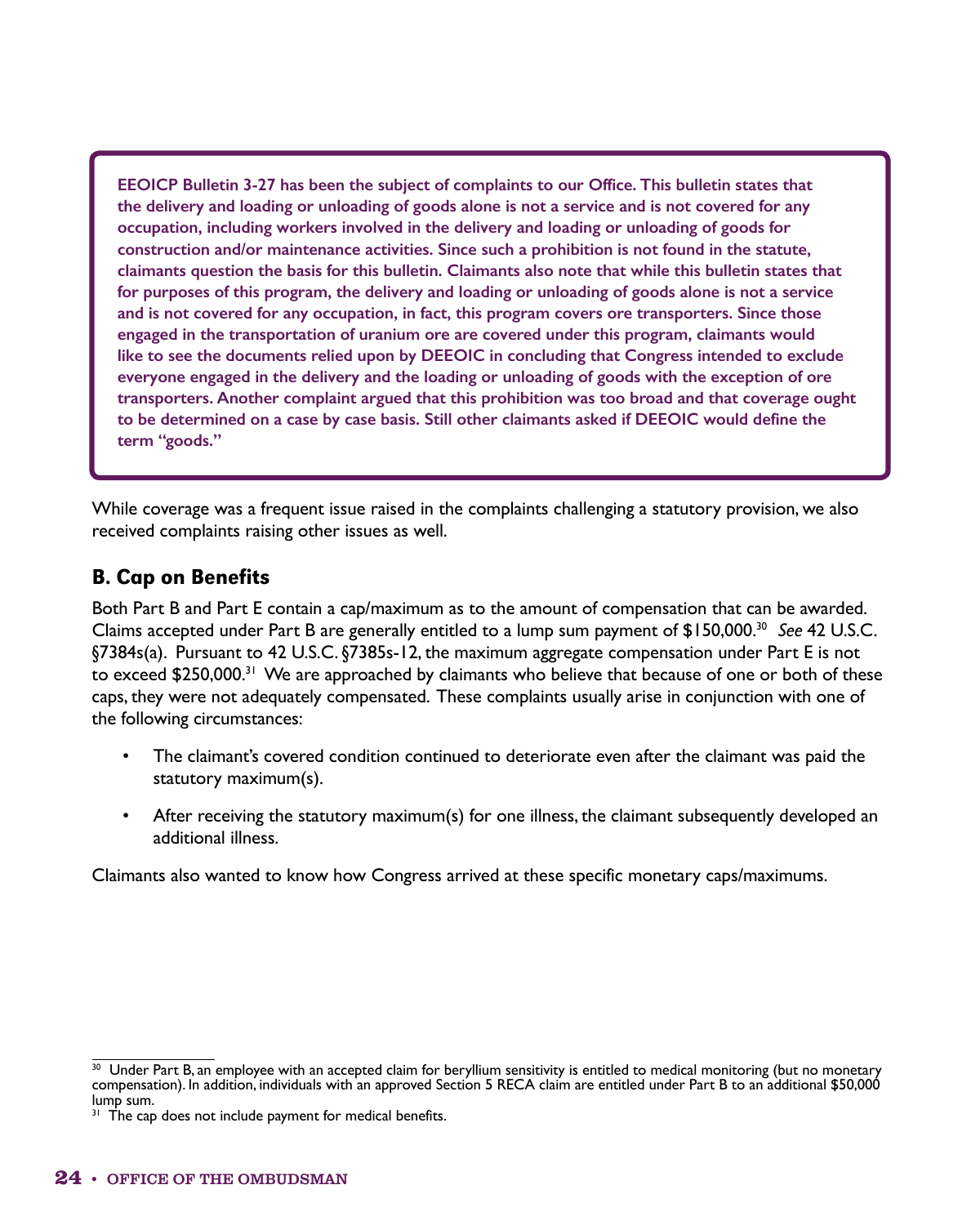#### C. Commencement date for medical benefits

Section 7384t(d) provides that an individual receiving benefits shall be furnished with medical benefits as of the date on which the claim was submitted. *See* 42 U.S.C. §7384t(d). This provision continues to generate concerns.

- Claimants who first learned of this program years after it was created argue that it is unfair to have delayed notifying them of this program and to then limit them to medical benefits as of the date the claim was filed. Where notice of this program was delayed, claimants contend that they ought to be reimbursed for the medical bills related to the covered illness that they incurred following the creation of this program.
- Claimants also argue that this statutory provision ignores the realities of when and how a person often comes to know that they have a compensable claim. In particular, claimants question why medical benefits are limited as of the date of filing when in many instances the worker has to undergo medical treatment (or a medical procedure) in order to know that he/she has an illness for which a claim can be filed. This is the precise complaint that we often hear from claimants with skin cancer. Claimants have assured us that when they went to the doctor they did not know if the lesion was malignant (and/or if it had to be removed). Instead, it was only after the lesion was removed and they received the pathology report that they had a diagnosis. Complaints arise when the claim is accepted and yet the claimant is not reimbursed for the visit to the physician which led to the diagnosis (including the excision of the lesion) because these services were rendered prior to the filing of the claim.
- When presenting these complaints to us, claimants often stress that as soon as the physician determined that the lesion had to be removed the physician proceeded with the procedure. Thus, claimants have asked whether, in order to ensure payment of the procedure, they should have postponed the removal of the lesion, so they could first file a claim. Similar concerns have been raised by other claimants who needed medical treatment in order to diagnose an illness/condition. Sometimes further complicating this issue is the claimant's belief that it is not appropriate to file a claim unless and until he/she is diagnosed with a condition.
- Some claimants have noted that as a result of Section 7384t(d) the government is sometimes able to avoid payment for the most costly aspects of the worker's illness. This sentiment is often raised by workers who were treated for a covered illness prior to the creation of this program, or prior to learning of this program. In raising this concern, it is noted that in some instances, the medical expenses incurred prior to the filing of the claim (and sometimes incurred closer in time to when the condition was diagnosed) were the most costly expenses related to the condition. Claimants find it hard to accept that a claim can be accepted and yet they may not be fully reimbursed for all of the medicals expenses related to that covered condition.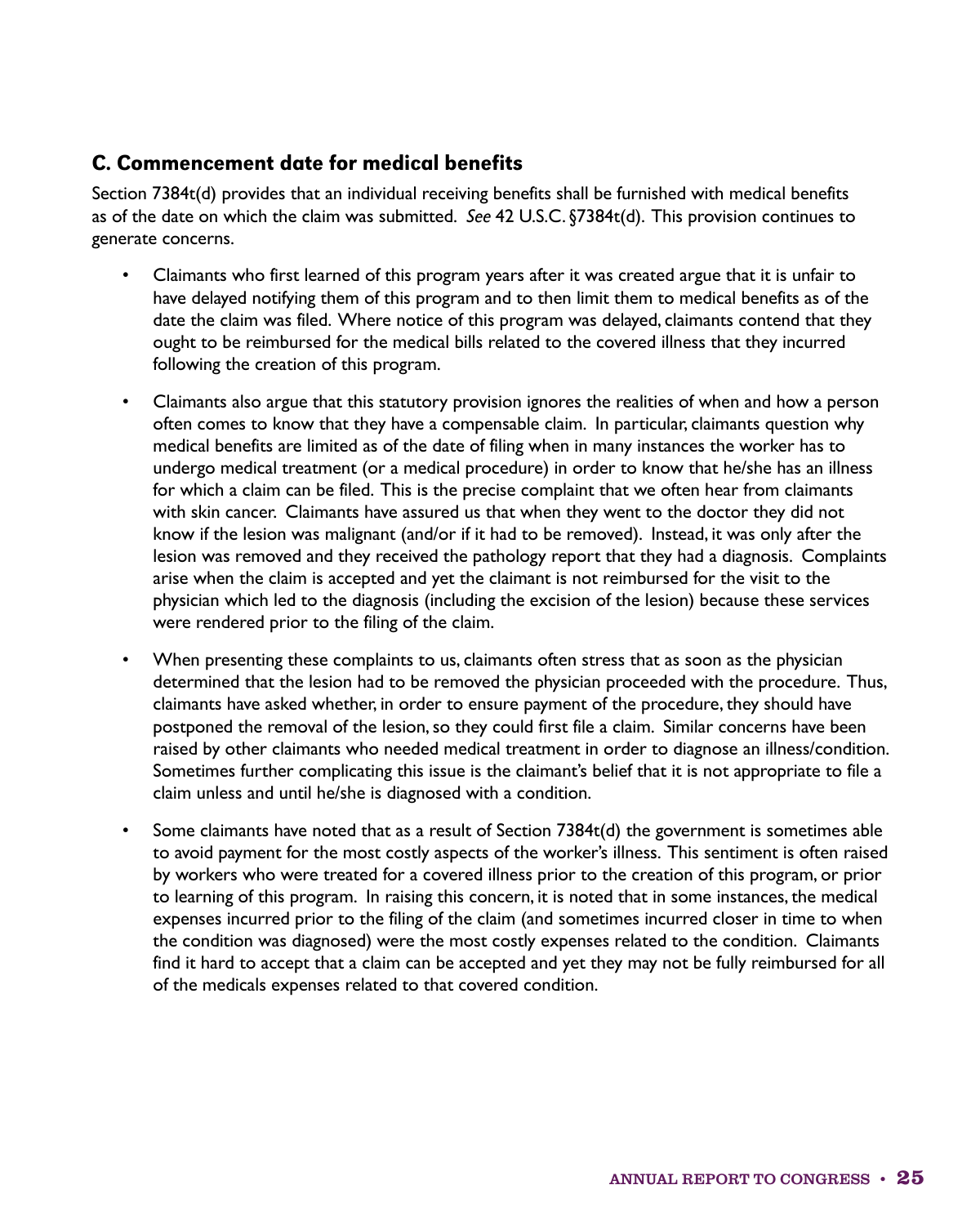### D. Chronic Lymphocytic Leukemia (CLL)

Section 7384l(9) provides that in order to qualify as a "covered employee with cancer," a member of the Special Exposure Cohort (SEC) must be diagnosed with a specified cancer. 42 U.S.C. §7384l(9). However, the statute specifically excludes CLL from the list of specified cancers. *See* 42 U.S.C. §7384l(17). Confusion arises because in addition to this statutory provision, NIOSH at one time had a regulation that also excluded CLL from dose reconstructions. As a result of NIOSH's regulation excluding CLL from dose reconstructions and Section 7384l(9), which specifically excluded CLL from the list of specified cancers, claims for CLL could not be accepted under Part B. This changed in 2012 when NIOSH announced a new rule designating CLL as potentially caused by radiation and therefore eligible for dose reconstruction. In light of this action by NIOSH, claims for CLL are now potentially compensable under Part B.

When claimants learned of NIOSH's action, they assumed that for purposes of SECs CLL would now be added to the list of specified cancers outlined in Section 7384l(9). This has not occurred. Since Section 7384l(9) specifically excludes CLL from the list of specified cancers, the statute will have to be revised in order to add CLL to the list of specified cancers.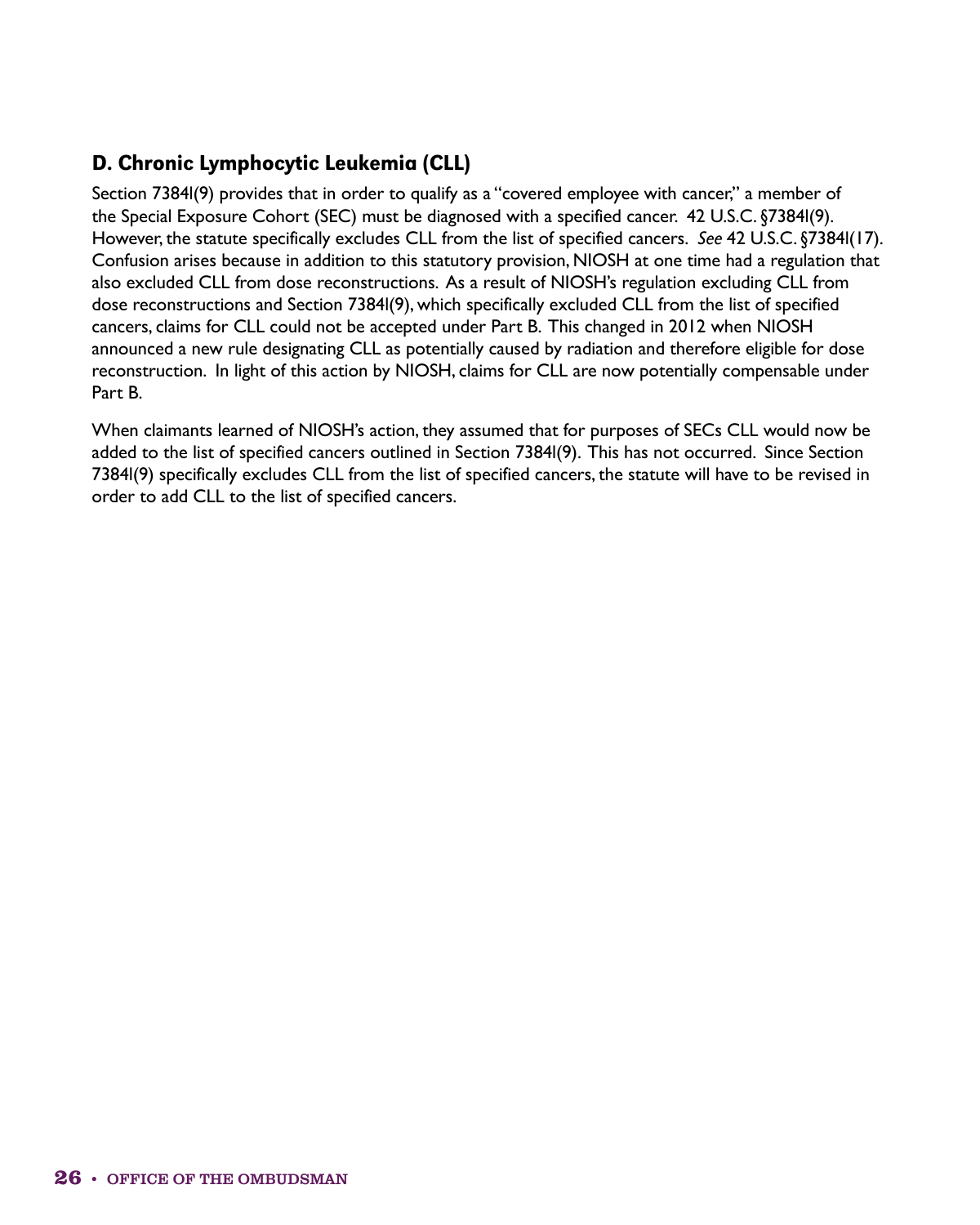## **CHAPTER 4**

# <span id="page-32-0"></span>**Issues Related to Locating Evidence**

As their case proceeds, claimants may be asked to submit additional evidence. Claimants complain that it can be difficult to locate the evidence necessary to support their claim.

### A. In General

• Section 7384v of the statute provides that the government "shall" provide claimants and potential claimants with assistance in connection with their EEOICPA claim. *See* 42 U.S.C. §7384v. A common complaint questions whether the government fully complies with this requirement. Claimants believe that when EEOICPA was created, Congress was well aware that there would be times when relevant records had been destroyed, as well as times when relevant information was not collected. Thus, claimants believe that in enacting Section 7384v Congress intended the government to do more than merely search for records.<sup>32</sup>

In response to the suggestion by claimants that Section 7384v anticipated more assistance, DEEOIC has indicated that under EEOICPA the burden of proof is on the claimant. While claimants appreciate that they bear the burden of proof, they believe that this does not diminish the fact that Congress specifically included a statutory provision requiring the government to provide assistance in connection with their claim. In the opinion of claimants, a specific provision in the statute entitled "Assistance for claimants and potential claimants" must have some significance.

• During the year we were approached by claimants who contend that they were misled as to the amount of assistance they could expect from DEEOIC. We encountered claimants who asserted that prior to filing their claim, DEEOIC emphasized that assistance would be provided in obtaining necessary evidence. These claimants contend that this approach changed after DEEOIC determined that evidence could not be located. According to these claimants, when they responded to this determination by trying to suggest other avenues for DEEOIC to explore, DEEOIC answered by emphasizing that under EEOICPA the claimant bears the burden of proof.<sup>33</sup> Claimants were taken aback by what came across as a sudden change in emphasis. It was suggested that it would have been better if DEEOIC had been more upfront in emphasizing that it provided some assistance, but that ultimately the burden was on the claimant to locate necessary evidence.<sup>34</sup>

 $\frac{32}{2}$  When a claim is filed, DEEOIC contacts DOE for employment verification. As appropriate, DEEOIC also endeavors to verify employment through the Oak Ridge Institute for Science and Education, the Center for Construction Research and Training, Social Security Administration wage data, and/or corporate verifiers.

 $33$  In response to being informed that DEEOIC's search could not locate evidence, claimants often want additional assistance, such as help locating colleagues and former employers.

<sup>34</sup> The language found in the DEEOIC brochure "How is my EEOICPA claim processed?" is indicative of the assistance some claimants suggested they were led to expect. This brochure states, "[o]ur claims examiners (CEs) will work with you to obtain the necessary evidence and also assist in obtaining certain evidence from other sources…" This brochure does not mention that the burden of proof is on the claimant.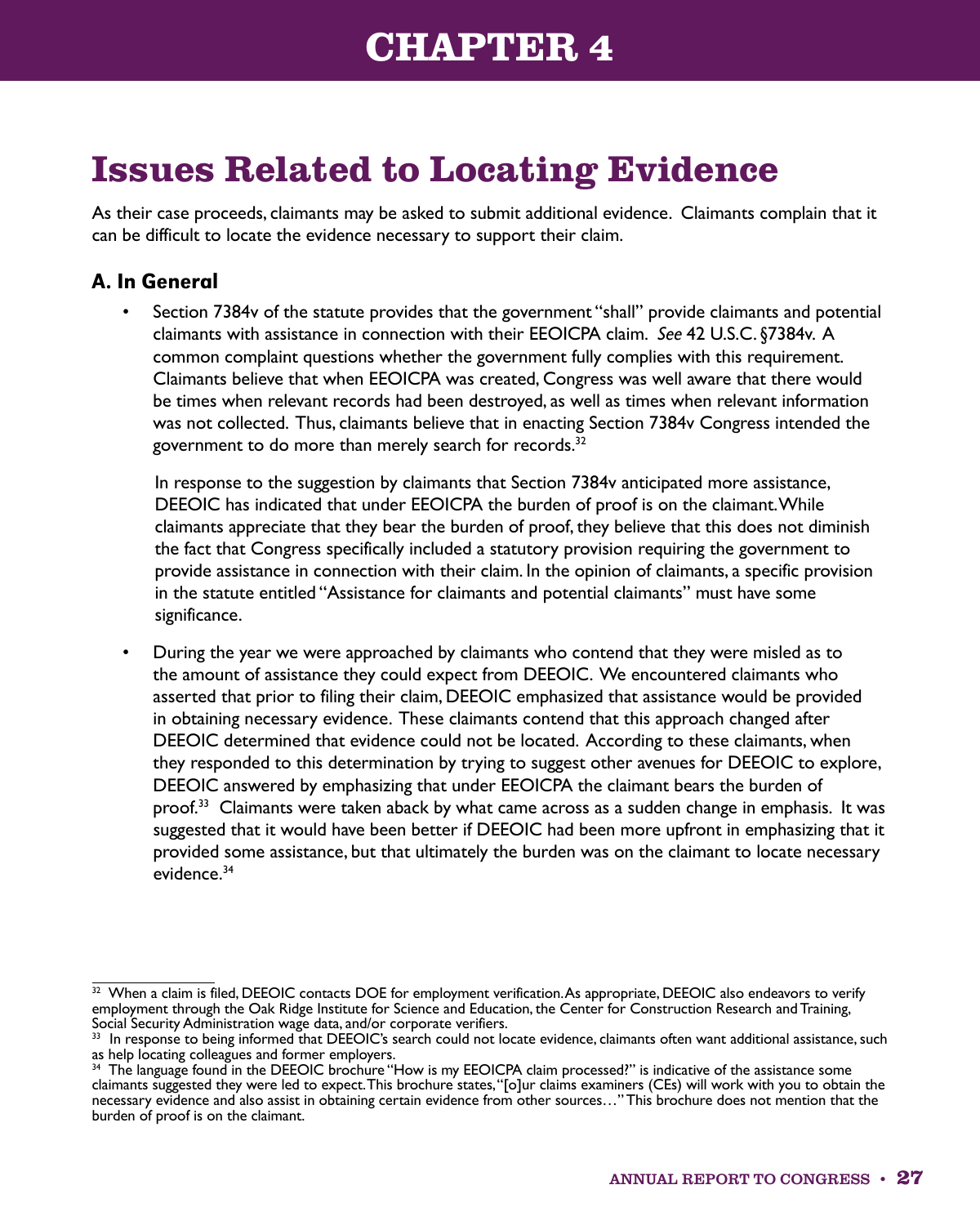### B. Locating Employment Evidence

In 2015, as in previous years, most of the complaints that we received concerning the difficulties encountered locating employment evidence involved subcontractor employment. The reason for this is that while the program has enjoyed success locating employment records relating to DOE contractors, it has not enjoyed the same success locating employment records for DOE subcontractors.<sup>35</sup> The difficulties that arise trying to locate subcontractor employment records are acknowledged by DEEOIC in its Procedure Manual:

*Subcontractor employment at DOE facilities. Because the DOE generally did not keep records of employees of subcontractors, the CE is faced with particular evidentiary challenges in establishing subcontractor employment. To establish each of the elements needed, it is generally necessary to gather and evaluate documentation from multiple sources including the DOE, the SSA and the CWPR.*

*See* EEOICP Procedure Manual, Chapter 2-500.13(d). Since the government acknowledges that it did not keep records of subcontractor employees and, in many instances, other records that could have verified this employment, such as gate records, were destroyed by the government, many claimants are taken aback when informed that they must locate evidence verifying their subcontractor employment. In the opinion of many claimants, situations where the government concedes that records do not exist are the exact situations that Congress had in mind when it mandated the government provide assistance to claimants and potential claimants in connection with their EEOICPA claim. *See* generally, 42 U.S.C. §7384v.

#### 1. Employment at a covered facility

In light of the difficulties DOE has encountered locating subcontractor employment records we encountered situations where subcontractor employees were asked to submit evidence verifying that they worked onsite at the covered facility. When they are unable to locate records, claimants often try to obtain affidavits. However, obtaining affidavits can be complicated by the fact that colleagues (or the claimant) have moved away from the area where they worked. Moreover, these affidavits cannot come from just any former colleague. Rather, the person preparing the affidavit must have personal knowledge of the former worker's employment, and must be able to testify as to the time frame when this employment occurred.<sup>36</sup> Some claimants find it extremely difficult to locate former colleagues who can prepare such affidavits, especially when the employment occurred 20 or more years ago.

Some claimants believe that it would be easier to search for colleagues if DEEOIC provided them with the names and/or addresses of other employees who worked at the facility. In response to this suggestion, DEEOIC has indicated that due to privacy concerns, it cannot provide one claimant with the name and address of another claimant. While claimants understand the need to protect privacy, they question if more could be done to assist them in locating colleagues.

<sup>&</sup>lt;sup>35</sup> In response to being told that DOE did not keep DOE subcontractor employee records, some have asked about medical records. DOE has indicated that if the employee received medical services onsite or if the employee was badged for dosimetry, these records would be available.

<sup>&</sup>lt;sup>36</sup> Complaints arising from attempts to use affidavits prepared by the claimant are discussed in Chapter 5, section C.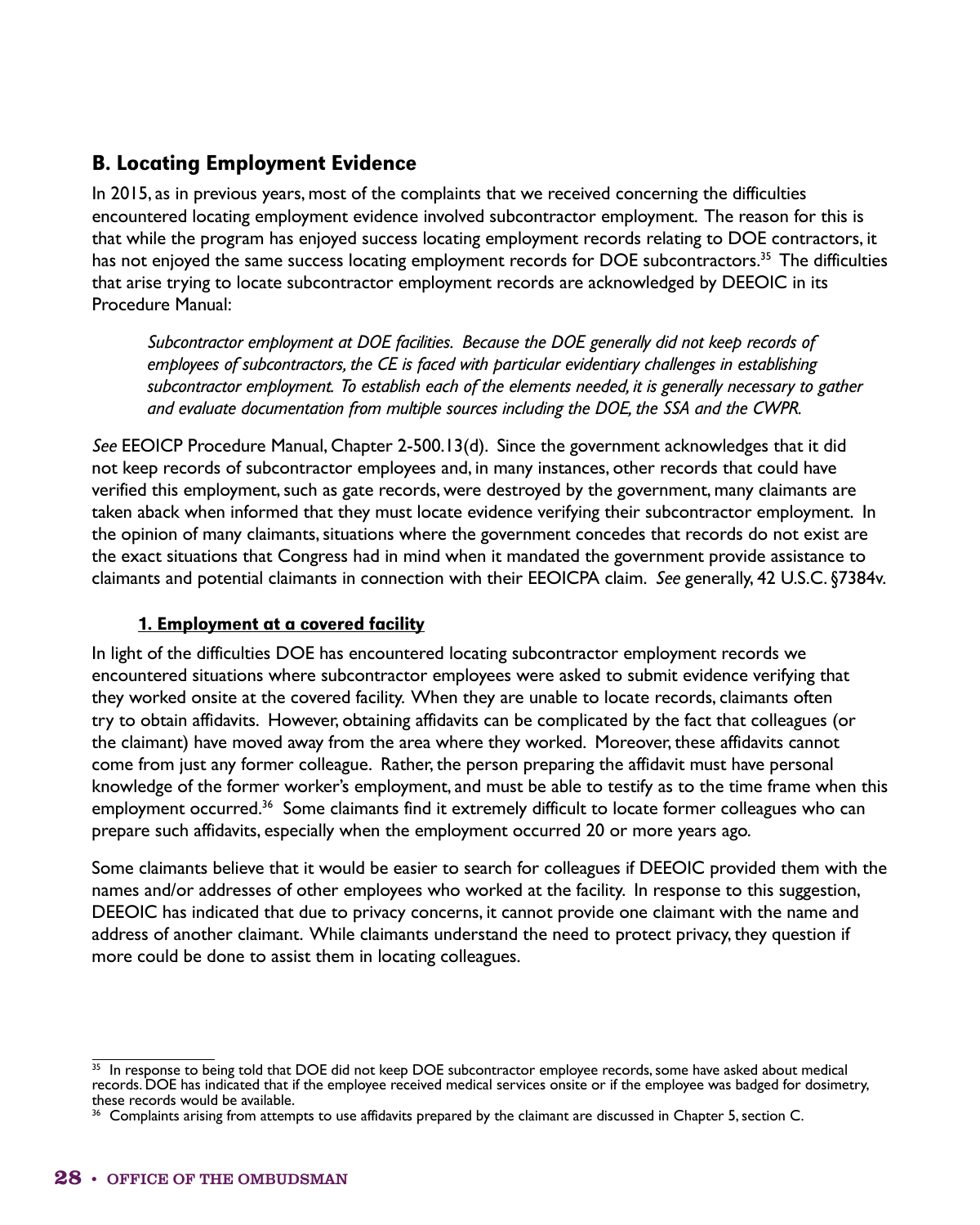We are aware of claimants who were able to locate and obtain information from former employers. In our experience this is the exception to the rule. More frequently we encounter instances where former employers are out of business and the claimant has no idea of how to contact this former employer. In addition, in those few instances where the former employer was still in business, we found that claimants were often reluctant to reach out to these former employers. Claimants often: (1) did not feel comfortable contacting an employer with whom he/she was last employed many years ago, and/or (2) felt that he/she did not know what to ask. As a result some claimants asked if DEEOIC could contact these former employers. Claimants believe that: (1) employers are more likely to respond to inquiries from the government, as opposed to an inquiry from someone who last worked for the company many years ago, and (2) DEEOIC is in a better positon to identify the information that is needed and if necessary, to explain why this information is needed.

#### 2. Evidence of a DOE Contract

Some subcontractor employees have also complained about the need to establish that the employer had a contractual relationship with DOE (or a DOE contractor). Claimants faced with this challenge routinely remind us that these facilities usually operated on a need-to know basis, and we are assured that most workers did not engage in jobs where he/she had a need to know about the contract between the employer and DOE (or the DOE contractor). Consequently, claimants are often at a loss as to how to prove the existence of a contract to which they were not a party.

Claimants find it especially troubling when the evidence establishes that they worked onsite at the covered facility and yet they are asked to establish that the employer had a contractual relationship with DOE (or a DOE contractor). Because of the security that generally surrounded these facilities claimants believe that if the evidence shows that a company performed work onsite at a covered facility, then one should be able to assume that there had to be some type of agreement or contract. Claimants believe that drawing such a conclusion is reasonable, especially since the government is in the better position to resolve the matter by producing the contract (or the agreement) under which the employer performed work onsite. They also argue that asking them to produce the actual contract requires them to establish employment with 100% certainty.

#### 3. Difficulties encountered by survivors locating employment records

Survivors of former workers sometimes find their search for employment records hampered by the fact that their loved one did not discuss his/her employment. We are frequently reminded that workers were instructed not to discuss their employment and, true to their word, many workers did not share a lot of details about their employment with their families. Therefore, it is common to encounter survivors who know very little about their loved one's employment. In a number of instances, further hampering a survivor's search for employment information was the fact that during his/her lifetime their loved one worked for a number of different employers. When this occurs, it can be difficult to determine which,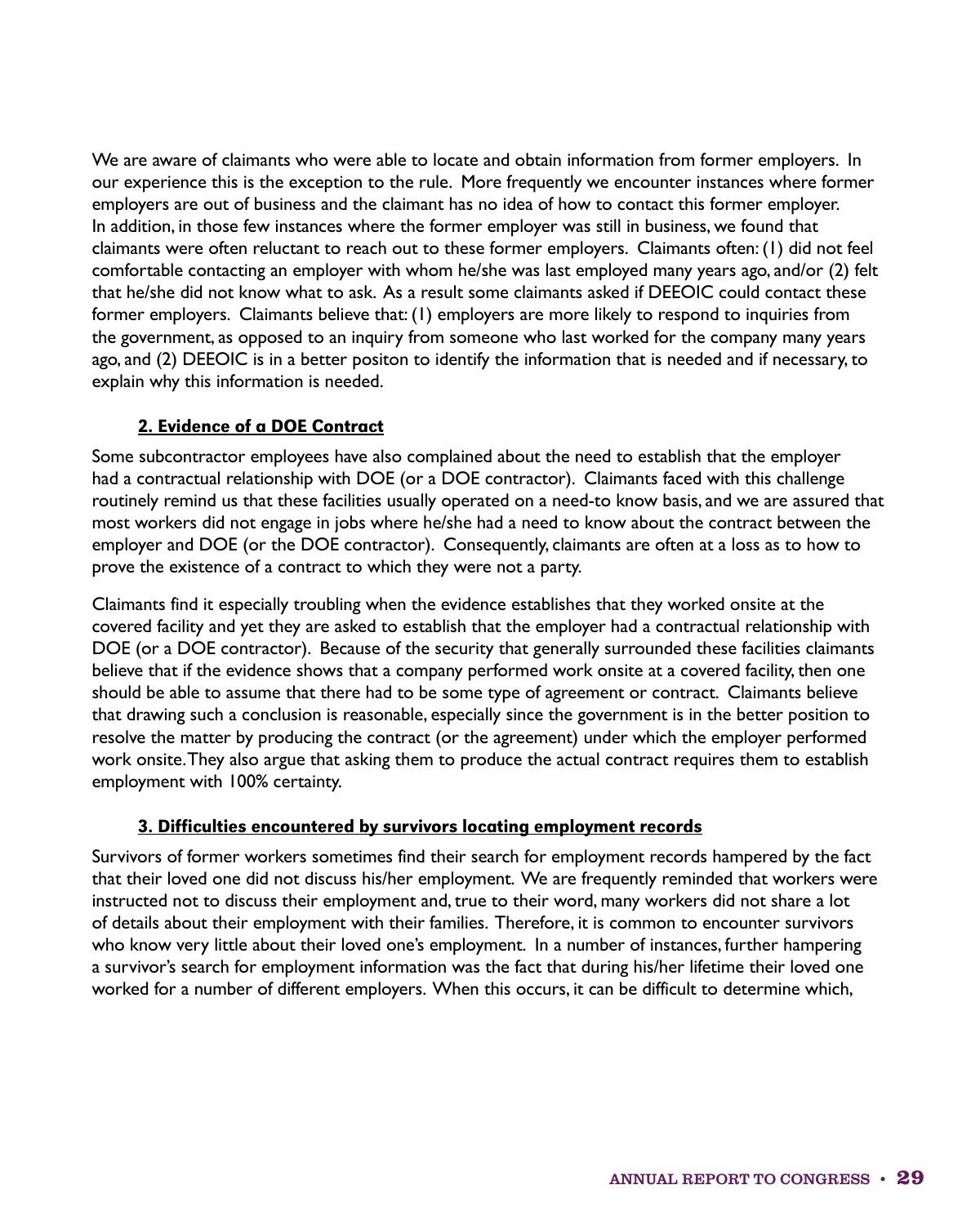if any, employment was covered employment.<sup>37</sup> Survivors have suggested that it would help if DEEOIC could provide a listing of the known contractors and subcontractors associated with particular facilities. It is our understanding that DEEOIC has such listings for some facilities. However, these listings are not available to the public.<sup>38</sup> DEEOIC explained that national security concerns keep them from sharing this information.39

#### 4. The status of certain facilities

Attempts by claimants to establish that a facility meets the statutory definition of a covered facility have also prompted questions concerning the efforts undertaken by the government to find relevant records. In particular, claimants question the extent to which relevant evidence was reviewed in determining whether certain facilities were covered facilities. This concern was raised in conjunction with the determination that the National Bureau of Standards (NBS) is not a covered facility. NBS was initially included on the list of covered AWE facilities. However, on November 30, 2005, DOE de-listed this location as an AWE facility because it had been part of the Department of Commerce and the statute precludes worksites that are owned by the federal government from being AWE facilities, which was the former designation of the NBS worksite.<sup>40</sup> We continue to hear from claimants who question whether there are documents that have not been made public that could shed light on the degree of control the government had over this facility.

 $37$  This is another reason some potential claimants overlook notices about this program. We have talked to survivors who noted that when they first heard about a program for employees of DOE contractors and subcontractors, they had no idea that their loved one engaged in such employment. Rather, it was not until they learned more about these facilities that they realized they might be eligible for this program.

<sup>&</sup>lt;sup>38</sup> DOE's listing of covered facilities identifies the main contractors at various facilities, but does not identify subcontractors.

<sup>&</sup>lt;sup>39</sup> In the opinion of many claimants, that the government has records that it cannot share is all the more reason the government ought to aggressively assist claimants in locating information.

 $40\,$  DOE is the agency with exclusive authority to designate and "de-list" Atomic Weapons Employers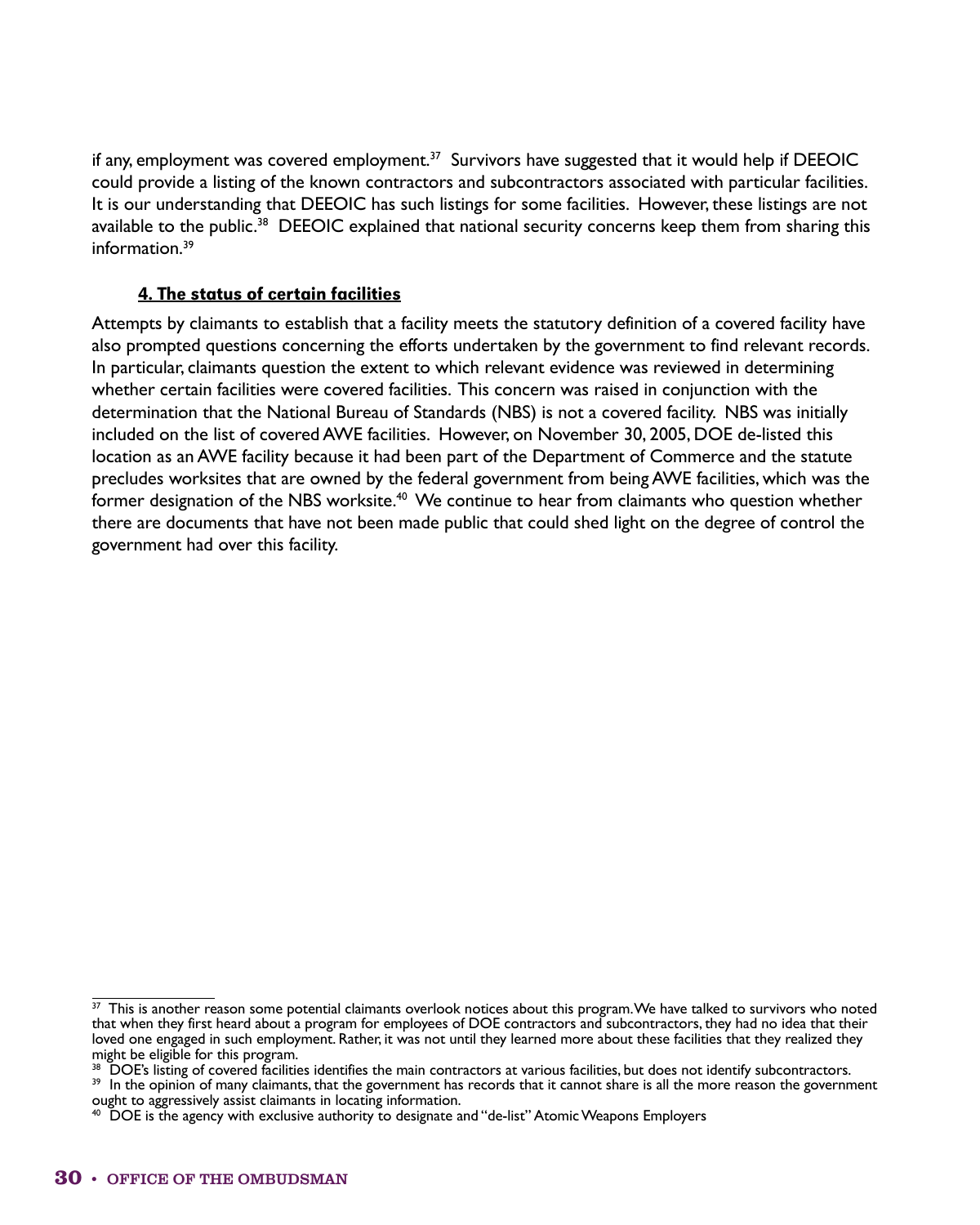## Case Study Three

**The Office was approached by an AR who wanted to know if X-rays taken at the Kadlec Hospital (Kadlec) in Richland, Washington should be included in dose reconstructions performed by NIOSH. Initial guidance from NIOSH indicated that x-rays taken at Kadlec were not included in dose reconstruction since these x-rays were not performed onsite at the covered facility. In discussing this response with the AR, the AR questioned whether Kadlec might be a covered facility. An internet search using the terms "Kadlec Hospital" and "AEC" led to the hospital's website where in its history the hospital stated that in 1956 Kadlec became the first hospital to be removed from the control of the AEC. Another result led to a 1950 decision by the National Labor Relations Board. This decision specifically discussed the terms of the contract between Kadlec and the AEC. This evidence was forwarded to DOE, who subsequently located a deed dated September 10, 1956, in which the AEC conveyed Kadlec to the Kadlec Methodist Hospital. In light of these findings, NIOSH has indicted that it will revise its guidance on x-rays taken at Kadlec up until 1956. At the time of this report, DOE and DEEOIC were still reviewing the status of the hospital. The AR was pleased to hear this result. However, instances such as this feed into a fear that there are instances where the government's search for relevant evidence was not as thorough as it could be. Because of this fear, some claimants believe that there are instance when claims are denied (and/or decision are made) without the benefit of relevant evidence that has not been located. This fear also helps to explain why some claimants continue to make requests for documents even after being told that the documents do not exist. These claimants hope that the next request prompts a more thorough search that results in locating additional relevant evidence.**

#### 5. Social Security Earning Records

Our 2014 Annual Report discussed complaints asserting that the processing of some claims had been delayed while DEEOIC awaited receipt of Social Security Administration (SSA) earnings records. In this discussion we also recognized that on October 15, 2014, DEEOIC issued EEOICP Bulletin No. 15-01 announcing that SSA and DEEOIC had agreed to new procedures to expedite the process for requesting earnings data to assist in verifying covered employment and/or to establish wage loss. In 2015 we did not receive any complaints alleging a delay in the processing of a claim related to the receipt of SSA earnings records.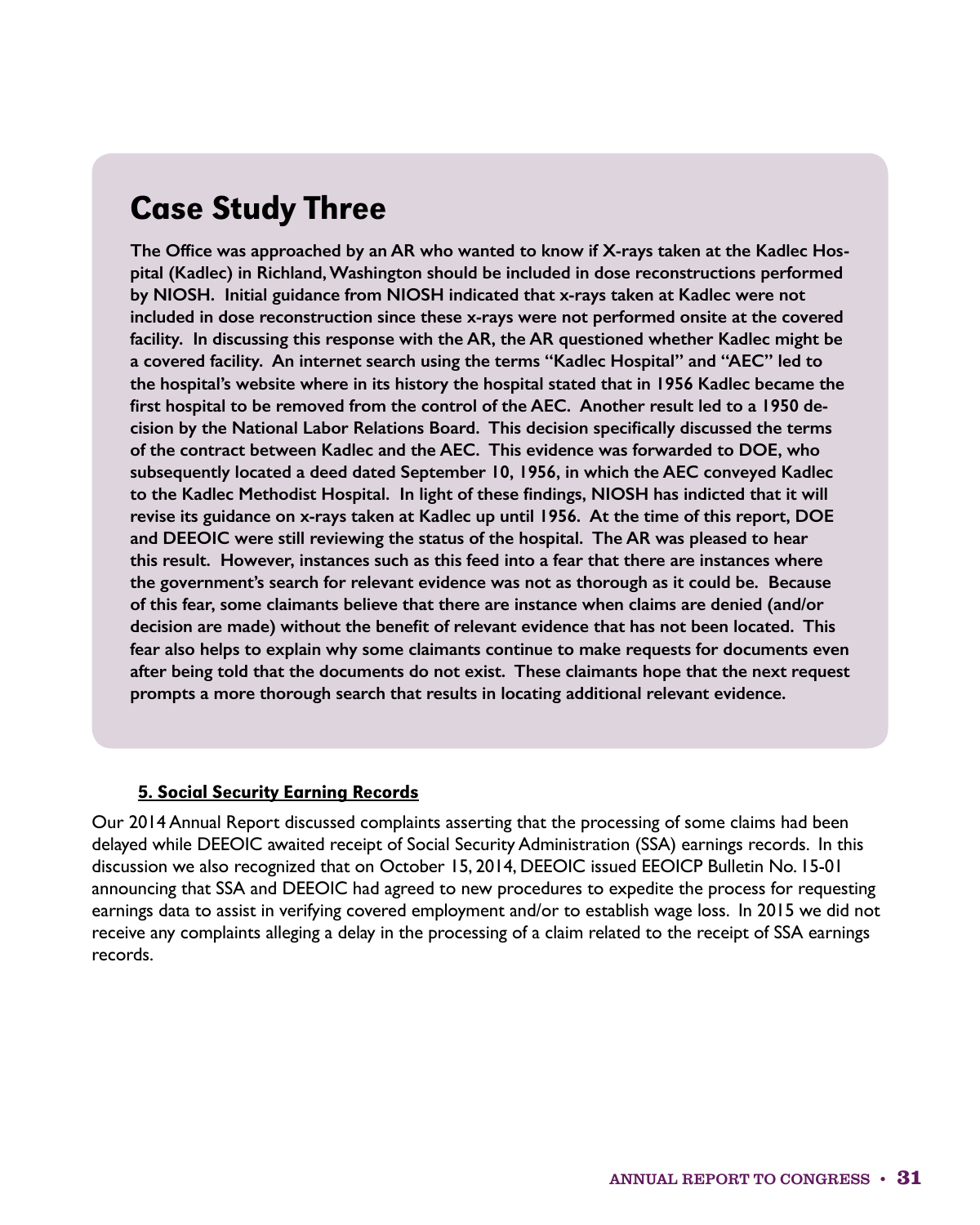## C. Exposure Records

Claimants also complain that it can be difficult to locate exposure records. While SEM contains exposure information, many claimants question the accuracy of the information found in SEM. Thus, in the opinion of some claimants, finding accurate information is crucial. The concerns that we have heard regarding the difficulties finding such information are discussed below.

#### 1. EEOICPA Circular NO. 15-06

In December 2014, DEEOIC issued Circular 15-06, Post-1995 Occupational Toxic Exposure Guidance. We have received complaints suggesting that this circular will have a significant impact on the evidence that must be located and submitted to establish sufficient work-related exposure. These concerns are addressed in Chapter VI, Notice and Due Process.

#### 2. The use of Industrial Hygienists (IHs)

During the year, we were initially approached by ARs who questioned if DEEOIC had changed its policy that governed when cases were forwarded to an IH for review of the nature and extent of a claimant's exposure to toxic substances. These questions were prompted by what these ARs perceived as an increase in the number of cases being forwarded to IHs for review. At about the same time, we began to notice an increase in the number of claimants contacting us to inquire into the status of their claims. What caught our attention was that these claimants often told us that it had been months since anyone associated with DEEOIC had talked to them about their case. Our inquiries to DEEOIC revealed a number of instances where cases were waiting for a report from an IH, including at least one response in which DEEOIC acknowledged "a significant increase in IH referrals."<sup>41</sup> This increase in referrals to IHs has, in turn, generated more questions and concerns. In particular, claimants question what would happen if they passed away while the case was waiting for review by the  $IH^{42}$  In addition, claimants want to know if this increase in referrals to IHs reflects a new policy (or a new approach) in determining exposure.

#### 3. Level of exposure

PM Chapter 2-0700.2 currently provides that,

*To establish that an employee was exposed to a toxic substance, the evidence of file must show evidence of potential or plausible exposure to a toxic substance and evidence of covered DOE contractor/subcontractor or uranium employment at a covered DOE/RECA facility during a covered time period.*

 As previously discussed, claimants approached the Office about what they feel is an increase in the number of cases referred to IHs. Claimants question if this increase in referrals to IHs is part of an effort to increase the burden they must meet to establish exposure to a toxic substance. In particular, claimants

 $41$  We encounter claimants who contend that their cases sat for months while waiting for a report from an IH. In one instance a claimant contacted us in May 2015 asserting that the National Office sent his case for specialist review on 12/10/2014. The response from DEEOIC simply noted that the case was currently with the IH. In another instance, in November 2015, DEEOIC informed a claimant that the request to the IH had been made on 04/09/2015. Often complicating these delays is the fact that the death of the claimant during this delay could significantly impact the payment of compensation.

 $42$  While DEEOIC has procedures to expedite cases if the claimant is terminal, we find that many claimants are not aware of this procedure.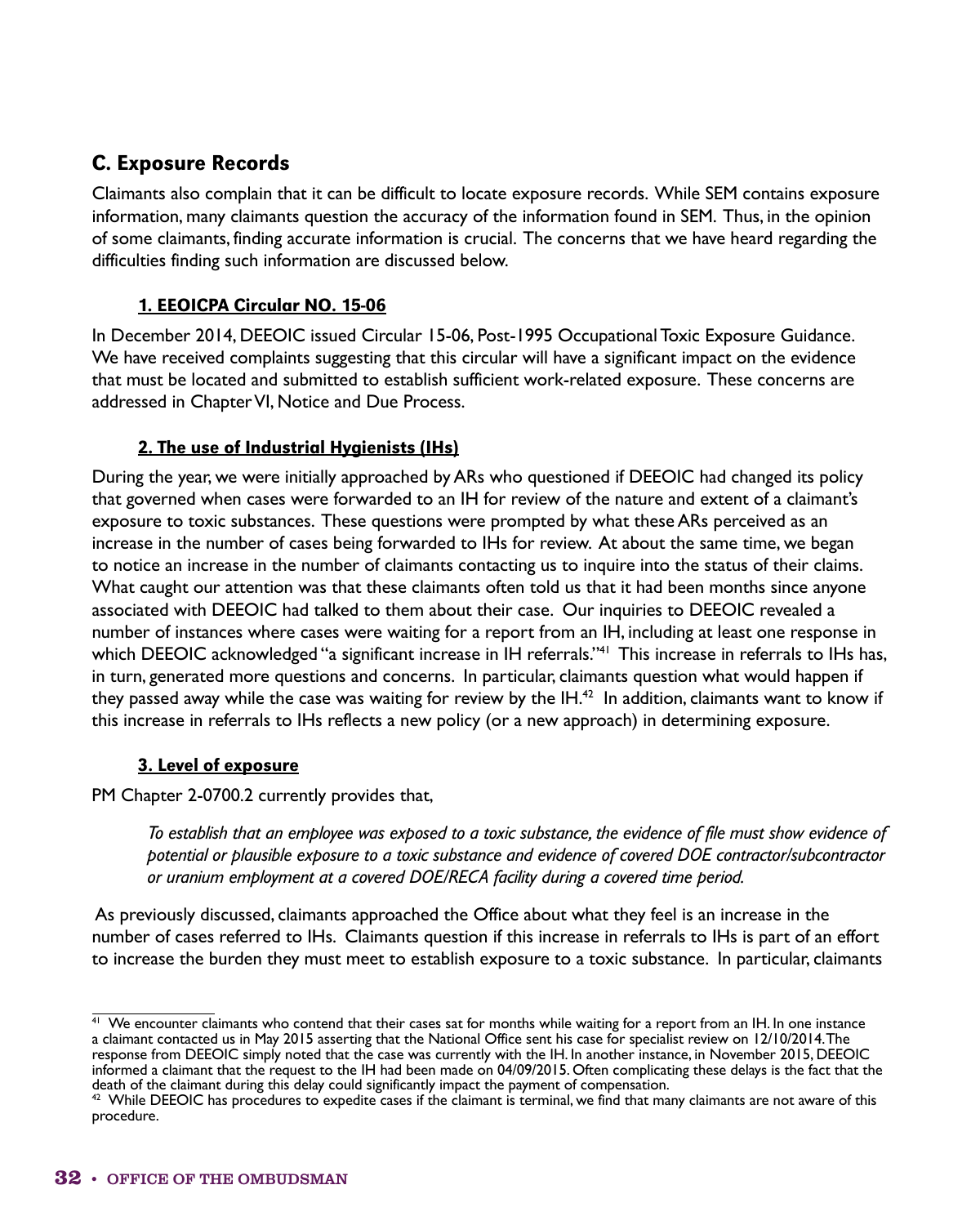suggested that they were required to show more than a potential or plausible exposure to a toxic substance. Some claimants argue that the CE's focus on the level of exposure essentially required them to establish exposure to a toxic substance with almost absolute certainty.

There is also a concern that when asked to address the level of exposure, IHs often rely on generalized information that address labor categories in general. There is a concern that an IH does not always have access to and thus may not review information specifically related to the work performed by that specific worker. Some claimants believe that the only site specific information relied on by some IHs is the information found in SEM. In addition, claimants argue that in arriving at their conclusions, IHs often rely upon information prepared by the employer – information that many claimants believe is inaccurate and possibly misleading.

Another concern comes from claimants who fear that when focusing on levels of exposure there is a tendency to overlook (or minimize) the fact that under Part E, the exposure does not have to cause the illness. Rather, under Part E it is sufficient if the exposure is a significant factor in contributing to, or aggravating the illness. In response to a CE's or CMC's determination that a worker did not have sufficient exposure, some claimants have noted that it is impossible to determine if the CE or CMC simply focused on whether there was sufficient exposure to cause the illness, or whether they also considered whether the level of exposure could have been a significant factor in aggravating or contributing to the illness.

#### 4. Accuracy of the information on SEM

While it is the position of DEEOIC that no claim is to be denied solely due to a lack of information contained in SEM, many claimants believe that SEM is often a critical factor in determining if a claim is accepted or denied. *See* EEOICP PM Chapter 2-0700.9(a). For instance, we frequently talk to claimants who believe that the only site specific information given to an IH is from the SEM database. Therefore, concerns with the accuracy of the information found in SEM leads some claimants to try to find other records.

We have received complaints suggesting that SEM failed to acknowledge any use of a particular toxin at a facility. More frequently, claimants question the accuracy of those aspects of SEM that list the toxins used at specific areas, work processes, or labor categories, as well as the accuracy of the listing of toxins associated with particular accidents or incidents. We are routinely approached by claimants who assure us that in performing their jobs, they did not limit themselves to certain defined work areas; that the actual duties they performed did not match their job description; or that in performing their job they did not strictly adhere to the outlined procedures. Consequently, claimants are troubled when they are informed that, according to SEM, their jobs did not bring them into contact with a particular toxin. A frequent question asked by claimants is whether in creating SEM, DEEOIC simply relied on documents prepared by the facilities and did not take into account (and/or did not realize) the extent to which day-to-day activities did not always follow established procedures. In furtherance of this concern claimants emphasize that they often worked in an environment in which quickly completing the project was the number one priority, and in this environment, adherence to written procedures was not strictly enforced.

One complaint involving the accuracy of SEM came from a former employee who maintained that the listing of known incidents at the Hanford facility in Richland, Washington, did not include an accident that occurred on August 30, 1976. As this employee notes, if you search the internet for "McCluskey" and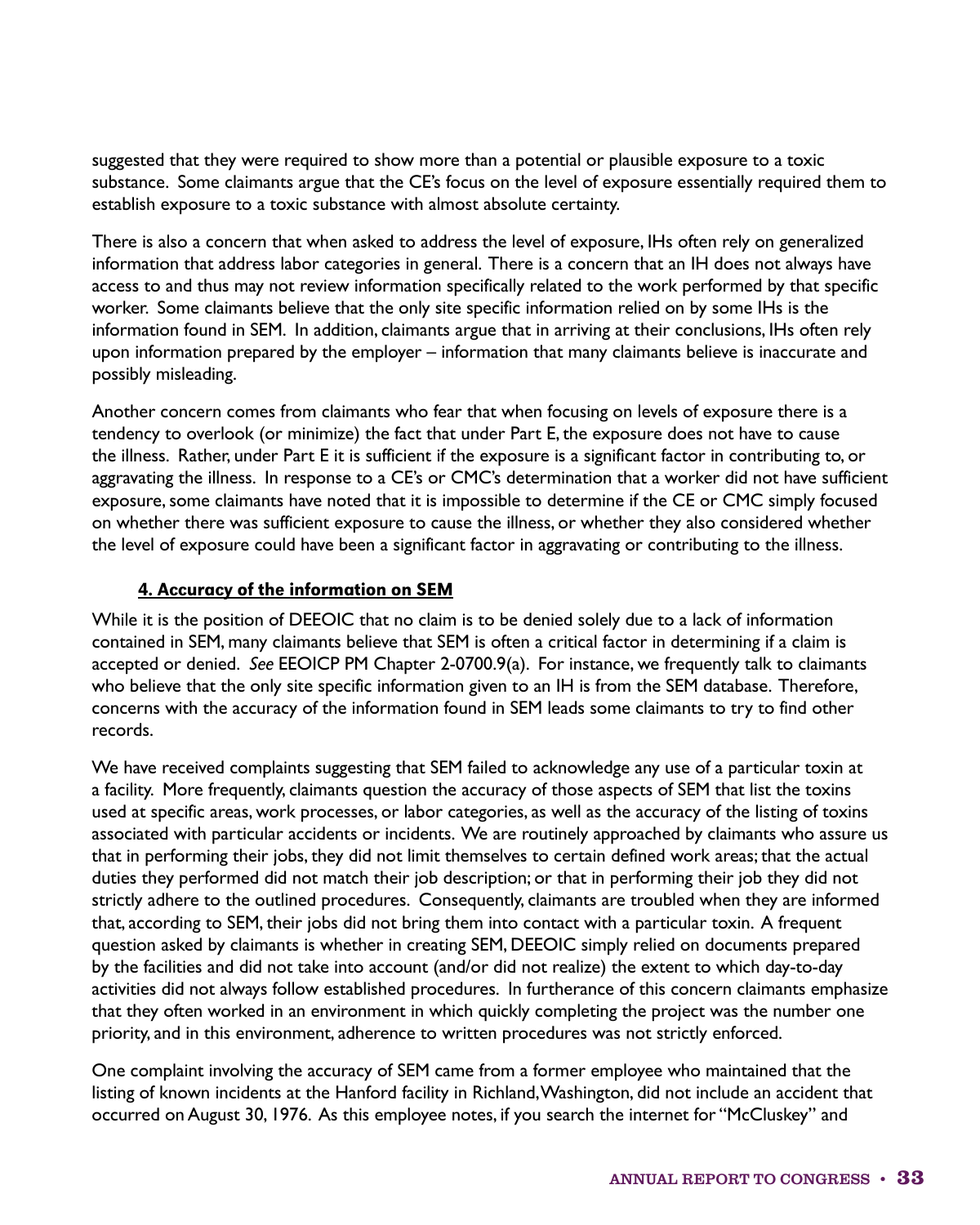the word "Hanford," you will find multiple links, including a link to DOE's website, where this incident is discussed.<sup>43</sup> Since DOE's webpage discusses this incident, this employee cannot understand why this incident is not listed in SEM.44

**There is a belief that the failure to recognize incidents can have a direct impact on the adjudication of a claim. Claimants are concerned that if an incident is not listed in SEM, the CE will not be aware of the incident (or may overlook the incident when processing a claim). Claimants also fear that when an incident is not listed in SEM, it can be difficult and time consuming to convince a CE or HR that the incident occurred and to what they were exposed.**

Complaints challenging the accuracy of exposure records also question the extent to which DEEOIC has been able to retrieve all of the relevant records. For instance, an AR working on claims arising out of employment at the Santa Susana Field Laboratory noted that when he/she initially asked the employer for records, he/she was told that no radiation records could be located. When he/she expanded the request to include "all other records," he/she was informed that "…[a]ll the employee's records have been destroyed in accordance with…Master records Retention Guidelines." In the opinion of this AR, this response not only raises questions as to the appropriateness of destroying exposure records but also raises a question as to the sufficiency of the records provided to DEEOIC regarding employment at Santa Susana Field Laboratory.

In the next chapter (Issues Related to the Weighing of Evidence), we will talk in more detail about the complaints raised by claimants questioning whether exposure records were deliberately altered. At this point, it is sufficient to say that claimants frequently note that in creating this program Congress found that,

*...a large number of nuclear weapons workers at sites of the Department of Energy and at sites of vendors who supplied the Cold War effort were put at risk without their knowledge and consent for reasons that, documents reveal, were driven by fears of adverse publicity, liability, and employee demand for hazardous duty pay.*

*See* 42 U.S.C. §7384(a)(2). Many claimants believe that the same fears that caused employers not to inform the employees about the risks at these worksites also led some employers to alter records and to fail to record certain incidents and accidents.

<sup>&</sup>lt;sup>43</sup> Harold McCluskey was injured in 1976 when a vessel inside a glove box burst and exposed him to radioactive material. 44 There is also a concern that if an incident as well known as the McCluskey Incident is not in SEM, how many lesser known incidents may be missing from SEM.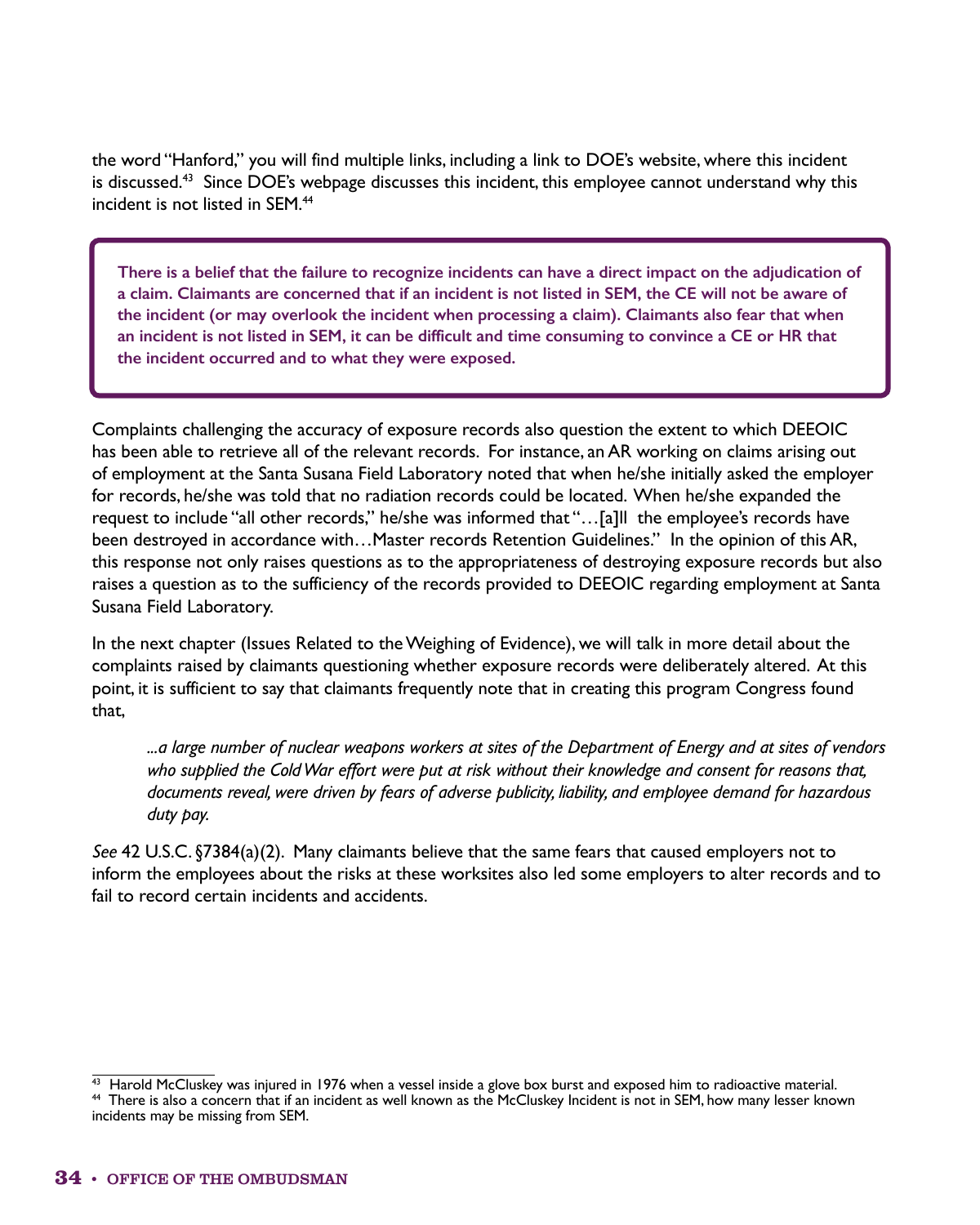## D. Locating Part B Evidence

Practically all of the complaints that we received concerning the difficulties encountered when trying to locate Part B exposure evidence involve radiation exposure.<sup>45</sup> Claimants question the accuracy of the information relied upon by NIOSH in performing the dose reconstruction and in particular, they question the determination as to the areas, work processes, labor categories, and the incidents where an employee could have sustained radiation exposures.

An issue that we continued to encounter in 2015 questions the levels of radioactive exposure at the Kansas City Plant (KC) in Kansas City, Missouri. Former employees indicate that in the years immediately following the creation of this program, the KC Plant was described as a facility that produced non-nuclear components for nuclear weapons. Recently, however, additional evidence has come to light that suggest greater levels of radiation than originally thought. When this additional evidence came to light, some former KC Plant employees assumed that this would lead to the establishment of a SEC for the KC Plant. Instead, these former employees cannot understand how a few years ago no one seemed to fully appreciate the levels of radiation at the KC Plant, and now NIOSH maintains that it possesses sufficient information to perform dose reconstructions on former KC Plant employees.<sup>46</sup>

## E. Locating Evidence Addressing Causation

Under Part E, there must be evidence linking the illness to the toxic exposures that occurred at the covered facility. Claimants often contact us when they receive a letter from DEEOIC directing them to submit evidence establishing this link. As with other evidence that claimants are asked to submit, claimants complain that locating such evidence can be difficult.

A common complaint notes that physicians are reluctant to address issues that were not addressed at the time of treatment. Where the worker died before the creation of this program (or died before knowing of this program), existing medical reports often do not address the link between the death and work related exposures. Claimants contend that in such situations it can be nearly impossible to find a physician willing to address this link. Similar complaints are raised when the worker was diagnosed and treated for the condition years before the claim was filed.

Claimants also contact the Office to share that it can be difficult to find medical literature addressing the possible link between certain illnesses and particular toxins. Claimants frequently question whether it was Congress' intent to deny claims when no one had engaged in the research necessary to confirm or deny the possibility of a link between a particular illness and a certain toxin. Many claimants believe that where medical literature cannot confirm or deny a link, a reasonable and rationale medical opinion ought to suffice. Other claimants have suggested that the government ought to take a more active role researching possible links.

<sup>&</sup>lt;sup>45</sup> Employees of AWEs have sometimes questioned whether their exposure to beryllium was properly noted. However, employees of AWEs are not covered under this program for exposure to beryllium.

<sup>46</sup> In the event NIOSH has sufficient information to complete dose reconstructions for claimants at a covered facility, no SEC class will be implemented.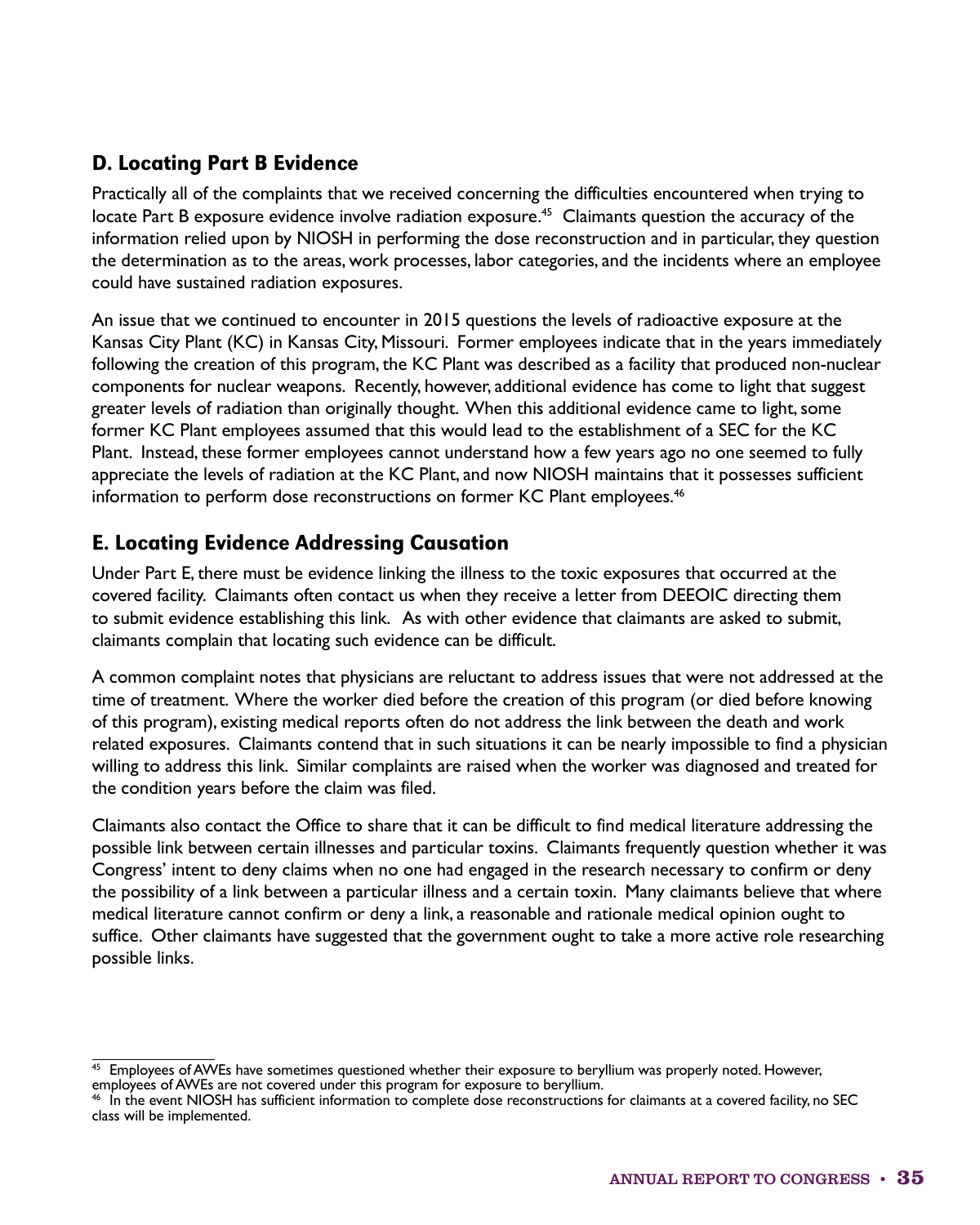# **Issues Related to the Weighing of Evidence**

Issues surrounding the weighing of evidence are the subject of a large percentage of the complaints that the Office received. The concerns raised in these complaints often address issues that go beyond the mere disagreement with the outcome. Rather, many of the complaints question the rationale for crediting certain evidence, or question whether rules and procedures were properly followed in weighing evidence. Here are the most common complaints that we received this year addressing the weighing of evidence.

## A. What is the burden of proof

There continues to be considerable confusion regarding the burden of proof that a claimant must satisfy in an EEOICPA claim. A number of comments noted that the discussion of the burden of proof found in decisions often repeats the same message. This message, which is discussed in many of the cases found on DEEOIC's website under "Significant EEOICP Cases" - "Burden of Proof," states that,

It is the claimant's responsibility to establish entitlement to benefits under the EEOICPA. The EEOICPA regulation at  $\S$  30.111(a) states, "the claimant bears the burden of proving by a preponderance of the evidence the existence of each and every criterion necessary to establish eligibility under any compensable claim category set forth in § 30.110. Proof by a preponderance of the evidence means that it is more likely than not that the proposition to be proved is true. Subject to the exceptions expressly provided in the Act and these regulations, the claimant also bears the burden of providing to OWCP all written medical documentation, contemporaneous records, or other records and documents necessary to establish any and all criteria for benefits set forth in these regulations."  $20$  C.F.R. §§ 30.110, 30.111(a).

Claimants find it confusing that while 20 C.F.R. §30.111(a) states that "[e]xcept where otherwise provided in the Act and these regulations…" the claimant bears the burden of proving each necessary criterion by a preponderance of the evidence, Part E of the Act specifically provides that a contractor employee shall be determined to have contracted a covered illness through exposure at a DOE facility if:

- (A) it is at least as likely as not that exposure to a toxic substance at a Department of Energy facility was a significant factor in aggravating, contributing to, or causing the illness; and
- (B) it is at least as likely as not that the exposure to such toxic substance was related to employment at a Department of Energy facility.

*See* 42 U.S.C. §7384s-4(c). Claimants do not understand when the preponderance of the evidence (more likely than not) standard applies and when the "at least as likely as not" standard applies.<sup>47</sup> In this regard, claimants contend that some decisions do not articulate the standard of proof used to weigh the evidence.

 $\frac{47}{1}$  The preponderance of the evidence standard requires a finding of greater than 50%. The at least as likely as not standard requires a finding of 50% or greater.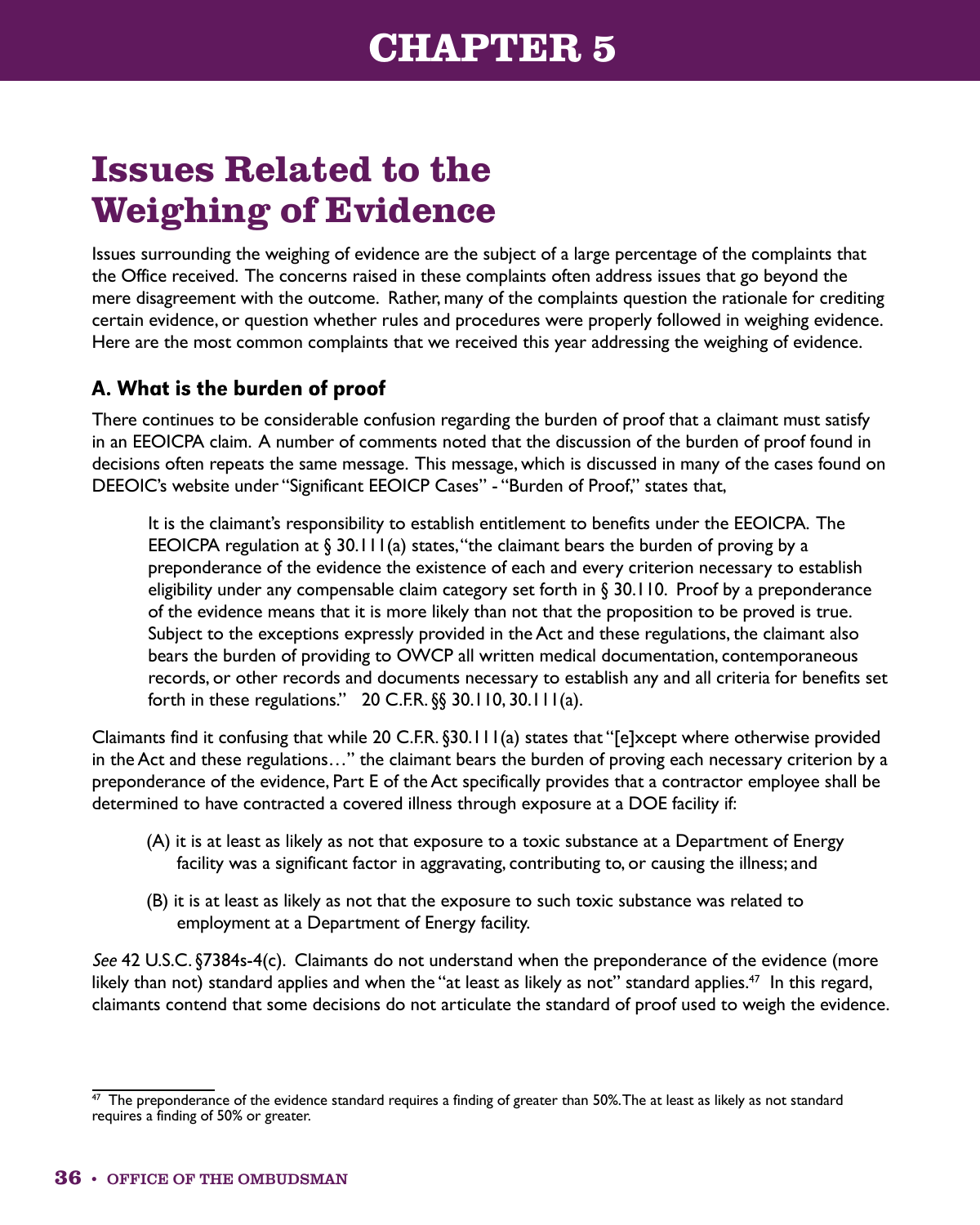## B. Is the burden of proof properly applied

Even though they are sometimes uncertain as to the specific standard of proof used to adjudicate aspects of their claim, some claimants feel certain that the burden imposed on them was greater than either the preponderance of the evidence or the "at least as likely as not" standard. In particular, we are approached by claimants who believe that they were required to prove certain criterion to near certainty. This concern is often raised by subcontractor employees who are required to prove the existence of a contractual relationship between their employer and DOE (or a DOE contractor). Some subcontractor employees have argued that there was more than enough circumstantial evidence in the record to draw the conclusion that it was more likely than not that a contract existed. However, according to these claimants, instead of accepting the circumstantial evidence, DEEOIC demanded the production of documents or direct testimony confirming the existence of the contract. In the opinion of these claimants, the evidence sought by DEEOIC, in essence, required the claimant to prove the existence of a contractual relationship with near certainty, and thus required them to meet a higher burden of proof than required by EEOICPA.

A similar argument has been raised by claimants concerning the evidence needed to establish a link between the claimed illness and a toxic exposure. A common scenario that we encounter involves situations where SEM establishes that a worker was exposed to a particular toxin and further establishes that this toxin is linked to the illness claimed by the worker. Since the standard outlined under Part E is "at least as likely as not a significant factor in causing, contributing to, or aggravating the illness", claimants question how much additional evidence is necessary to link their toxic exposure to the illness, and to link their exposure to employment at a DOE facility.<sup>48</sup> In many of the instances brought to our attention, while the physician stated his/her opinion citing to the "at least as likely as not" standard, claimants (and sometimes the physician) complained that the follow-up questions posed by DEEOIC appeared to require the physician to state his/her opinion with near certainty.

Claimants also remind us that under Part E the issue is whether the exposure to a toxic substance was a significant factor in aggravating, contributing to, or causing the illness. There are instances when claimants believe that DEEOIC only focused on whether the exposure caused the illness, and did not consider whether the exposure was a significant factor in aggravating or contributing to the illness.

In this regard, a common scenario that we encounter involves decisions where the discussion of causation is vaguely worded. For example, we received complaints concerning decisions where the discussion of Part E simply addressed whether the illness was "related" to toxic exposure. According to claimants, the use of the word "related" makes it hard to determine if the decision simply focused on causation, or whether the decision also considered whether the exposure was a significant factor in contributing to, or aggravating the illness.

 $48$  Under Part E a contractor employee shall be determined to have contracted a covered illness through exposure at a DOE facility if –

A. It is at least as likely as not that exposure to a toxic substance at a DOE facility was a significant factor in aggravating, contributing to, or causing the illness; and

B. It is at least as likely as not that exposure to such toxic substance was related to employment at a DOE facility. 42 U.S.C. §7385s-4(c).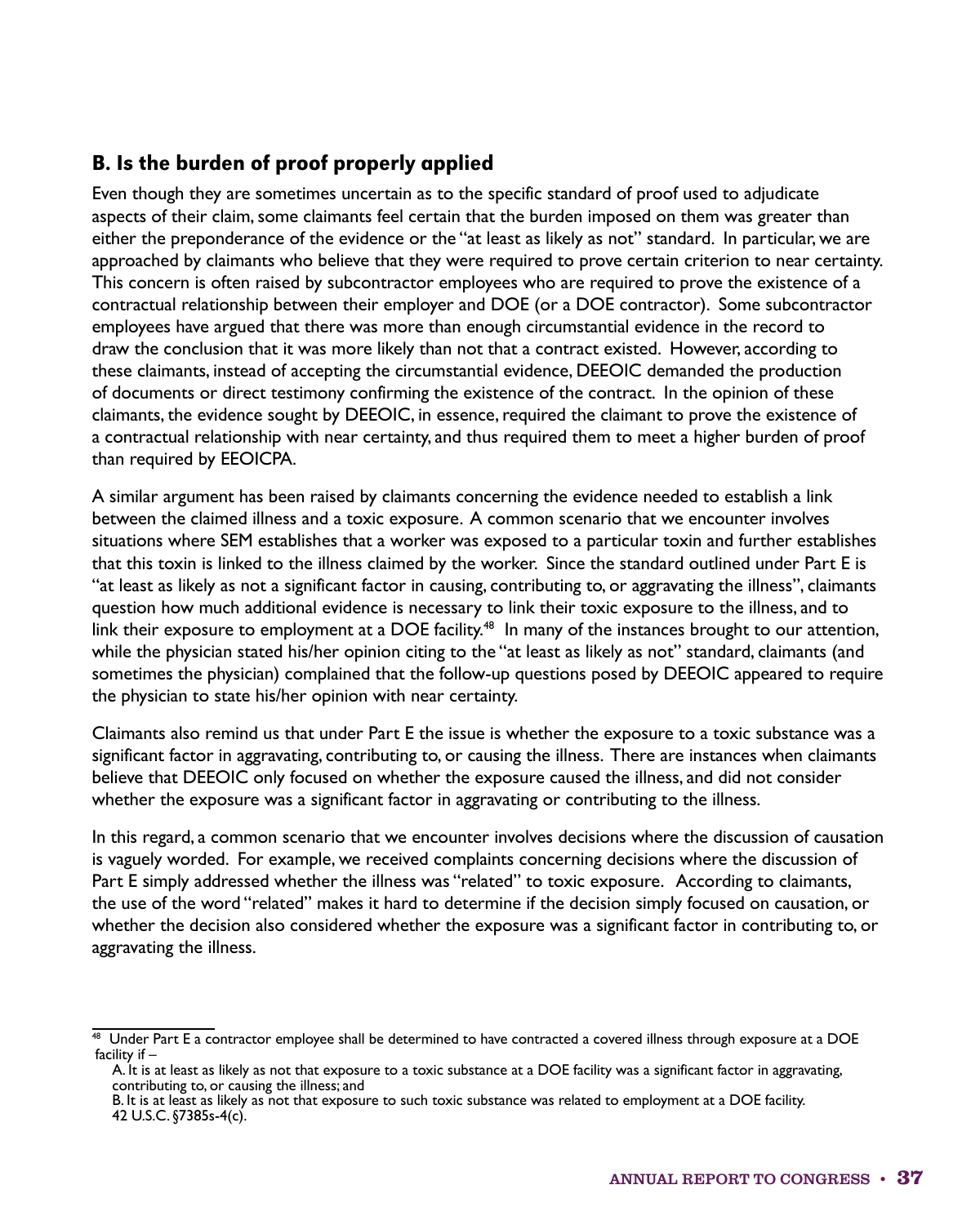Another concern brought to our attention this year involved situations where SEM showed a relationship between the worker's illness and multiple toxins, and according to SEM, the worker was exposed to all of these toxins. Since the standard is "at least as likely as not" and because it is sufficient under Part E if the exposure is a significant factor in causing, aggravating or contributing to the illness, ARs and physicians question the need to specifically identify which of these toxins were a significant factor in causing, contributing to, or aggravating the illness - especially where all of the toxins have an established, known link in the SEM. In some instances, it has been suggested that it is medically impossible to narrow the opinion down to one or two toxins.

In one case, claimant's medical report identified the two jobs the employee had held; identified the areas where the employee engaged in this work; identified multiple known respiratory toxins to which the employee was exposed (along with scientific references); and concluded that these exposures more likely than not caused, aggravated, and or contributed to the employee's lung condition. In response to this submission, DEEOIC acknowledged that the physician had linked multiple toxic substances to the claimant's lung condition, but asked for an addendum to clarify which toxic substance(s) were linked to the lung condition and whether/how the physician knew that these toxic substances were present in the employee's labor categories at the facility. In contacting our Office, claimant's physician was not only adamant that he had already provided this information, he also wondered why his existing report was not sufficient to establish that it was at least as likely as not that exposure to a toxic substance was a significant factor in aggravating, contributing to, or causing claimant's illness.

#### C. The weight given to affidavits prepared by claimants and family members

Section 30.112(b)(3) of the regulations provides that,

If the only evidence of covered employment is a self-serving affidavit and DOE or another entity either disagrees with the assertion of covered employment or cannot concur or disagree with the assertion of covered employment, then OWCP may reject the claim based upon a lack of evidence of covered employment.

*See* 20 C.F.R. §30.112(b)(3). In our experience, the affidavits most likely to be deemed "self-serving" are those prepared by the worker or a close family member.<sup>49</sup> First and foremost, claimants are bothered by the use of the term "self-serving." Claimants are also troubled by what they feel to be an underlying assumption that anything said or produced by the worker in support of his/her claim is automatically suspect. When former workers contact us to complain about this provision, they are sure to remind us that they voluntarily agreed to work in these facilities. They also stress the extent to which they honored their commitment not to talk about the work performed at these sites. Thus, former workers find it troubling when the affidavits that they prepare on their own behalf are considered self-serving simply because they prepared it.<sup>50</sup>

<sup>&</sup>lt;sup>49</sup> Proposed revisions to EEOICP's regulations would delete the reference to "self-serving."  $\,$  Claimants frequently argue that it is unfair that documents that they prepare on their own behalf are deemed "self-serving and thus must be supported by other evidence in the record, while documents prepared by employers are readily accepted in spite of the evidence suggesting that employers often had many reasons to conceal accidents and/or under-report the use of toxic substances.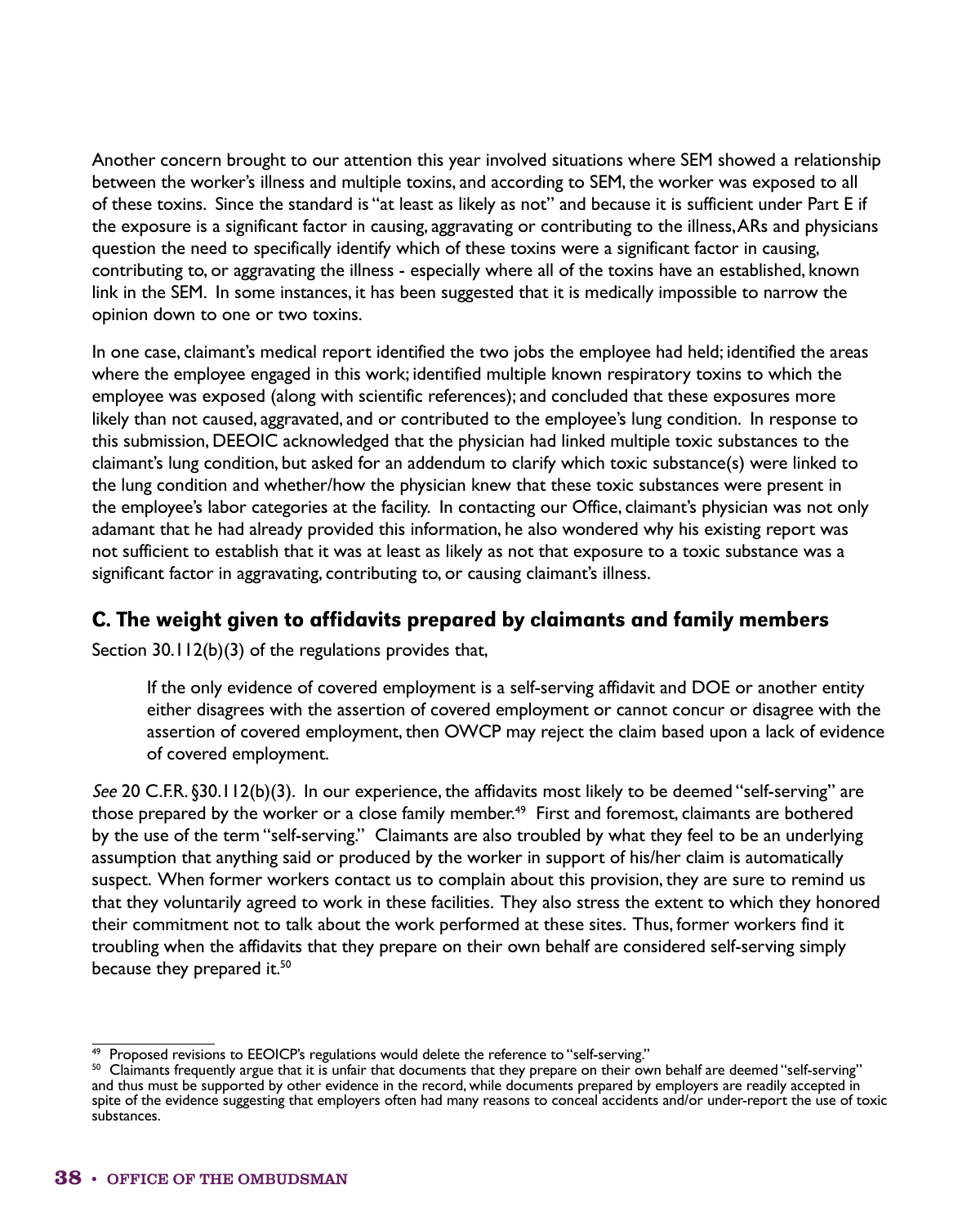In complaining about this provision, claimants also take issue with Chapter 2-500.12(d) of the EEOICP PM which provides that, "…Statements provided by way of an affidavit are considered in conjunction with other evidence submitted in support of a claim." Claimants complain that in practice this means that affidavits prepared by a worker are only accepted when the affidavit is supported by other evidence in the record. Claimants argue that this is unreasonable. Claimants note that it is often because other relevant supporting evidence cannot be located that DOL informs them they can submit affidavits. This has certainly been our experience. Consequently, Chapter 2-500.12(d) makes it hard, if not impossible for claimants to use affidavits in the very cases where affidavits are most critical - i.e., cases where records were destroyed and colleagues cannot be located.

Claimants often tell us that when they prepare an affidavit, they make sure to include specific information about their employment - information that they believe would confirm their employment, especially if these affidavits were reviewed by someone who is familiar with the facility. Thus, claimants are disappointed when their affidavits are summarily rejected. Moreover, because they include information that is specific to the facility where they worked, claimants are often leery when the affidavits and the other documents they prepare are reviewed by individuals with limited knowledge of these facilities.

**Some claimants have characterized DEEOIC's approach to affidavits prepared by the worker as a "catch-22." On the one hand, the government destroyed or did not collect the records that could have verified employment. Yet, on the other hand, when the worker prepares an affidavit to verify his/her employment, the affidavit is rejected because it is not supported by other evidence in the file.**

**Some claimants believe that DEEOIC's approach to affidavits is based on an unrealistic assumption regarding the ability to locate colleagues. A number of claimants noted that when employment records could not be located and they asked DEEOIC for other suggestions on how to verify employment, DEEOIC's only suggestion was for the claimant to submit affidavits prepared by colleagues. Claimants question if DEEOIC appreciates how difficult it can be to locate people they last worked with 20 or more years ago. Claimants also question if DEEOIC appreciates that former colleagues are not always in a position to provide the level of detailed information sought by DEEOIC about events that occurred years ago.**

**Claimants also argue that DEEOIC's approach to affidavits prepared by the worker places an increased evidentiary burden on claimants. This argument notes that DEEOIC has supported its approach to affidavits prepared by workers by stating that "evidence" is needed to prove employment. Several ARs and claimants have noted that in their experience with other courts, oral testimony, affidavits, and circumstantial evidence are all accepted as evidence. Thus, claimants question DEEOIC's basis for concluding that affidavits prepared by the worker must be supported by other evidence in the file. Claimants argue that such an approach places a higher evidentiary burden on EEOICPA claimants than found in criminal cases where the government must prove its case beyond a reasonable doubt.**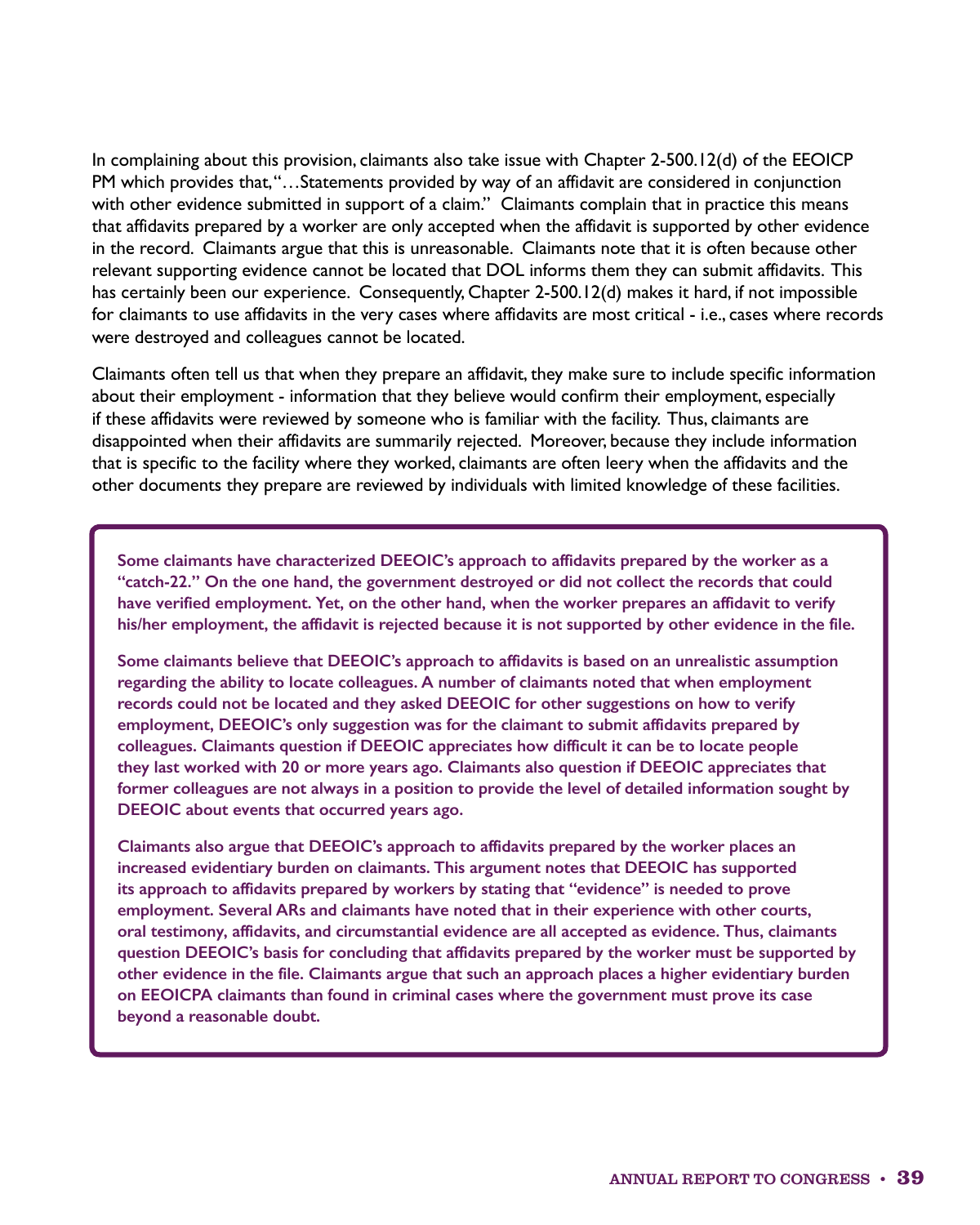## D. The qualifications of the person evaluating the evidence

There are instances when the issues that must be adjudicated in a claim involve complicated medical and/or scientific concepts. Some claimants question whether the person deciding these issues has the qualifications and knowledge to make these medical and/or scientific determinations. A common scenario involves situations where the CE or HR makes a medical/scientific determination without any references to support the conclusion that is being drawn, and without any indication as to who actually made the determination. Take for example the case where a claimant was informed tha**t,**

*Under current policy a diagnosis of myeloproliferative disorder is not the same as a myeloproliferative neoplasm. There are several types of myeloproliferative disease…*

The claimant had two concerns with this discussion: (1) the discussion failed to identify the "current policy" and (2) the discussion did not identify who made this policy. These concerns became even greater when in response to an inquiry the National Cancer Institute responded by indicating that "… both terms (myeloproliferative disorder and myeloproliferative neoplasm) have essentially the same meaning."

Questions concerning the qualifications of the person evaluating evidence are not limited to CEs and HRs. In 2015, claimants also questioned the qualifications of the experts (the CMCs, toxicologists and the IHs) utilized by DEEOIC to provide expert opinions. In one instance, an expert opinion obtained by DEEOIC stated that, "Trichloroethylene is known to cause peripheral neuropathy from occupational exposure. The organic solvent neuropathy (trichloroethylene is an organic solvent) occurs in the peripheral nervous system…" This opinion was challenged by claimant's physician who cited medical literature detailing central neurotoxic effects of solvents. In another instance, claimant's expert responded to the report prepared by DEEOIC's expert by opining that DEEOIC's expert had not relied upon recent literature. Claimant's expert supported his opinion by providing DEEOIC with citations to more recent literature.

We also received complaints questioning if proper consideration was given to the qualifications of all of the physicians and experts. There is a belief that there are times when CEs and HRs give more weight to DEEOIC's experts simply because they were retained by DEEOIC. This raises fears that CEs and HRs do not consider (or give little consideration to) the qualifications of the experts obtained by claimants.

## E. The weight given to the Procedure Manual (PM), bulletins, circulars, etc.

Another issue that continues to generate concerns is the weight accorded by CEs and HRs to provisions of the PM, bulletins, circulars, and policy teleconference notes. In particular, claimants complain that there are instances when DEEOIC appears to accord certain PM provisions, bulletins, circulars, and policy teleconference notes the weight of law. This issue is discussed in the next chapter, Notice and Due Process. Nevertheless, the Office frequently encountered claimants who expressed concerns when a PM provision, bulletin, circular, or policy teleconference note was cited as the sole authority (or basis) for a decision.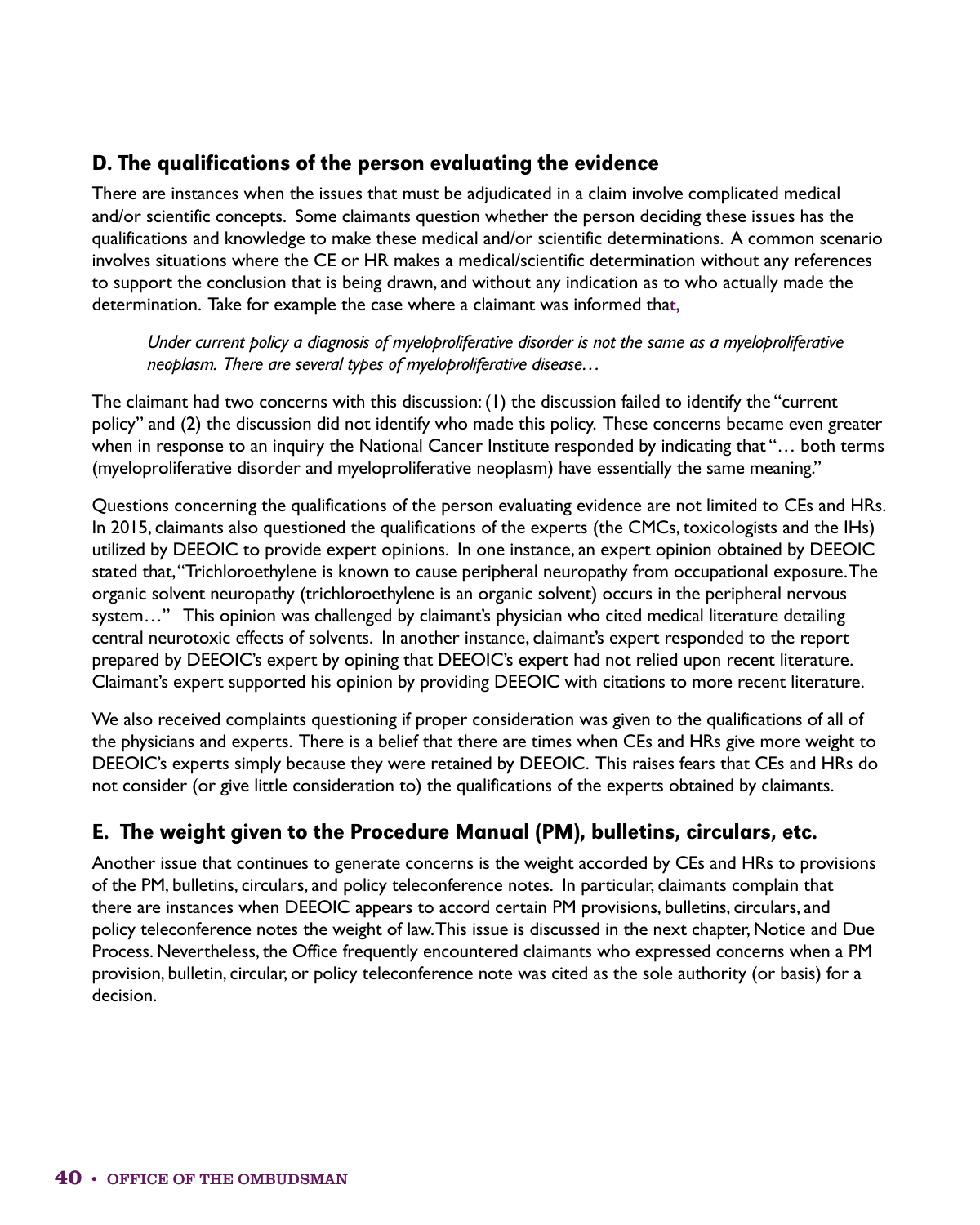## Case Study Four

**This case study involves three separate occasions when the same claimant contacted us for assistance. All three occasions involved issues related to massage therapy prescribed by the treating physician. Among the issues highlighted by this case study is DEEOIC's use of programs policies and PM provisions.**

**The claimant initially contacted us in May 2012 when he/she encountered problems with the payment of bills for massage therapy visits. In response to an inquiry, DEEOIC explained that there had been a delay in sorting out a new review process. The Office was also told that the therapy had been authorized. DEEOIC indicated that it would notify the bill processor of the authorization for treatment.**

**In December 2012, claimant again contacted the Office when the bills still had not been paid. The problem now appeared to be that instead of allowing for 18 one-hour visits, the claimant was only being allowed 18 units of massage therapy (18 visits of 15 minutes). Following an inquiry to DEEOIC, this matter was resolved.** 

**In 2013, the claimant's physician recommended increasing claimant's massage therapy visits to 3 one-hour visits per week. The claimant contacted us when he/she received a letter decision from DEEOIC denying the request for 3 one hour visits per week. This letter decision informed the claimant that,** 

**[e]ffective 01/24/2013, new program policy establishes that massage therapy may be authorized for a maximum of 2 visits per week, up to 1.5 hours per visit, and may not exceed 60 massage therapy visits per calendar year.**

**The letter decision referred to a "new program policy." It did not identify the new program policy nor did it mention that DEEOIC had recently issued Bulletin No. 13-01, which specifically stated that "[t]he CE may not authorize more than 60 massage therapy visits per calendar year." See, EEOICP Bulletin No. 13-01 (January 2, 2013). This letter decision also informed the claimant that if he/she disagreed with the decision, he/she could request a formal decision by advising DEEOIC in writing of his/her desire to have a Recommended Decision.51** 

**Claimant contacted us when he/she did not receive a response to his/her May 10, 2013 request for a recommended decision. In response to our inquiry, DEEOIC initially stated that the claimant was entitled to a recommended decision and that it anticipated a decision would be rendered in the "immediate future." Nine days later DEEOIC informed the** 

<sup>&</sup>lt;sup>51</sup> The letter from DEEOIC further stated that,

*<sup>&</sup>quot;If you disagree with this decision and wish to request a formal decision, please immediately advise this office, in writing, that you wish to have a Recommended Decision issued in this case, providing you with the rights of actions."*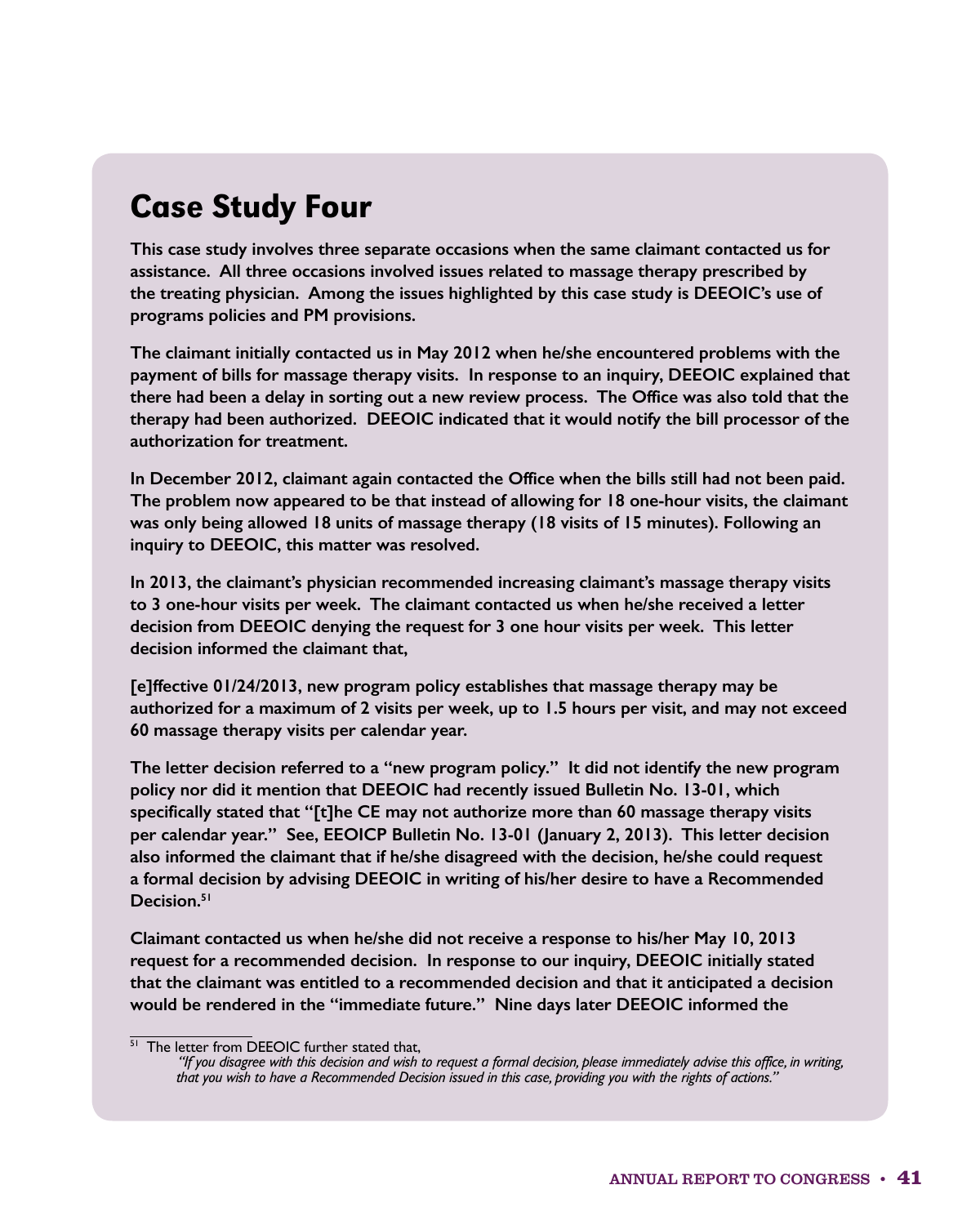**Office that the district office had advised that since they would approve an extension of massage therapy for up to 60 visits, a recommended decision was not warranted at that time. Claimant felt that this response was not only contrary to the letter decision which had stated that the claimant could ask for a recommended decision, but was also contrary to Bulletin 13-01 which provides that,"[s]hould the claimant request a recommended decision (RD), regarding denial of either the initial authorization or recertification of massage therapy, the CE completes the RD process in accordance with existing DEEOIC procedure."** *See* **EEOICPA Bulletin NO. 13-01, January 2, 2013.** 

**This claimant further felt that DEEOIC's action left him/her in a state of limbo - he/she disagreed with DEEOIC's determination not to approve more than 60 massage therapy visits in the calendar year, but could not object since a recommended decision had not issued. Moreover, while this claimant did not agree with DEEOIC's approach, he/she assumed that a recommended decision would be issued once he/she exceeded 60 massage therapy visits in the calendar year. However, that did not occur. Claimant did not receive a recommended decision even after he/she was denied approval for additional visits beyond 60.**

**Thus, claimant retained the services of an AR.52 In 2014 the claimant received a recommended decision denying the request for massage therapy visits in excess of the limits outlined in EEOICPA Bulletin No. 13-01. Claimant objected to this recommended decision. In response, the case was sent to OWCP's Medical Director who ultimately opined that the prescribed massage therapy for 3 days per week was medically necessary. A final decision approving massage therapy sessions 3 times a week was issued in 2015.**

**In support of his/her contention that DEEOIC initially accorded this program policy/PM provision the force and effect of law, the claimant noted that this program policy and later Bulletin No. 13-01 were the only reasons cited by DEEOIC for denying the request for more than 60 massage therapy visits in a calendar year. Claimant also noted that Bulletin 13-01 states that, "[t]he CE may not authorize more than 60 massage therapy visits per calendar year" and that "[a]ny request for massage therapy beyond 60 visits in one calendar year should be denied without development, citing this Bulletin."**

**This claim demonstrates the situation where information was provided to a claimant in a piece-meal fashion. Claimant noted that it was not until almost a year after receipt of the letter decision denying the request, and only during an e-mail exchange with DEEOIC that** 

 $52$  The AR requested a copy of a policy call note that had been referenced in an e-mail. In response, DEEOIC suggested that the AR could request a copy of the case file. Based on this AR's experience, he/she doubted whether the case file would contain a copy of a policy call note. In fact, in making this suggestion, the NO noted that they were not sure that a copy of the case file was what the AR wanted. This encounter is consistent with other encounters brought to our attention where claimants believe that their ability to challenge a determinat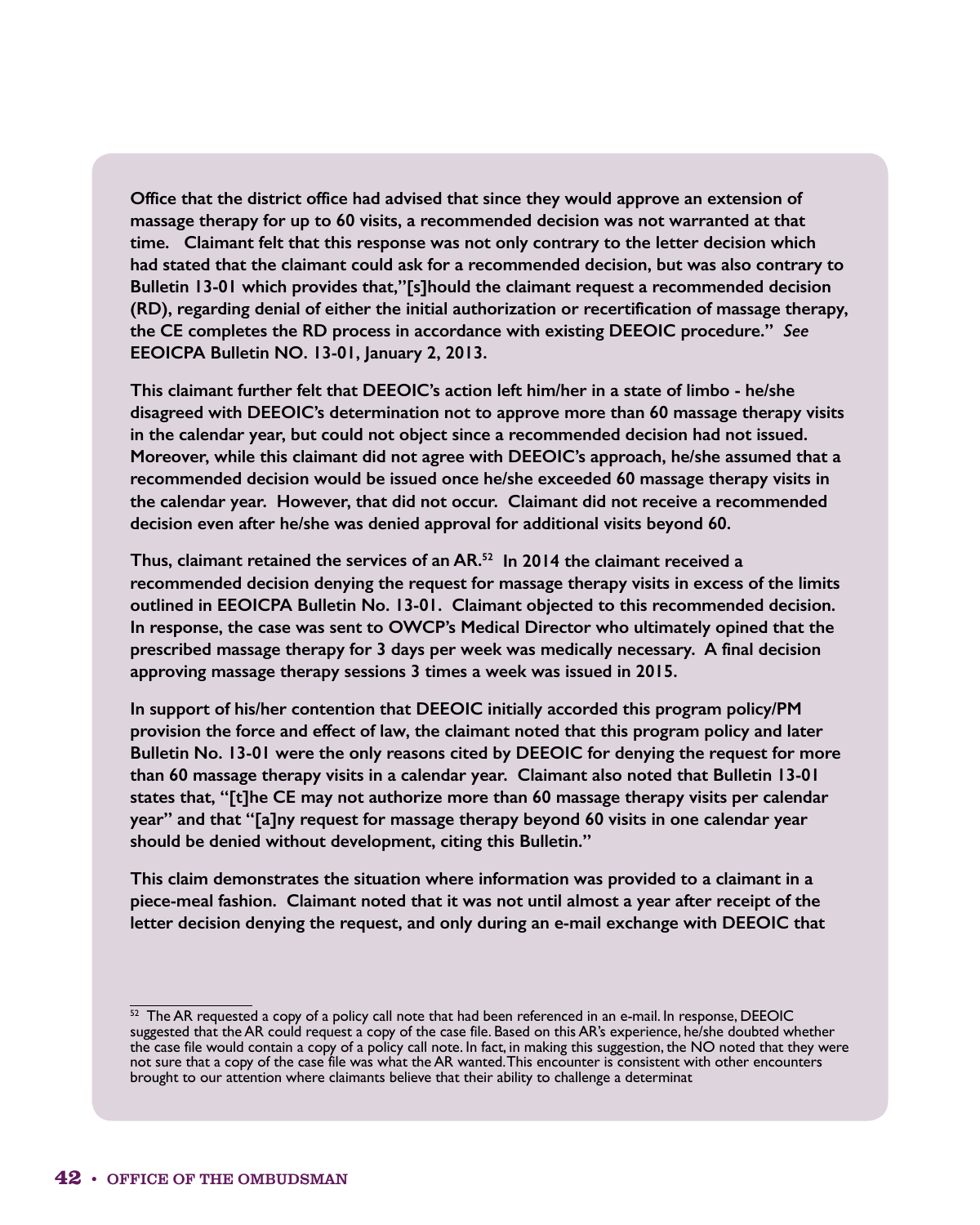**he/she was told that he/she could submit evidence to support that he/she needed more treatment than that allowed by the program.53**

**Following the issuance of the final decision approving more than 60 massage therapy visits in the calendar year, the claimant requested reimbursement for the massage therapy visits he/ she had paid out-of-pocket. The claimant's third contact with this Office occurred when he/ she was informed that DEEOIC would not reimburse him/her for all of his/her out-of-pocket expenses. The claimant contacted us when his/her inquiry to DEEOIC regarding the decision not to fully reimburse him/her had been pending for close to six weeks. In response to our inquiry, DEEOIC explained that while each massage therapy session had lasted one hour, for each session the claimant had only billed for 1 unit of the massage therapy billing code (1 unit is 15 minutes). DEEOIC assured us that a claims manager would contact claimant to explain the situation. Still this claimant questions why it took so long to respond to his inquiry.**

**In a subsequent conversation, the claimant explained his/her confusion with the billing process. The claimant noted that Bulletin No. 13-01.6 states that each massage therapy visit is equal to a maximum of 1.5 hours. This is what the claimant relied on in preparing the request for reimbursement. According to this claimant it never occurred to him/her that for purposes of seeking a reimbursement the term "visit" would have a different meaning from that used when referring to treatment units. Moreover, the claimant questioned why, in denying the request for reimbursement, no one took the time to explain the problem – rather he/she had to ask why the request had been denied.**

#### F. Decision not well explained

As we indicated in our prior reports, DEEOIC has made significant improvements ensuring that decisions contain adequate reasoning and documentation. *See e.g.*, 2013 Annual Report to Congress, Office of the Ombudsman for the Energy Employees Occupational Illness Compensation Program; August 12, 2014. However, concerns with the adequacy of the reasoning and documentation of decisions are still brought to our attention. Based on their advantage of having reviewed multiple decisions, some ARs have suggested that improvements are dependent upon the CE or HR.

<sup>53</sup> As soon as his/her request was denied, this claimant decided to search for additional medical evidence that supported his/her request for more treatment than allowed by DEEOIC's policy. Nevertheless, the email exchange with DEEOIC was the first time DEEOIC ever specifically stated that the claimant could present additional evidence.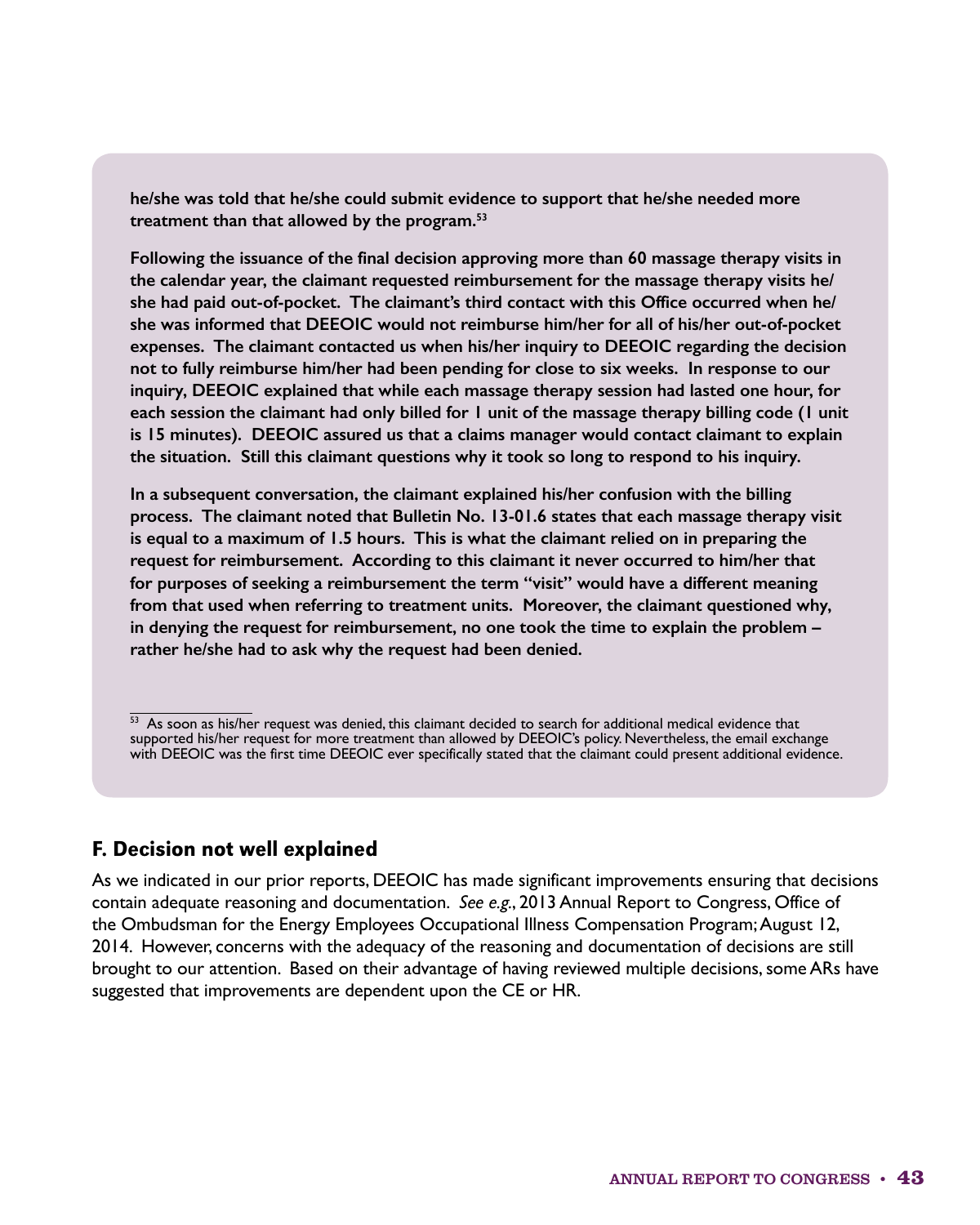In one instance, a claimant complained when the letter decision indicated that his/her request for home health care was denied because he/she was still able to work.<sup>54</sup> This confused the claimant since he/she was not aware of, and the decision did not cite to, a rule barring home health care when the employee was still working. When our Office inquired into this denial, DEEOIC's response indicated that while the decision had not clearly stated it, there was a concern with the level and amount of care.

In another instance, a claimant contacted the Office when his/her claim for CBD under Part B and Part E was denied. As frequently occurs, this claimant did not contact us to register a complaint. Instead, this claimant contacted us because he/she sought guidance on how to proceed. However, due to the lack of a clear explanation in the decision, we found it difficult to provide guidance. In this case, the recommended decision outlined the criteria for CBD under Part B and then proceeded to explain why the claimant did not meet either the pre-1993 or post-1993 criteria for CBD under Part B. With respect to the claim for CBD under Part E, the decision simply stated,

#### *Finally, with regard to your claim for CBD under Part E, the records you submitted do not include a diagnosis of that condition from one of your treating physicians.*

This discussion of Part E confused both the claimant and our Office. In prior cases, DEEOIC had indicated that an abnormal BeLPT result was required in order to accept a claim for CBD under Part E. Yet, this recommended decision did not state that an abnormal BeLPT result was required in order to accept a claim for CBD under Part E, nor did it mention that the record did not contain an abnormal BeLPT. Thus, it was not clear if this decision reflected a change in DEEOIC's policy, or if this was an instance where the CE had focused on the need for a diagnosis and did not address the need for an abnormal BeLPT.

Another example of an instance where problems arose because of an inadequate discussion of the evidence involved a claimant who filed a claim for wage loss benefits based upon the accepted covered illnesses of beryllium sensitivity and CBD. The claimant received letters from DEEOIC seeking medical evidence that established a causal relationship between the accepted covered illness and the wage loss. The letters from DEEOIC provided examples of such evidence, including return to work slips signed by a doctor. The claimant submitted work restriction forms signed by a physician indicating he could not work in any position where beryllium exposure was possible. In spite of claimant's submission of additional evidence, the claimant received a subsequent letter from DEEOIC seeking the same information. This subsequent letter from DEEOIC did not acknowledge the evidence previously submitted by claimant.

The claimant contacted the Office when he/she received a recommended decision to deny the claim for wage loss. This recommended decision did not acknowledge or discuss any of the evidence submitted by claimant. In contacting us, the claimant also complained of being unable, prior to the issuance of the recommended decision, to speak to the CE to confirm receipt of the evidence, and ultimately, of not understanding why the claim was recommended for denial. According to the claimant, he/she was

<sup>&</sup>lt;sup>54</sup> Some claimants who received letter decisions questioned the value of these decisions, especially when the decision was to deny the claim. These claimants complained that the letter decision was so cursory they were compelled to ask for a recommended decision in order to gain a better insight into the reasoning of the decision. In the opinion of these claimants, letter decisions simply added an extra step to what can already be a long, drawn out process.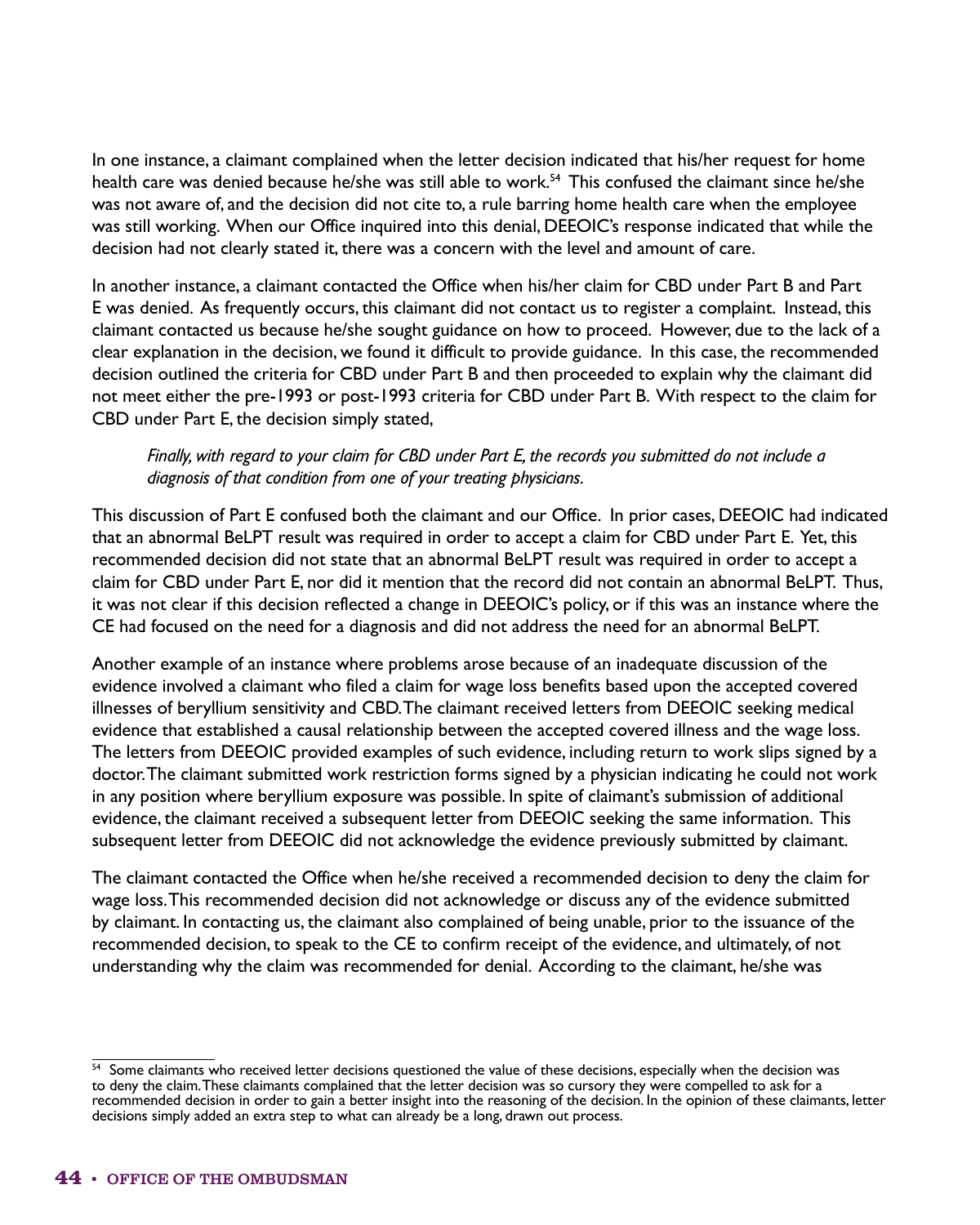confused since the decision simply stated the claimant had not provided the requested information and therefore, the claim must be denied.

Claimant objected to the recommended decision and requested a hearing. It was not until the claimant attended an oral hearing that the claimant was able to confirm that the evidence he/she submitted was in the claim file. As outlined in this example, it is not uncommon for the Office to hear from claimants who complain that they did not know what to bring to a hearing or to present on appeal because they did not fully understand the nature and scope of the evidence considered by the examiner below.

When claimants' evidence submitted to DEEOIC is not acknowledged, they do not know how to correct the short-comings in their claim. Similarly, when the basis for denying a claim is not clear, it is hard for a claimant to determine if he/she agrees with the decision. Claimants also contend that it is hard to develop a successful challenge to a decision when they do not fully understand the basis for the decision, and when the documents relied upon in making that decision are not identified.

In addition, claimants find it frustrating when they rely on the decision to develop additional evidence and DEEOIC subsequently provides additional reasons for the denial that claimant had not been made aware of in the original decision. This is precisely what occurred in the three examples discussed above. In the example of the home health care, the claimant contacted the Office when he/she could not find a rule stating that a request for home health care could be denied if the worker was still employed. It was only then that he/she discovered that the level of care was the reason for the denial. Similarly, in the case of CBD under Part E, the claimant was about to schedule an appointment with a physician to obtain a diagnosis of CBD when he/she contacted the Office. We advised the claimant of our previous conversations with DEEOIC in which we were told that an abnormal BeLPT was required in Part E CBD claims. In the example involving the wage loss claim, the claimant wanted to know if the evidence that he/she had submitted had been received. The claimant only learned that this evidence had been received when he/she attended the oral hearing.

Claimants are acutely aware of the limited time they have to prepare their objections to recommended decisions (or to submit additional evidence). Because of these limitations they feel that it is important to quickly know whether the evidence they submitted was considered, and if it was, where the deficiencies in their case remained. Most individuals do not use the word "prejudice", but express themselves in ways that make it fairly clear that they believe their ability to pursue evidence in support of their claim was delayed and sometimes harmed by the lack of discussion of the evidence in letters and decisions they received from DEEOIC.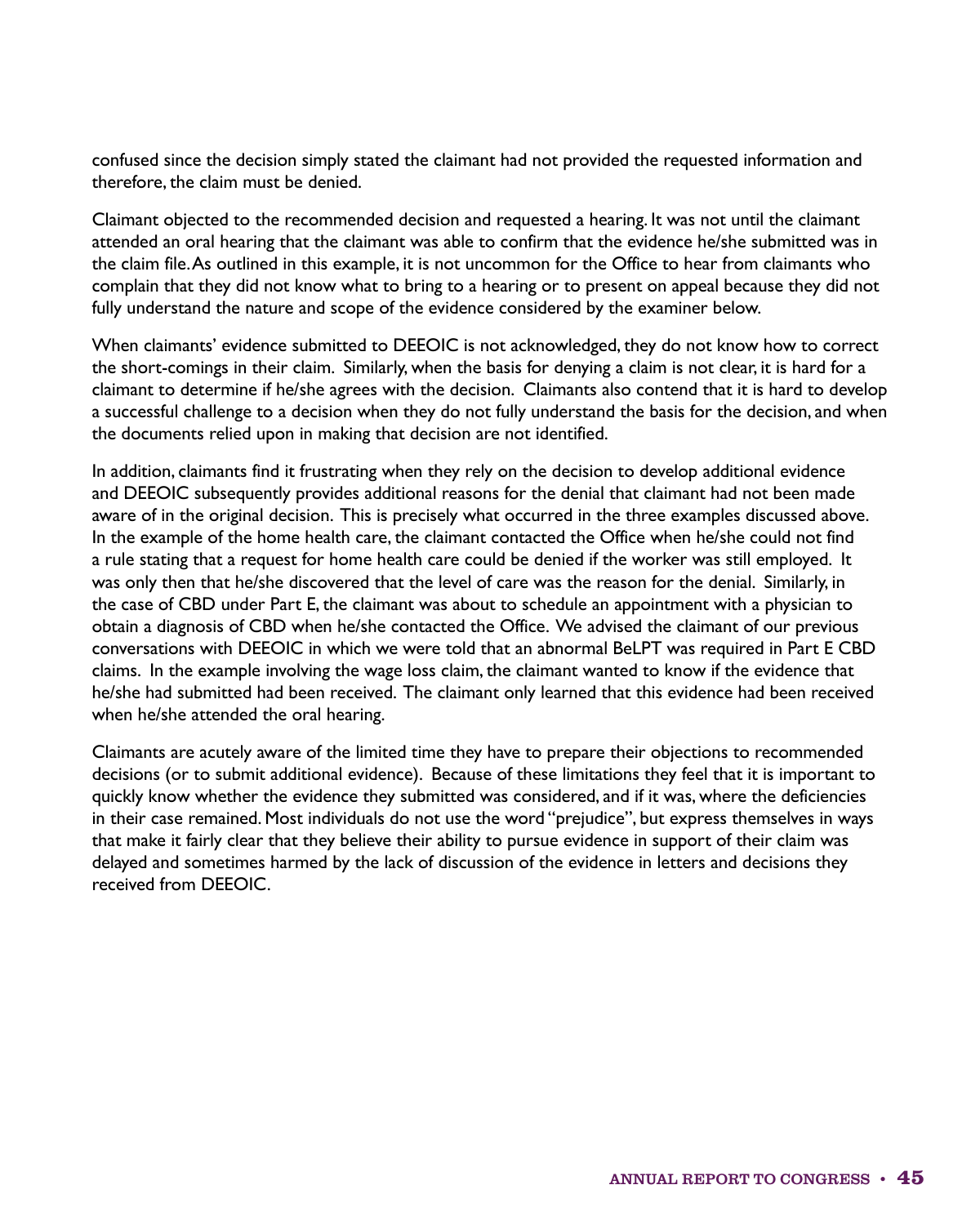## G. Inadequate/lack of opportunity to respond

Many of the claimants the Office encountered have a general familiarity with court proceedings. As such, they are aware that in court proceedings evidence is exchanged, and that before a decision is issued, each side has the opportunity to respond to the evidence submitted by the other side. We received complaints questioning the adequacy of the opportunities presented to claimants to respond to DEEOIC acquired evidence and policies.

As previously discussed, claimants find it troubling when decisions rely on program policies, PM provisions, bulletins, or circulars issued by DEEOIC and they were not afforded an opportunity to comment. In addition, even when given an opportunity to challenge a provision, claimants argue that they are additionally hampered by the inability to obtain the documents used by DEEOIC to establish these policies and provisions.

Claimants also find it troubling when decisions rely on evidence that they have never seen, and thus to which they never had an opportunity to respond. This concern is most often raised in conjunction with recommended decisions and usually involves reports sought by DEEOIC from CMCs, IHs, toxicologists, and other experts. The Office frequently hears from claimants who state that they only became aware that an expert had reviewed their case when they read about it in the recommended decision. Claimants take issue with DEEOIC's practice of issuing recommended decisions that rely on the report of DEEOIC's expert without giving the claimant an opportunity to review that report. In particular, claimants argue that it is unfair, prior to issuance of the recommended decision, to provide DEEOIC's expert with the opportunity to comments on the report submitted by the claimant's physician and not to provide the claimant with an opportunity to comment on the report prepared by DEEOIC's expert. Claimants believe that proceeding in this way increases the possibility that the report submitted by DEEOIC's expert will be credited over their evidence.

In response, DEEOIC notes that if the claimant disagrees with the recommended decision, or with parts of that decision, he/she can file objections and can submit evidence and arguments in support of these objections. *See* 20 C.F.R. §30.313(b). Claimants often contend that this is not adequate. Many claimants strongly believe that once a recommended decision issues, especially a recommended decision denying a claim, they face an increased burden when trying to overcome this denial. Consequently, claimants view it as a serious disadvantage when, without being afforded an opportunity to comment on the report prepared by DEEOIC's expert, this report is relied upon by the CE.

Claimants also believe that it is oftentimes inefficient to deny a claim based on an issue (or concern) that was never brought to their attention. In support of this argument it is noted that once a decision issues, correcting obvious mistakes can be time-consuming. The following example highlights this concern.

A letter from DEEOIC granted authorization for a service to be performed by a provider.<sup>55</sup> After the service was performed, payment to the provider was denied on the ground that the provider was not licensed. The claimant argued that had anyone brought this concern to his/her attention before denying

 $55$  This letter made no mention of a need for a provider to be licensed, nor did it instruct claimant to submit evidence of a license, or to establish that a license was not required.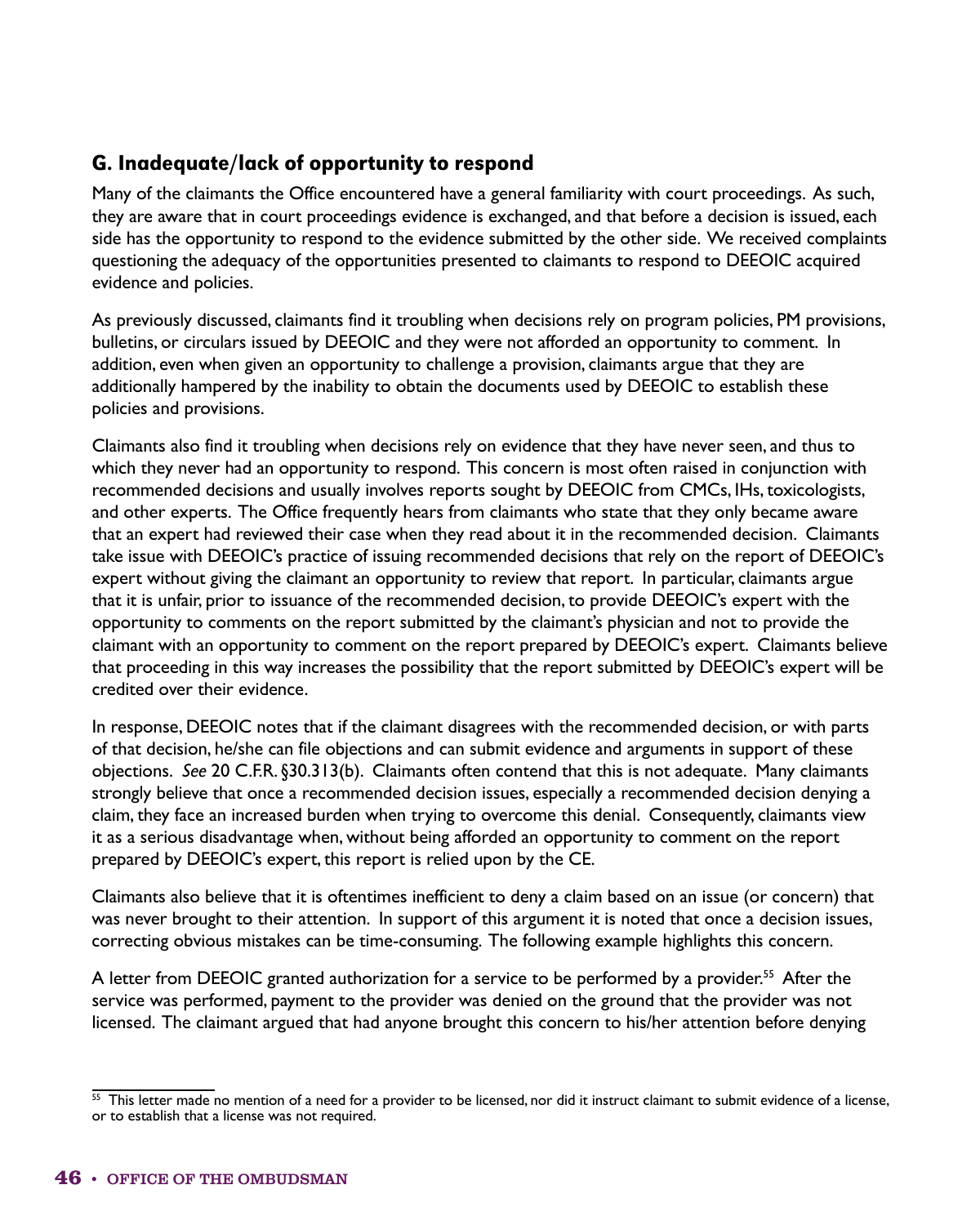the payment, he/she could have provided information showing that this particular state did not require providers to be licensed in order to perform the services in question. When the claimant brought this information to the CE's attention, he/she was told that the process to appeal this decision was to provide his/her arguments and any supporting evidence to ACS, the bill processing office for DEEOIC. This claimant views it as inefficient to have to use the appeals process with ACS to correct an error that could have been avoided if, prior to denying the bill, the CE or ACS had simply notified the claimant of the concern regarding the provider's license.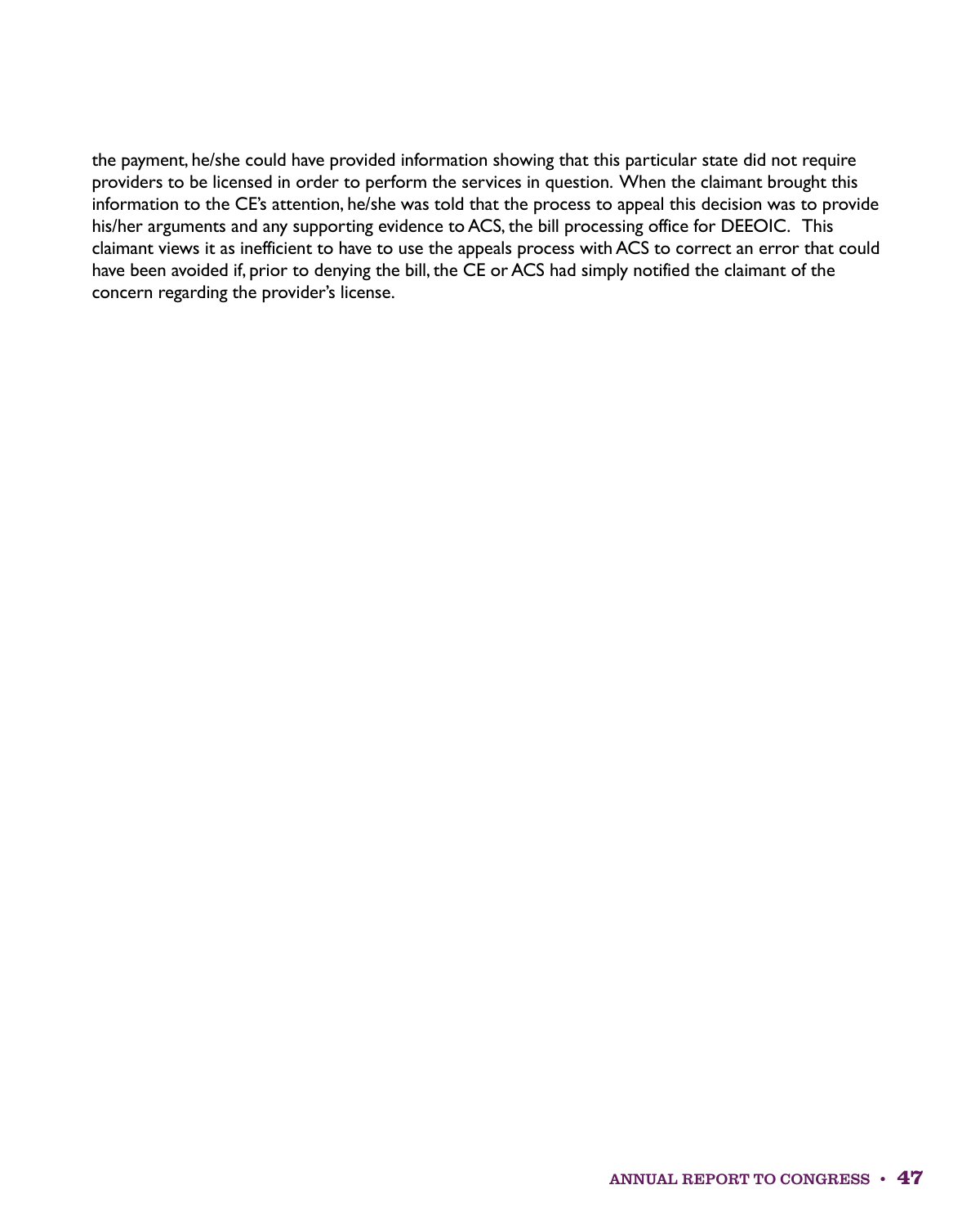## **CHAPTER 6**

# **Notice and Due Process**

In our 2014 Annual Report to Congress, the Office discussed complaints from claimants alleging that decisions by DEEOIC were based on evidence that was not in the record, and/or that claimants were not provided an opportunity to adequately respond to the denials of their claim. Some of the complaints discussed in prior reports also involved "policy teleconference notes." In particular, we talked about claimants who firmly believed that the adjudication of their claim was significantly impacted by a discussion contained in a policy teleconference note. *See* 2013 Annual Report to Congress, August 12, 2014, pages 52 and 53; and 2014 Annual Report to Congress, January 8, 2016, page 51. In prior years, claimants generally did not receive and/or could not obtain a copy of the policy teleconference note, and thus, in all but a very few cases, claimants could not document their concerns by providing a copy of these notes. Rather, claimants usually approached the Office with an allegation suggesting that a CE (or HR) had originally indicated that the claim was moving in one direction, and then subsequent to communication with the National Office (via a policy teleconference call), the case went in an entirely different direction.<sup>56</sup>

A common complaint concerns the lack of an opportunity to challenge provisions of the DEEOIC policy, such as the PM, bulletins, circulars, and policy teleconference notes. Claimants find it especially troubling where a PM provision, bulletin, circular, or policy teleconference note is cited as the legal authority (or cited as the basis) for the denial of a claim. In addition to the lack of an opportunity to provide input prior to the passage of the provision, claimants also feel that they are often limited in their ability to challenge the PM provision, bulletin, circular, or policy note cited and/or relied upon in the decision. Claimants believe that when it comes to the work performed at these facilities, they have relevant insights and information that are not taken into consideration when documents are given the force and effect of law without an opportunity for input or to respond. Consequently, when their input is not sought prior to the issuance of PM provisions, bulletins, circulars, or policy note, and these documents are later given the weight of law, or cited as authority for conclusions of law, claimants often take exception to the substance of these policy provisions.

Complaints alleging that a document was given the force and effect of law were raised by claimants with hearing loss claims who expressed frustration when told they could not challenge program policy regarding the labor category criteria or duration of employment criteria that DEEOIC requires be met in order for a claim to be accepted. The Office also received complaints from claimants who objected to a "letter decision" denying claimed benefits but were not provided notice of when they could expect a recommended decision.

## A. DOL's use of Policy Teleconference Notes

In decisions issued by DEEOIC, it is not unusual for claimants to see references to the statute, regulations and DEEOIC policy. References to the statute, regulations and many of DEEOIC policies can be accessed online at the DEEOIC homepage. However, when a decision references a DEEOIC policy teleconference note (policy note), claimants generally do not understand what the reference means or where it came

<sup>&</sup>lt;sup>56</sup> In some instances, a reference in the decision alerted the claimant to the existence of a policy teleconference note. In other instances, claimants indicate that they learned of the existence of a policy teleconference note when they specifically asked.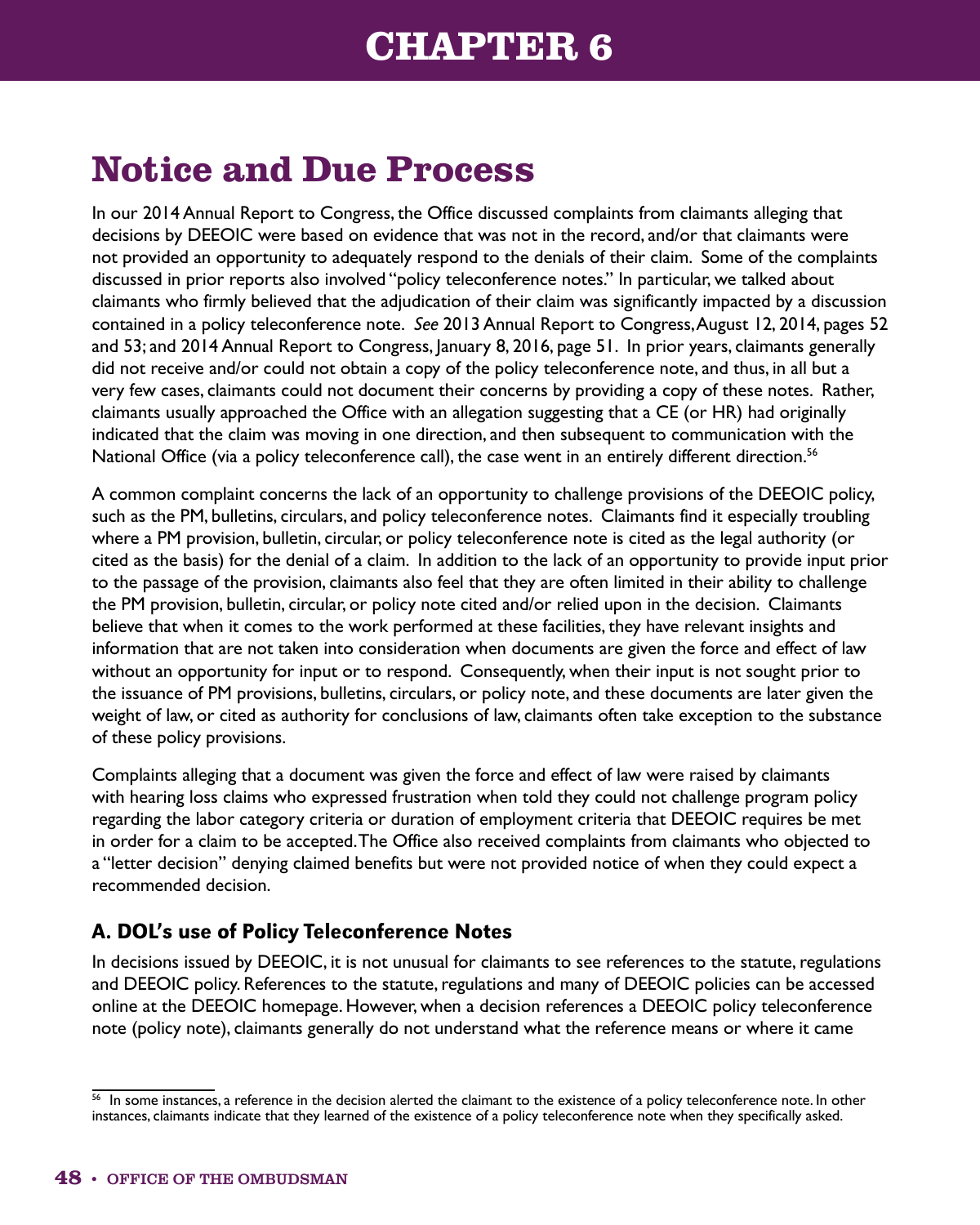from, and are frustrated by their inability to obtain access to this information. Occasionally, as in 2015, a claimant who is unable to obtain a copy of a policy note will turn to our Office for assistance.

In this instance, the claim filed by a survivor was initially recommended for acceptance based upon the pre-1993 CBD statutory criteria.<sup>57</sup> The worker had been exposed to beryllium while employed as a machinist at the Y-12 Plant. In pursuing the claim for survivor benefits, the only medical records available were those maintained by the Y-12 Plant, including DOE records which noted, "no safety equipment worn".

The Recommended Decision discussed the pre-1993 CBD criteria and found that the medical evidence satisfied three of the five criteria for acceptance, as outlined in the statute. In particular, the decision found the medical evidence satisfied the criteria for characteristic chest radiographic abnormalities; restrictive or obstructive lung physiology testing or diffusing lung capacity defect; and clinical course consistent with chronic respiratory disorder. The decision concluded, in part:

*Although the employee was diagnosed with emphysema prior to his date of hire at the Y-12 Plant, the preponderance of the evidence of records supports his continued daily/nightly exposures in buildings 9204-2 Beta, 9204-4 Beta without respiratory protection contributed to and aggravated his lung disease.*

The subsequent Remand Order from the Final Adjudication Branch concluded that a pre-employment diagnosis of a chronic respiratory disorder should not be used as the basis to determine whether the pre-1993 CBD criteria could be considered, and referenced a November 14, 2012 EEOICPA Policy Teleconference Note. Subsequently, the claimant received a Recommended Decision and later a Final Decision to deny the claim based upon the conclusion that the medical evidence did not satisfy the criteria for "clinical course consistent with chronic respiratory disorder", and thus that three of the five pre-1993 CBD criteria had not been met.

When the claimant requested and received a copy of the claim file, a copy the policy note was not provided. At the claimant's request, the Office requested and received a copy of the policy note. Upon review of this policy note, the claimant complained that the policy note was used to determine the outcome of his/her claim with no notice or opportunity to review it during the claims adjudication process. To the extent this document was intended as policy, this claimant questioned why DEEOIC had not published this policy in any of its policy guidance materials.<sup>58</sup> The claimant also questioned whether the statute placed a time limit on the earliest development of a chronic respiratory disorder, and why the medical evidence was not reviewed by a qualified physician to determine whether the exposure to beryllium during eighteen years of covered employment had contributed to or aggravated the worker's chronic respiratory disorder.

<sup>57</sup>*See* 42 U.S.C. § 7384l(13)(B).

 $58$  Chapter 2-1000 of the EEOIPCA Procedure Manual contains the eligibility criteria for non-cancerous conditions, including CBD. This chapter was updated in September 2015, and does not include the pre-1993 CBD policy found in the November 14, 2012 Policy Teleconference Note.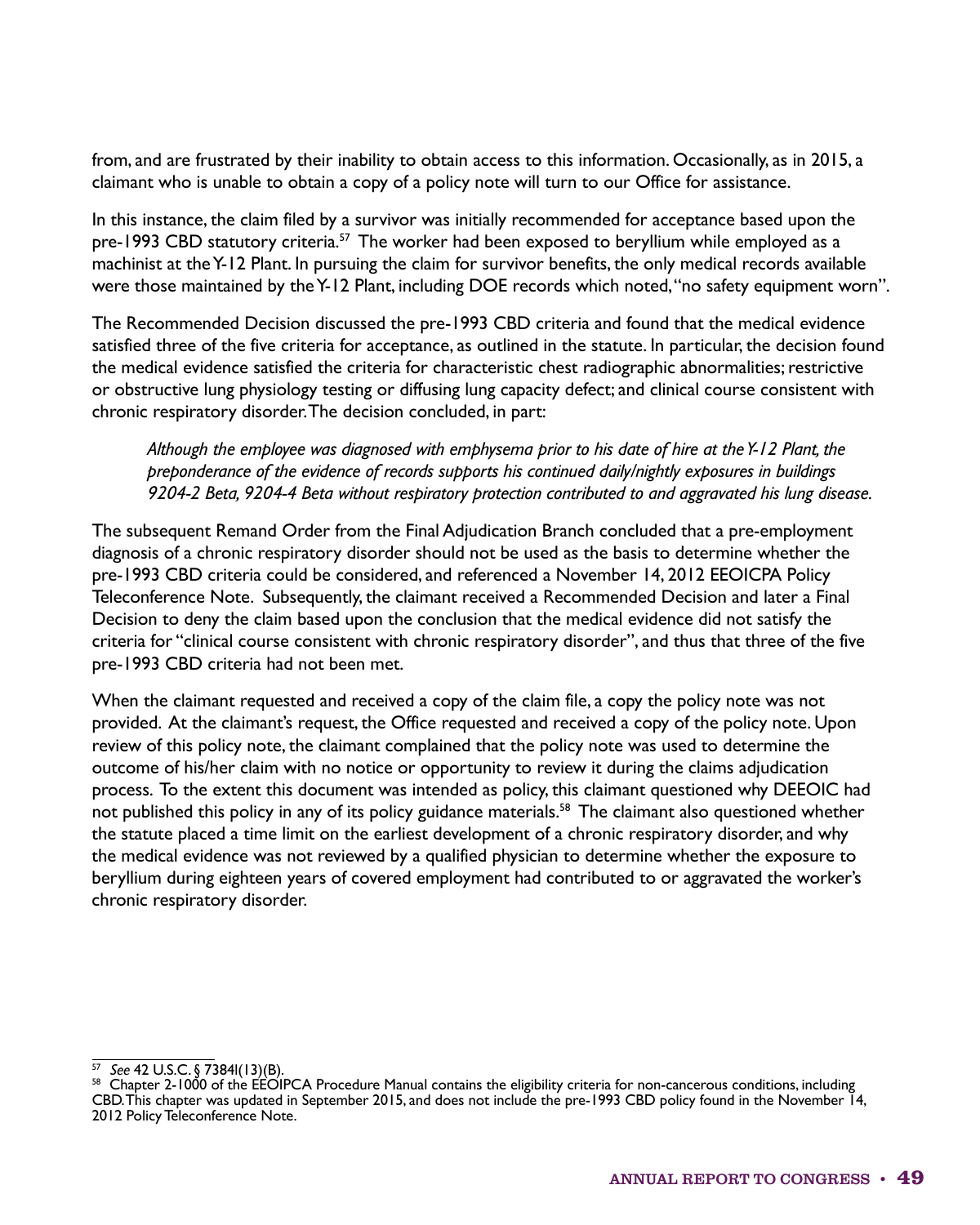#### B. Notice

#### 1. Expert review of evidence by DEEOIC

A number of individuals contacted the Office this year seeking assistance in determining the status of their case. In a majority of the cases, upon contacting DEEOIC we learned that the claim was at the National Office pending review by an IH. In other cases, the claim was at the National Office for review by a different type of expert or for policy/legal guidance. In either event, claimants questioned why they were not notified when their cases were transferred for such review. They also questioned why, prior to these cases being forwarded to the expert, they were not given an opportunity to review the evidence and the questions posed to the expert (and/or the National Office).

We also talked to claimants who expressed frustration that no one explained to them that they could seek a copy of the report generated by the expert. In a number of circumstances, it was only when informed by the Office that some claimants became aware that they could obtain a copy of the report generated by the expert. EEOICP PM Chapter 2-1600.7(a) provides that if a recommended decision is issued using the opinion of a CMC, the cover letter must advise the claimant that the CMC report is available for review upon request. Based on our observations, while some DEEOIC offices inform claimants that they can seek a copy of CMC reports, this practice is not consistent.<sup>59</sup>

#### 2. Appeal rights

Claimants complained that they were prejudiced by the fact that they were not informed of their right to appeal to U.S. District Court. In support of this concern, claimants provided us with copies of final decisions and reconsideration denials that did not inform them of their right to appeal the denial of their claim to U.S. District Court, and did not inform them of the statute of limitations for the timely filing of such appeals. It concerned claimants when months, if not years after a denial, someone finally suggested that they may have been able to appeal their claim to district court.

Claimants found it troubling that while the right to file for administrative review (reconsideration and/or reopening) was discussed in detail in the PM, the PM did not address a claimant's appeal rights to district court or address the process for filing an appeal to the U.S. District Court. Claimants note that while Chapter 2-1800 of the PM is devoted to FAB decisions, this chapter does not mention that claimants are entitled to file an appeal in U.S. District Court; does not outline the process for filing such an appeal; and does not alert claimants that there is a deadline by which an appeal can be timely filed with U.S. District Court. The only mention of "District Court" in this chapter is found in the reference in Subsection 6(a)(8) where it states, "A reconsideration request does not come with further reconsideration rights but only

<sup>&</sup>lt;sup>59</sup> According to DEEOIC, in FY2015 it began including with recommended decisions copies of the reports prepared by specialists (*e.g.*, IHs, toxicologists, and CMCs). In spite of this assertion, in 2015 we talked to claimants who had not received a copy of the report prepared by the specialist. It may be that the claimants we talked to received their recommended decision before the initiation of this new approach.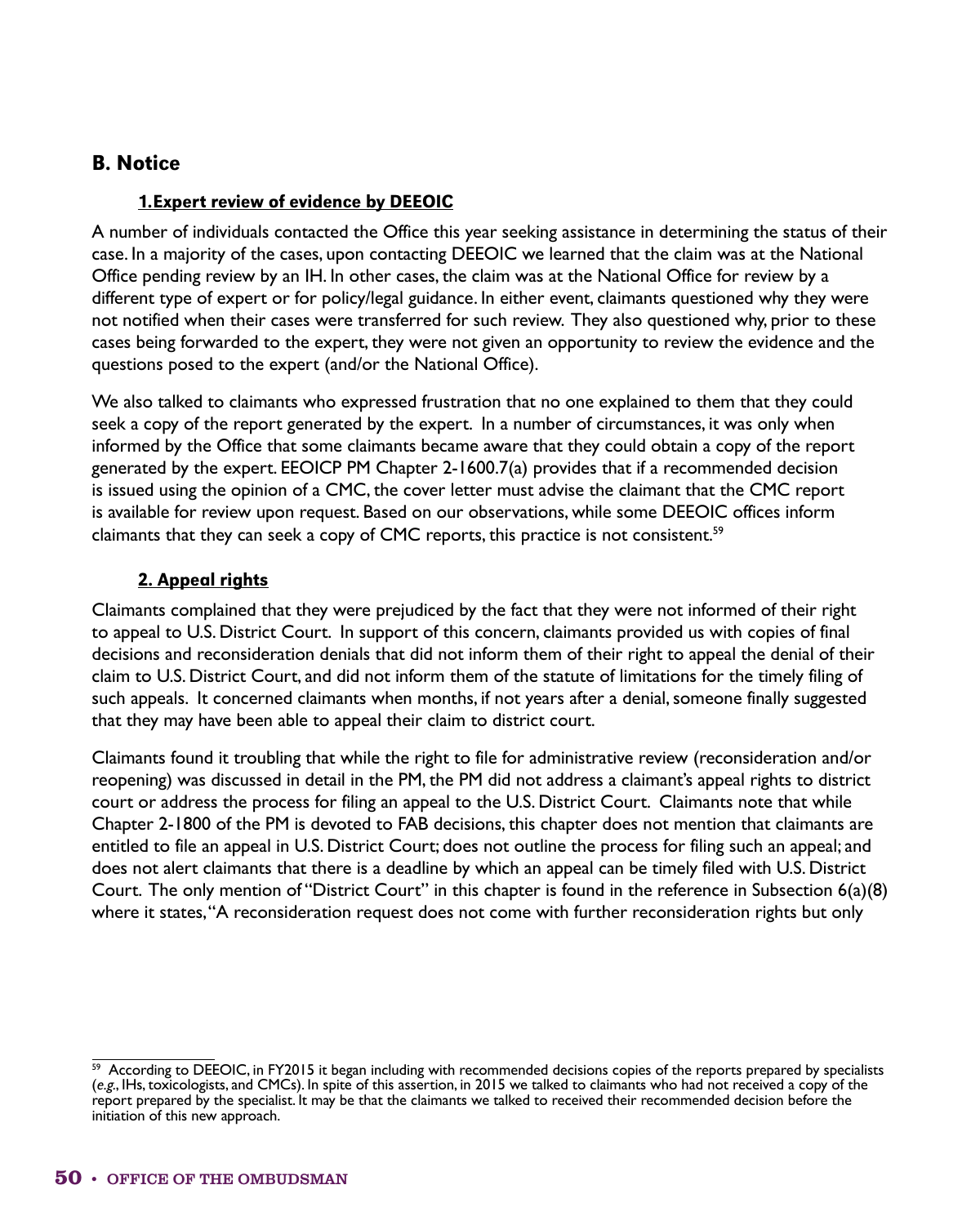reopening rights or right to file suit in District Court." In the opinion of some claimants this is another example where they only learn of a right well after the time has expired for them to take advantage of the right.<sup>60</sup>

### C. Are policies consistent with the statute and/or regulations?

The Office continued to receive complaints questioning whether certain PM provisions, bulletins and circulars were consistent with the statute and/or implementing regulations. In addition, some claimants complained that in the decisions they received, PM provisions, bulletins, circulars, or policy teleconference notes were given the force and effect of law. Claimants and ARs argue that before such documents can be applied as law, they first need to undergo a period of public notice and an opportunity to comment. In response, DEEOIC often contends that these materials are interpretive and therefore not subject to notice and comment rulemaking under established law. *See e.g.*, Perez v. Mortgage Bankers Association, 135 S. Ct. 1199 (2015).

Claimants do not question DEEOIC's authority to establish interpretive materials. Rather, they note that in Perez, the Court further observed that,

*The absence of a notice-and-comment obligation makes the process of issuing interpretive rules comparatively easier for agencies than issuing legislative rules. But that convenience comes at a price; Interpretive rules "do not have the force and effect of law and are not accorded that weight in the adjudicatory process.(Emphasis added).*

Perez v. Mortgage Bankers Association, 135 S. Ct. 1199 (2015). Claimants maintain that there are instances when, contrary to Perez, DEEOIC gives a PM provision, a bulletin, circular, or policy teleconference note the force and effect of law, and accords these materials that weight in the adjudicatory process.

**Hearing Loss** – In 2015, claims for hearing loss continued to generate complaints raising due process concerns, as well as questions regarding whether the hearing loss criteria in the PM creates an additional burden of proof under Part E of EEOICPA.<sup>61</sup>

In prior annual reports, the Office discussed claimants' difficulties trying to understand whether the hearing loss criteria found in the PM was a policy or a rule of law. Claimants continued to grapple with this issue in 2015. In the opinion of claimants, if the PM criteria are a rule of law, then the evidence in their case must meet the criteria in order for their claim to be accepted. On the other hand, if the criteria are policy, then claimants expect that if their evidence does not meet the criteria outlined in the PM, their case would still be evaluated under the Part E causation standard.

 $60$  On November 18, 2015, DEEOIC published proposed federal regulations which include the language "Claimants may request judicial review of a final decision of FAB by filing an action in federal district court." *See* Proposed §30.300 of OWCP Federal Regulations.

 $61$  As discussed previously, in November 2015 the hearing loss criteria that was originally found in PM Chapter 2-1000.18 was moved to Exhibit 3 of PM Chapter 2-0700.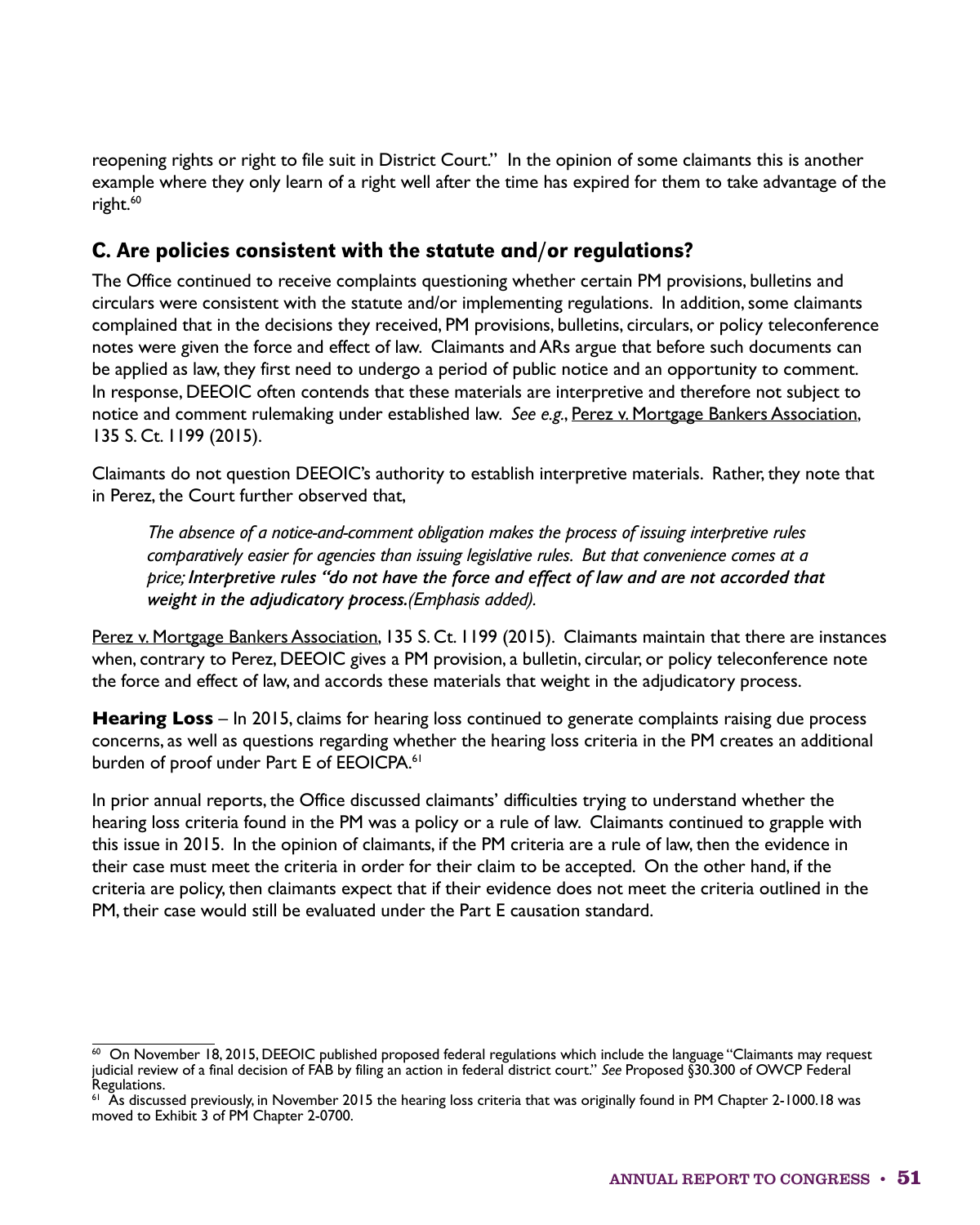One case that highlights this concern involved a claimant who had worked at the Rocky Flats Plant. The final decision stated,

*You filed a claim for benefits for hearing loss. In addition to the statutory criteria for all claim conditions, the DEEOIC in an effort to accept additional claims where the consensus of scientific experts agree even in limited circumstances, has set out specific criteria that if met can qualify an employee for acceptance based upon a presumption of causation. The Federal (EEOICPA) Procedure Manual provides policy guidance to claims examiners developing and adjudicating claims for benefits under the EEOICPA. The procedure manual indicates that a claim for hearing loss may be compensable if all of the following conditions are satisfied…"* [Emphasis added].

The next sentence of the Final Decision listed the hearing loss criteria as found in the Procedure Manual and goes on to say,

*The procedure manual notes that if the employee was exposed to one of the listed chemical solvents, and worked in one or more of the listed labor categories for the required concurrent and unbroken 10-year period, and subsequently diagnosed with sensorineural hearing loss in both ears, then there is a presumption of causation and the claim may be accepted for hearing loss. See Federal (EEOICPA) Procedure Manual Chapter 2-1000.18 (issued April 2013).* [Emphasis added].

Despite submitting medical evidence, toxic exposure evidence, and co-worker affidavits to support his claim that his exposure to organic solvents throughout his career at the Rocky Flats Plant was a significant factor in aggravating, contributing to, or causing his hearing loss, the claim was denied based upon the following rationale:

*Once evidence begins to demonstrate a fact pattern in a claim that does not meet the scientifically enumerated criteria in the procedure manual, it reduces or eliminates the programmatic confidence establishing a causal relationship between the illness and toxic substance exposure. As such, any claim presented for hearing loss must fit within those scientific parameters for the DEEOIC to deem it compensable. A claim that does not contain sufficiently convincing evidence to meet each of the hearing loss criteria falls outside of the known scientific boundary for establishing a causative association between occupational toxic substance exposures and hearing loss and must be denied.* [Emphasis added].

Thus, claimant expressed confusion regarding whether the PM criterion for hearing loss is a presumption, or whether it is the law.

The Office was also contacted by claimants who had significant years of covered employment at DOE facilities, and who alleged they were exposed to organic solvents with a known link to hearing loss during the course of their job duties, but did not have the exact job title found in the PM criteria. Their claims were denied because they did not have verified covered employment within at least one of the specific job categories outlined in the PM for a period of 10 consecutive years, completed prior to 1990.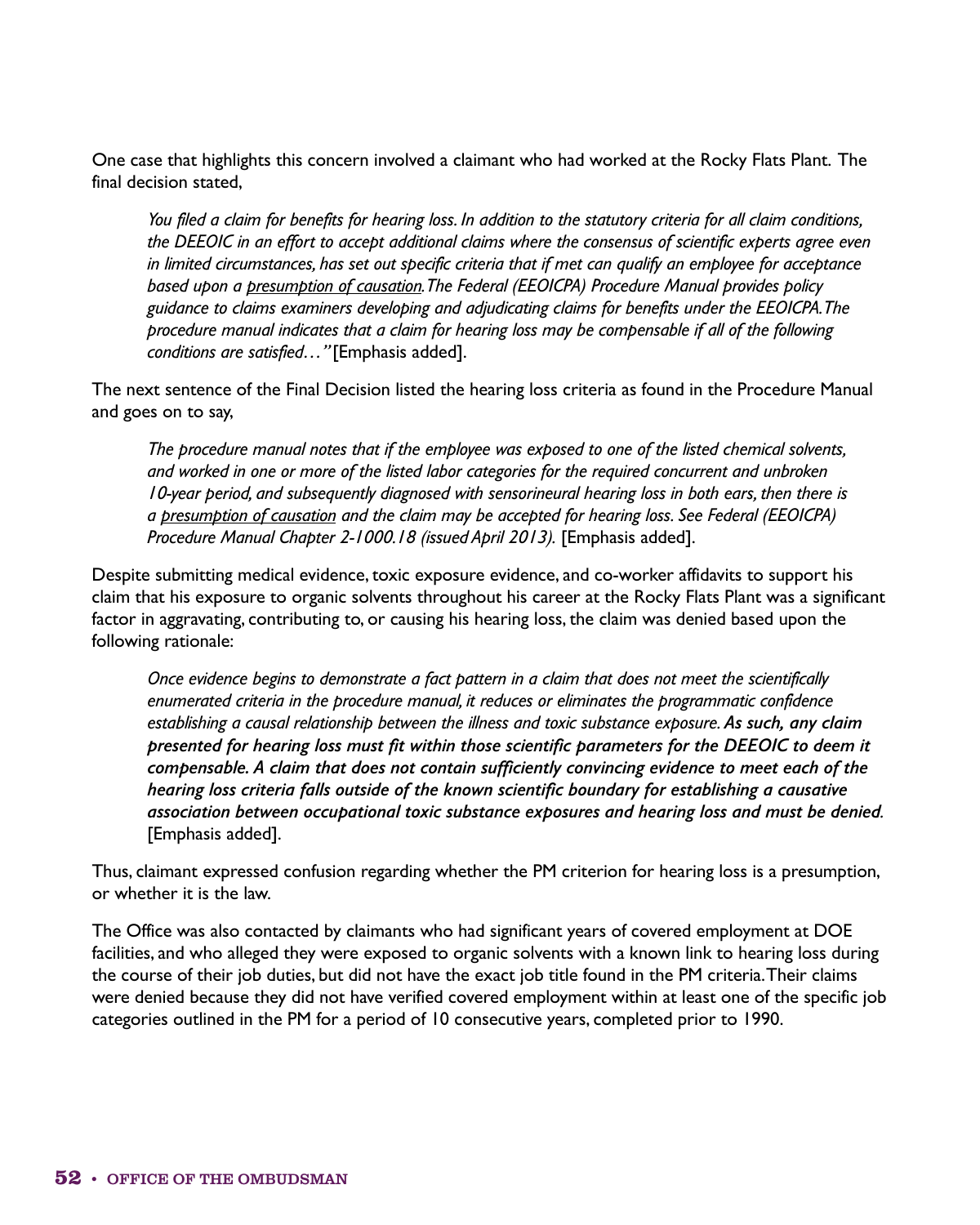Each of these claimants wanted to challenge the "labor category" criteria based upon the fact that they performed similar, if not identical, work at their particular job site, oftentimes just under a different title. Some of these workers submitted co-workers affidavits to support their claims of similar job duties and of exposure to the organic solvents listed in the hearing loss criteria as having a known link to the disease. To our knowledge, none of these workers were permitted to challenge the list of job titles in the hearing loss PM criteria.

In one instance the decision denying the claimant's reopening request stated that,

*Furthermore, performing essentially the same tasks as one of the labor categories listed under PM 2-1000.18(2) is not sufficient to meet the requirement under the program. The employment records must indicate that you worked in one of the labor categories. Your file does not contain such records.*

In another instance, a decision recommending denial of a claim informed the claimant,

*You were employed at XXX for ten consecutive years prior to 1990 and based on your employment records, job title and duties, you were exposed to toluene and trichloroethylene, organic solvents linked to hearing loss, for over ten consecutive years. However, the DOE identified your job title as an XXX, which is not one of the specified labor categories eligible for compensation for hearing loss per EEOICPA PM 2-1000.18. Similarly, the labor categories you claimed in your employment history and occupational history questionnaire are likewise not among the specified labor categories. Therefore, you are not eligible under Part E.*

This recommended decision also indicated that, "… [the district office] informed [the claimant] that there was evidence of exposure for ten consecutive years to toluene and trichloroethylene, two of the identified organic solvents linked to hearing loss." Since the evidence established that he had ten consecutive years of exposure to toxins related to hearing loss, this claimant could not understand why his claim was denied solely on the ground that he did not work in a specific job category. Rather, this claimant argued that these findings should have been sufficient to establish entitlement to benefits or at the least warranted forwarding the case to a specialist for further review.<sup>62</sup>

When they feel that a PM provision, bulletin, circular or policy note is given the force and effect of law, claimants also argue that:

- It is impossible to determine which PM provisions, bulletins, circulars, and policy notes are intended as interpretive guidance and which will be accorded the force and effect of law.
- They find it troubling when PM provisions, bulletins, circulars, and policy notes do not discuss (or explain) and sometimes do not even identify the factual, medical or scientific basis that support

 $^{62}$  In September 2015, the discussion of hearing loss was deleted from Chapter 2-1000.18 and added as Exhibit 3 of Chapter 2-0700. The current version of Exhibit 3 of Chapter 2-0700 states that Part E causation for hearing loss can be presumed without referral to National Office specialists if all three of the outlined conditions are satisfied. This provision further states that, "[h] earing loss claims supported by rationalized medical evidence asserting a causative link between covered employment and exposure to OTHER solvents not listed in this Exhibit should be forwarded to the NO for specialist review." While it is not entirely clear how this revised provision will be interpreted, we are aware of at least one decision issued subsequent to these revisions where, according to DEEOIC, the claim for hearing loss was denied because the claimant did not meet "the specific criteria for acceptance of hearing loss."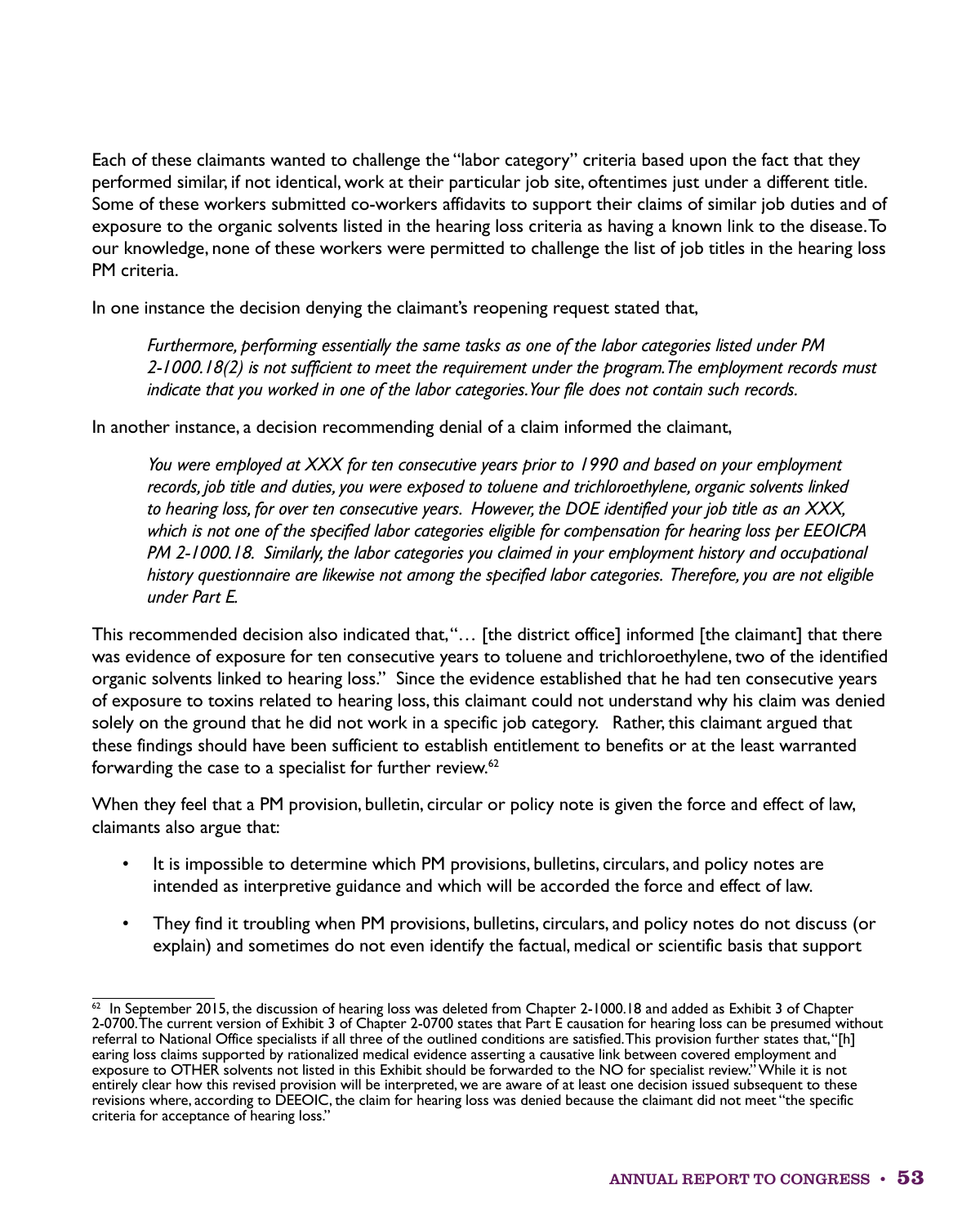the provision. According to claimants, when no explanation is provided, it is hard to determine if they agree or disagree with the provision. They also contend that it is difficult to develop a challenge to a provision when the factual, scientific and/or medical basis for that provision is not identified.

It is often a surprise to a claimant to see a reference to a policy teleconference note for the first time in the decision recommending denial of their case and even more frustrating when a copy of that policy note is not provided upon request. Similarly, concerns arise when PM provisions, bulletins and circulars are the sole reason cited for the denial of a claim, and claimants feel that they never had an opportunity to comment on these documents (or comment on the conclusions drawn by these documents). Claimants complain that DEEOIC could do more to provide them with information regarding the adjudication of their case in a timely and meaningful fashion. In the opinion of many of the claimants we talk to, receipt of this information only after the administrative review process had concluded only serves to aggravate them and gives rise to questions of whether they (the claimant) were prejudiced by their inability to timely review relevant evidence.

**Circular 15-06, Post-1995 Occupational Toxic Exposure Guidance.** Circular 15-06 was issued on December 17, 2014, and states, in part:

*After 1995, significant improvements in occupational safety and health programs, engineering controls, and regulatory enforcement existed throughout Department of Energy (DOE) facilities. These measures would have served to limit employees' exposures to toxic materials. Therefore, in the absence of compelling data to the contrary, it is unlikely that covered Part E employees working after 1995 would have been significantly exposed to any toxic agents at a covered DOE facility. As a result, the claims examiner (CE) can accept the following:*

*For employees diagnosed with an illness with a known health effect associated with any toxic substance present at a DOE facility after 1995, it is accepted that any potential exposures that they might have received would have been maintained within existing regulatory standards and/or guidelines.*

*If there is compelling, probative evidence that documents exposures at any level above this threshold or measureable exposures in an unprotected environment, the CE is to contact the DEEOIC Lead Industrial Hygienist (IH) for guidance on whether a formal IH referral is required...*

Thereafter, in February 2015, DEEOIC issued a Program Memorandum discussing Circular 15-06.63 The memorandum explains that DOE issued Order 440.1, "Worker Protection Management for DOE Federal and Contractor Employees" in 1995, and that this Order established a standardized Occupational Safety and Health protocol for all DOE federal and contractor employees. According to the memorandum, DOE's Order included several goals and guidelines to enhance and strengthen the requirements for protecting worker safety and health; and a series of enforcement actions known as "Tiger Teams" visited DOE sites performing health and safety audits.

 $63$  Circular 15-06 was not updated to cross-reference the February 20, 2015 EEOICPA Program Memorandum. However, the memorandum is posted online at the DEEOIC homepage as the only link under the EEOICP Program Memorandum link.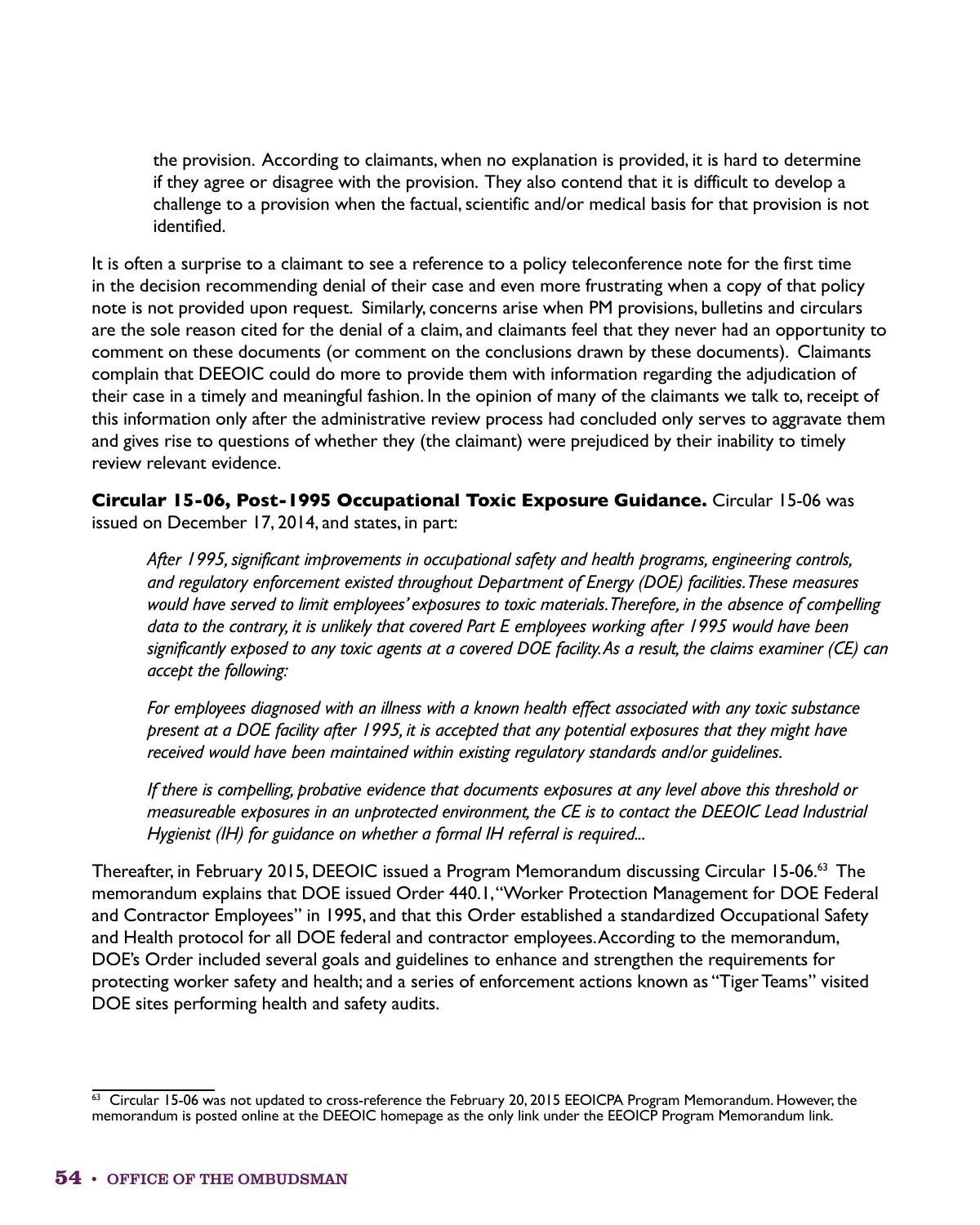- In response to Circular 15-06 claimants have expressed doubts as to whether safety controls were in place and categorically enforced at all 350+ covered DOE facilities across the country after 1995.
- We also heard from individuals who questioned what documentation DOE would supply to CEs when determining the safe exposure threshold for a particular toxic substance that a worker was exposed to at a particular facility. Claimants asked: (1) if CEs had been provided specific DOE guidelines regarding safe exposure levels for individual toxic substances at each facility; (2) if the CE would provide claimants with information regarding the safe threshold level of exposure prior to seeking exposure information from the claimant; and (3) whether the claimant had to submit compelling, probative evidence that the exposure to a toxic substance exceeded the safe level of exposure before the case was referred for review by an IH.
- We talked to individuals who maintain that these Tiger teams did not perform audits at all DOE facilities, and contend that implementation of DOE orders was not strictly followed at all sites. Thus, claimants, such as employees from the Hanford site, suggested that DOE safety and health guidelines have not been followed since 1995, and that issues of worker safety and health continue to impact workers today. In light of these concerns, claimants find it daunting to be told they must now generate "compelling, probative" evidence to prove their exposures exceeded DOE prescribed safety levels. Claimants believe that the concerns that caused workers to be put at risk without their knowledge (the fear of adverse publicity, liability and employee demand for hazardous duty pay) still exist. Thus, claimants question the extent to which former and current DOE contractors (and subcontractors) would provide information confirming that exposure at these facilities exceeded DOE prescribed safety levels. Rather, some claimants believe that this circular is an effort to stem the flow of benefits to those who have worked at DOE facilities during the past 20 years.
- In the Program Memorandum, DEEOIC recognizes that, "...implementation of industrial hygiene standards by DOE and it predecessors was, at times, lacking…" and that "with each more rigorous standard, there would have been a time lag between issuance and implementation…" Claimants question the reasonableness of basing this circular on the issuance of an order without first determining whether the order was ever successfully implemented and without determining whether there was a time lag, and if so, the extent of the time lag between issuance and implementation at each facility.
- In challenging Circular 15-06, claimants have identified documented incidents after 1995 where the lack of adherence to safety practices and/or a lack of robust monitoring resulted in an unsafe work environment. DEEOIC's response has been to assure claimants that each circumstance will be taken into account on a case-by-case basis. Claimant's raise two concerns with this response:
	- a. Citing to the language of the Program Memorandum, claimants note that Circular 15-06 was not premised on the notion that DEEOIC would take into account each subsequent incident that arose. Rather, Circular 15-06 was premised on the notion that regulations and other actions had the intended effect of improving safety. Claimants cannot understand why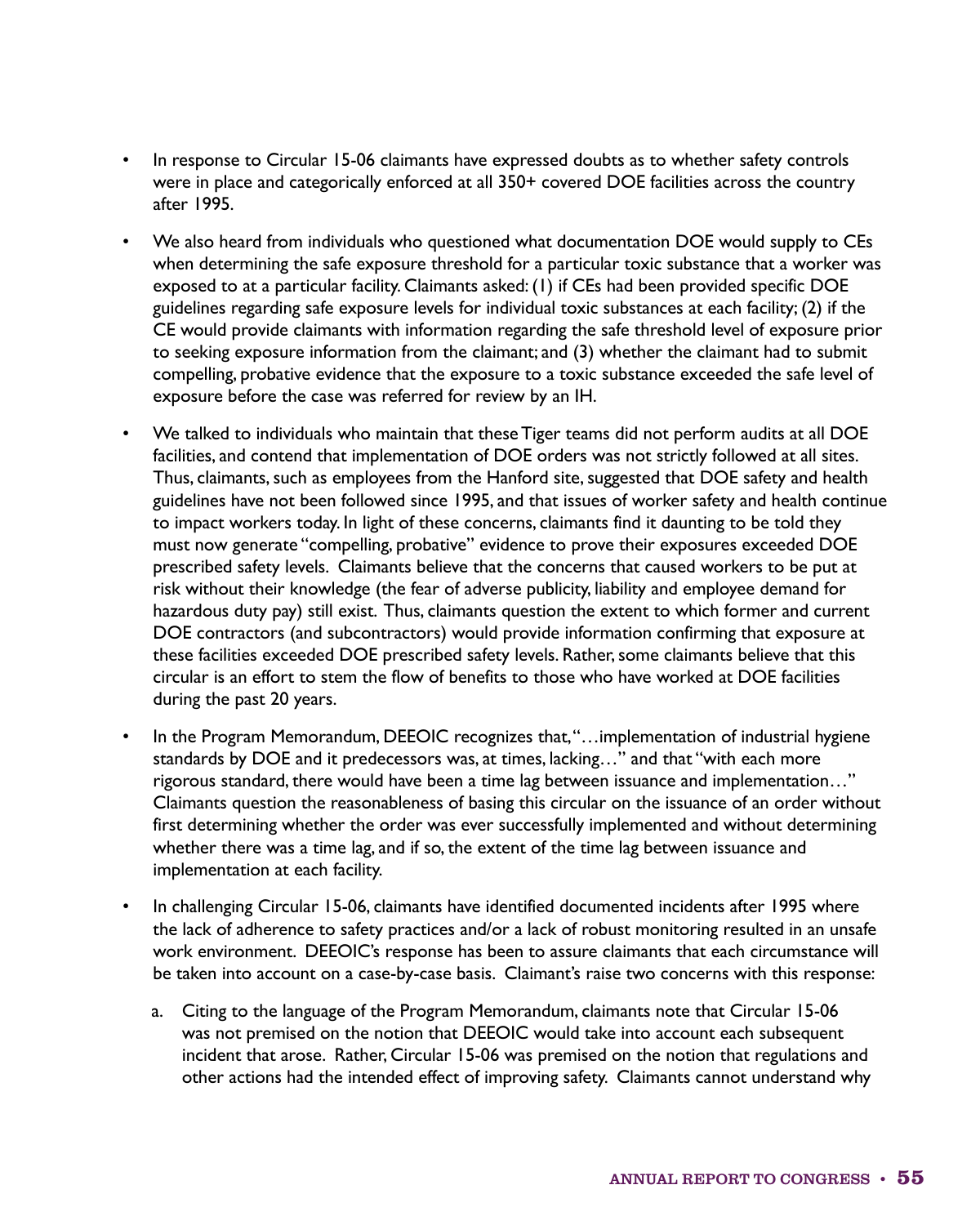the documented safety violations after 1995 are not sufficient to rebut the notion that the regulations and other actions had their intended effect.

- b. Claimants also ask how many safety violations must there be before these violations are no longer viewed as isolated incidents, but rather as a pattern/trend that demonstrates the order did not have its intended effect.
- Claimants also believe that Circular 15-06 increases the burden that they must meet. Circular 15-06 requires the CE to contact DEEOIC's Lead IH (industrial hygienist) if there is "compelling, probative evidence that documents exposures at any level above this threshold or measurable exposures in an unprotected environment". Claimants question how the burden of proof to establish toxic substance exposure could be raised from "preponderance of the evidence" to "compelling, probative evidence" for all covered workers after 1995, without the EEOICPA statute or regulations being amended.<sup>64</sup>

 $64$  It has also been noted that DOL implemented Part E of the EEOICPA in 2004, nine years after DOE indicated that improved safety controls were ordered at all DOE facilities, and five years after the EEOICPA statute was passed into law. If such safety measures were in place as of 1995, it is curious to some claimants that Congress seemingly did not take such measures into account when creating this remedial program.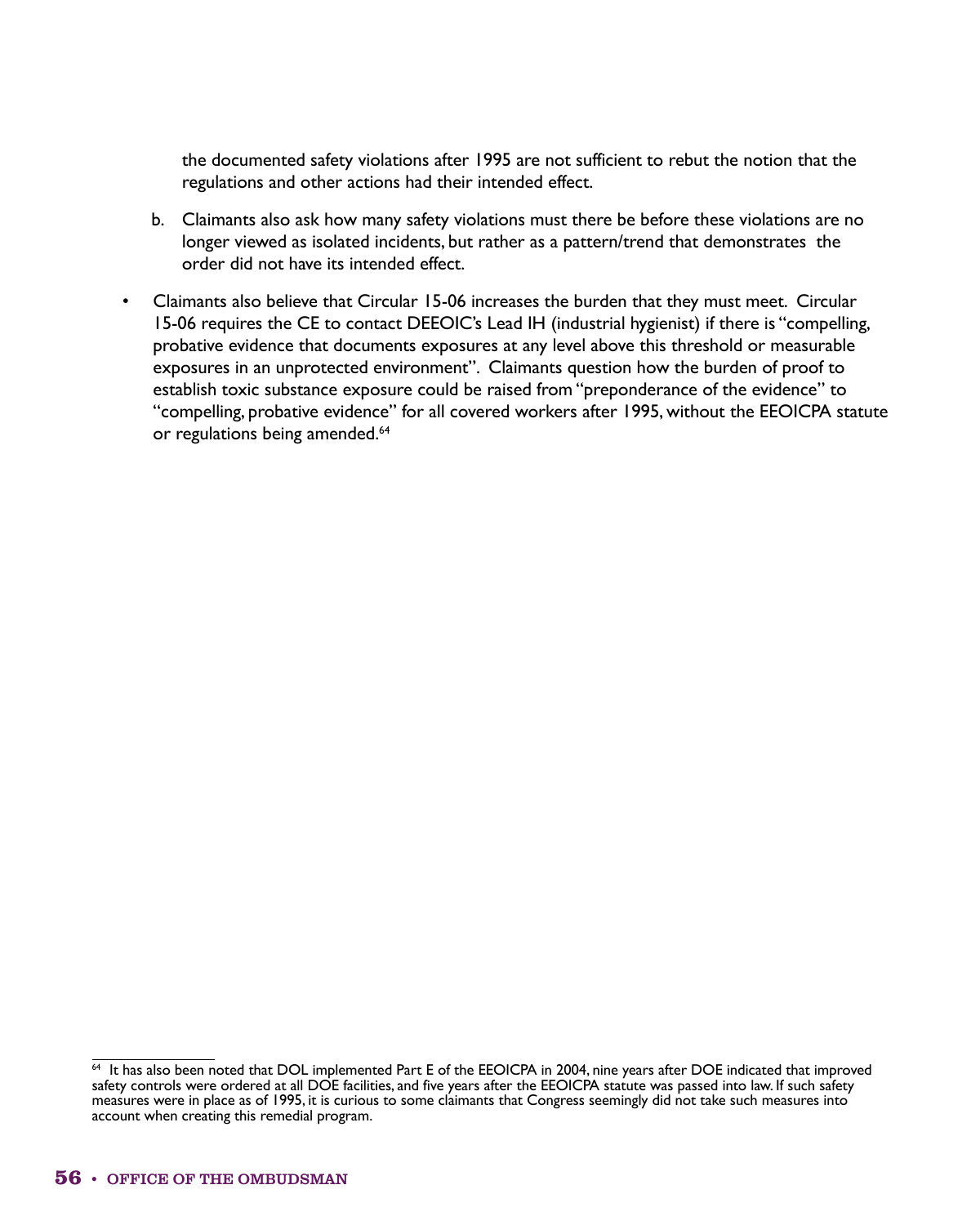# **Issues Related to Medical Benefits**

### A. New Medical Benefits Cards

On October 1, 2015, DEEOIC adopted the use of the International Classification of Diseases, 10th Edition diagnosis and procedure codes (ICD-10). Consequently, for services provided on, or after October 1, 2015, DEEOIC requires providers to only use the ICD-10 code sets.<sup>65</sup> In order to institute this change, DEEOIC issued new medical benefits cards to every claimant with an accepted medical condition. The implementation of this change has raised concerns.

One AR was concerned that some claimants may have inadvertently thrown away their new card. According to this AR, when he/she checked to see if clients had received their new card, some said no. When this AR explored this matter further, this AR came to realize that the new cards were mailed in envelopes that did not identify the letter as coming from DOL. This AR fears that some claimants may have assumed that the letters were junk mail and thus, without opening the letters, tossed them in the trash.

## B. The New Cards Do Not Contain The ICD-10 Codes

Prior to 2015, medical benefits cards listed the ICD-9 codes for each accepted illness on the back of the card.<sup>66</sup> When it became known that the new cards would not contain the ICD-10 codes for the accepted conditions, the Office began to receive complaints that the omission of the ICD-10 code would create hardships. Most of the concerns suggested that the omission of the ICD-10 codes would confuse claimants and further complicate the receipt of medical care. These concerns were premised on the belief that some claimants would not be able to remember the specific conditions for which they were approved, especially when they were approved for multiple conditions. As a result, it was feared that some claimants would have a hard time remembering all of their covered conditions.<sup>67</sup>

In response, DEEOIC indicated that claimants and providers could review the ICD-10 codes and accepted medical conditions by accessing the website, [owcp.dol.acs-inc.com](http://owcp.dol.acs-inc.com). 68 Claimants and providers contend that DEEOIC's response is not always realistic. For instance, some claimants do not have access to the internet, while others are not computer savvy. In fact, some claimants view this as another instance where those who do not have access to the internet (or with limited access to the internet) will find themselves at a disadvantage when it comes to locating crucial information.

<sup>&</sup>lt;sup>65</sup> For services provided prior to October 1, 2015, only ICD-9 codes will be accepted.<br><sup>66</sup> The exception was if the claimant had more than 10 accepted covered illnesses. For claimants with more than 10 accepted covered illnesses, the additional ICD-9 codes would not fit on the card, and were provided to claimant by letter.

<sup>&</sup>lt;sup>67</sup> Claimants also told us that with the old card it was easy to match up the codes listed on the card with the Final Decision issued by DEEOIC in order to confirm that their accepted illness(es) were correctly listed on their medical benefits card.

 $68$  In order to access the website a provider must be an enrolled provider.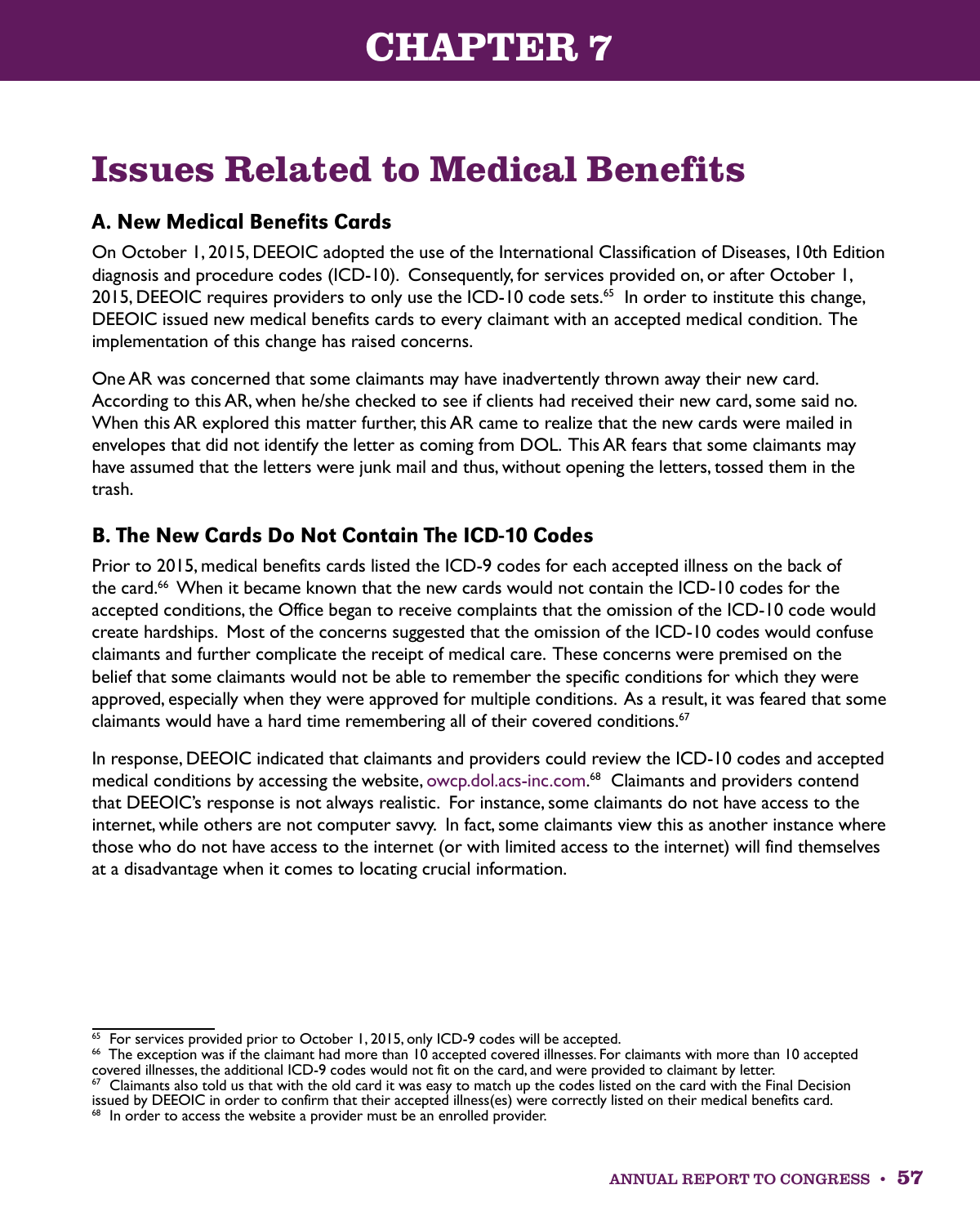Comments that the Office received also noted that some providers do not have large administrative staff. Rather, we were reminded that some providers are small companies or sole practitioners, with limited resources. We were assured that while it was easy to suggest that providers could access the website if they needed to obtain diagnosis information, in reality, this added another step that providers who were already overburdened would have to overcome.

The Office also heard from providers who argued that omitting the ICD-10 codes would cause administrative problems. It was stressed that in order to access the DEEOIC website (to see the ICD-10 codes), the provider needed the claimant's 10-digit card ID number, as well as the claimant's social security number. In the opinion of one provider, even if they were willing to ask claimants to provide his/her 10-digit ID number over the telephone, it was not their practice (and they did not think it appropriate) to ask claimants to provide their social security number over the telephone.

Another provider explained how knowing the accepted illness helped to determine the type of care the patient received. This provider feared that when claimants telephoned to schedule appointments, if at that point the provider was unable to identify and confirm the accepted diagnosis, there could be subsequent delays in the delivery of care.

It was also noted that only enrolled providers can access the ACS website. Comments that we received reminded us that claimants do not always use enrolled providers. For example, some claimants cannot find an enrolled provider who is accessible to them.

In addition, claimants note that even before this change with the cards, some providers were already complaining about the paperwork and other administrative tasks associated with EEOICPA. There is a concern that adopting a system that places an additional burden on providers will simply raise the level of frustration and could cause some providers to stop treating EEOICPA patients.<sup>69</sup>

## C. Lack of providers

Some claimants complain that they are unable to locate a physician willing to accept the medical benefits card. When such matters are brought to our attention we often refer the claimant to one of the Resource Centers or to DEEOIC's webpage where they can find a link to a list of enrolled providers. However, in some instances the Office was specifically contacted because the Resource Center and/ or DEEOIC's webpage did not identify any enrolled providers who were accessible to the claimant. To some extent the lack of physicians is a nationwide problem that extends well beyond EEOICPA. Still, some claimants believe that there is a component to this problem that is directly related to EEOICPA. There is a belief that some physicians refuse to treat EEOICPA claimants because of a general desire to avoid workers compensation claims and/or a specific desire to avoid EEOICPA claims. In particular, claimants believe that the medical fee schedule and the paperwork are factors that cause some providers to decline enrolling with EEOICPA.

In response to concerns regarding the fee schedule, DEEOIC notes that its fee schedule is on par, if not better than other federal programs. Some claimants and providers question whether this is always true.

 $69$  We frequently talk to claimants who tell us that their provider is adamant that he/she does not want to enroll in this program.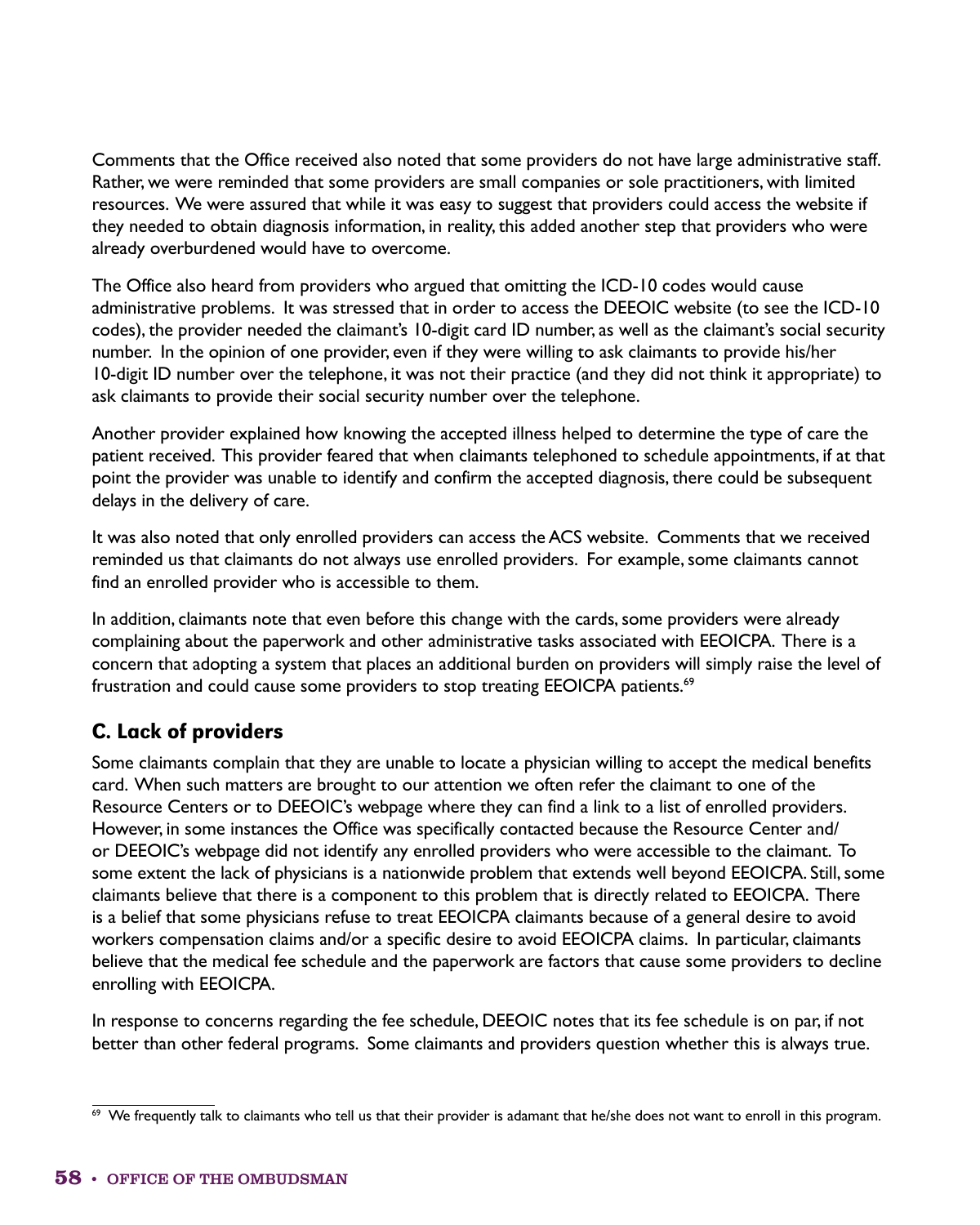In addition, DEEOIC responded to concerns regarding the paperwork by noting that physicians can bill for the time utilized completing some of the paperwork associated with claims. However, we talked to physicians who indicated that money was not the only issue. Some physicians stressed that when it came to completing paperwork, they are equally, if not more concerned about the amount of time that completing this paperwork took away from other work.

**Claimants are not the only ones who encounter problems with some online tools. Providers also complain that some online tools are not easy to use. In one instance, a provider complained that it took almost four (4) months to enroll as a provider. According to this provider, "…it has been like pulling teeth in trying to enroll…" This provider further noted,**

*…I resubmitted the missing information only to be told there is additional information still missing that is [clearly] seen on the application. I have spoken with several of your customer service representative[s] and each time I am told something different. Some of your representative[s] could not explain why it was rejected as they could clearly see the correct information in the correct boxes as well…*

#### D. Requests for additional information

There are instances when in response to receiving a request for authorization for home health care, DEEOIC needs more information. While claimants understand the need to support their request with medical documentation, there are times when they question whether additional information is really needed.

- They never asked for this information before When it comes to home health care a common complaint concerns instances where after being approved for the same level of home healthcare on numerous occasions, the claimant seeks reauthorization for the identical level of care, and DEEOIC responds by asking for additional information. What often troubles claimants is that in making this request, DEEOIC does not explain why additional information is now needed when previous requests for the same level of care were routinely approved. In our experience, when no explanation is provided, some claimants come up with their own explanations for this change in approach. For instance, if the person asking for the additional information is a newly assigned CE, we often find that claimants will blame the request for additional information on the change in CEs. Similarly, when they cannot see any other reason for this request for additional information, some claimants conclude that the new approach is part of an effort to curtail home health care services.
- The information requested was already submitted Claimants and providers contend that there are times when CEs make repeated requests for information they already submitted. Some claimants suggest that repeated requests for information are an indication that the CE does not fully understand the medical reports that have been submitted. Other claimants and providers strongly believe that CEs make repeated requests for the same information as a way to signal to the physician (and the claimant) that the CE is not happy with the level of care being requested.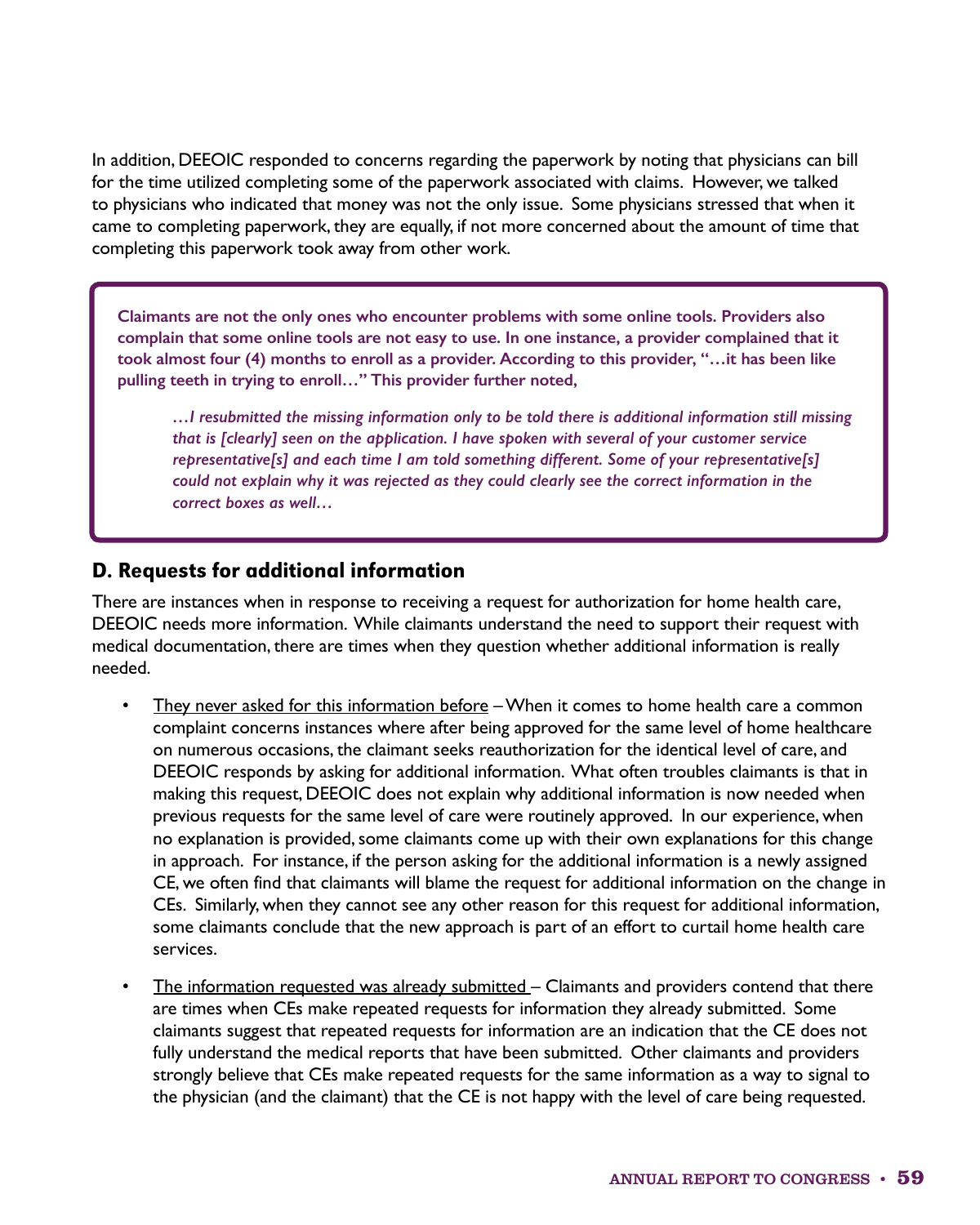An example that highlights this concern involves a claimant who after repeated approvals for home health care that included skilled nursing care 24 hours per day, 7 days a week, was asked by a CE to provide additional information to support the nursing care. According to this claimant, the initial letter prepared by the treating physician discussed the services that the skilled nurse would focus on during each "shift" and indicated that the skilled nurse would administer medication around the clock. In spite of this letter, the CE asked the physician to identify the conditions that warranted this level of care, to identify the services the skilled nurse would perform while the patient slept, and inquired whether the requested services were related to the claimant's numerous other problems.

The treating physician responded to the CE's request by submitting a letter that confirmed that the home health care was related to the patient's covered conditions. This letter outlined the tasks the skilled nurse would perform each shift and explained that a skilled nurse was necessary since licensed personnel were required by law for medication and oxygen administration. The claimant contacted our Office when he received yet another letter from the CE essentially asking for the same information that the CE had earlier requested. In bringing this matter to our attention:

- 1. The claimant noted that in the most recent request for additional information the CE did not explain why the treating physician's most recent submission was not sufficient. In fact, according to the claimant the CE did not even acknowledge receipt of the treating physician's most recent submission.70
- 2. Since the CE found the treating physician's response to the first request to be insufficient, claimant questioned why the CE decided to send virtually the same request the next time. Claimant questioned why the CE did not try to clarify his/her request.

### E. A lapse in services

Approvals for home health care services are granted for up to six-month periods and must be renewed with the submission of updated medical information from the treating physician and a new face-to-face evaluation by the physician within 60 days of reauthorization. There are also instances where authorization for health care services expires before authorization is renewed. The Office is approached by claimants who contend that they experienced a lapse in needed services as they awaited reauthorization.

In one situation, a claimant was authorized to receive massage therapy. According to this claimant at one point during the year there was a two month delay in receiving reauthorization. After this delay, claimant asserts that he/she stayed on top of matters and as a result, the next two authorizations were received without delay.<sup>71</sup> The claimant contacted us when his/her most recent authorization for massage therapy expired while he/she awaited a response from the CE.<sup>72</sup>

 $\frac{70}{10}$  The claimant maintains that he/she has facsimile confirmation that DEEOIC received the letter in question from the treating physician.

 $^{71}$  According to this claimant, he/she had to recertify for massage therapy every 8 weeks.

 $^{72}$  After experiencing a two month delay, the claimant began to telephone the CE when he/she submitted a reauthorization for the massage therapy. The claimant questions if the most recent delay can be attributed to the fact that instead of calling the CE, the massage therapy. The claimant questions if the most recent delay can be attributed to the fact that instead of calling the CE,<br>he/she faxed the CE.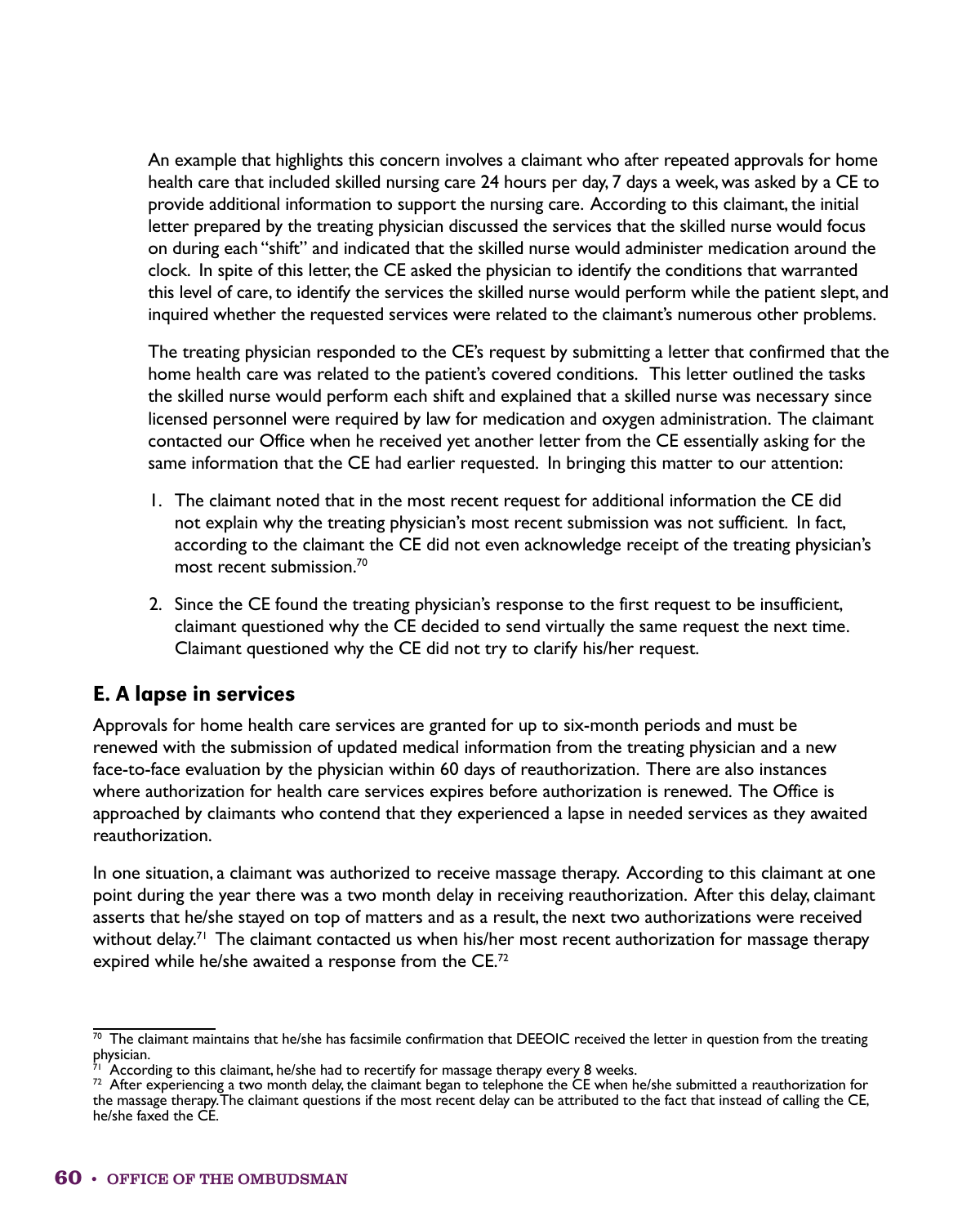There are instances where claimants receive temporary approval while DEEOIC reviews the authorization request, thus ensuring continuation of services. While it is not entirely clear why some claimants experience a lapse in services, based on our experiences it appears that when faced with a possible lapse in home health care services, some claimants do not contact their CE. Rather, because they do not want to "bother" the CE and/or because they do not want come off as "pushy," some claimants decide to await a decision from DEEOIC on the reauthorization.

## Case Study Five

**When discussing the problems with home health care, we frequently hear references to providers who have or have tried to take advantage of the system. Many of the providers we encounter concede that there are some in the industry who try to take advantage of the system. Thus, most providers understand the need for procedures to prevent abuse. However, there is a feeling by some providers that because of the actions of a few, there is a tendency by DEEOIC to approach all providers as if they were potential abusers. Similarly, there is a belief that because a few providers abused certain services/treatments, DEEOIC approaches every request for this service/treatment as suspect. This was the concern raised by a claimant who complained that it took over four (4) months to get a response to a request for an increase in home health care necessitated by an emergency. When his/ her spouse was hospitalized, this claimant, who was already approved for home health care, requested an increase in care. In the letter of medical necessity, the treating physician explained that because the spouse was in the hospital, the claimant was not receiving necessary medical care and as a result, had an increased risk of injury.<sup>73</sup> This claimant could not understand why it took more than four months to respond to this request. The claimant questions whether this delay was the result of a general suspicion by DEEOIC regarding requests for increased care due to an emergency. While this claimant understands the need for procedures, he/she questions the appropriateness of delaying necessary treatment, especially in emergency situations.<sup>74</sup>**

 $\frac{1}{73}$  While the spouse was not a home health aide, the treating physician explained that the wife provided necessary medical care during those hours when there was no home health aide in the house.

 $^{74}$  On two occasions while awaiting a response, DEEOIC was contacted. On both occasions, DEEOIC indicated that more information was needed from the treating physician. On both occasions, when the claimant followed up, the treating physician indicated that he/she had not been contacted by DEEOIC.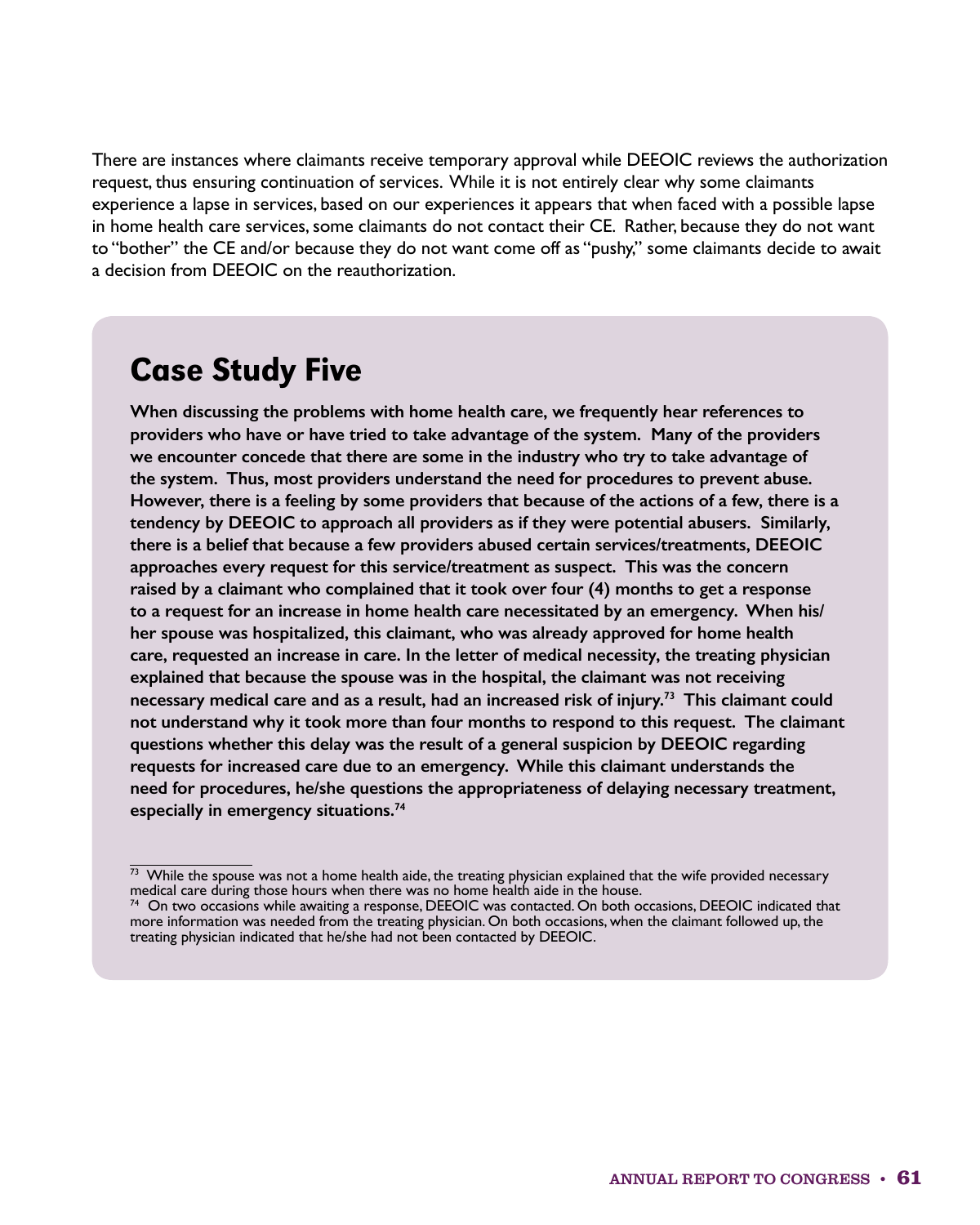#### F. Some providers are not sure when they can or should contact DEEOIC

Some providers have indicated that they do not fully understand the rules as to when personnel associated with a home health care provider can contact DEEOIC on behalf of a claimant. These providers note that EEOICP PM Chapter 3-0300.2(f) provides that requests for in-home health care do not have to be initiated by a claimant. Rather, requests for in-home assessment of a patient's needs and/ or requests for in-home care can be initiated by an AR, or any licensed doctor or medical provider. In spite of this provision, providers have told us that when they contacted DEEOIC to initiate a request for in-home health care, they were made to feel as if they were doing something wrong. Providers have talked of insinuations suggesting that their efforts to request in-home health care for a claimant were solely motivated by the financial benefits the company hoped to gain. To avoid these insinuations, some providers have indicated that they usually try to encourage claimants to initiate their own requests for in-home health care.

We often become involved in these matters when the claimant is unable to articulate his/her concerns to DEEOIC, or when the claimant cannot understand DEEOIC's instructions. In addition, when a provider is unsure if he/she can directly contact DEEOIC, or is hesitant to contact DEEOIC, the provider will sometimes ask our Office to contact the claimant (or will have the claimant contact us).<sup>75</sup>

**Some providers noted that when they contacted DEEOIC, it was suggested that if the claimant had an AR, the AR should be the one who contacted DEEOIC to discuss matters related to in-home health care. In the opinion of some providers, this suggestion is not always realistic. As discussed earlier, some ARs do not assist claimants with matters related to in-home health care. In addition, especially where the person serving as the AR is a family member, some ARs do not have experience with issues related to in-home health care, and thus, may not be in the best position to provide the claimant with the necessary guidance**.

## G. Ethical and moral concerns

Providers complain that they are sometimes faced with the choice of strictly adhering to the terms of the authorization for in-home health care or following the professional ethical standards placed on them (as well as their own moral standards). A frequent scenario brought to the attention of the Office involves claimants with a covered condition who also suffer from dementia or Alzheimer's disease – and the dementia or the Alzheimer's disease is not a covered condition. Thus, we have been told of instances where because of a non-covered condition (dementia) the claimant was not taking the medicine prescribed for the covered condition. Where the authorization for care did not include assistance taking medicine, providers believe that they are not authorized to assist these claimants in taking their medicine (even though the medicine is for a covered condition). Providers fully understand that DEEOIC only authorizes care for covered conditions. Nevertheless, they feel that it is unethical and immoral to

 $\frac{75}{12}$  Where in-home health care has been authorized by DEEOIC, providers routinely contact DEEOIC to discuss the authorized services. The concern brought to our attention arises when new services need to be initiated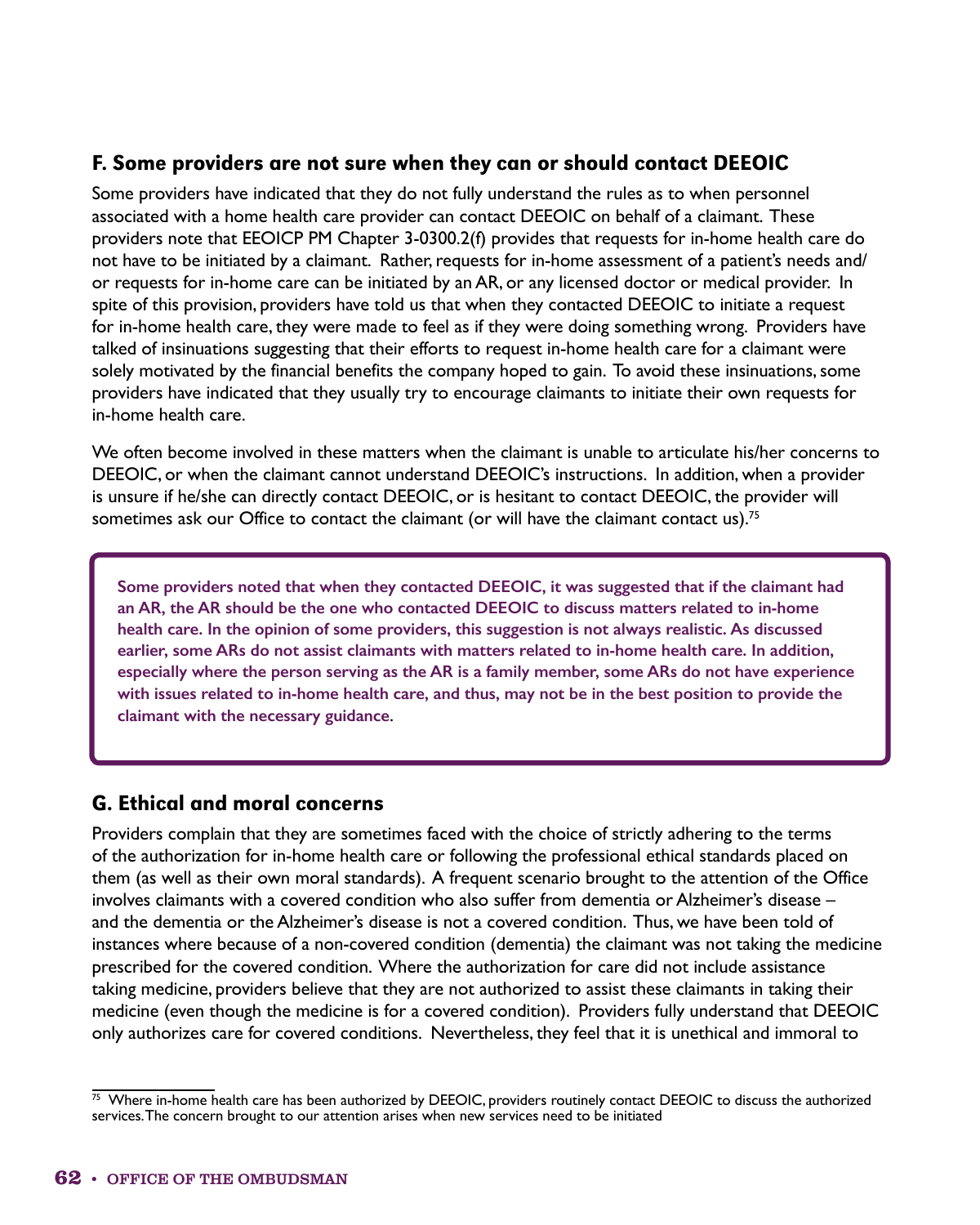walk out of a house knowing that there is a great likelihood that the claimant will not take the medicine prescribed for the covered condition. Over the years, we have heard similar complaints relating to other services as well. In response to these concerns by providers, it has been noted that claimants who find themselves in situations such as this can explore other avenues for assistance. Providers contend that this response does little to resolve the immediate situation.76

 $76$  Providers note that in some instances there are no easy and/or viable options for obtaining needed in-home care for noncovered conditions at the same time as in-home care for conditions covered under EEOICPA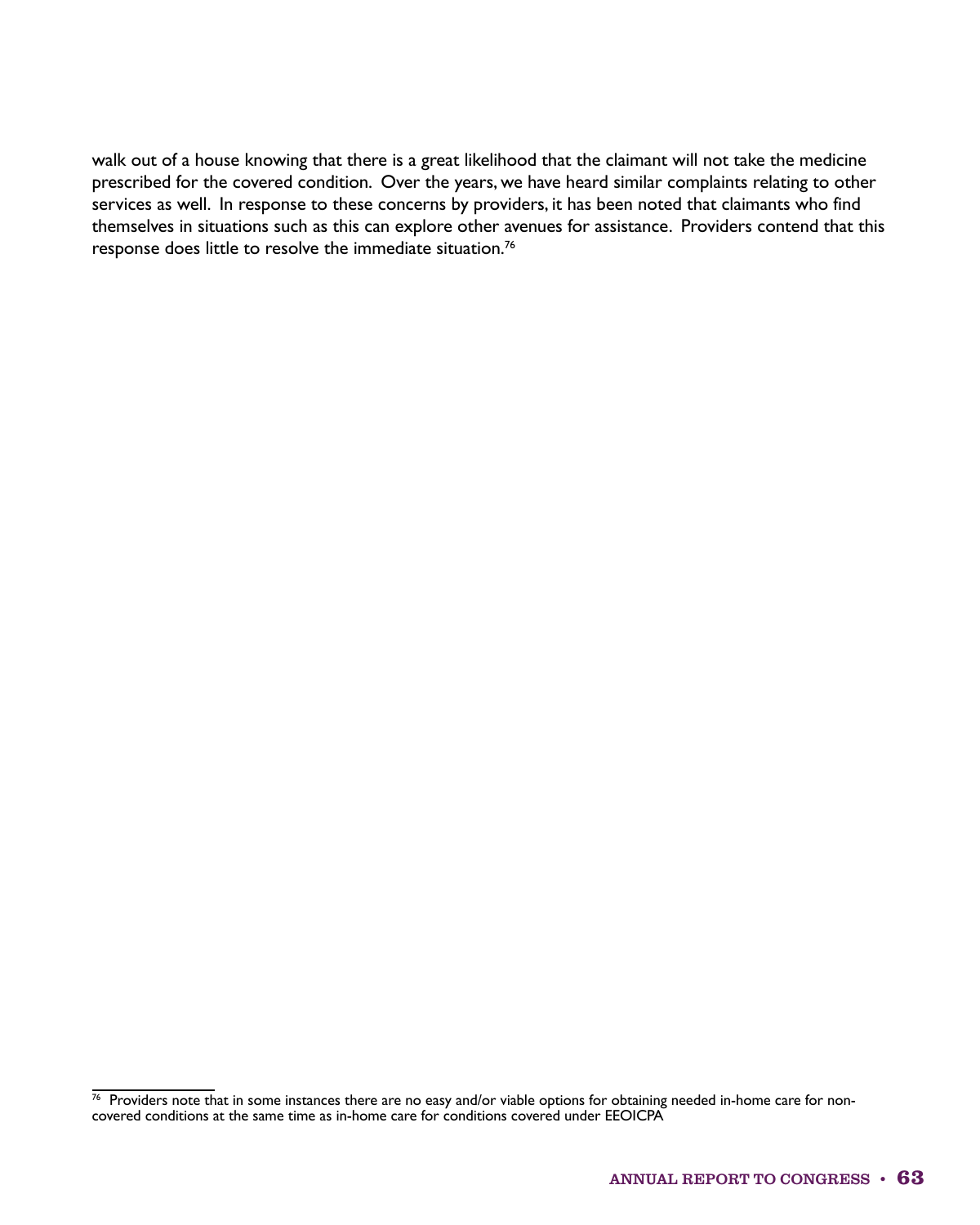## **CHAPTER 8**

# **Issues Related to Medical Bills**

When it comes to issues related to medical bills, the most common complaints center on two (2) issues:

- 1. Denials are not well-explained
- 2. Assistance addressing medical billing issues can be difficult to locate

#### 1. Denials are not well-explained

A frequent complaint comes from claimants who approach us when they are unable to understand the reasons for the denial of the payment of a medical bill. Claimants often come to the Office when they receive a letter or recommended decision denying their request for medical bill payment that do not explain in any detail why the bill was denied.

Not receiving a full explanation for the denial of a bill is especially difficult when the claimant, as opposed to a provider, submitted the bill (or is seeking reimbursement). Many of the complaints concerning the payment of medical bills involve instances where a claimant is seeking reimbursement for a medical bill. These instances usually involve a claimant who paid one or two bills out-of-pocket and is now seeking reimbursement for those bills. Because these claimants do not routinely submit bills for payment they often have little, if any, experience with the bill paying process. As a result, some claimants have suggested that it would help if there were a special process for reviewing bills submitted by claimants. This alternate process would ensure that when bills submitted by claimants are denied, attention is given to provide claimants with an easy to understand explanation for why the bill was denied, as well as guidance on what needs to be done to correct any deficiencies.

However, claimants are not the only ones to encounter problems with the payment of bills. We also encounter providers, including providers who routinely do business with DEEOIC, who have problems with the payment of bills. As with claimants, some providers complain that there are instances when the denial of a bill is not well explained. In addition, providers have complained of situations where even after it was apparent that they did not understand why the bill was rejected, there was no effort by DEEOIC to clarify the situation. Thus, providers have complained of submitting documents only to thereafter receive the same boiler-plate request for more information instead of an explanation.

## 2. Assistance addressing medical billing issues can be difficult to locate

The frustration felt when a bill is denied and the denial is not well explained is compounded when the claimant is unable to locate someone who can help resolve the problem.

• Who do you call – Providers, especially those who routinely submit bills for payment, know they can contact ACS, DEEOIC's medical bill payment agent, if they have a billing problem. However, claimants, especially those who do not routinely submit bills for payment, are often unaware of where to turn when they encounter a billing problem.

DEEOIC has a brochure that explains the bill payment process. However, this brochure is another example where: (1) a tool is found online, and (2) the existence of this brochure is not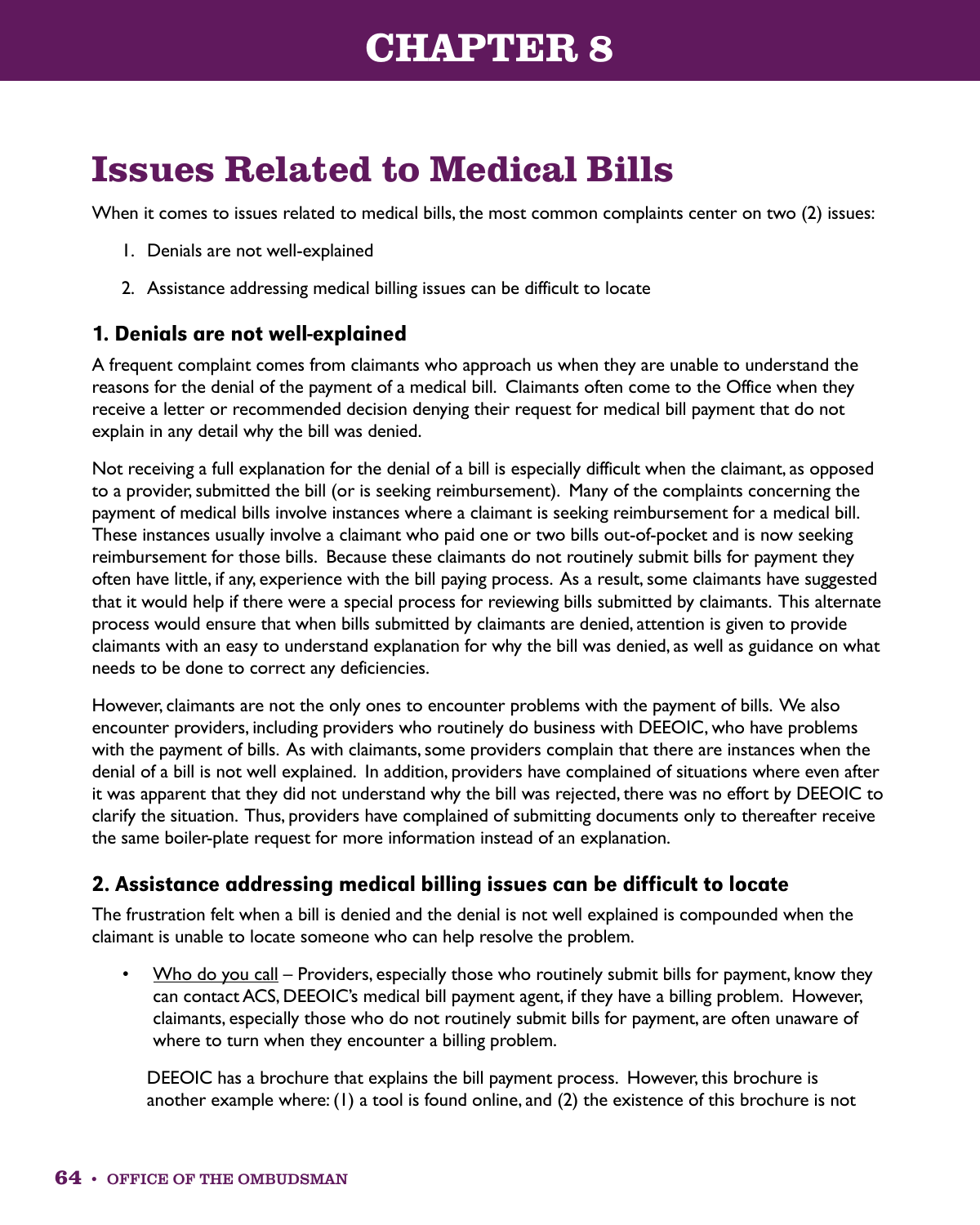readily apparent when you access DEEOIC's homepage. To access this brochure from DEEOIC's homepage, one has to click on the link to "Brochures" instead of the link listed below it to "Get Help With My Medical Bills." This is confusing for some claimants because only then can the user see that there is a brochure entitled, "How Will My EEOICP Medical Benefits Be Paid."

Those who have reviewed this brochure tell us that it contains a lot of useful information. Still, it has been pointed out that this brochure does not clearly outline who a claimant should contact if a problem arises with a bill. At one point the brochure states that,

*For further information about special circumstances or individual cases, please contact one of our Resource Centers or your claims examiner at the Energy Employees Occupational Illness Compensation Program (EEOICP) District Office…*

According to some claimants, when a billing issue arose and they called the CE, they were told that they should call ACS. In at least a few instances claimants contend that when they subsequently contacted ACS, they were told that the CE was the only person with the authority to address the matter.

**In many instances, a claimant's effort to resolve a billing issue is compounded by other factors. For example:**

- **Because enrolled providers can directly bill DEEOIC, many claimants only encounter billing issues when he/she utilizes a provider who is not enrolled in the program, or otherwise seeks reimbursement for services. Thus, many claimants are not familiar with the bill paying process.**
- **Issues with the payment of medical bills sometimes arise while the claimant is addressing other life issues. A frequent scenario involves situations where a claimant encounters billing issues following a hospitalization. Thus, we talk to claimants who are trying to resolve a billing issue while recuperating from an illness.**
- **Often adding to the concerns with payment of a bill is the fear that a delay in payment will negatively impact the claimant's credit rating.**
- **Citing to their current financial situation, some claimants are adamant that they are not in a position to endure a long wait for reimbursement of money that they paid out-of-pocket.**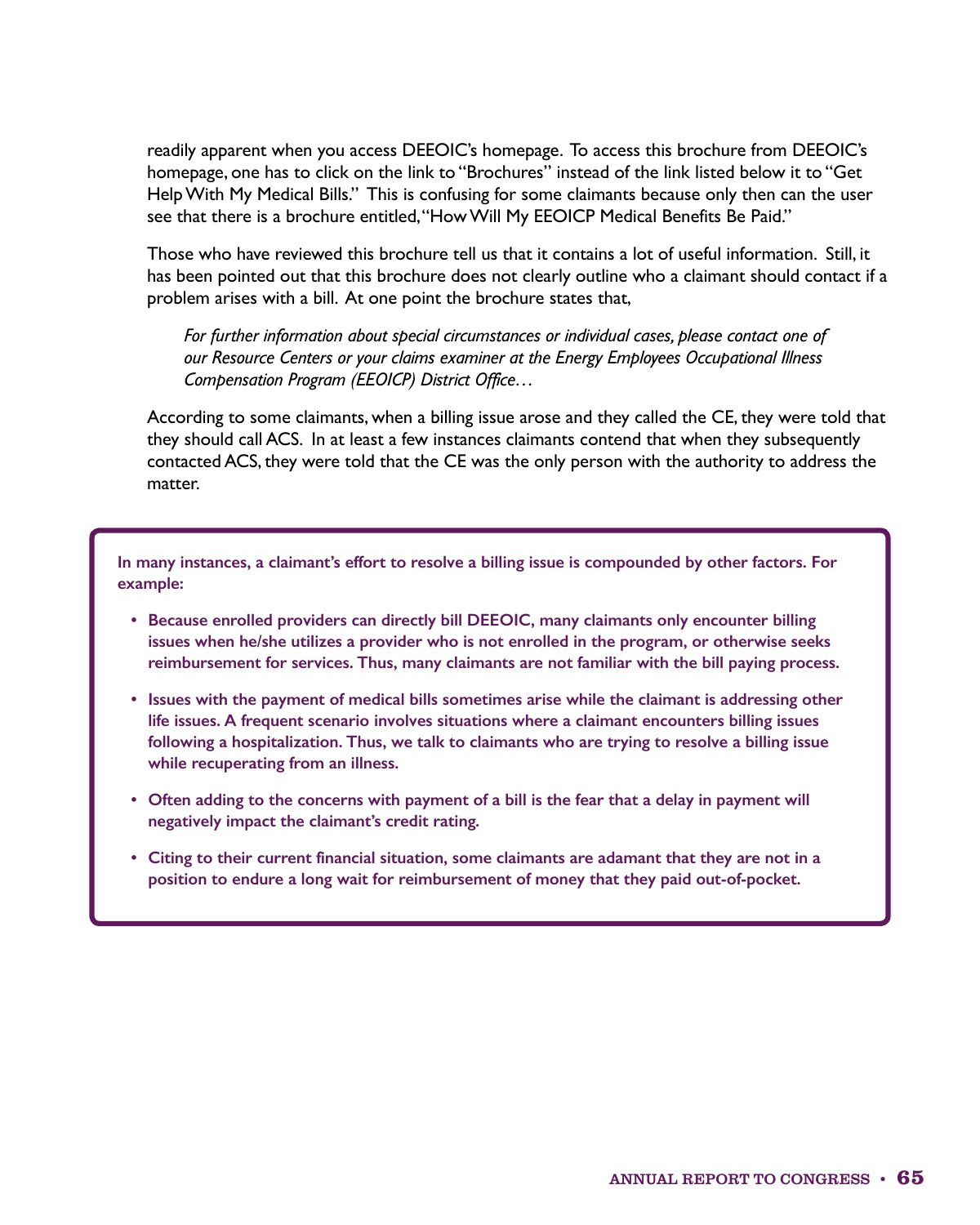# **Issues Involving DEEOIC's Administration of the Program**

This Office routinely works with the staff of DEEOIC, as well as the staffs of DOE and NIOSH to assist claimants. This assistance is critical in carrying out our efforts to assist claimants. In addition, as noted earlier, many of the claimants who come to the Office with complaints often take the time to also recognize other instances where a staff member was helpful.

*We want to let you know about several Cleveland office CEs who have been very helpful recently initiating communications between stakeholders and facilitating the claims process for some complicated claims.* (An e-mail forwarded to DEEOIC that was shared with our Office).

Moreover, those who can access the tools and resources available online have often told us that they find these tools and resources to be very useful. For instance, an AR who tested DEEOIC's new process for submitting documents told us how easy he/she found this process.

Still, we are approached by other claimants who have concerns with some of their interactions with DEEOIC staff members and/or the staff of the other agencies involved in the administration of this program. Most of these complaints involve interactions with DEEOIC. The most common concerns are:

## A. Cannot get through on the telephone and/or calls are not returned

Over the years claimants have complained that when they telephone DEEOIC, their calls are not answered and/or that their messages are not returned. In response to these complaints, DEEOIC indicated that it implemented technological improvements to ensure that telephone calls were promptly answered and that when staff was not available, telephone calls were returned within a reasonable amount of time. In spite of these assurances, we continue to receive complaints.

Recent complaints allege that when claimants telephoned DEEOIC, they were put on hold for a long period of time. Because claimants do not always distinguish between ACS and DEEOIC, it is not always clear if the complaints are directed at DEEOIC or ACS. Similarly, because claimants do not always distinguish between the Resource Center and the District Office, it is not always clear who the claimant telephoned. However, some claimants have made it clear that it was the district office that did not answer the telephone.<sup>77</sup>

There have been other instances when claimants were certain that their complaints were directed at ACS. In particular, claimants allege that when they telephoned ACS, they had to listen to a long introduction. Some claimants and ARs have complained of being forced to listen to this same long introduction every time they called ACS. We talked to claimants who noted that they had mobile telephone service plans where they are charged by the minute. These claimants argued that it was a waste of time and money to be forced to listen to this same long introduction every time they called ACS. Claimants suggested that ACS ought to modify this introduction so that callers had the option of skipping this introduction.

 $\overline{77}$  Where claimants are certain of who they called, most complaints involve calls to one of the District Offices or to ACS.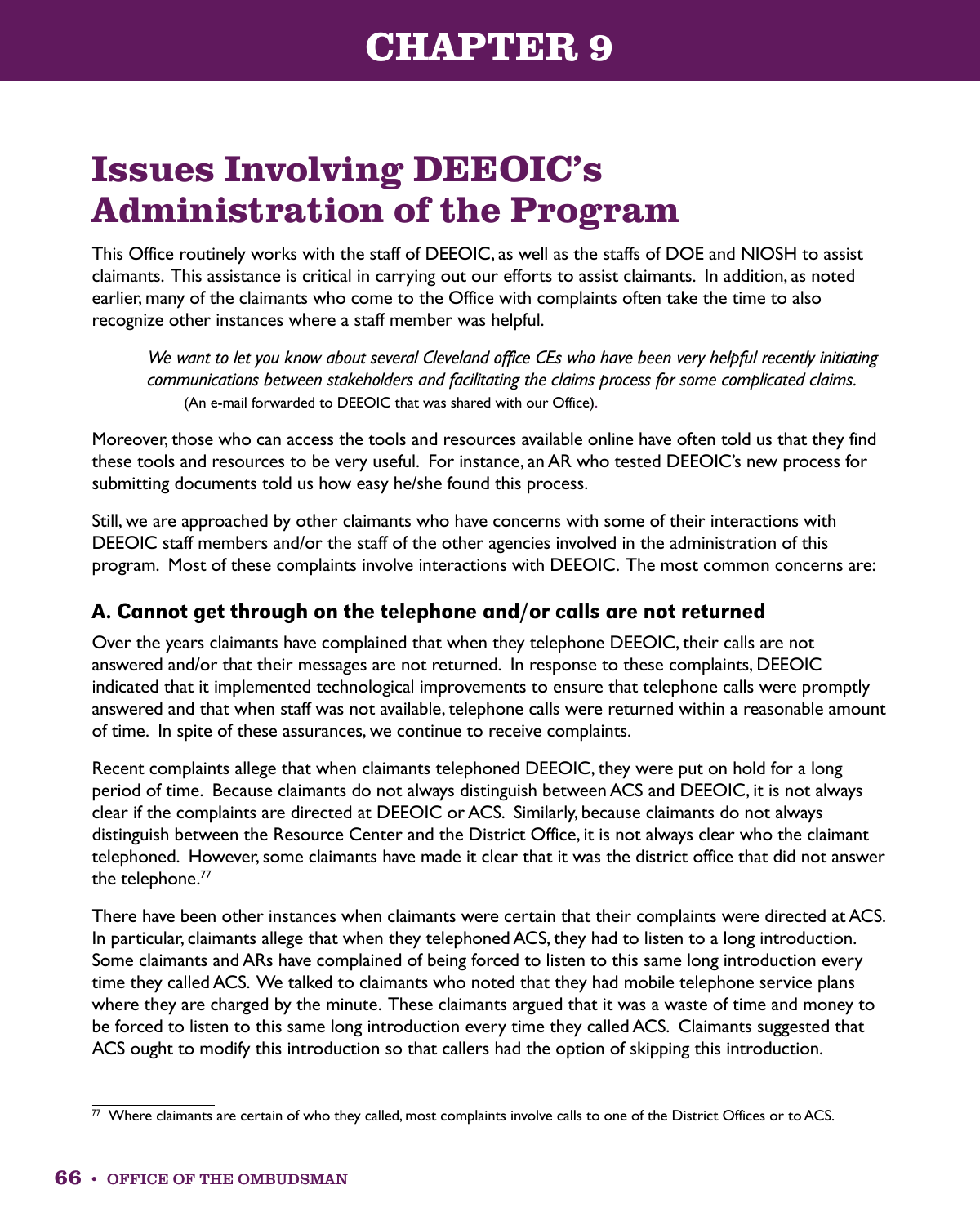The Office also continues to receive complaints alleging that there are instances when messages were not returned. It is not always clear if claimants are suggesting that their messages were not returned at all or if they are alleging that their messages were not returned in a timely manner. What we frequently find is that when a claimant telephones DEEOIC there is a sense of urgency. The urgency often arises when claimants are calling DEEOIC in response to correspondence in which DEEOIC provided the claimant with a limited amount of time to submit additional evidence (or to respond). When they only have 30 days or less to respond, claimants view any delay as critical.<sup>78</sup>

*…the AR for X contacted our office and described his unsuccessful efforts to contact the claims examiner for his father's case. He indicated that he believes that his father's [home health care] expires in [three weeks], and he is anxious to confirm that DEEOIC has everything needed to reauthorize [home health care]…*

(Email sent by our Office to DEEOIC in June 2015).

 *Our office was contacted today by X. X indicated that he has been unable to reach his claims examiner when he calls the district office. He reports that he was told by the receptionist today that he must stay by his phone waiting for the CE to call him. He alleges that he has called 5 times in the past 2 days, and that he missed [one] return call from the CE who advised him that when he called back a message would be waiting for him. When he called back he claims there was no message for him, nor was he able to speak with his CE.*

(E-mail sent by our Office to DEEOIC in February 2015).

*…I have called several times and left messages. Every time I call there is no examiner available to speak with me…*

(E-mail from a claimant).

### B. Multiple CEs handling the claim

It is rare for a claimant to contact us to specifically complain about a change in the CE handling his/her case. Rather, we usually find that while discussing other concerns, a claimant will mention how he/she found it troubling to have had multiple CEs working on his/her case. Or a claimant will tell us how he/she believes that his/her case was negatively impacted by having had multiple CEs. In a frequent scenario that we encounter, claimants report that they initially became concerned about their claim when an extended period of time elapsed during which they did not hear from DEEOIC. It is only when these claimants finally tried to contact the CE that they learned that their case was assigned to a new CE.

- Claimants contend that after working with, and sometimes establishing a relationship with one CE, it can come as a shock to suddenly discover that their case had been assigned to a new CE. To avoid this shock, claimants believe that they ought to be informed when their case is assigned to a new CE.
- Claimants believe that a change in CEs sometimes cause delays in the processing of the claim.

 $\frac{78}{10}$  A frequent complaint contends that because notices are sent by mail, in reality the response time can sometimes be even less than what is outlined in the notice. For example, while the notice gives the claimant 30 days to respond, because the notice was sent by mail, by the time the claimant receives the notice, he/she has less than 30 days to respond.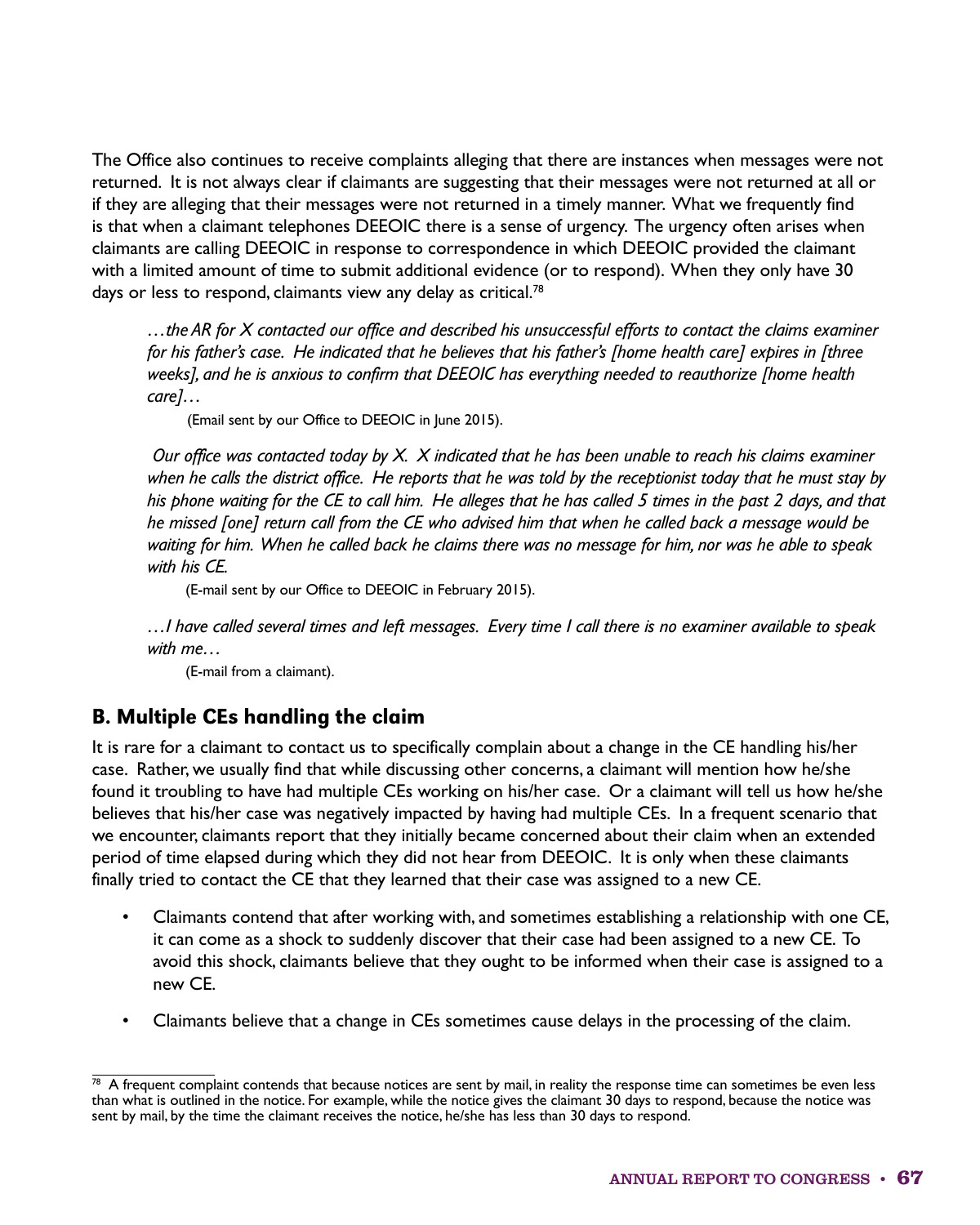In this regard, we are told of instances where new CEs indicated that he/she needed more time to get up to speed after a case had been reassigned to him/her. Claimants also tell us of conversations in which it quickly became apparent that the newly assigned CE did not have a firm grasp of the case.

#### C. Staff was rude

Claimants who contact us with complaints alleging inappropriate behavior often admit that they are fearful of retaliation. Consequently, in some instances claimants who approach the Office to complain of inappropriate behavior by DEEOIC staff members start out by: (1) confirming that what they tell us will be kept in confidence and/or (2) asking if it is possible to be assigned to a new CE. For many claimants the fear goes beyond what might happen with their current claim. Many claimants are keenly aware that their interactions with DEEOIC do not necessarily end with the issuance of a final decision. Consequently, there is a fear that once DEEOIC learns that that a claimant has filed a complaint, DEEOIC will have many opportunities, oftentimes well after the issuance of the final decision, to retaliate. These opportunities include when a request for reconsideration and/or reopening is made, as well as when the claimant seeks wage loss, impairment, and/or in-home health care/medical benefits.

*I understand that you need my permission to share my letter with the U.S. Department of Labor's DEEOIC.*

*Before I do that, I have a fear that if I do anything to upset them, they may not pay XXX. I do not want to do anything to jeopardize my chances of getting XXX.*

**(Letter from claimant complaining of lack of assistance)**.

*I just heard from XXXX. He was upset about a conversation he had with his claims examiner regarding his wish to have an impairment rating done. As a result of that conversation, he wants to know if he can be assigned another claims examiner.*

**(E-mail from our Office to DEEOIC (January 2015)**.

Most of the complaints received by the Office alleging rude or insensitive conduct involved telephone conversations. In particular, claimants frequently alleged that during the course of a conversation, the CE raised his/her voice, said something inappropriate, or displayed a lack of sensitivity towards their concerns. These complaints came from both claimants and ARs. In bringing these concerns to our attention, some claimants question the extent to which DEEOIC addresses their concerns. One reason for this concern is that most complaints involve exchanges that occurred during telephone conversations and thus the only support the claimant can provide is his/her account of the exchange. Some claimants feel that their allegations of inappropriate behavior are summarily disregarded, especially when they are unable to support the complaint with evidence other than their own testimony. As a result, some claimants believe that it would be helpful if DEEOIC recorded encounters between its staff and claimants.

One instance brought to our attention this year involved the claim of a terminally ill worker. As efforts were underway to expedite this claim, the AR endeavored to verify the claimant's employment by obtaining affidavits from former colleagues. The AR, who happened to be the worker's spouse, sought the assistance of the Iowa Former Worker Screening Program in obtaining these affidavits. The staff from the Former Worker Screening Program met with at least two of the affiants and wrote out the testimony which the affiants then signed. The signed affidavits were then forwarded to DOL. The Office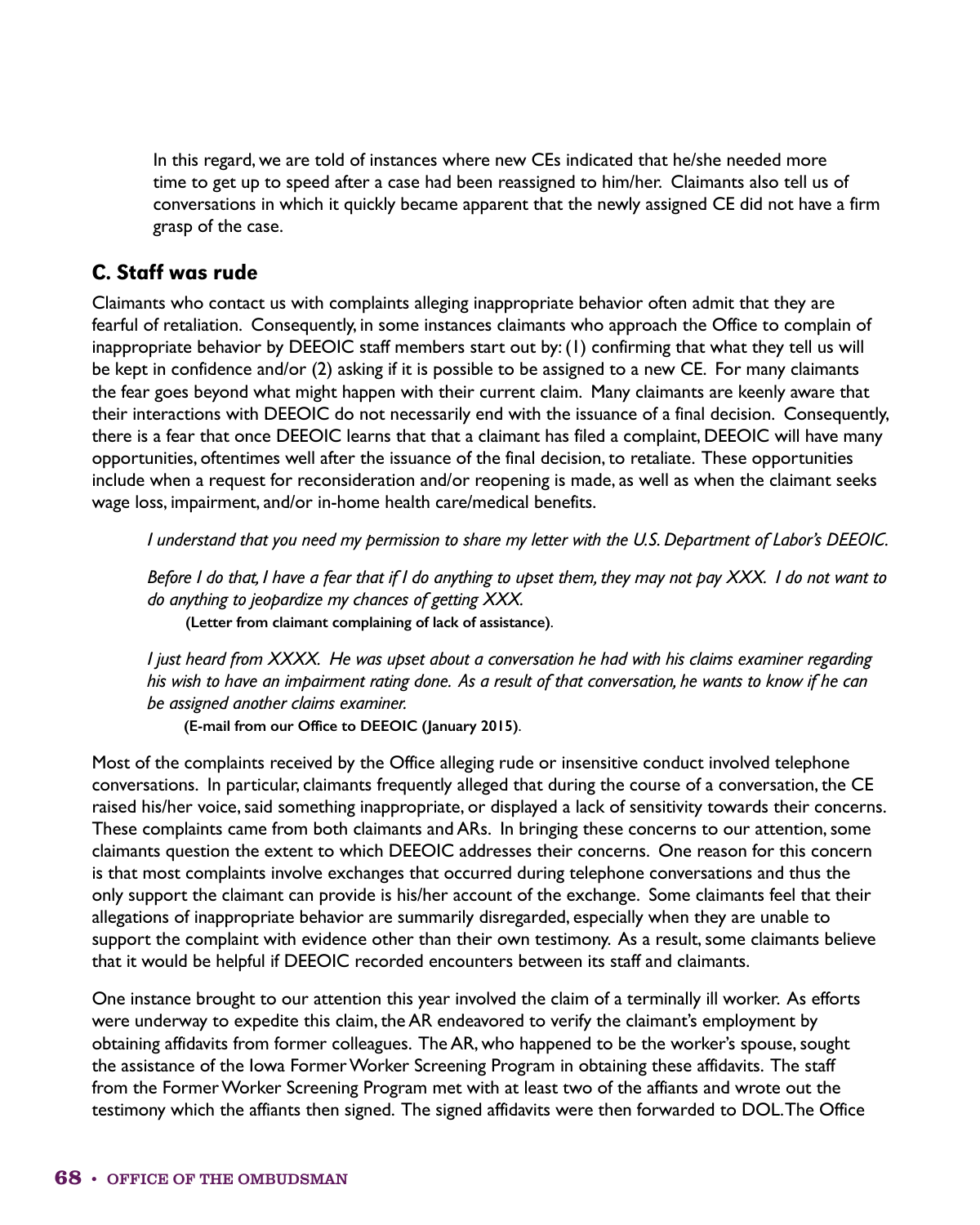was contacted by the AR when he/she learned that the CE had contacted the claimant's social worker and in that conversation had suggested that the affidavits "looked forged." Claimant found the CE's comment to be insulting and contrary to DEEOIC's own policies. The claimant found it insulting that the CE had made this statement to a third party before contacting the AR to discuss any concerns. The AR contends that had the CE asked, he/she would have been able to resolve the CE's concern. This claimant also questioned whether the CE's actions were consistent with DEEOIC's own policy. Since DEEOIC usually maintains that it only talks to the claimant and/or the AR concerning a claim, this claimant questioned the appropriateness of expressing these unfounded suspicions to a social worker who was not the claimant's AR. When claimant's concerns were brought to DEEOIC's attention, DEEOIC responded by: (1) noting that the affidavits had apparently been accepted; and (2) suggesting that having someone fill out the form and then having the affiant sign the document created "oddities" that, out of due diligence, the CE could question. This response made no mention of the CE's statement that the affidavits looked forged; that the CE did not contact the AR or claimant to try to resolve their concern; or that the CE made this accusation to a third party.

A concern for many claimants is the belief that there is little, if any, meaningful review of their complaints alleging inappropriate behavior. The Office has been told that in response to complaints of inappropriate behavior, DEEOIC has sometimes responded by indicating that it looked into the matter by reviewing the electronic notes documenting the conversation prepared by the CE. Claimants question the sufficiency of this review. They question if it is reasonable to assume that a CE who just made rude comments will document those rude comments in the notes that he/she prepares in their electronic claim file. Consequently, some claimants have suggested that DEEOIC should record the CE's conversations with claimants. Claimants contend that this would resolve any doubts as to what was said during these conversations. They also contend that recording the conversations would not only show what was said, but would also show how it was said. In addition, claimants believe that if the staff knew that their conversations were being recorded, they would be less likely to engage in inappropriate behavior.79

Some claimants have questioned whether DEEOIC is really interested in receiving complaints of inappropriate behavior. In support of this concern, it is noted that while DEEOIC states that a claimant can file a complaint, DEEOIC does not appear to have any formal procedures for filing these complaints. Because they fear retaliation, claimants often indicate that they do not feel comfortable calling a random telephone number and registering a complaint with whoever answers the telephone. Claimants often report that they fear calling an office and registering a complaint while the subject of the complaint sits in the next cubicle (or they are talking to someone who is going to immediately share the complaint with the subject of the complaint). In our opinion, in light of their fear of retaliation and because they believe that the protections against retaliation are so few, some claimants choose not to file (or even raise) a complaint. Moreover, while most claimants want the Office to contact DEEOIC on their behalf, the exception to this rule involves complaints regarding inappropriate behavior. Due to their concerns with retaliation, claimants who contact the Office with complaints alleging inappropriate behavior by a DEEOIC staff member usually ask that we not contact DEEOIC.

 $79$  In one instance this year, a health care provider responded to an allegation that one of its staff members had acted inappropriately by providing DEEOIC with a recording of the conversation between the claimant and the staff member. In the opinion of this provider, the recording showed that its staff had acted appropriately.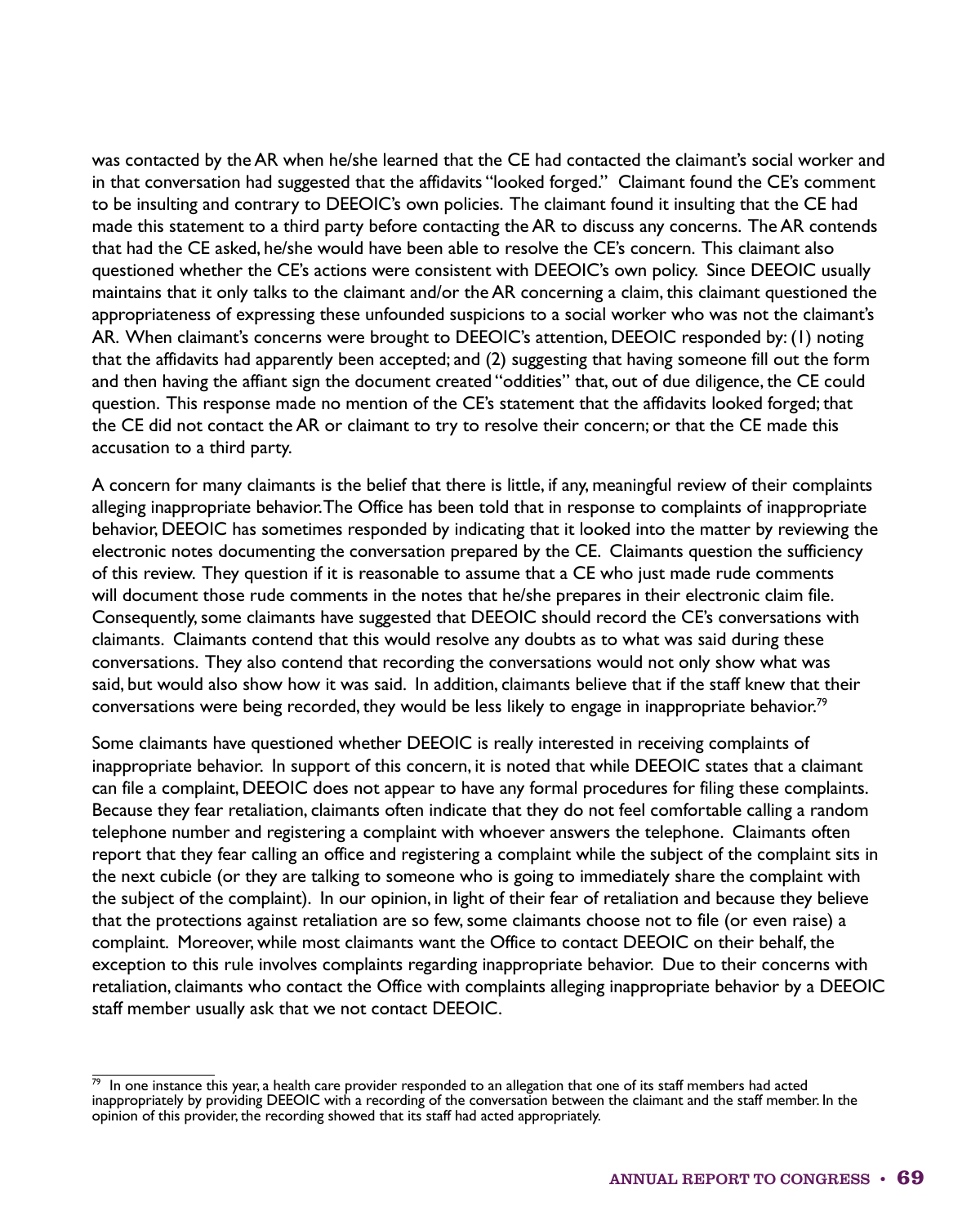### D. Delays in claim adjudication

This year we saw an increase in the complaints alleging a delay in the processing of claims. In many of the instances the delay was related to the backlog of cases awaiting review by IHs. Some of these delays exceeded one year. In almost all of the cases brought to the attention of the Office, DEEOIC had not informed the claimant or AR of the reason for the delay. DEEOIC recognizes that there is a backlog of cases awaiting review by IHs and in April 2016 announced a new contract that will provide more IHs. DEEOIC believes that this new contract will resolve the backlog.

However, the backlog of cases awaiting IH review does not explain every delay brought to our attention. Claimants also reported experiencing delays in the processing of claims following the assignment of the case to a new CE, as well as when the CE or HR went on leave (or was otherwise unavailable for a period of time). In addition, claimants complained when they, (1) encountered delays receiving a response to their request for a copy of all or part of their claim file; (2) encountered delays receiving a medical benefits card following approval of the claim; as well as (3) encountered delays after submitting documents to the DEEOIC central mail room to be scanned into their file.

There are some common features to almost every complaint of delay:

- Claimants maintain that DEEOIC usually does not inform them of delays. Rather, in most instances claimants contend that they only learned of the delay when they took the initiative to contact DEEOIC.
- There is a fear of what could happen if, while the case is pending due to a delay, the worker passes away. As already discussed, the death of the worker can impact the amount of compensation paid, especially with Part E claims.<sup>80</sup>
- Claimants find it unfair that DEEOIC can delay a case without providing notice to the claimant, and can delay the case for as long as it wants without any penalties and without providing the claimant with any notice or recourse.

### E. Scheduling of hearings and medical examinations

The scheduling of hearings and medical examinations has been brought to the Office's attention as instances where DEEOIC is not always sensitive to the needs of claimants.

• Scheduling of hearings – When claimants receive the letter from DEEOIC acknowledging their request for a hearing, they are also asked to identify any potential days they are unavailable. Claimants often tell us that when they received this letter, they assumed that the hearing would be held within weeks and at most within a month. Thus, they usually supply dates they are unavailable within the next few weeks and/or the next month. Claimants have complained that it sometimes

 $\overline{80}$  Under Part B, when compensation is payable, both workers and survivors are entitled to a lump sum payment of \$150,000. In addition, where the worker is deceased, potential survivors under Part B include the spouse, any child, the parents, the grandchildren, or the grandparents. Consequently, we do not encounter many cases where the death of the worker has an impact on the compensation paid under Part B. It is more common to encounter instances where the death of the worker impacted compensation payable under Part E.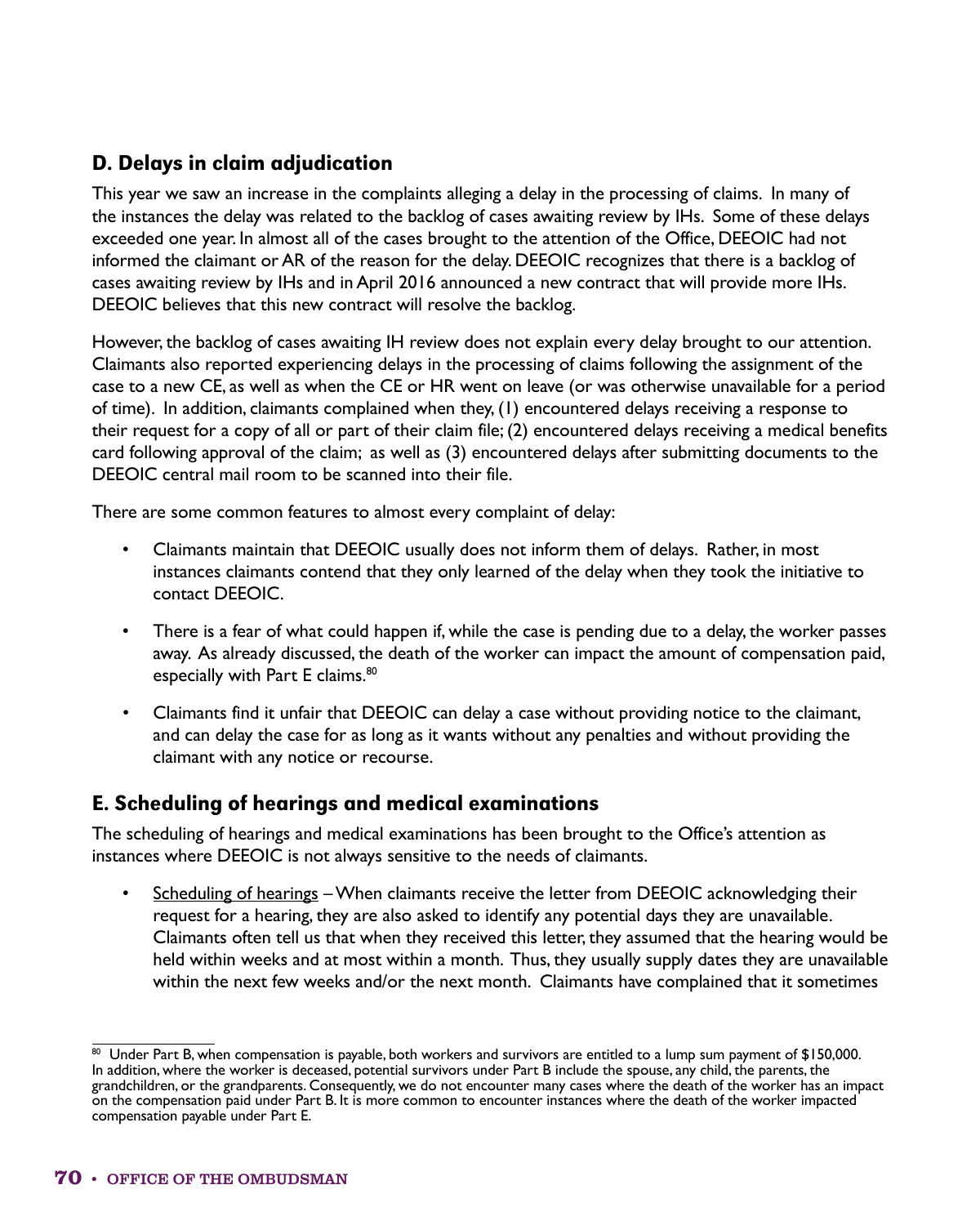took months for DEEOIC to schedule the hearing. Problems arise when considerable time passes before the claimant is notified of a hearing date, and then the claimant realizes that he/she has a conflict. Some claimants have indicated that when they tried to reschedule the hearing, DEEOIC reminded them that they should have identified the potential conflict sooner. In response, claimants assert that it is unreasonable to ask them about potential conflicts and to then wait months to schedule the hearing. Claimants maintain that it is virtually impossible to anticipate potential conflicts months in advance. Moreover, while the PM allows postponement of a hearing for medical reasons or due to the death of a parent, spouse or child, claimants contend that these exceptions are too narrow when hearings may be scheduled months after the initial request was made. *See* EEOICP PM Chapter 2-1700.7d(3) and (4). To resolve this problem some claimants have suggested that DEEOIC ought to specify a specific time frame when the hearing might be scheduled. Otherwise, in the view of some claimants, it seems that once they request a hearing, they have to put their lives on hold until the hearing is scheduled. It is also noted that if DEEOIC cannot provide a time frame for when the hearing will be held, DEEOIC should take a broader view of the legitimate reasons a claimant may have for requesting a hearing be rescheduled.

Scheduling of exams - The Office also received complaints alleging that inadequate notice was provided for DEEOIC-arranged medical examinations (second opinion and referee exams). We encounter claimants who note that due to their medical conditions and/or other factors of life, their mobility is significantly restricted. Thus, we encounter claimants who tell us that when advised of an appointment, they need time to arrange transportation. In addition, if the claimant wants a family member or friend to accompany them to the appointment, they will need time to coordinate with that other person. Thus, some claimants find it troubling when they are given short notice to attend a medical appointment scheduled by DEEOIC.

In one instance, a claimant received a letter from a DEEOIC case coordinator informing him/ her of an examination scheduled for March 18, 2015. What concerned this claimant was that the cover letter from DEEOIC was dated March 2, 2015. The actual letter from the DEEOIC case coordinator (which accompanied the cover letter) was dated March 4, 2015. Thus, according to the date on the letter from the case coordinator, the claimant was provided 14 days' notice of this appointment. What really concerned this claimant was that he/she actually received this letter much closer to the date of the appointment. This claimant provided us with a copy of the routing sheet from FedEx. This routing sheet showed that the claimant received the letter from the case coordinator on March 16, 2015, notifying him/her of an examination scheduled for March 18, 2015.

When this claimant brought his/her concern to DEEOIC's attention, DEEOIC's response noted that the scheduling of appointments was through a contractor. DEEOIC also encouraged the claimant to follow the instructions provided if he/she needed to reschedule. Note – the cover letter from DEEOIC had strongly discouraged the rescheduling of appointments and indicated that rescheduling should only be done in cases of emergencies. The letter further warned that "[a]ltering an appointment schedule can hinder [DEEOIC's] ability to take substantive action on [a]claim and promptly deliver service…" Thus, claimants believe their benefits may hinge on their cooperation with respect to attending these appointments, even when they are not provided sufficient advance notice.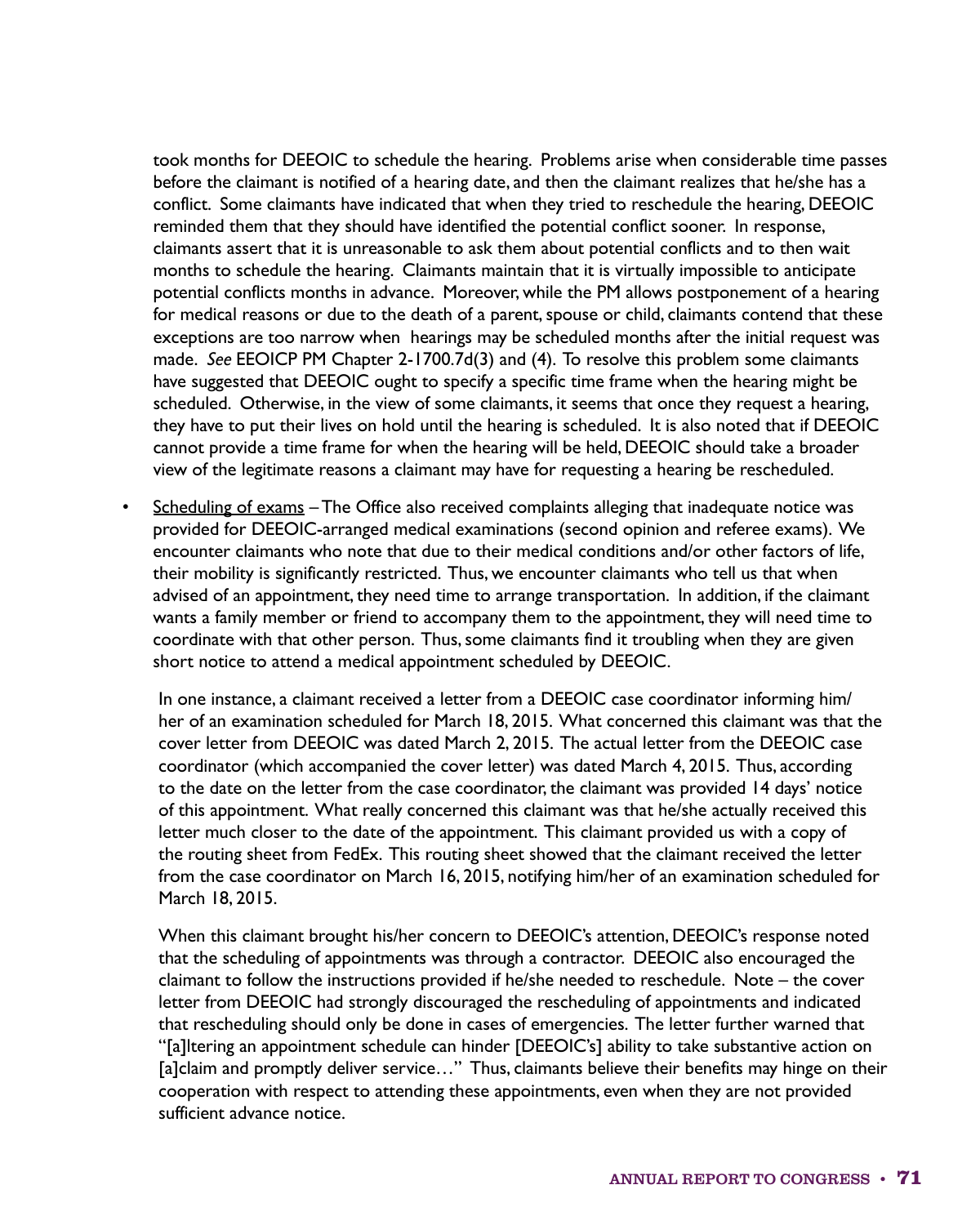#### F. Response times

A continuing source of complaints concerns the amount of time DEEOIC gives to claimants to respond to its requests for documents. Many of the complaints the Office received focused on the amount of time given to claimants to respond to letters from DEEOIC notifying them that additional evidence was required. As outlined in PM Chapter 2-0300.6, if the CE identifies a deficiency in the evidence that requires development, a letter is prepared which describes the deficiency and additional information necessary to overcome this deficiency. According to subsection (a) of this provision, "[o]ften 30 days will be sufficient time to allow for submission of additional evidence." Claimants routinely argue that 30 days is way too little time to obtain and submit additional evidence. Claimants point to DEEOIC's own problems obtaining reviews by IHs, as well as other delays encountered when DEEOIC, as proof of the difficulties one can encounter trying to obtain and submit evidence within 30 days.

- In actuality, they have less than 30 days A frequent complaint notes that the letter advising the claimant of the deficiency is sent by mail. Thus, claimants maintain that by the time they receive the letter, he/she has less than 30 days to respond.
- Not aware that extensions of time are possible We routinely talk to claimants who are not aware that subsection (c) of PM Chapter 2-0300 provides that,

*As the EEOICPA is non-adversarial, the CE uses care when setting deadlines. The information requested is not always easily obtained because most employees were exposed many years ago. Thus, the CE must be as flexible as possible and advise the claimant that additional time will be granted if the claimants requests a reasonable extension of time.*

PM Chapter 2-0300.6(c). We often find that claimants are not aware that an extension of time is possible. We also find that because they are not familiar with the adjudication process, even when told that an extension of time is possible, some claimants fear that making such a request will have a negative impact on the processing of their claim.

• Amount of time provided to submit evidence following a recommended decision – We also receive complaints concerning the amount of time given to claimants to submit evidence when they object to a recommended decision. In particular, claimants have complained of confusion surrounding the amount of time they have to present evidence when objecting to a recommended decision. According to 20 C.F.R. §30.310 a claimant has 60 days from the date the recommended decision is issued to object to the recommended decision. If the claimant objects to the recommended decision and does not request an oral hearing, he/she receives an acknowledgement letter from DEEOIC, which reads, in part,

*Your objections, along with the information in the file, will be carefully considered and included in our final decision. If you have any additional evidence that you wish to be considered, it must be received*  by the FAB within 20 calendar days of this letter. After that date, a review of the written record will *be made and a final decision will be issued.*

On the other hand, if the claimant objects to the recommended decision and requests a hearing, the acknowledgment letter from DEEOIC indicates that at the hearing the claimant will be provided with the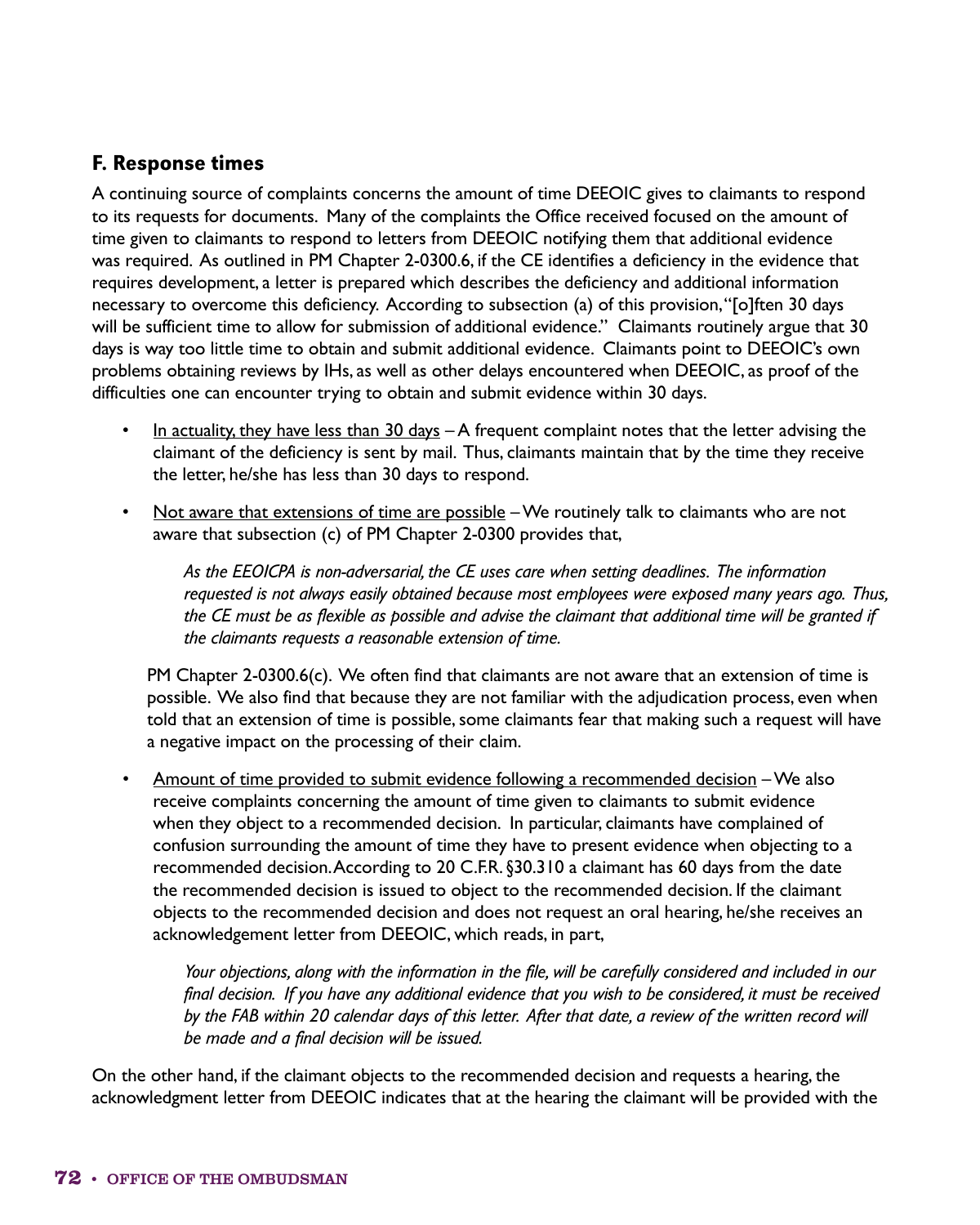opportunity to present their objections to the recommended decision, along with any additional evidence they wish to present. Following the hearing, if one is held, the claimant receives a letter informing him/her that the record will remain open for 30 days from the date of the hearing for the submission of additional evidence.<sup>81</sup> Claimants, especially those who request a hearing, have complained when they discovered that they actually had more time to develop and submit evidence than they were initially informed. Because they initially thought they only had 60 days to submit their additional evidence, and they realized that 60 days was not sufficient time, some claimants have indicated that they did not try to develop additional evidence. According to some claimants, had they realized before attending their hearing that they had up to 30 days following the hearing to submit evidence, they would have at least tried to develop additional evidence or would have taken more time to better develop evidence.

**A frequent complaint alleges that DEEOIC often appears to operate on the assumption that claimants are familiar with the rules and procedures governing EEOICPA. We routinely encounter claimants who assure us that they have little, if any, understanding and/or appreciation of this program. Consequently, claimants, as well as some ARs have noted that it would be helpful if the rules and procedures were better explained, and were explained at a time in the claim process when the information was relevant. For example, claimants believe that when they are given 30 days to submit additional evidence, they should also be informed of the opportunity, if necessary, to request an extension of time. Similarly, when it comes to objecting to a recommended decision, claimants would like a better understanding as to the total amount of time they have to submit evidence before a decision is issued.**

### G. The situation involving one AR

During the course of this year, we received complaints stemming from the decision of DEEOIC to ban one AR from communicating by telephone with the district office. The AR was instructed to communicate with the district office via written communications. Our Office is not in a position to assess DEEOIC's decision. Still, comments raised by this AR, as well as clients of this AR raise questions concerning the process by which this decision was made. In particular:

- 1. We have been asked if there is a mechanism in place for obtaining review of DEEOIC's decision. We are not aware of any such mechanism.
- 2. It has been suggested that the ban is vague. For instance how long is this ban in place?
- 3. The AR has expressed concerns with the inconsistent application of this ban. For example, while the AR was told that he/she was banned from telephoning the district office, in at least one instance a DEEOIC staff member indicated that the ban also applied to FAB. Similarly, while the AR was told that he/she was banned, this AR noted that in at least one instance an office applied the ban to prevent someone who worked for this AR from talking to the district office.

<sup>81</sup> Chapter 2-1700.9 of the PM states that a claimant has 30 days from the hearing date to submit additional evidence. *See* PM Chapter 2-1700.9.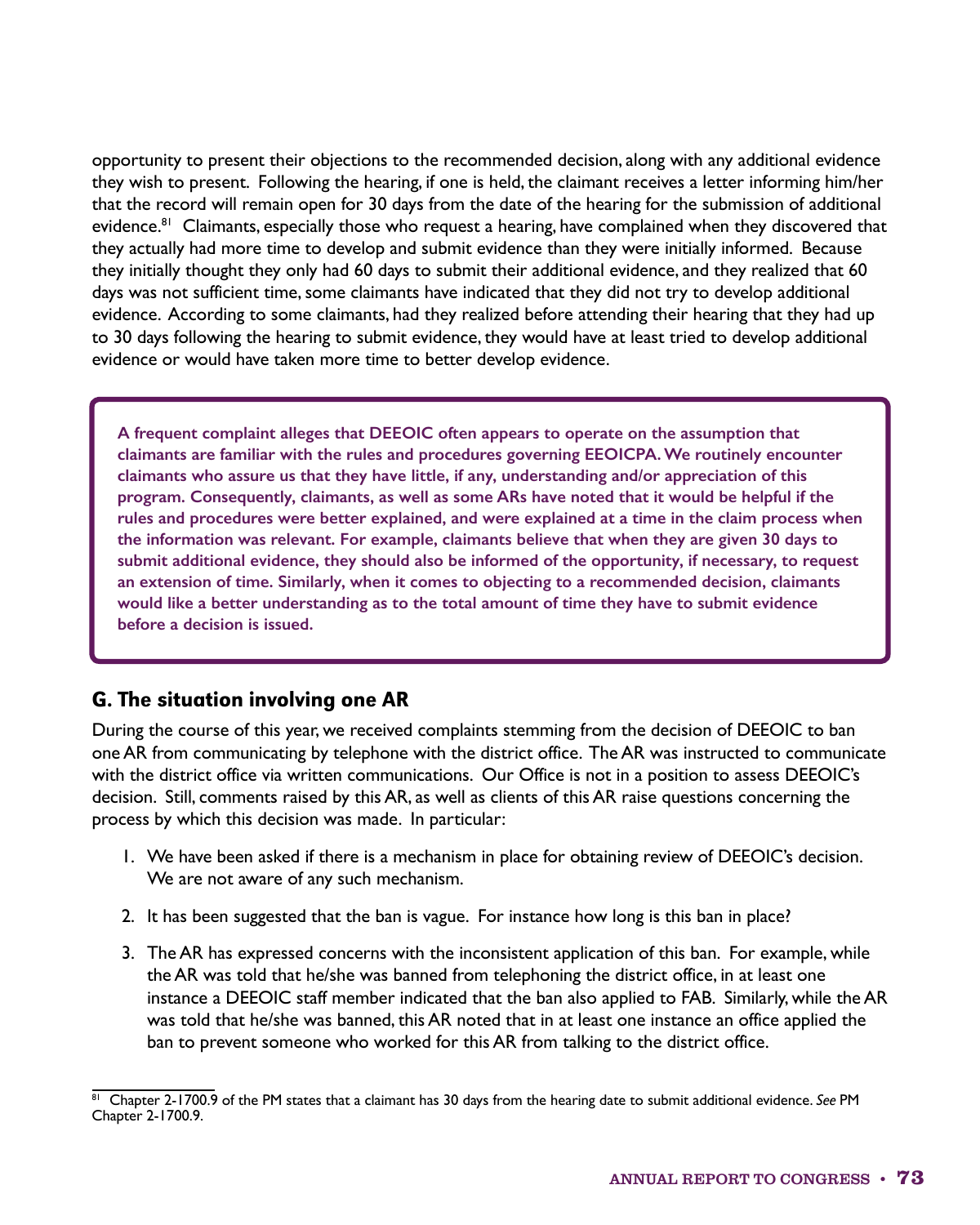# **Issues Concerning Authorized Representatives' and Attorneys' Fees**

### 1. Attorneys' Fees

Claimants find the attorney fee provisions of the statute to be vague and confusing. In particular, claimants complain that the statute does not address many of the common scenarios that arise.

One concern notes that according to the statutory fee schedule, with respect to services rendered in connection with a claim for lump-sum compensation under Part B, an attorney may not receive more than:

- 2 percent for the filing of an initial claim for payment of lump-sum compensation, and
- 10 percent with respect to objections to a recommended decision denying payment of lump-sum compensation.

*See* 42 U.S.C. §7385g(b). Part B claimants have complained that the fee provision does not address the fee for services rendered in connection with medical benefits.

Confusion also arises because Part E simply incorporates the attorney fee provisions found in Part B. *See* 42 U.S.C §7385s-9. The problem is caused because the benefits and procedures in a Part E claim differ from the benefits and procedures followed in a Part B claim – and this is especially true when it comes to Part E claims filed by workers. As a general rule, if a Part B claim is accepted, the claimant receives lumpsum compensation of \$150,000, and if the Part B claim is filed by the worker, the worker is also entitled to medical benefits for the accepted condition. In Part E claims filed by a worker there is what many consider to be a two-step process. If the worker files a claim and that claim is accepted, the worker first receives a medical benefits card entitling him/her to medical treatment for the accepted condition. To receive monetary compensation under Part E, the worker must separately file and be accepted for wage loss and/or impairment compensation.

Questions often arise concerning the attorney fee that can be charged when a Part E claim is accepted and the worker receives a medical benefits card, but the worker is not eligible for monetary compensation. Since the attorney fee provision only refers to 2 and 10 percent of lump-sum compensation, we are asked how an attorney fee is determined when a Part E claimant is successful in obtaining a medical benefits card, but does not receive monetary compensation.

Similarly, Part E claimants question if and how ARs are paid for services rendered in connection with billing issues, as well as for services related to medical benefits – issues that often arise subsequent to the acceptance of the claim. Once again, since these are services that do not generate monetary compensation, claimants question the basis for determining the fee that an AR can charge.

A common complaint to the Office, by both claimants and ARs, is that they have nowhere to turn to get clarification on issues relating to attorney fees. In the opinion of some claimants, this lack of guidance has opened the door to situations where a few ARs take advantage of the vagueness found in the attorney fee provision. On the other hand, ARs find it strange that when they try to determine the proper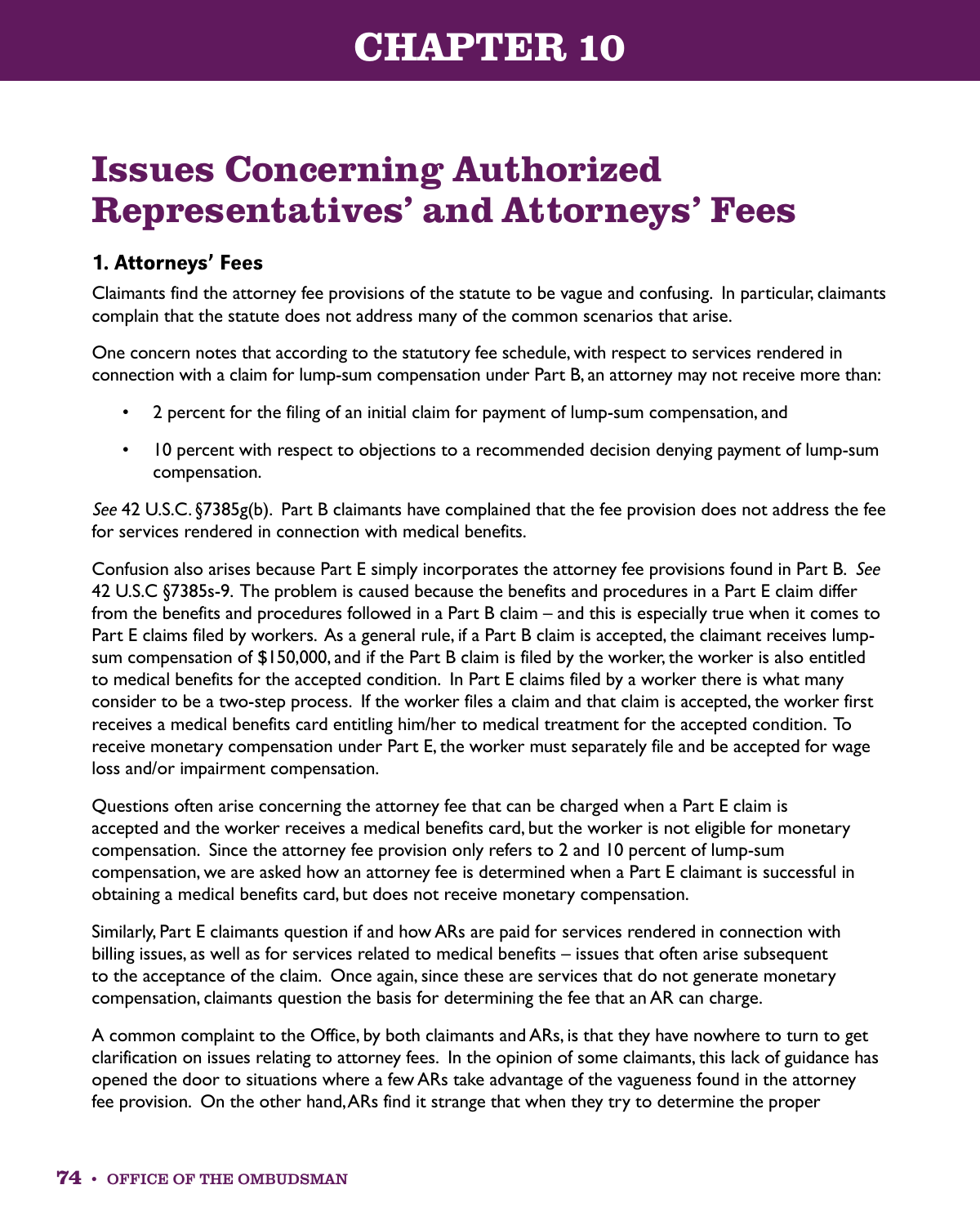amount to charge a claimant, no one seems willing to provide them with guidance. Claimants and ARs understand that the fee schedule is found in the statute and thus may have to be addressed by Congress. Nevertheless, they question whether DEEOIC could do more to clarify its interpretation of this provision.

### 2. ARs

The conduct of a few ARs also continues to generate complaints.

Misleading representations – The Office received reports of ARs who try to give the appearance that they are affiliated with the government. One example brought to our attention this year was a brochure distributed by an AR. It was alleged that this AR took a brochure prepared by DEEOIC and inserted its name on the brochure. What concerned the person who brought this matter to our attention was that in copying the brochure, while the AR had inserted its name, the AR had left the words "U.S. Department of Labor," as well as the DOL seal on the brochure. The fear was that those reading this brochure might think that this AR was affiliated with DOL.

Issues related to new SECs – The Office received complaints suggesting that when a new SEC is announced, some ARs immediately advertise in the local media, offering their services. Some people have called to complain that it does not appear that these ARs tell claimants (and many claimants are unaware) that if they previously filed a claim and that claim was denied, DEEOIC automatically reviews the claim to determine if it is included in the new SEC.

AR no longer assisting the claimant – Pursuant to the PM, a claimant can only have one AR at a time. *See* EEOICP PM Chapter 2-0400.2(b). Most claimants understand the intent behind this provision. Nevertheless, there are instances where this provision causes problems. The two most common problems that we encounter are: (1) instances where the AR is only assisting the claimant with certain issues pertaining to his/her claim, and (2) instances where claimants do not realize that they need to withdraw the AR's authorization.

• The AR is only assisting the claimant with certain issues – There are instances when ARs only assist claimants with certain aspects of a claim, such as establishing entitlement to compensation or with the claim for wage loss and/or impairment, and do not provide assistance with other aspects of the claim, such as obtaining medical benefits or the payment of bills.<sup>82</sup> Problems arise when the claimant needs assistance interacting with DEEOIC on an aspect of their claim, and it is an aspect of the claim where the AR is not providing assistance. If someone else attempts to assist the claimant, DEEOIC informs that person that it will only discuss the claim with the claimant and/or the AR. While claimants understand the intent of this rule, we receive complaints asserting that this rule did not make allowances for situations where the AR is not assisting the claimant with certain aspects of their claim.

 $^{82}$  It is not entirely clear why some ARs choose to only assist claimants with certain services. Some believe that ARs make this distinction because of the fee schedule. There is a belief that ARs are more likely to provide assistance when it is clear that the fee schedule applies – such as with establishing entitlement to benefits and obtaining compensation for impairment and/or wage loss. On the other hand, when it comes to services related to obtaining medical benefits and resolving billing issues, because the fee schedule is not clear if and how an AR is compensated, some feel that ARs tend to shy away from assisting claimants with these matters.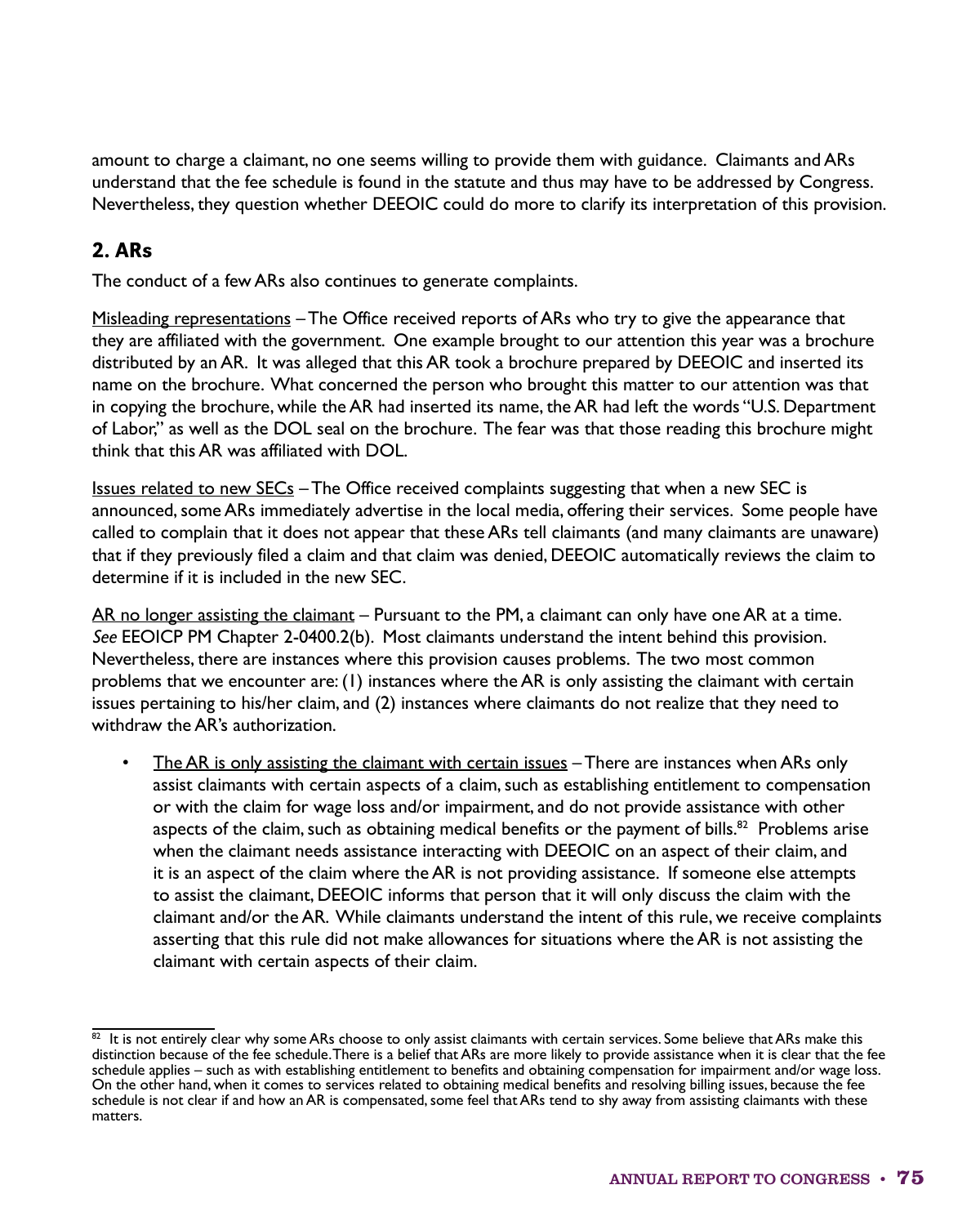Moreover, many of the situations the Office encountered were further complicated by the incapacity of the claimant. We encountered instances where the problem at hand involved an issue where the AR was not providing assistance and unfortunately the claimant was not capable of interacting with DEEOIC. When a family member tried to assist their loved one, they discovered that DEEOIC would not talk to them since they were not the AR. And in many of these situations, the option of terminating the AR and having themselves appointed the AR is not very appealing. In many instances family members are hesitant to take actions that could significantly impact their loved one's case, and this is especially true when the family member is not familiar with EEOICPA. Often adding to the family member's desire not to negatively impact their loved one's claim is the hope that the loved one's incapacity will only be short term. Thus, in spite of the intent of this rule, family members find it frustrating when they are unable to assist their loved one with obtaining necessary medical care or preventing the initiation of a collection action on a bill because the AR is not handling those aspects of the claim and DEEOIC will not talk to them because he/she is not the AR.

• Claimants do not withdraw the AR's authorization – When a final decision accepts a claim, oftentimes the last thing on the claimant's mind is their authorization of an AR. Moreover, some claimants are under the assumption that the acceptance of the claim terminates the appointment of an AR. As a result, we encounter situations where months, and sometimes years after the acceptance of the claim, the claimant appoints a new AR only to be informed that this new appointment is not effective since the claimant never withdrew the appointment of the previous AR. This problem can be resolved by having the claimant withdraw the previous appointment. However, we are aware of instances where, due to health or other factors that diminished the claimant's capacity, obtaining the claimant's written authorization was problematic.

It has also been brought to our attention that because some claimants assumed that the appointment of the AR terminated with the acceptance of the claim, these claimants did not realize that DEEOIC continued to forward documents to the AR. We are aware of situations where this caused significant problems because when the claim was filed, DEEOIC was only provided with the address of the AR and not the claimant. Since it only had the AR's address, correspondence from DEEOIC was only forwarded to the AR. Over the year, the Office was approached by claimants who complained that DEEOIC was not communicating with them on matters such as medical benefits or the payment of a bill. In response to our inquiry, DEEOIC informed us that all correspondence was mailed to the only address it had - the address of the AR. When we informed the claimant of this response, some were adamant that they never received this correspondence from their AR.

As we draft this report, DEEOIC is in the process of revising its regulations. Claimants have expressed a hope that these revisions include a requirement that ARs must provide DEEOIC with claimant's address, thereby ensuring that a copy of all documents are directly mailed to the claimant as well.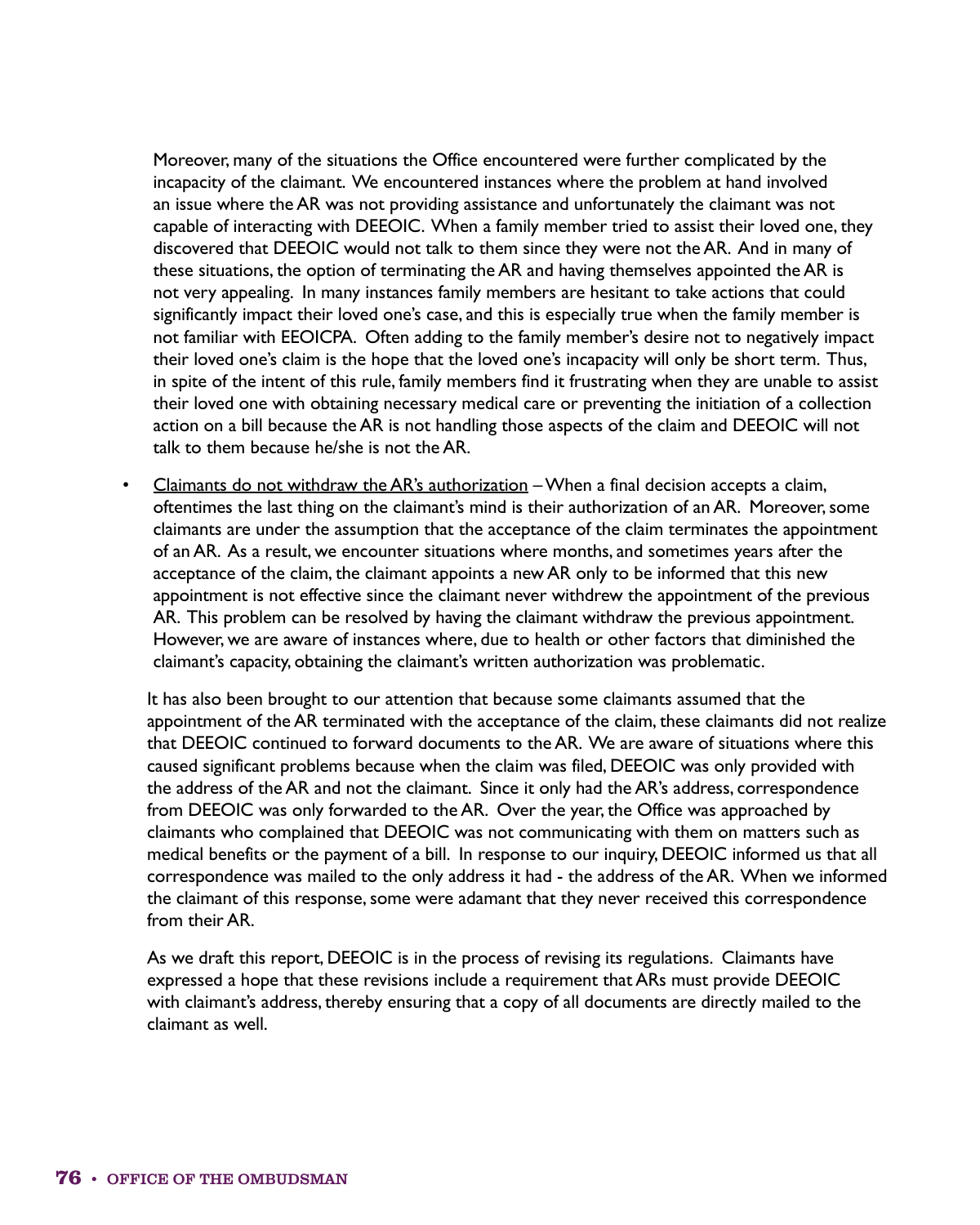# **Issues Related to Home Health Care Providers**

### A. Aggressive Solicitations

The Office continued to receive complaints alleging that personnel associated with some home health care providers engaged in questionable conduct. Claimants complain of unsolicited telephone calls and aggressive visits to their homes. It especially concerns claimants when they receive unsolicited telephone calls or visits from people who know that they filed an EEOICPA claim (and sometimes appear to know when the claim was accepted). This prompts claimants to ask how a person associated with a home health provider knew so much about their claim. In some instances, claimants also suggested that the personnel associated with the home health care provider were overly aggressive in trying to convince the claimant to use the services of a particular provider.

### B. Conflict of Interest Confusion

#### Application of DEEOIC's Conflict of Interest Provision – Issue 1

According to EEOICPA Bulletin 14-04, DEEOIC will not recognize the designation of an AR when DEEOIC finds that the individual could directly benefit financially as a result of his/her role as the claimant's AR, aside from the fee authorized by law. *See* EEOICPA Bulletin NO.14-04 (Effective July 1, 2014). This provision, for example, bars an individual from serving as a claimant's designated AR while at the same time being paid as a home health care provider. The Office continued to receive complaints suggesting that this bulletin is too broad. In particular, claimants question the application of this bulletin in situations where the person serving as the AR and providing home health care is a family member – and especially where this person is a family member living in the same residence with the claimant. Claimants contend that this bulletin fails to appreciate how difficult it can be to find someone willing to provide care, let alone find someone who the claimant is willing to let into his/her house. Moreover, for many claimants, there is an issue of trust. An AR will have access to the claimant's social security number and medical records. In addition, some claimants have stressed that they are not in a position to closely monitor the home health provider who comes into their home. Consequently, some claimants prefer to entrust these jobs to someone they know and trust.

#### Application of DEEOIC's Conflict of Interest Provision – Issue 2

During the course of the year, we heard from home health care providers who conceded that there were some in their industry who abused the system. Most of the providers we talk to support DEEOIC's efforts to rein in abuse. However, many of these providers questioned DEEOIC's approach to the problem of abuse.<sup>83</sup> We talked to providers who described DEEOIC's approach to abuse as a "one size fits all" approach in which everyone was treated as a potential abuser. Providers suggested that rather than imposing broad rules, it might be more effective to directly address the abusers.

 $\overline{^{83}}$  Moreover, if the claim is accepted, the AR may have access to the claimant's bank routing number.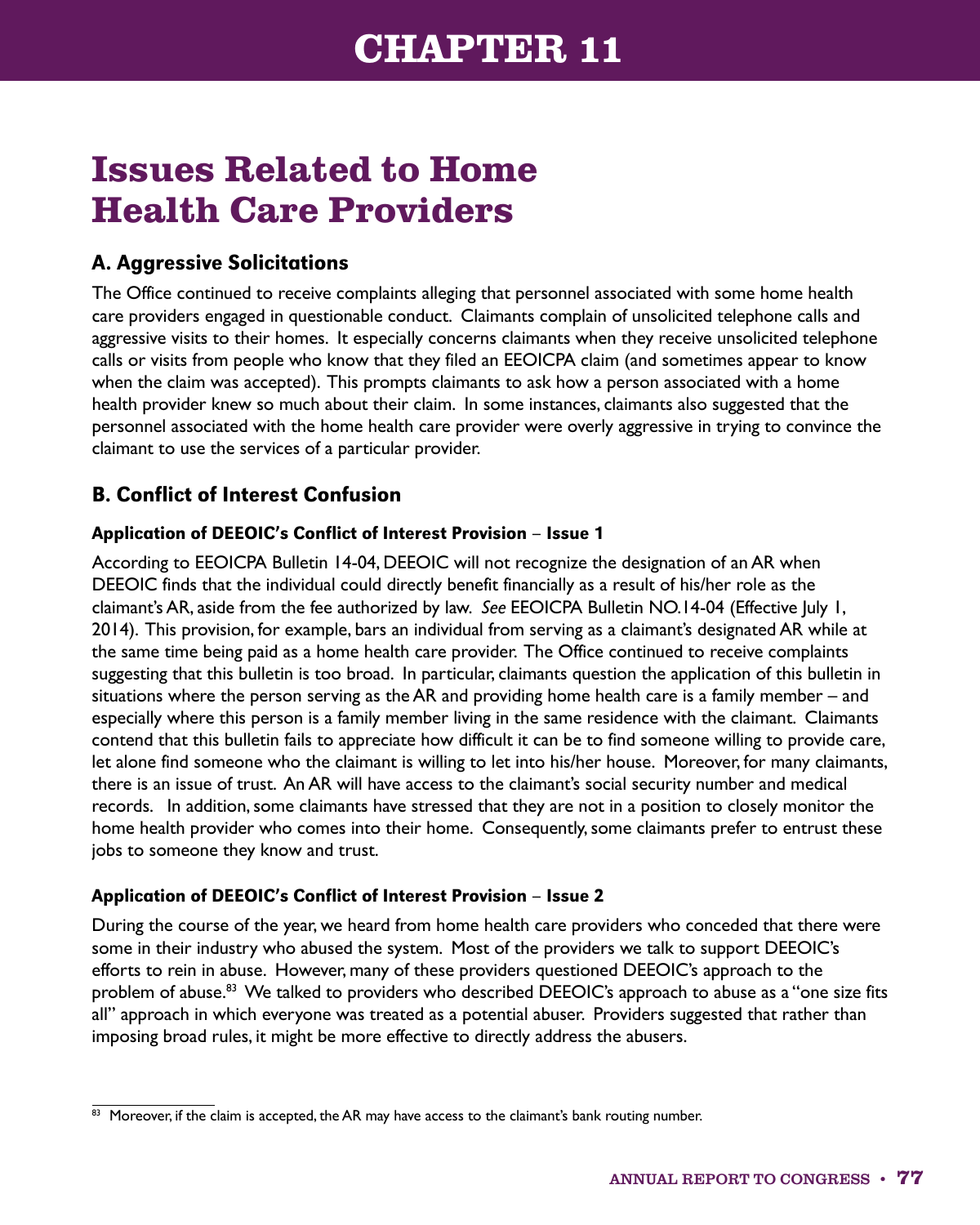Specifically, providers suggested that DEEOIC's broad rules sometimes worked to prevent claimants from receiving needed advice. Some providers have complained that the sentiments underlying EEOICPA Bulletin 14-04 sometimes work to prevent them from ensuring that claimants receive needed care – and that this arises even when the provider is not attempting to also serve as the AR.

The Office heard from providers who believed that because of their experience with the EEOICPA program, as well as their regular visits with the claimant, they are often in an ideal position to identify when a claimant was struggling with an EEOICPA claim, as well as when a claimant was not fully aware of all of the assistance to which he/she might be entitled. While providers assured us that as a first step they usually tried to encourage the claimant to contact DEEOIC for assistance, instances arose, when for a variety of reasons, a claimant could not or would not follow up with DEEOIC on their own. Some providers have suggested that these situations present them with a dilemma. On the one hand, these providers feel obligated to assist these claimants. However, some providers have indicated that they fear that if they telephone or otherwise contact DEEOIC on the claimant's behalf, they will be accused of trying to take financial advantage of the claimant – and they fear that they will face these accusations even when they are not seeking to be designated as the AR. Some providers also indicated that they fear that once their efforts to assist a claimant are known, the case will be flagged as one posing a potential conflict of interest, thus possibly delaying the adjudication of the claim (and possibly subjecting the case to greater scrutiny).

We talked to providers who assured us that they did not want to assume the role of a claimant's AR. Yet they felt that there needed to be a mechanism (and a recognition) that because of their unique relationship with claimants there would be times when providers needed to at least alert the Resource Center and/or the District Office to a problem, as well as situations when a provider might be useful in assisting the claimant in articulating the problem.<sup>84</sup>

<sup>84</sup> When we advise a claimant to contact the Resource Center (or the District Office), we routinely ask the claimant for permission to provide the Resource Center (or the District Office) with a heads up. We initiated this practice because we recognized that in spite of our suggestion, some claimants would not contact the Resource Center (or the District Office). Moreover, when the matter involves a complicated issue, we sometimes provide a brief outline of the issue.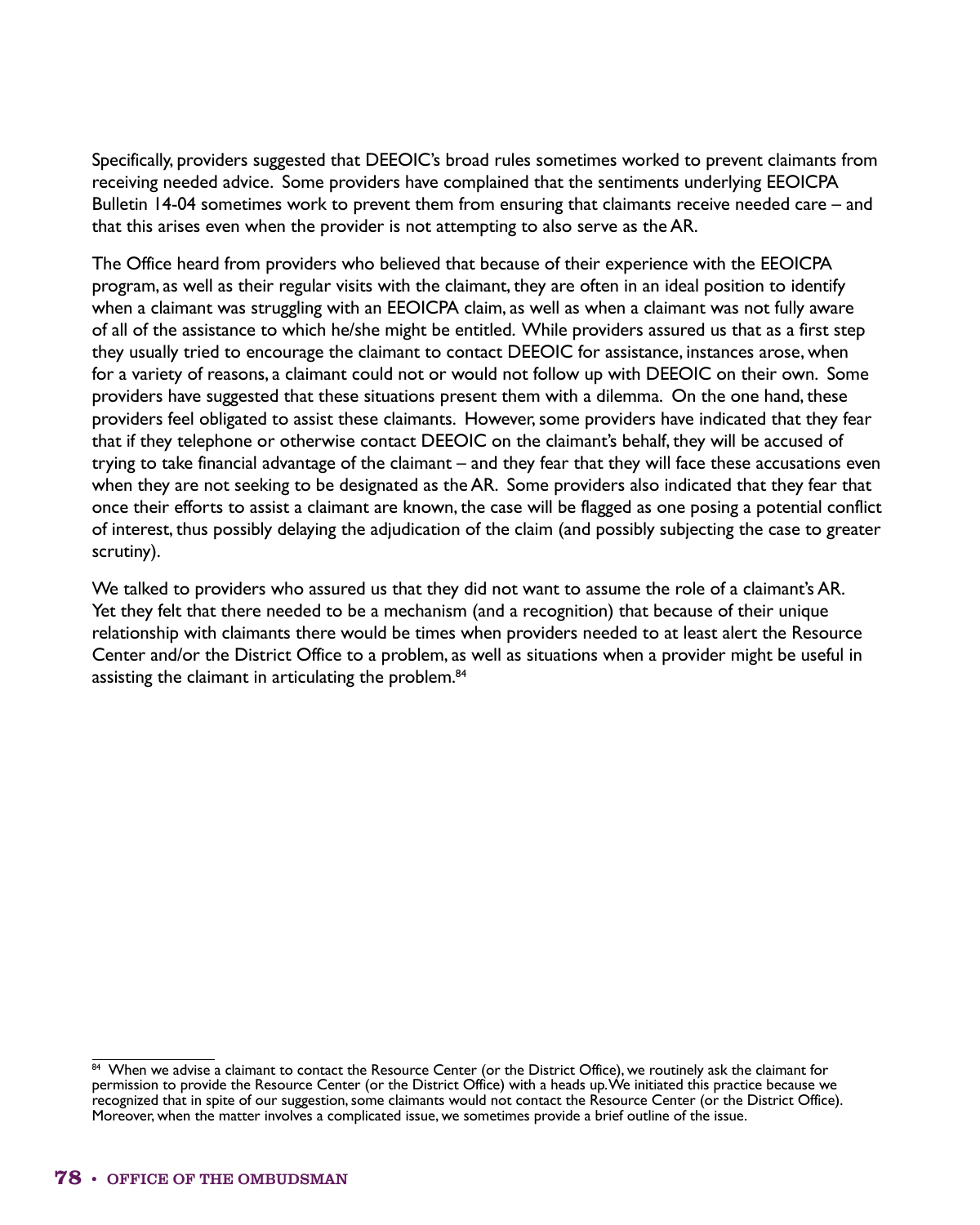## Case Study Six

**Trying to set forth the number and types of complaints that the Office receives in a year is complicated by the fact that most claimants do not contact us just to report one incident or event. We often find that when claimants come to us, it is after a series of interactions with DEEOIC (or the other agencies involved in the administration of this program). Or they come to us after multiple efforts to resolve a problem have been unsuccessful. In addition, there are other claimants who contact us each time they encounter a hurdle with the processing of their claim that they are unable to overcome. Throughout this report we briefly discussed some of the complaints that we received during the year. We already discussed one aspect of the following case. Here is a full discussion of our interactions with one claimant.**

**The spouse serves as the claimant's AR. The first matter came to our attention when a concern arose as to the pace of the handling of this case. This former worker filed a claim on June 25, 2015. According to DEEOIC, while the EE-1 (claim form) had a request to expedite from a physician, the physician who signed the request was not the personal physician. The physician who made the request to expedite the claim subsequently followed up with DEEOIC on September 8, 2015. Thereafter, on September 14, 2015, the CE contacted the AR to inform him/her that DEEOIC was not aware of the claimant's terminal status. The CE then advised the AR of the need to submit a letter from a treating physician confirming the claimant's terminal status. When this matter was brought to our attention, the AR questioned why it had taken until September 14, 2015, and then only after the physician had followed up, to inform him/her of the need for a letter from the treating physician confirming the terminal status. The AR also questioned the amount of medical documentation needed to support the terminal status of someone who was in hospice care. In any event, DEEOIC received medical documentation supporting the terminal status on September 29, 2105.85**

**Around the same time the AR submitted the documentation supporting the terminal status, the AR learned that the CE had called a social worker at the hospice questioning the affidavits submitted to verify the worker's employment. Even if the CE wanted to inform the social worker that there was a problem with the claim, claimant questioned the necessity of telling the social worker that the affidavits "looked forged." Claimant also questioned the need to make such an allegation to a third party, especially before talking to the AR.86**

 $85$  This case illustrates something we frequently encounter – claimants are often processing a claim while in the midst of other challenges.

<sup>86</sup> When notified of the concern with the affidavits, the claimant was able to explain that two of the affiants had received assistance from the Iowa FWP in preparing their affidavits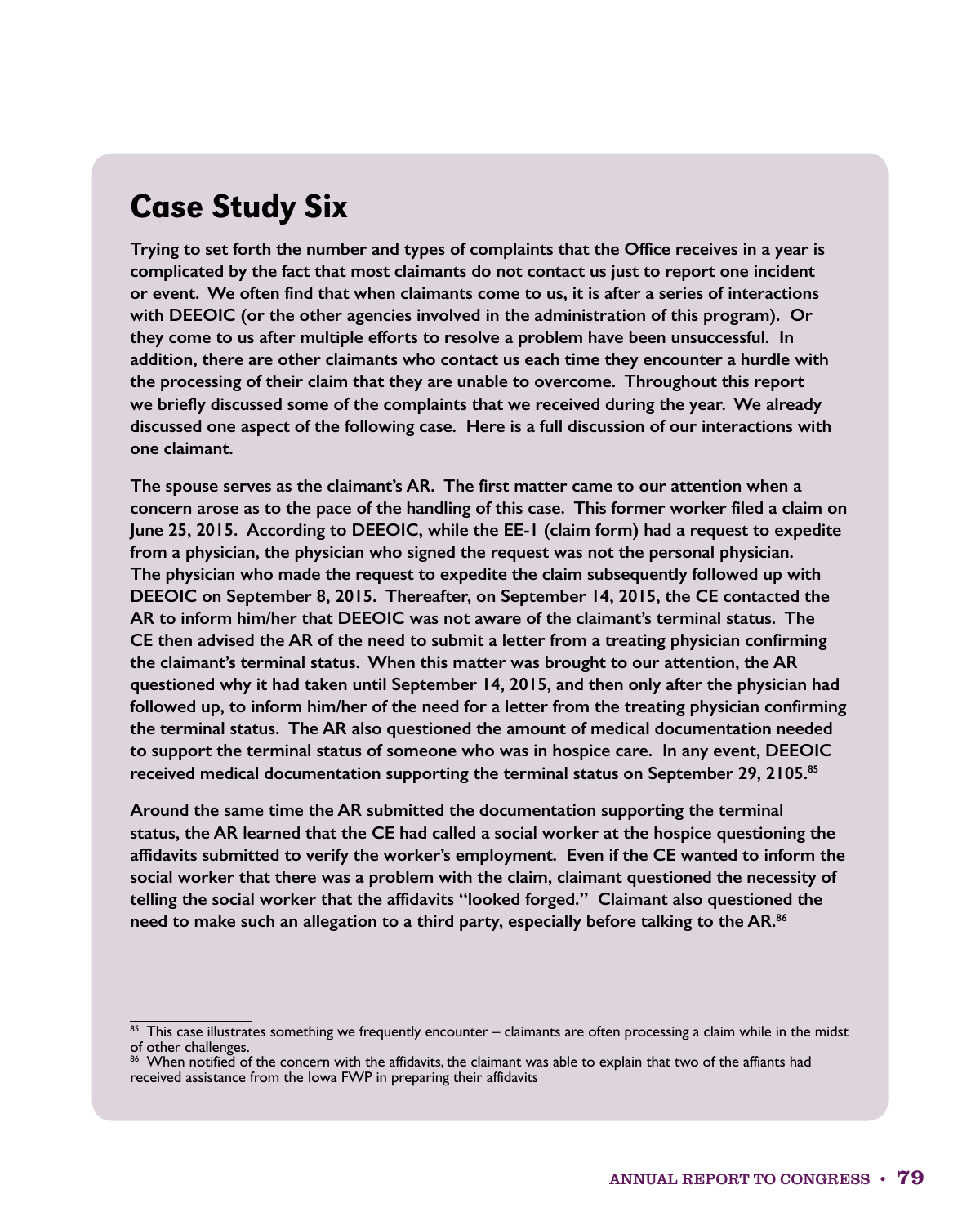**On October 14, 2015, the claimant's Part B and Part E claims were accepted. In terms of monetary compensation, the claimant received a lump sum Part B award, but now had to separately file for impairment compensation under Part E.<sup>87</sup> On October 19, 2015, claimant submitted Form EN-11A which serves to inform DEEOIC that he/she was selecting a physician to perform the impairment evaluation and rating. The impairment rating was also submitted on the same date. Unfortunately, the claimant passed away on October 24, 2015, prior to payment of the impairment award. Since the covered employee died prior to the payment of Part E compensation, the survivor was not eligible to receive the impairment award. 20 C.F.R. §7385s-1(2). Instead the survivor had to file a Part E survivor's claim. 20 C.F.R. §§7385s-1(2) and 7385s-2. Consequently, this surviving spouse believes that he/she was financially impacted by the delay in designating this as a terminal case, as well as by the delay surrounding the acceptance of the affidavits.**

**The survivor then filed a survivor's claim. In response, the survivor received a letter from the CE acknowledging receipt of the marriage certificate, but noting that the marriage certificate was unclear as to when the claimant and employee married. The letter suggested that in order to confirm the wedding date the claimant could send a copy of a wedding announcement or a copy of a wedding photo with the date on it. When this matter was brought to our attention, the survivor could not understand why the marriage certificate was not clear. In addition, this survivor, who had lost his/her spouse less than two months earlier, was not eager to search for a wedding announcement or a wedding photo with a date on it. When the survivor's concern was brought to DEEOIC's attention, DEEOIC explained that the copy forwarded to the CE was illegible. Claimant wished that the initial letter from DEEOIC had been as clear in articulating the problem. The matter was resolved by forwarding a better copy of the marriage certificate to the CE.**

**The letter from the CE also acknowledged receipt of the death certificate. Under "MEDICAL EVIDENCE YOU NEED TO SUBMIT," the letter indicated that the claimant "may" submit a physician's narrative report detailing the covered medical conditions. The letter also suggested that the claimant provide the physician with a copy of the EE-7 (Medical Requirements under the Energy Employees Occupational Illness Compensation Program Act) when requesting the necessary medical records. This request puzzled the survivor. He/she had already submitted the death certificate, the worker died ten days after acceptance of a claim for the same covered conditions, and the worker was in hospice care during the entire processing of the claim. This survivor was at a loss as to the additional medical evidence sought by the CE. When this matter was brought to DEEOIC's attention the claimant was informed that upon further review, no additional evidence was required.**

 $\frac{87}{10}$  It does not appear that the claimant filed a claim for wage loss.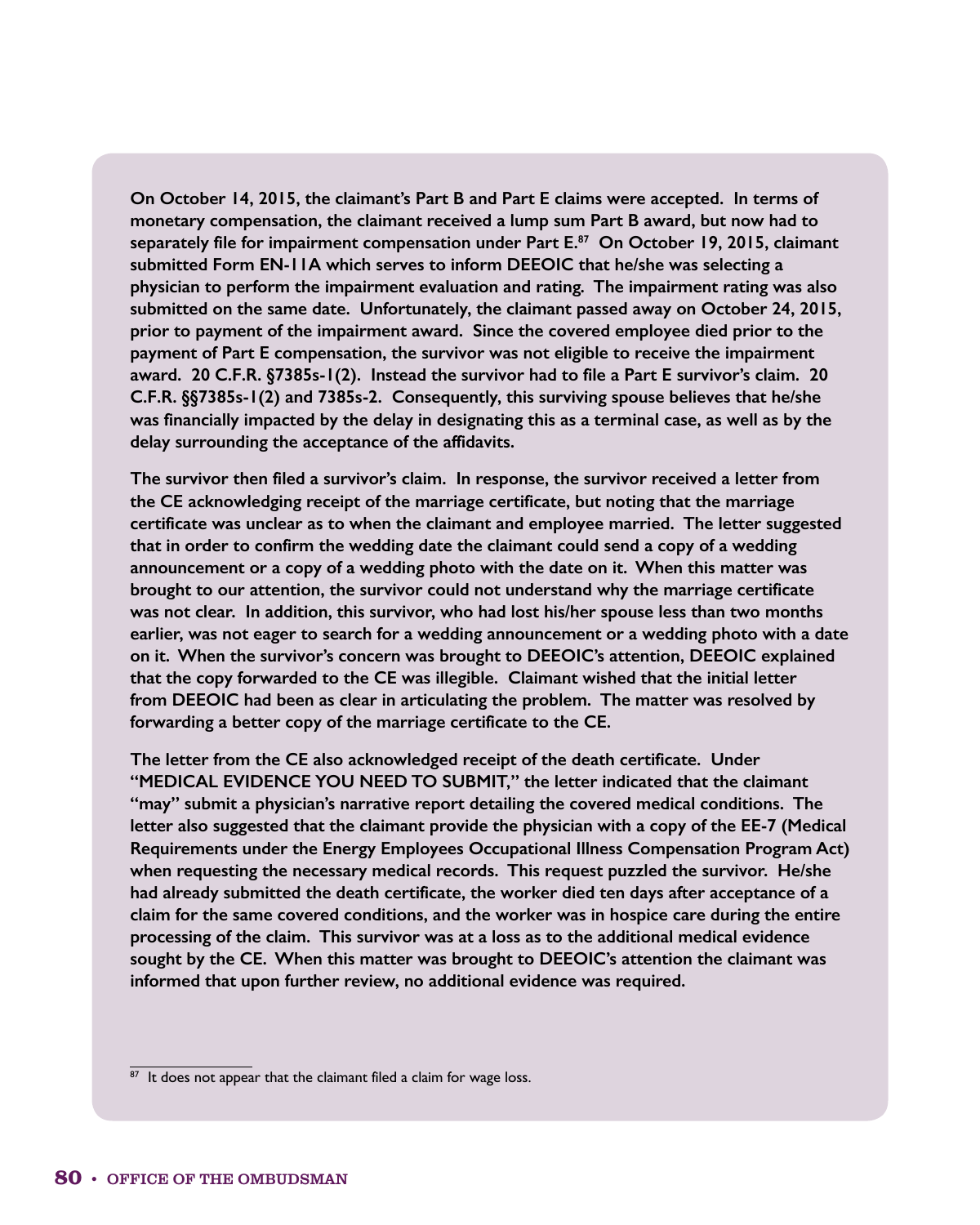# **SUMMARY**

**A**s in previous years, the complaints the Office received in 2015 addressed virtually every aspect of the claims process. Thus, the concerns brought to our attention in 2015 spanned from issues involving the delayed notice of the existence of this program to issues involving the receipt of home health care following the acceptance of a claim. Moreover, as in previous years, the complaints that we received did not simply come from claimants with denied claims, or those whose claims were about to be denied. We also received complaints from individuals who were in the midst of processing a claim, as well as some who encountered problems following acceptance of their claim. In addition, as Table 2 illustrates, complaints are not centered on any one part of the country and are not limited to a few facilities.

Yet, while the Office received complaints addressing virtually every aspect of the claims process, there are some common themes that arose from the issues we encountered in 2015.

- 1. We continue to encounter claimants who contend that they only recently learned of this program. These claimants often question why it took so long for them to learn of this program. Some of these claimants find it troubling that the government never notified them of this program and instead, they only learned of this program from a friend or neighbor. Regardless of how they learned of the program, claimants who feel that there was a delay in notifying them of this program often believe that the adjudication of their claim was negatively impacted by this delay. Some believe that due to the delay evidence was destroyed. There are also claimants who believe that the amount of compensation paid on their claim was impacted by a delay in receiving notice of this program. Based on our observations, we believe that there are potential claimants who still do not know about this program.
- 2. Some claimants go through the entire adjudication process without ever acquiring a good understanding of how this program works and in some instances, this can have an impact on a claimant's ability to develop his/her claim. For example, while a lot of useful information can be found on DEEOIC's website, we encounter claimants who do not know that this website exists, or do not appreciate the value of information found on this website. Moreover, even when they are aware of DEEOIC's website, some claimants find it hard to use this website because: (1) they do not have access to the internet, (2) they are unable to navigate this website, and/or (3) they do not understand the information that they locate. A common complaint suggests that in developing tools and providing information, DEEOIC often appears to assume that claimants fully understand the program. However, we frequently encounter claimants whose understanding of EEOICPA is cursory at best. Claimants suggest that it would help if more effort was made to show them how to access and use the various tools/resources that have been developed. They have also indicated that they could benefit from a better guide or index directing them where to locate information.
- 3. Questions arise concerning coverage under this program specifically who is covered, the facilities covered, and the illnesses covered under EEOICPA. Claimants would like someone to explain the rationale for covering some employee and some illnesses, while other employees and other illnesses are not covered under this program. Similarly, claimants would like a better understanding as to why certain facilities are not covered under this program. Since Congress has already recognized that state workers' compensation programs oftentimes do not provide a uniform means of ensuring adequate compensation for the types of occupational illnesses and diseases related to these sites, individuals who are not covered under this program would also like someone to direct them to a program that will compensate them for the illnesses that arise from employment at these facilities.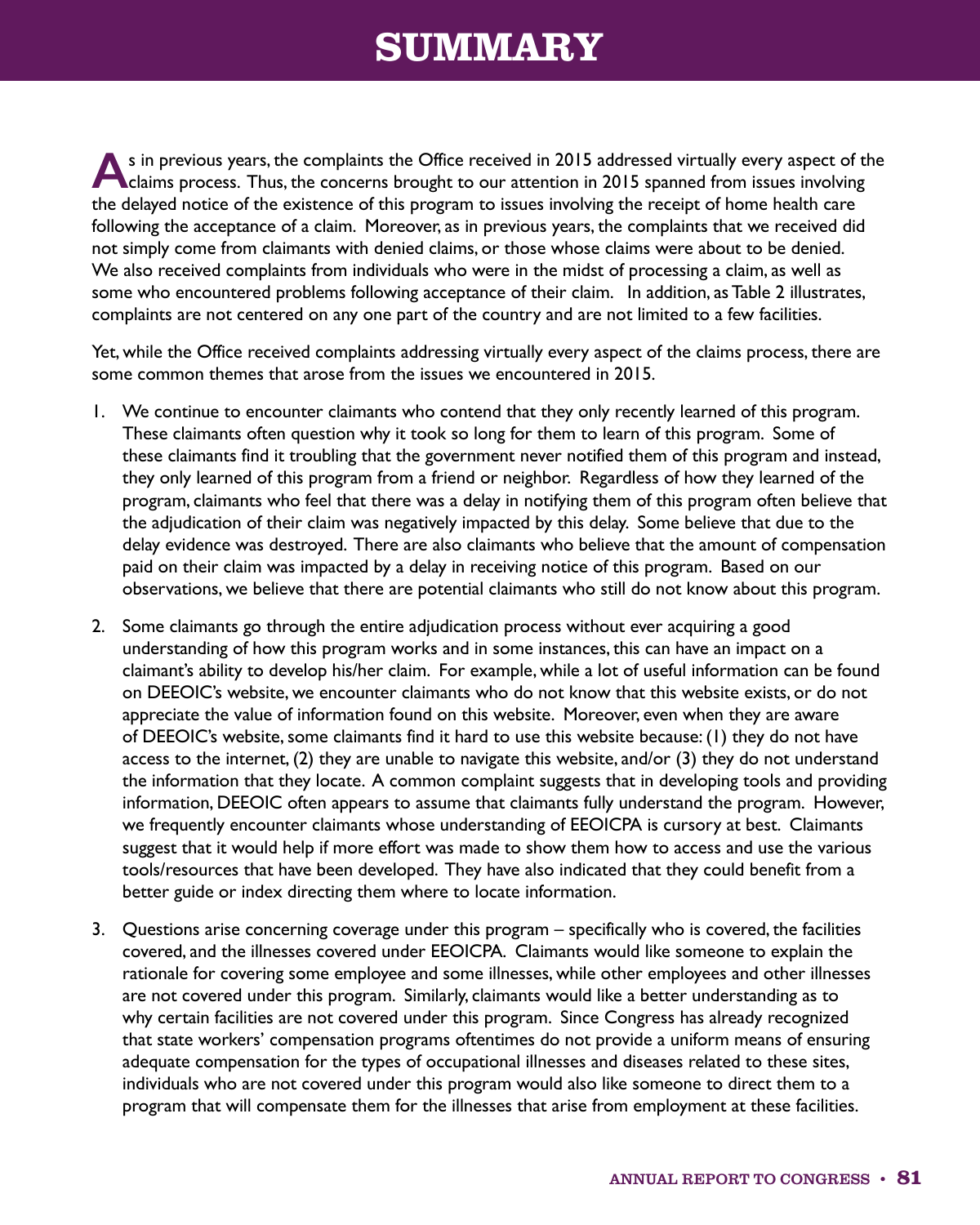- 4. Another common issue involves the problems encountered by claimants when trying to locate evidence. Section 7384v of the statute states that the President shall "provide assistance to the claimant in connection with a claim…" 42 U.S.C. §7384v(a). We routinely talk to claimants who believe that this provision was passed because Congress realized that there would be instances when relevant evidence had been destroyed and other relevant information was never collected. In response to claimant's complaints that there needs to be more assistance, DEEOIC has indicated that under EEOICPA, the burden of proof is on the claimant. Claimants understand that they bear the burden of proof. Nevertheless, they also believe that §7384v must have some meaning. Therefore, claimants would like clarification as to the assistance anticipated by this provision, as well as clarification as to who is expected to provide this assistance.
- 5. While DEEOIC has made strides in providing well-reasoned decisions, the weighing of evidence in decisions continues to generate complaints. Claimants still complain that decisions (or letter decisions) merely informed them of the outcome of the claim. As one would expect, these complaints are most frequently raised when decisions merely inform the claimant that the claim was denied. Claimants contend that merely being informed that the claim was denied is not sufficient. According to claimants it is critical to know why the claim was denied – this not only helps to explain the decision, it also provides guidance as to what the claimant needs to do to further develop his/her claim. Claimants also complain that there are instances when relevant factors are not considered when evidence is weighed. These relevant factors include, the qualifications of the respective physicians; the length of time or the number of times a physician saw the claimant; the documents the physician reviewed in making his/her determination; as well as the physician's familiarity with the facility in question. When these factors are not even mentioned by the CE or HR, claimants question the extent to which they were recognized and/or considered.
- 6. There are concerns with the application of the burden of proof. One concern involves the fact that claimants are not always certain when the "at least as likely as not" standard applies and when the "more likely than not" standard applies. Another concern involves the fact that some claimants believe that there are instances when the burden placed on them is greater than either the "at least as likely as not" or the "more likely than not" standard. For example, claimants argue that DEEOIC's refusal to rely solely on the affidavit of the worker, and to insist that there be documents in the record to support the affidavit, results in placing a higher evidentiary burden on them than that used in criminal proceedings. We also continue to hear from claimants who believe that they were required to prove facts with almost near certainty. Some claimants have suggested that the requirement to prove facts with documentary evidence often means that they must prove the fact with near certainty.
- 7. Claimants continue to have questions concerning the weight given to PM provisions, bulletins, circulars and policy teleconference notes. In particular, concerns arise when these documents are the only basis cited in drawing conclusions of law in decisions. Claimants question DEEOIC's interpretation of the word "presumption", particularly as it relates to policy guidance for Part E claims. Claimants assume that if a presumption exists under Part E, should they fail to meet the presumption, their case will still be fully adjudicated under the Part E standard of causation. Thus, claimants have expressed frustration and confusion when they are informed that presumptions under Part E must be met or their claim must be denied.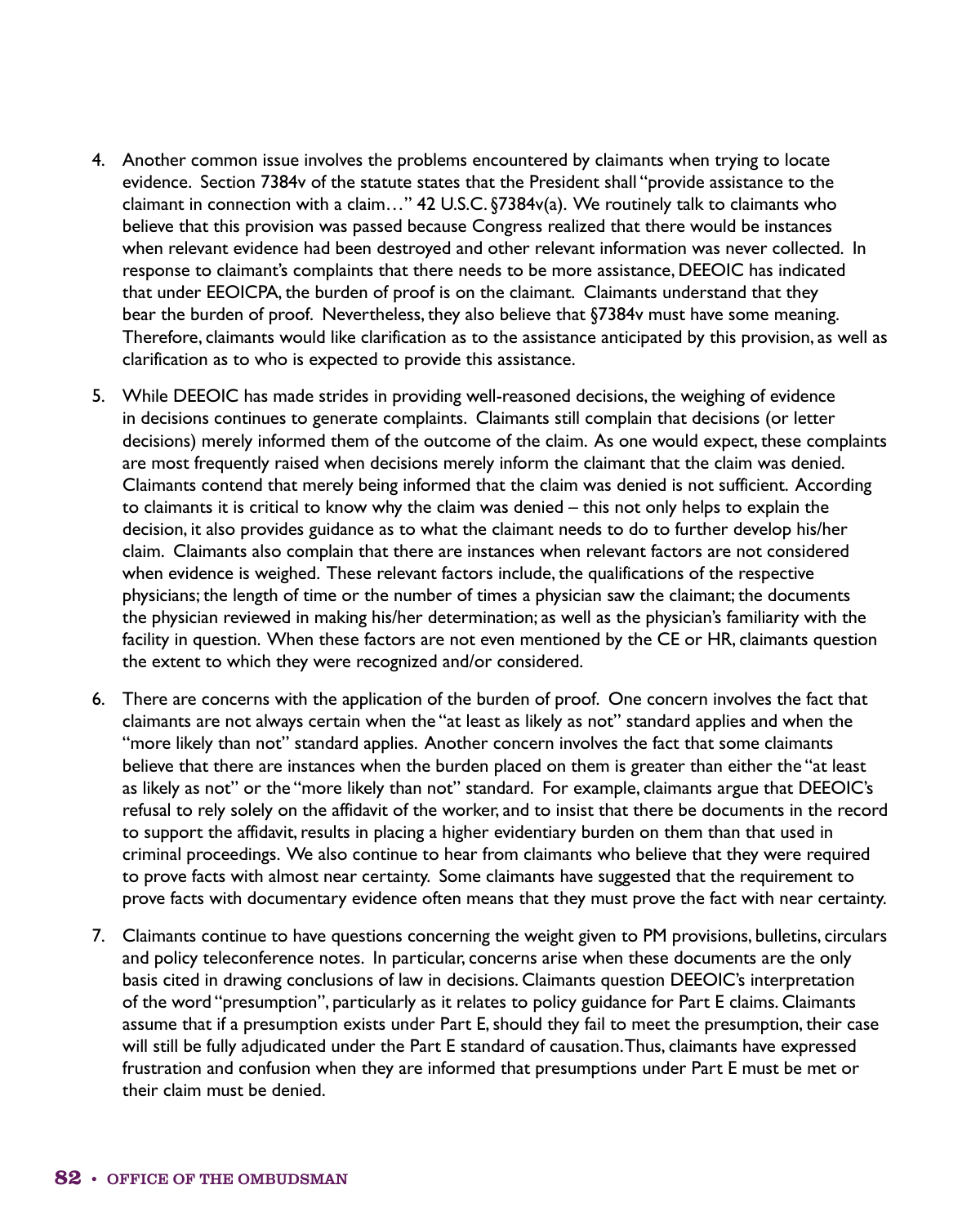- 8. In recent years, a large number of the complaints that we received involved issues related to home health care and medical billing. In a general sense, claimants believe that decisions concerning home health care need to be better explained. For instance, claimants believe that if after previously approving the same level of care DEEOIC subsequently decides it needs more information, DEEOIC ought to explain why more information is needed, and needs to be specific as to what it is seeking. In addition, claimants and providers believe that if they respond to a request for information and DEEOIC determines that the information provided is not adequate, DEEOIC should not simply resend the same request for information. Rather, claimants and providers suggest that if additional information is submitted and DEEOIC determines that this information still is not sufficient, DEEOIC ought to make an effort to better explain what is being sought.
- 9. With respect to medical billing, claimants contend that it would be useful if more assistance was provided. If a claimant utilizes a provider enrolled in the program, that provider is able to directly submit his/her bill for payment. However, there will be instances where claimants are seeking reimbursement for bills that he/she paid out of pocket – such as instances where the claimant paid bills out-of-pocket while the claim was pending. Claimants believe that it is not reasonable to expect them to be intimately familiar with the bill paying process and the various forms that must be filed. Consequently, claimants contend that it would help if instead of simply rejecting a bill, they received an explanation, in terms they could understand, outlining why the claim was denied, and where appropriate, explaining what needed to be done to correct any deficiencies. Similar concerns are raised by some providers who contend that the process for paying bills can be burdensome and that assistance is not always easy to locate.
- 10. We encounter claimants who have concerns with some of their interactions with DEEOIC. Most claimants who come to us with complaints alleging inappropriate behavior are adamant that their concerns reflect the actions of just one or two employees, and stress that their complaints are not meant to reflect on the DEEOIC staff as a whole. In fact, claimants who come to us with complaints alleging inappropriate behavior usually go out of their way to emphasize that they also encountered other staff members who were very helpful. Yet, it concerns claimants that they encounter instances where certain staff members are rude or not very helpful. What really troubles claimants is the feeling that there does not appear to be any formal mechanism for addressing their concerns. Because DEEOIC is usually reluctant to grant a request to change CEs, claimants feel "stuck" with a CE regardless of how inappropriately that CE may conduct him or herself. Moreover, claimants find the suggestion that they report such conduct to be useless since there is no established procedure for reporting such conduct. Claimants are usually reluctant to call a telephone number to discuss a complaint about one staff members when they do not know who they are talking to or how their complaint will be handled. Claimants frequently tell us that they fear that when they call to report an incident of inappropriate behavior, the person who is the subject of their complaint will be sitting in the next cubicle (or they will report their complaint to someone who immediately tells the subject of the complaint everything that was said). For some claimants it would help if there was a designated procedure for reporting such complaints. Other claimants have suggested that recording all telephone conversations between CEs and claimants would ensure that DEEOIC had an accurate account of these conversations.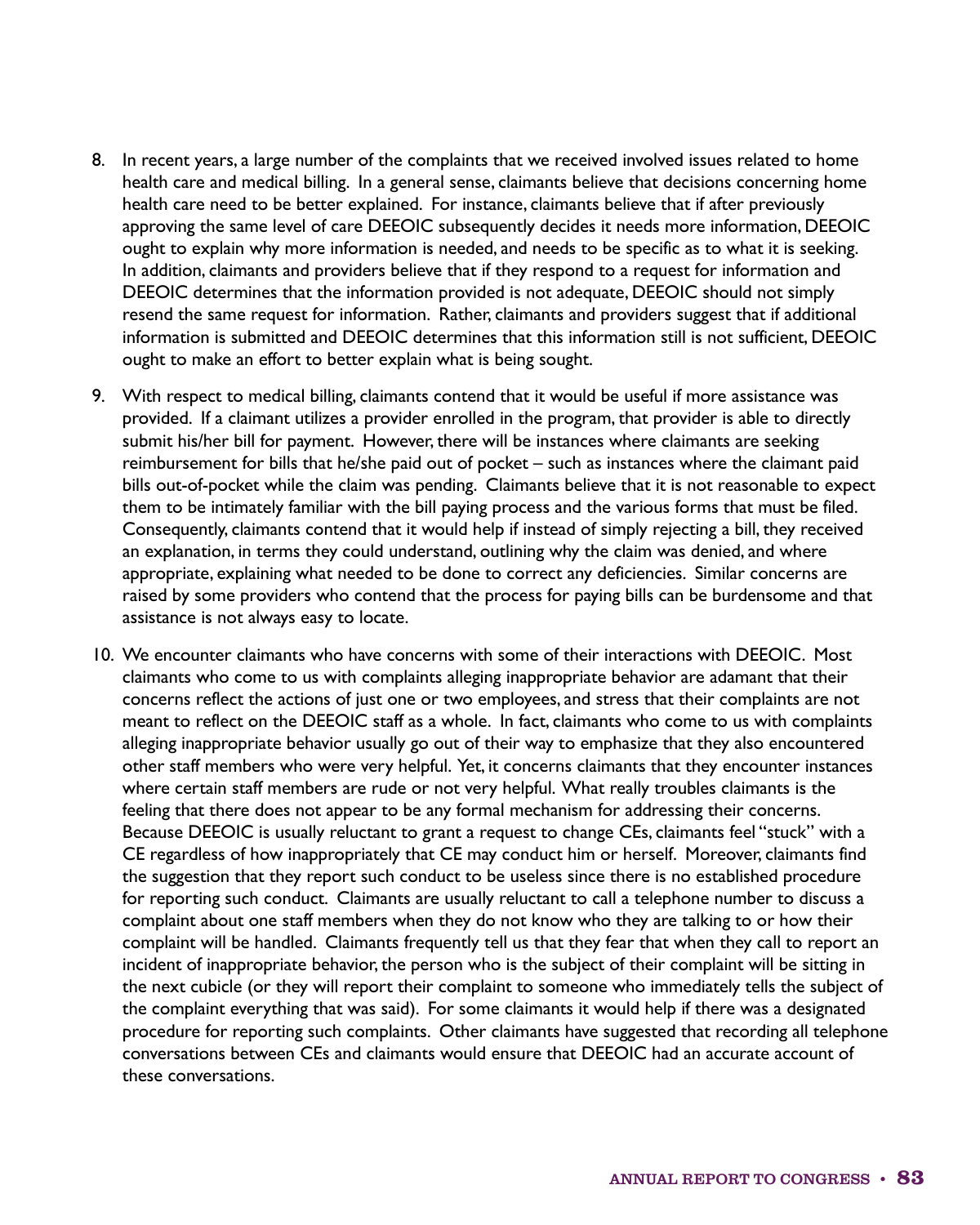# **APPENDIX 1**

# **Acronyms (Abbreviations) Used in this Report**

| <b>ACS</b>     | <b>Affiliated Computer Services</b>                                         |
|----------------|-----------------------------------------------------------------------------|
| <b>AEC</b>     | <b>Atomic Energy Commission</b>                                             |
| AR             | Authorized Representative                                                   |
| <b>AWE</b>     | Atomic Weapons Employer                                                     |
| <b>BeLPT</b>   | Beryllium lymphocyte proliferation test                                     |
| <b>CBD</b>     | Chronic beryllium disease                                                   |
| СE             | Claims examiner                                                             |
| <b>CLL</b>     | Chronic lymphocytic leukemia                                                |
| <b>CMC</b>     | Contract Medical Consultant (formerly known as District Medical Consultant) |
| <b>CPWR</b>    | The Center for Construction Research and Training                           |
| <b>DEEOIC</b>  | Division of Energy Employees Occupational Illness Compensation              |
| <b>DME</b>     | Durable medical equipment                                                   |
| DOD            | Department of Defense                                                       |
| DOE.           | Department of Energy                                                        |
| <b>DOJ</b>     | Department of Justice                                                       |
| <b>DOL</b>     | Department of Labor                                                         |
| <b>EEOICPA</b> | Energy Employees Occupational Illness Compensation Program Act              |
| <b>ERDA</b>    | Energy Research & Development Administration                                |
| FAB.           | <b>Final Adjudication Branch</b>                                            |
| <b>FECA</b>    | Federal Employees' Compensation Act                                         |
| <b>FOIA</b>    | Freedom of Information Act                                                  |
| <b>FWP</b>     | Former Worker Medical Screening Program                                     |
| FY.            | Fiscal year                                                                 |
| HHS.           | Department of Health and Human Services                                     |
| HR.            | <b>Hearing Representative</b>                                               |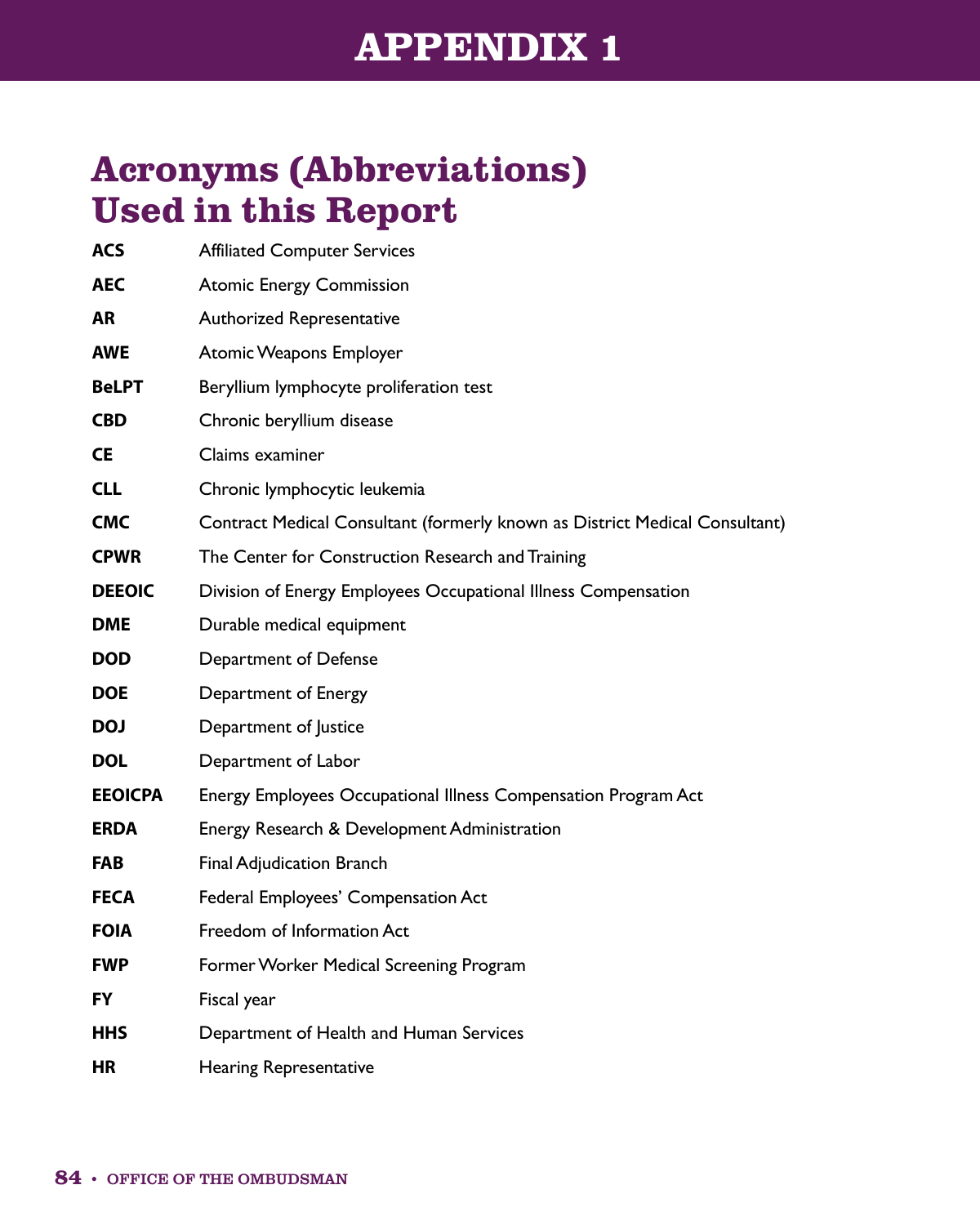| <b>ICD-10</b>     | International Classification of Diseases, 10th Edition                          |
|-------------------|---------------------------------------------------------------------------------|
| <b>IOP</b>        | Iowa Ordnance Plant                                                             |
| <b>IH</b>         | Industrial hygienist                                                            |
| <b>IOM</b>        | Institute Of Medicine of the National Academies                                 |
| <b>JOTG</b>       | Joint Outreach Task Group                                                       |
| <b>MED</b>        | U.S. Army Corps of Engineers Manhattan Engineer District                        |
| <b>NDAA</b>       | <b>National Defense Authorization Act</b>                                       |
| <b>NIOSH</b>      | National Institute for Occupational Safety and Health                           |
| <b>NO</b>         | <b>National Office</b>                                                          |
| <b>OWCP</b>       | Office of Workers' Compensation Programs (United States Department of Labor)    |
| <b>PM</b>         | <b>Procedure Manual</b>                                                         |
| <b>PoC</b>        | Probability of causation                                                        |
| <b>RECA</b>       | Radiation Exposure Compensation Act                                             |
| <b>RESEP</b>      | The Radiation Employees Screening and Education Program                         |
| <b>SEC</b>        | Special Exposure Cohort                                                         |
| <b>SEM</b>        | <b>Site Exposure Matrices</b>                                                   |
| <b>SSA</b>        | Social Security Administration                                                  |
| The Act           | The Energy Employees Occupational Illness Compensation Program Act              |
| <b>The Office</b> | The Office of the Ombudsman, Energy Employees Occupational Illness Compensation |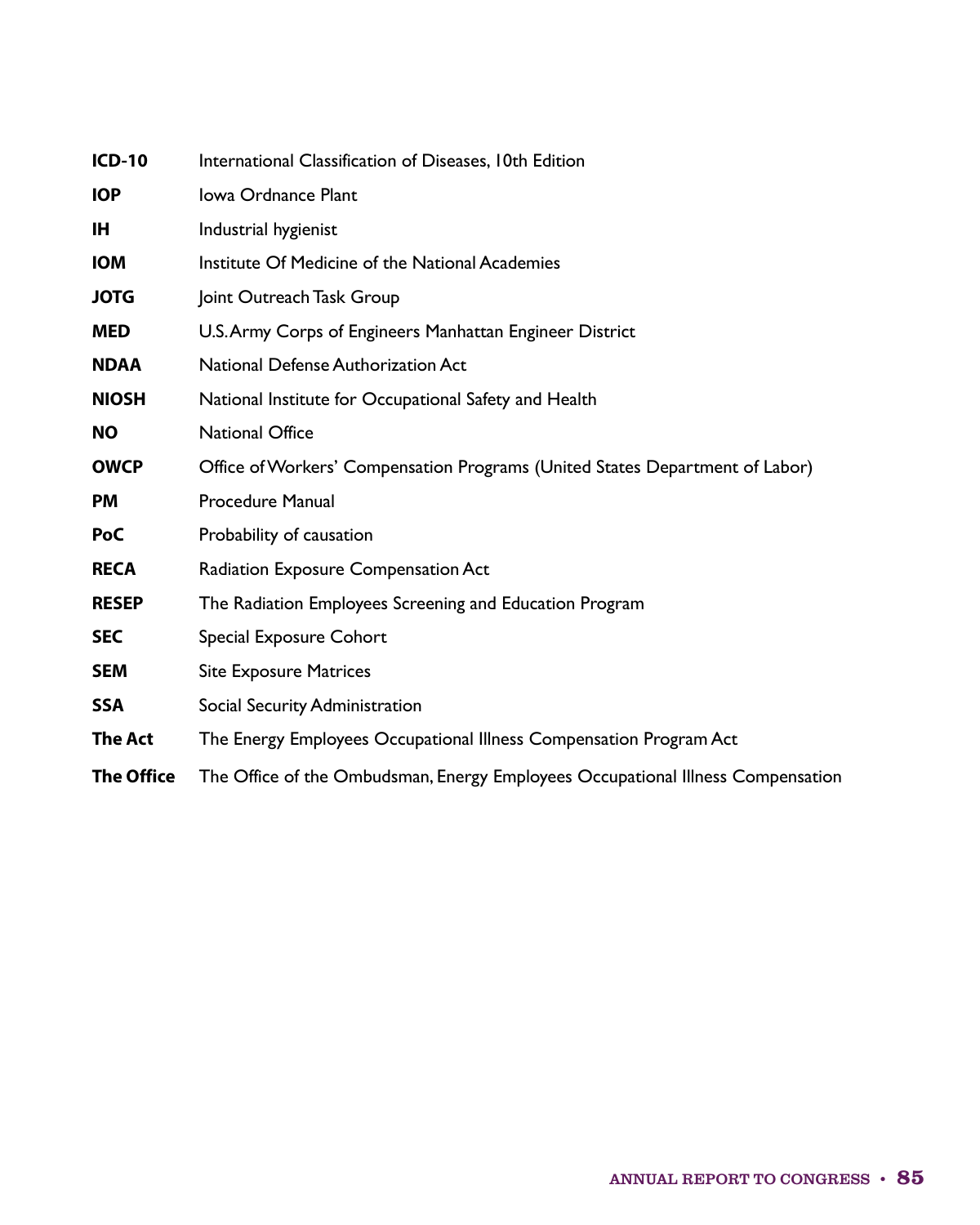# **EEOICP Program Statistics**

Data as of 01/03/2016

#### Combined Part B and E Summary

|                                                        |                  | <b>CLAIMS</b>   | <b>CASES</b> |
|--------------------------------------------------------|------------------|-----------------|--------------|
| <b>Applications Filed</b>                              |                  | 275,996         | 183,827*     |
| <b>Total Compensation Paid</b>                         | Payments         | 102,661         | 74,697       |
|                                                        | <b>Dollars</b>   | \$9,490,849,913 |              |
| <b>Total Medical Bills Paid</b>                        | <b>Dollars</b>   | \$2,615,233,971 |              |
| <b>Total Compensation + Medical Benefits (Dollars)</b> | \$12,106,083,884 |                 |              |

\*The above number of applications filed represents 109,469 unique individual workers.

### Part B Claims

|                           |                 | <b>CLAIMS</b> | <b>CASES</b> |
|---------------------------|-----------------|---------------|--------------|
| <b>Applications Filed</b> |                 | 152,674       | 96,886       |
| <b>Final Decisions</b>    | Approved        | 73,769        | 47,313       |
|                           | Denied          | 64,026        | 43,667       |
|                           | Total           | 137,795       | 90,980       |
| <b>Compensation Paid</b>  | Payments        | 69,297        | 44,435       |
| <b>Total Dollars</b>      | \$5,853,227,844 |               |              |

### Part E Claims

|                           |                 | <b>CLAIMS</b> | <b>CASES</b> |
|---------------------------|-----------------|---------------|--------------|
| <b>Applications Filed</b> |                 | 123,322       | 86,941       |
| <b>Final Decisions</b>    | Approved        | 48,037        | 39,860       |
|                           | Denied          | 60,870        | 39,431       |
|                           | <b>Total</b>    | 108,907       | 79,291       |
| <b>Compensation Paid</b>  | Payments        | 33,364        | 30,262       |
| <b>Total Dollars</b>      | \$3,637,622,069 |               |              |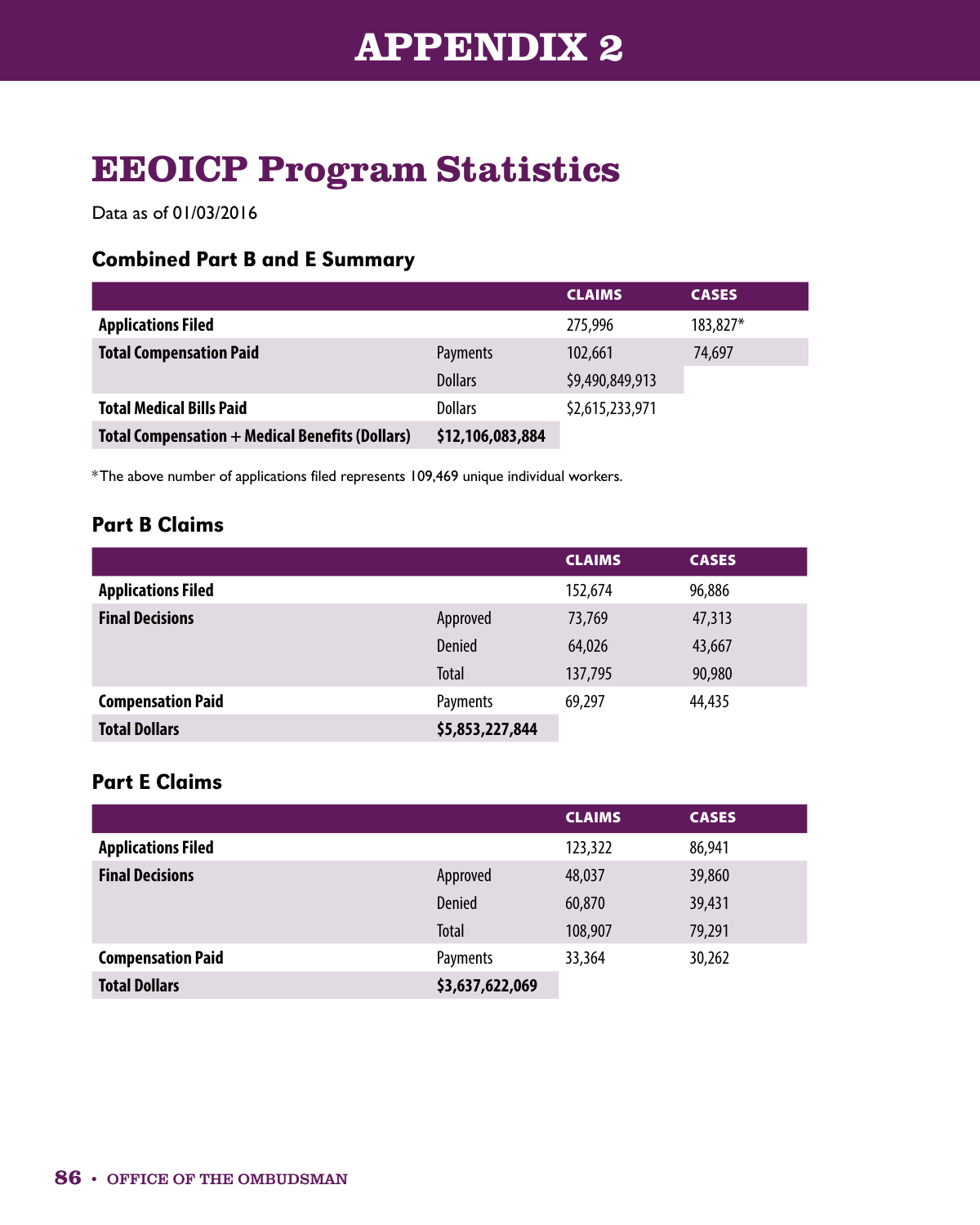# **APPENDIX 3**

# **EEOICPA Coverage**

#### Chart 1 identifies the employees covered under Part B and Part E.

| <b>EMPLOYEES COVERED UNDER PART B</b>    | <b>EMPLOYEES COVERED UNDER PART E</b>                                                                                                       |  |
|------------------------------------------|---------------------------------------------------------------------------------------------------------------------------------------------|--|
| DOE contractor                           | DOE contractor                                                                                                                              |  |
| DOE subcontractor                        | DOE subcontractor                                                                                                                           |  |
| <b>Beryllium Vendor</b>                  | Uranium miners, millers, and ore transporters covered<br>under Section 5 of the Radiation Exposure Compensation<br>Act (RECA) <sup>88</sup> |  |
| <b>Atomics Weapons Employer</b>          |                                                                                                                                             |  |
| DOE employees                            |                                                                                                                                             |  |
| <b>Approved RECA Section 5 Claimants</b> |                                                                                                                                             |  |

#### Chart 2 identifies the illnesses covered under Part B and Part E.

| <b>POTENTIAL PART BILLNESSES</b>                                                                                                                                                                                                     | <b>POTENTIAL PART E ILLNESSES</b>                                                                                                                                                                                                                                                                   |
|--------------------------------------------------------------------------------------------------------------------------------------------------------------------------------------------------------------------------------------|-----------------------------------------------------------------------------------------------------------------------------------------------------------------------------------------------------------------------------------------------------------------------------------------------------|
| <b>Radiation induced Cancer</b><br>• Chronic Beryllium Disease<br>• Beryllium Sensitivity<br>• Chronic Silicosis (if mining of atomic weapon test tunnels in Nevada<br>or Alaska)<br>"Supplement" for RECA Section 5 uranium workers | Any illnesses or death (including illness or death related<br>to cancer or beryllium) where it is at least as likely as not<br>that exposure to a toxic substance at a covered facility<br>was a significant factor in aggravating, contributing to, or<br>causing the employee's illness or death. |

#### Chart 3 outlines the employees covered under Part B and the illnesses for which these employees are covered under Part B.

| <b>PART B COVERED</b><br><b>EMPLOYEES</b> | <b>CANCER CAUSED</b><br><b>BY RADIATION</b><br><b>EXPOSURE</b> | <b>CHRONIC</b><br><b>BERYLLIUM</b><br><b>DISEASE</b> | <b>BERYLLIUM</b><br><b>SENSITIVITY</b> | <b>CHRONIC</b><br><b>SILICOSIS</b> |
|-------------------------------------------|----------------------------------------------------------------|------------------------------------------------------|----------------------------------------|------------------------------------|
| DOE Employee                              | YES                                                            | YES                                                  | YES                                    | YES                                |
| <b>DOE Contractor</b>                     | YES                                                            | YES                                                  | YES                                    | YES                                |
| <b>DOE Subcontractor</b>                  | <b>YES</b>                                                     | YES                                                  | <b>YES</b>                             | <b>YES</b>                         |
| <b>Atomic Weapons Employer</b>            | YES                                                            | NO                                                   | NO                                     | NO                                 |
| <b>Beryllium Vendor</b>                   | N <sub>0</sub>                                                 | YES                                                  | YES                                    | N <sub>0</sub>                     |

<sup>88</sup> A claimant with an approved RECA Section 5 claim is eligible for additional compensation under Part B. In addition, a claimant who qualifies as a RECA Section 5 uranium miner, miller, or ore transporter may be eligible for compensation and benefits under Part E. Unlike Part B, under Part E, there is no requirement that the RECA Section 5 miner, miller, or ore transporter have an approved RECA claim.